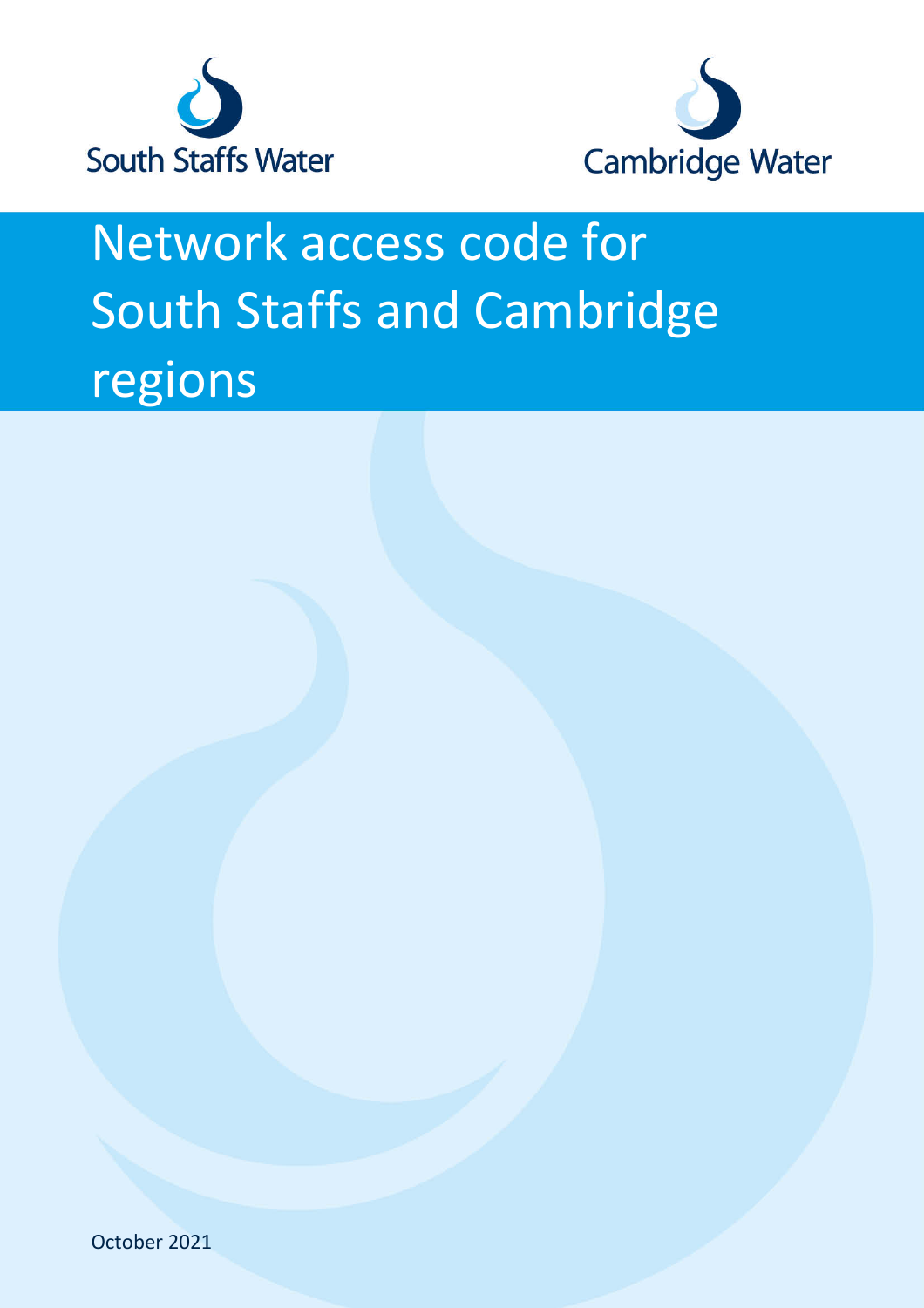# <span id="page-1-0"></span>**Contents**

| 1. |       |                                                                             |  |
|----|-------|-----------------------------------------------------------------------------|--|
|    | 1.1   |                                                                             |  |
|    | 1.1.1 |                                                                             |  |
|    | 1.1.2 |                                                                             |  |
|    | 1.1.3 |                                                                             |  |
|    | 1.1.4 |                                                                             |  |
|    | 1.1.5 |                                                                             |  |
|    | 1.1.6 |                                                                             |  |
|    | 1.1.7 |                                                                             |  |
|    | 1.2   |                                                                             |  |
|    | 1.2.1 |                                                                             |  |
|    | 1.2.2 |                                                                             |  |
|    | 1.2.3 |                                                                             |  |
|    | 1.3   |                                                                             |  |
|    | 1.4   |                                                                             |  |
|    | 1.4.1 |                                                                             |  |
|    | 1.4.2 |                                                                             |  |
|    | 1.4.3 |                                                                             |  |
|    | 1.4.4 |                                                                             |  |
|    | 1.4.5 |                                                                             |  |
|    | 1.4.6 |                                                                             |  |
|    | 1.4.7 | Department for the Environment, Food and Rural Affairs (DEFRA) 15           |  |
|    | 1.5   |                                                                             |  |
|    | 1.5.1 |                                                                             |  |
|    | 1.5.2 |                                                                             |  |
| 2. |       | Section 2: Application for access to the water undertaker's supply system - |  |
|    |       |                                                                             |  |
|    | 2.1   |                                                                             |  |
|    | 2.1.1 |                                                                             |  |
|    | 2.1.2 |                                                                             |  |
|    | 2.1.3 |                                                                             |  |
|    | 2.1.4 |                                                                             |  |
|    | 2.1.5 |                                                                             |  |
|    | 2.2   |                                                                             |  |
|    | 2.2.1 |                                                                             |  |
|    | 2.2.2 |                                                                             |  |
|    | 2.2.3 |                                                                             |  |
|    | 2.2.4 |                                                                             |  |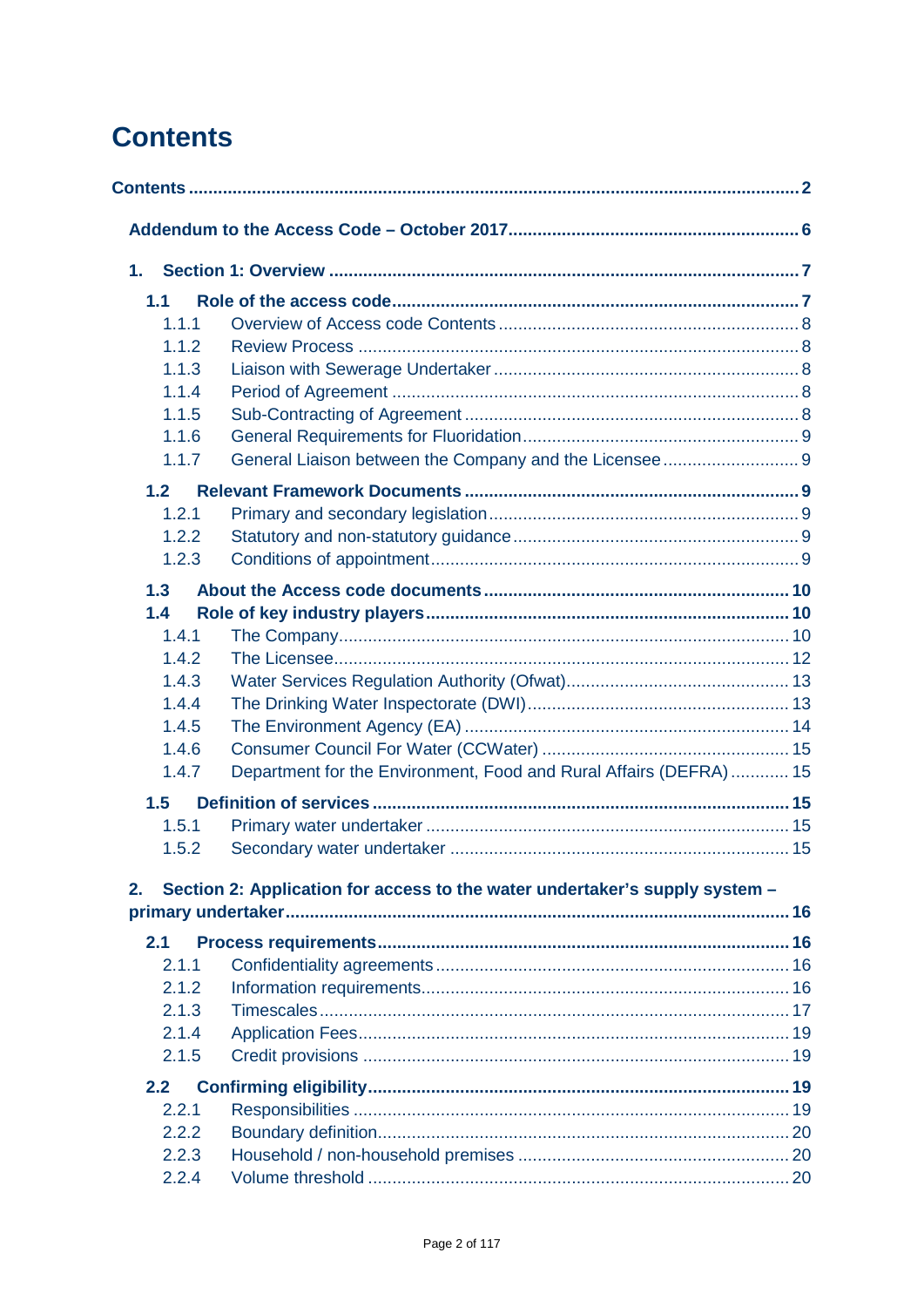| 2.2.5          |                                                                             |  |
|----------------|-----------------------------------------------------------------------------|--|
| 2.2.6          |                                                                             |  |
| 2.2.7          |                                                                             |  |
| 2.3            |                                                                             |  |
| 2.3.1          |                                                                             |  |
| 2.3.2          |                                                                             |  |
| 2.3.3          |                                                                             |  |
| 2.4            |                                                                             |  |
| 2.4.1          |                                                                             |  |
| 2.4.2          |                                                                             |  |
| 2.4.3          |                                                                             |  |
| 2.4.4          |                                                                             |  |
|                |                                                                             |  |
| 3 <sub>1</sub> | Section 3: Application for access to the Water Undertaker's supply system - |  |
|                |                                                                             |  |
| 3.1            |                                                                             |  |
| 3.2            | Assessing Whether a Secondary Supply Arrangement is Possible  32            |  |
| 3.2.1          |                                                                             |  |
| 3.2.2          |                                                                             |  |
| 3.3            |                                                                             |  |
| 3.3.1          |                                                                             |  |
| 3.3.2          | Formal Applications for Secondary Supply Arrangements 34                    |  |
| 3.3.3          |                                                                             |  |
| 3.4            |                                                                             |  |
| 3.5            |                                                                             |  |
| 3.6            |                                                                             |  |
| 3.7            |                                                                             |  |
|                |                                                                             |  |
| 4.             |                                                                             |  |
| 4.1            |                                                                             |  |
| 4.2            |                                                                             |  |
| 4.3            |                                                                             |  |
| 4.4            |                                                                             |  |
|                |                                                                             |  |
| 5.             |                                                                             |  |
| 5.1            |                                                                             |  |
| 5.1.1          |                                                                             |  |
| 5.1.2          |                                                                             |  |
| 5.1.3          |                                                                             |  |
| 5.1.4          |                                                                             |  |
| 5.1.5<br>5.1.6 |                                                                             |  |
| 5.1.7          | Changes in quality where this has an impact on major customers 44           |  |
| 5.1.8          | Licensee's sources impacting on water quality blending rules 45             |  |
|                |                                                                             |  |
| 5.2            |                                                                             |  |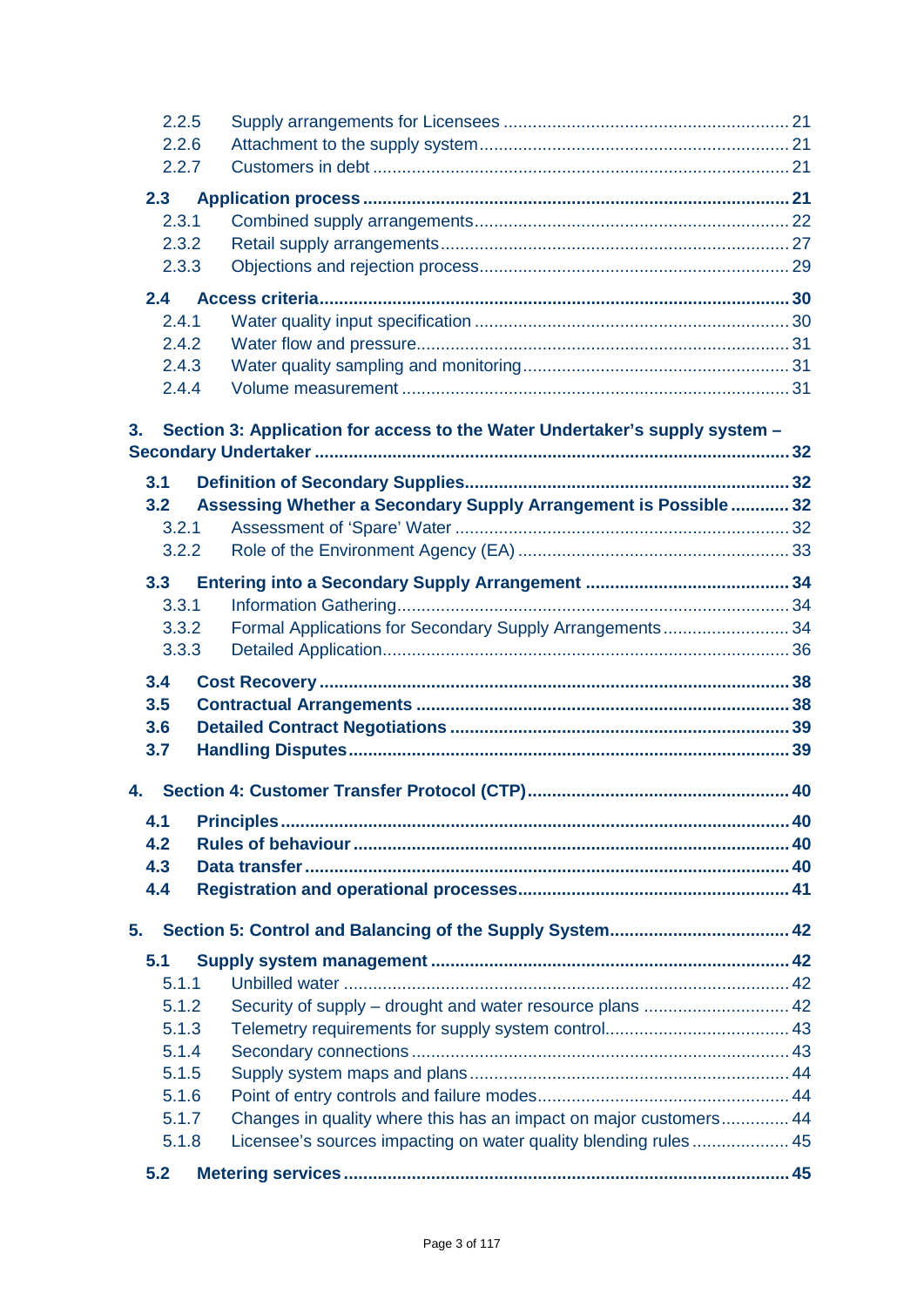| 5.2.1     |                                                                         |     |
|-----------|-------------------------------------------------------------------------|-----|
| 5.2.2     |                                                                         |     |
| 5.2.3     |                                                                         |     |
| 5.3       |                                                                         |     |
| 5.3.1     |                                                                         |     |
| 5.3.2     |                                                                         |     |
| 6.        | Section 6: Supply System Maintenance and Emergency Procedures 51        |     |
| 6.1       |                                                                         |     |
| 6.1.1     | Obligations with respect to diagnosis of supply system problems 51      |     |
| 6.1.2     |                                                                         |     |
| 6.1.3     |                                                                         |     |
| 6.1.4     |                                                                         |     |
| 6.1.5     |                                                                         |     |
| 6.2       |                                                                         |     |
| 6.2.1     |                                                                         |     |
| 6.2.2     |                                                                         |     |
| 6.2.3     |                                                                         |     |
| 6.2.4     |                                                                         |     |
| 6.3       |                                                                         |     |
| 6.3.1     |                                                                         |     |
| 6.3.2     |                                                                         |     |
| 6.3.3     |                                                                         |     |
| 6.4       |                                                                         |     |
| 6.4.1     |                                                                         |     |
| 6.4.2     |                                                                         |     |
| 6.4.3     |                                                                         |     |
| 6.5       | Emergency procedures for dealing with specific events, issues and       |     |
| incidents |                                                                         | .59 |
| 6.6       |                                                                         |     |
| 6.6.1     |                                                                         |     |
| 6.6.2     |                                                                         |     |
| 6.6.3     |                                                                         |     |
| 6.6.4     |                                                                         |     |
| 6.7       |                                                                         |     |
| 6.7.1     |                                                                         |     |
| 6.7.2     | Arrangements for the dissemination of severe weather warnings 61        |     |
| 6.7.3     |                                                                         |     |
| 6.8       |                                                                         |     |
| 7.        |                                                                         |     |
| 7.1       | Customer contact arrangements for operational queries and complaints 63 |     |
| 7.1.1     |                                                                         |     |
| 7.1.2     |                                                                         |     |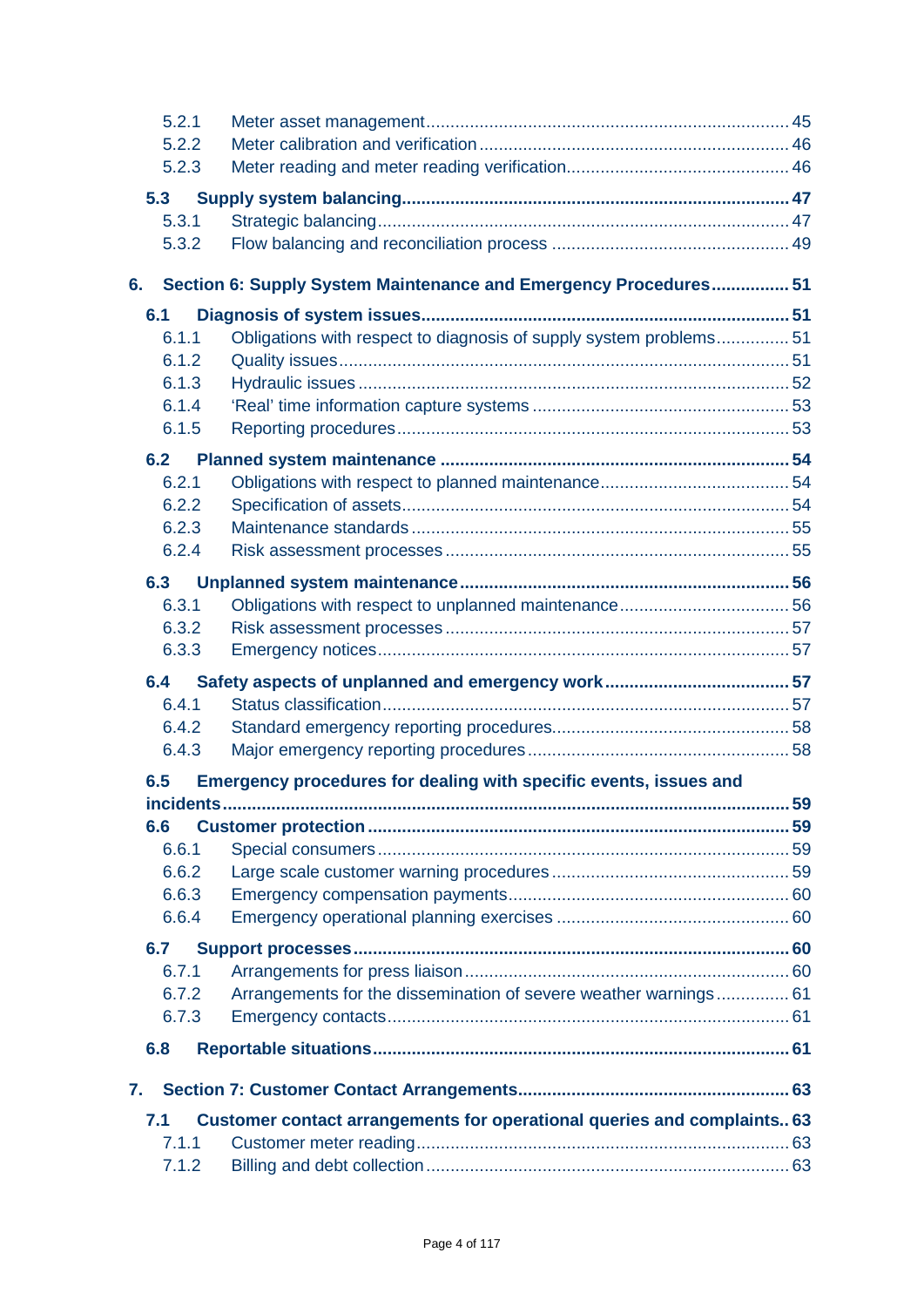| 7.1.3             |                                                                         |  |
|-------------------|-------------------------------------------------------------------------|--|
| 7.1.4             |                                                                         |  |
| 7.1.5             |                                                                         |  |
| 7.1.6             |                                                                         |  |
| 7.1.7             |                                                                         |  |
| 7.2               | Customer contact arrangements for emergencies and events 66             |  |
| 7.2.1             |                                                                         |  |
| 7.2.2             |                                                                         |  |
| 7.2.3             |                                                                         |  |
| 7.2.4             |                                                                         |  |
| 8.                |                                                                         |  |
| 8.1               |                                                                         |  |
| 8.2               | Connection of qualifying premises to the supply system 69               |  |
| 8.3               | Connection of secondary water undertaker's supply system to the primary |  |
|                   |                                                                         |  |
| 9.                |                                                                         |  |
| 9.1               |                                                                         |  |
| 9.1.1             |                                                                         |  |
| 9.2               |                                                                         |  |
|                   |                                                                         |  |
| 10.1              |                                                                         |  |
| 10.1.1            |                                                                         |  |
| 10.1.2            |                                                                         |  |
| 10.1.3            |                                                                         |  |
| 10.2 <sub>1</sub> |                                                                         |  |
| 10.3              |                                                                         |  |
|                   |                                                                         |  |
|                   |                                                                         |  |
|                   |                                                                         |  |
|                   |                                                                         |  |
|                   |                                                                         |  |
|                   |                                                                         |  |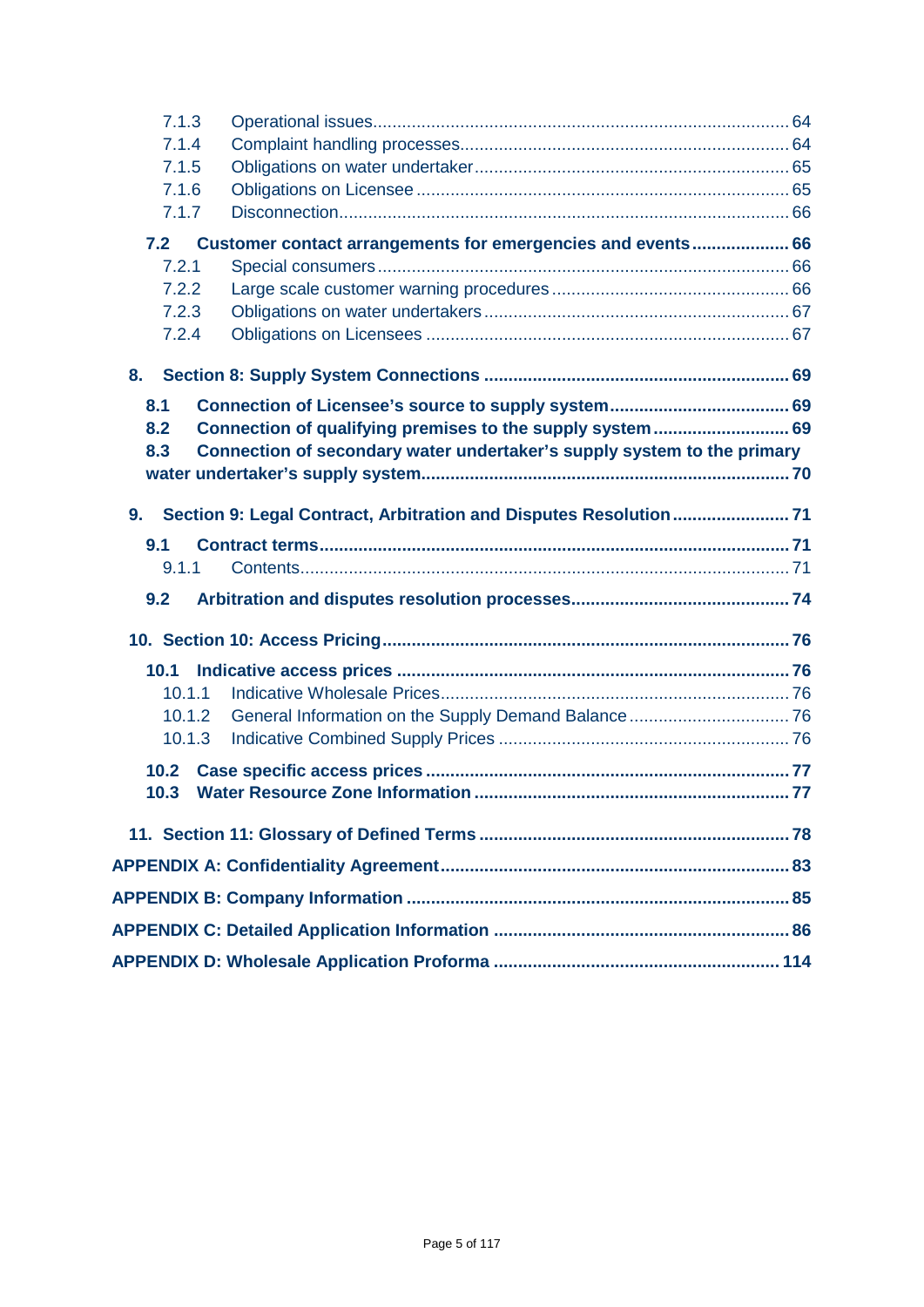# <span id="page-5-0"></span>*Addendum to the Access Code – October 2017*

In April 2017 the business retail market in England and Wales opened with all business customers able to switch supplier.

The current Water Supply Licence (WSL) framework has been replaced with the Water and Sewerage Supply Licence (WSSL) framework. The existing 'Combined Supply Licence' (CSL), which provides a supplementary authorisation allowing retailers to introduce their own water into the supply network of the incumbent wholesaler for the supply of their own customers, is still in place but is now amended into a 'wholesale authorisation' component of the WSSL.

Within this document it can be assumed that where the WSL, CSL or supplementary authorisation is referred to, that this is interchangeable with the WSSL and wholesale authorisation in the new framework from April 2017. The 5 Ml/annum threshold remains in place from April 2017 for the supply of water under a wholesale authorisation.

South Staffs Water incorporating Cambridge Water exited from the business retail market in April 2017. Therefore we are no longer the providers of retail services to market eligible customers in our supply regions.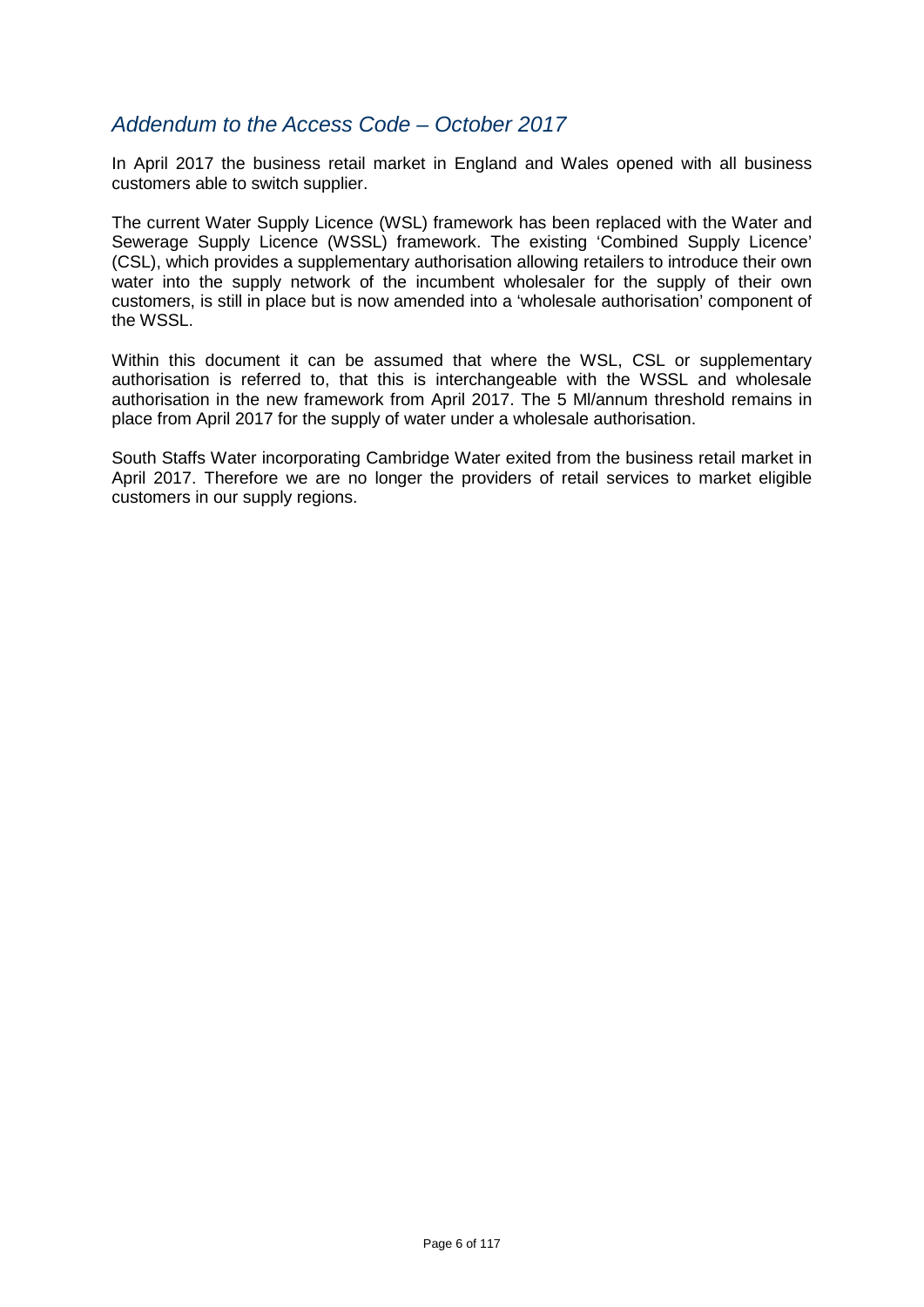# <span id="page-6-0"></span>*1. Section 1: Overview*

This Access code is available on our regional websites at [www.south-staffs-water.co.uk](http://www.south-staffs-water.co.uk/) and [www.cambridge-water.co.uk.](http://www.cambridge-water.co.uk/) For any enquires regarding this document or access prices in general please contact:

Regulation Team, South Staffs Water Plc, Green Lane, Walsall, WS2 7PD.

# <span id="page-6-1"></span>*1.1 Role of the access code*

This network access code is designed to guide holders of a water supply licence (the Licensee) with making their application for access to the Company's water supply network to supply on a retail or combined basis. It is not contractually binding in itself nor does it constitute a legally binding offer, however it is intended to be the starting point for the formulation of a contractual agreement between the incumbent and the potential new entrant. Some of the terms set out in this access code are for illustration only. Licensees should consult with the Company, if possible prior to submitting an application, to obtain more detailed guidance. Specific access agreements will be based on case specific issues. The period of any access agreement will be clearly defined between the Licensee and the Company.

Non-household customers who are likely to use at least 5 megalitres (Ml) per year at eligible premises have the option of switching from their existing water undertaker to an alternative water supply licensee.

The Water Industry Act 1991 (WIA 1991) as amended by the Water Act 2003 (WA03) permits a holder of a water supply licence (the Licensee) to have access to South Staffs Water's supply system to enable them to supply water to eligible premises within the Company's area of operation. Prospective Licensees will have to obtain a water supply licence before they can supply water through the Company's water supply system. Prospective suppliers will be able to apply for licences from the Water Services Regulation Authority (Ofwat) on the following basis:

• A **retail licence** – a water supply licence that authorises the holder to use a water undertaker's supply system for the purpose of supplying water to the premises of its customers ('the retail authorisation'). A retail licence therefore permits the supplier to purchase a wholesale supply of water from a water undertaker and to retail it to customers at eligible premises.

• A **combined licence** – a water supply licence that gives the holder the 'supplementary authorisation' in addition to the retail authorisation. The supplementary authorisation allows the holder to introduce water into a water undertaker's supply system by means of which any particular supply of water to the premises under the Licensee's retail authorisation is to take place.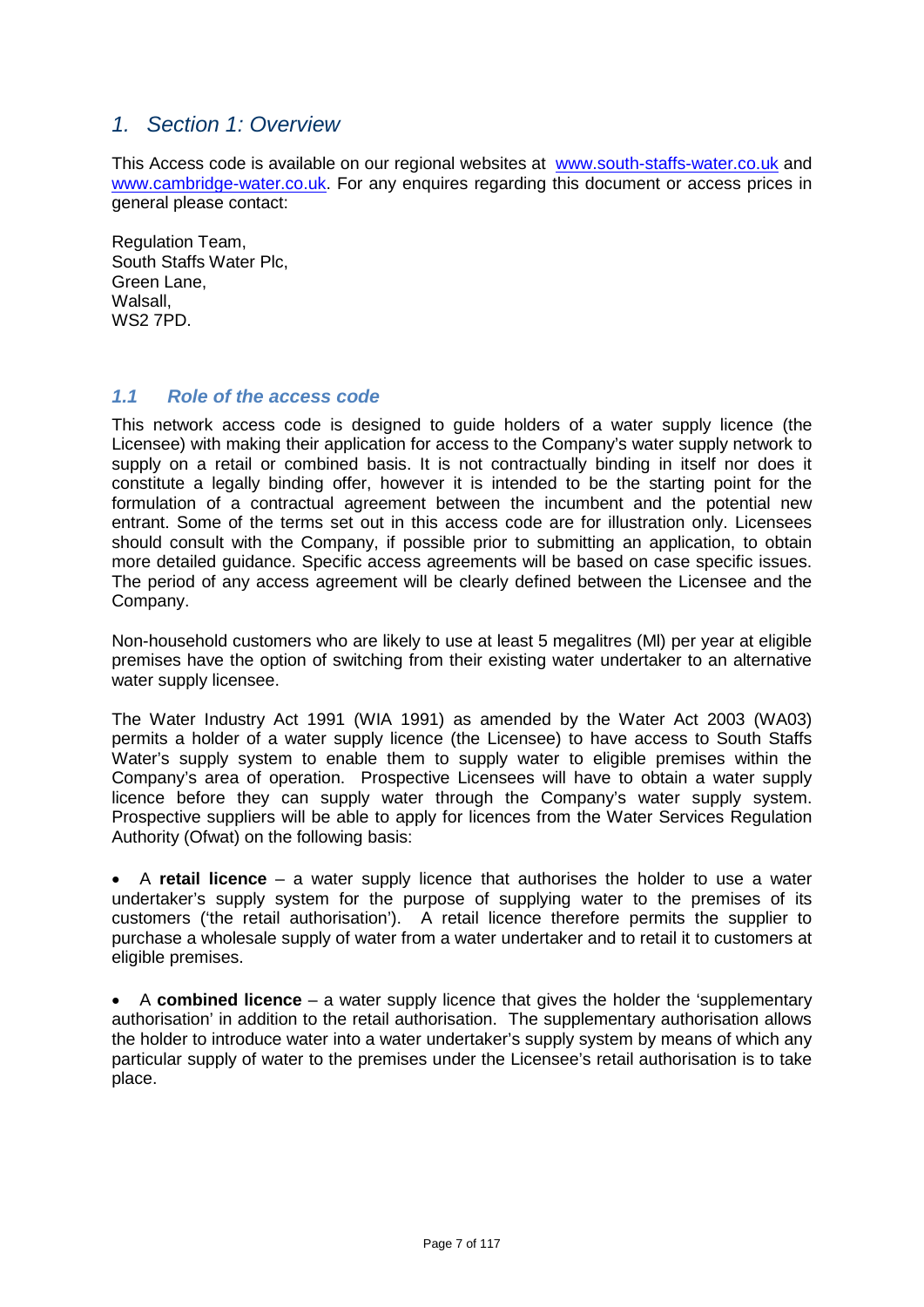# <span id="page-7-0"></span>1.1.1 Overview of Access code Contents

This code sets out the following:

- The Company's procedure for dealing with a Licensee that makes an application to it under sections 66A – 66C WIA 1991.
- Any feasibility studies which the water undertaker might undertake in response to any of those possible applications (including the method of calculating of any costs associated with any such study which the water undertaker proposes to use with a view to recovering them from any such applicant); and
- The terms (including indicative prices) upon which the water undertaker will perform its duties under sections 66A – 66C.

#### <span id="page-7-1"></span>1.1.2 Review Process

This network access code will be reviewed and amended as appropriate by the Company at intervals as required to remain compliant with Ofwat's guidance. Likewise, the Company may need to amend the access code to take account of such matters as changes in technology or the evolving market place or any other issues which fall outside of the scope of Ofwat's guidance but which are not necessarily contrary to Ofwat's guidance. Potential applicants should ensure that they are working to the latest version of the Company's network access code document. The Company will not be liable to any applicant who incurs any loss as a result of relying on any particular version of the access code where the Company has subsequently amended the access code in the light of circumstances permitted by the access code and the Company's regulatory obligations. Ofwat require that all companies amend their access code on an annual basis.

# <span id="page-7-2"></span>1.1.3 Liaison with Sewerage Undertaker

As sewerage undertaker, liaison will be required with either Severn Trent Water Ltd (for the South Staffs Region) or Anglian Water Ltd (for the Cambridge Region), further to any access agreements applications by a water supply licensee.

#### <span id="page-7-3"></span>1.1.4 Period of Agreement

The access agreement will preferably be of indefinite duration rather than for a fixed term and will not terminate automatically unless the parties agree otherwise. However they will contain a clause allowing the parties to review the agreement on certain conditions, for example:

- After five years (or some other agreed period);
- After a period of inactivity by the Licensee; or
- In the event of substantial and relevant changes of circumstance (to be agreed by the parties).

#### <span id="page-7-4"></span>1.1.5 Sub-Contracting of Agreement

Any requirements by the Licensee to sub-contract in part or in whole any elements of the access agreement will require the prior authorisation of the Company. Sub-contractors would be subject to the same conditions as the Licensee.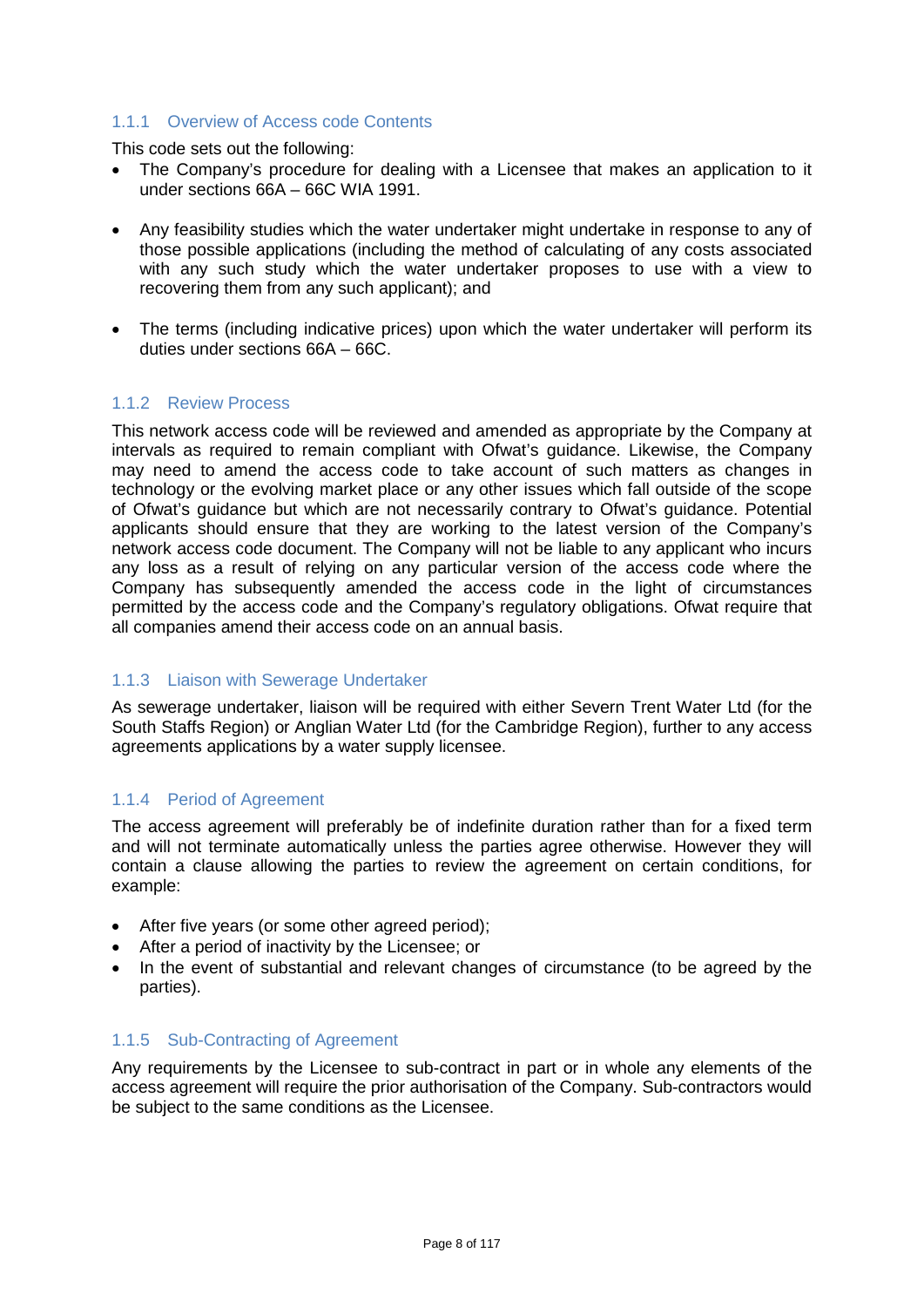#### <span id="page-8-0"></span>1.1.6 General Requirements for Fluoridation

Depending on the region and area, there may be a requirement to supply fluoridated water. This is subject to a legal agreement. This is a requirement of the local Strategic Health Authority (SHA) and any Licensees who enter into a combined supply access agreement will need to adhere to this requirement where it applies. Licensees must approach the Strategic Health Authority to seek advice on the legal position and ascertain if they are covered by the Government's indemnity.

#### <span id="page-8-1"></span>1.1.7 General Liaison between the Company and the Licensee

Where applications for access are in excess of 500 megalitres (Ml) per year, liaison meetings will initially be held monthly and subsequently on a quarterly basis. Where applications for access of less than 500 megalitres (Ml) per year are submitted, liaison meetings will be held at a lesser frequency as and when required.

# <span id="page-8-2"></span>*1.2 Relevant Framework Documents*

Reference should be made as appropriate to the following:

#### <span id="page-8-3"></span>1.2.1 Primary and secondary legislation

Water Industry Act 1991 (WIA1991) as amended by Water Act 2003 (WA03) <http://www.legislation.gov.uk/ukpga/1991/56/made> <http://www.legislation.gov.uk/ukpga/2003/37/made>

The Water Supply (Exceptions from Supply System Prohibitions) Regulations 2005 <http://www.legislation.gov.uk/uksi/2005/3075/made>

The Water supply licence (New Customer Exception) Regulations 2005 <http://www.legislation.gov.uk/uksi/2005/3076/made>

The Water supply licence (Application) Regulations 2005 <http://www.legislation.gov.uk/uksi/2005/1638/made>

The Water Supply (Water Fittings) Regulations 1999 <http://www.legislation.gov.uk/uksi/1999/1148/made>

Competition Act 1998 <http://www.legislation.gov.uk/ukpga/1998/41>

# <span id="page-8-4"></span>1.2.2 Statutory and non-statutory guidance

Guidance on Strategic Supplies [http://www.ofwat.gov.uk/competition/wsl/gud\\_pro\\_stratsuppguid.pdf](http://www.ofwat.gov.uk/competition/wsl/gud_pro_stratsuppguid.pdf)

#### <span id="page-8-5"></span>1.2.3 Conditions of appointment

The Company's Instrument of Appointment can be found on Ofwat's website at: <https://www.ofwat.gov.uk/regulated-companies/ofwat-industry-overview/licences/>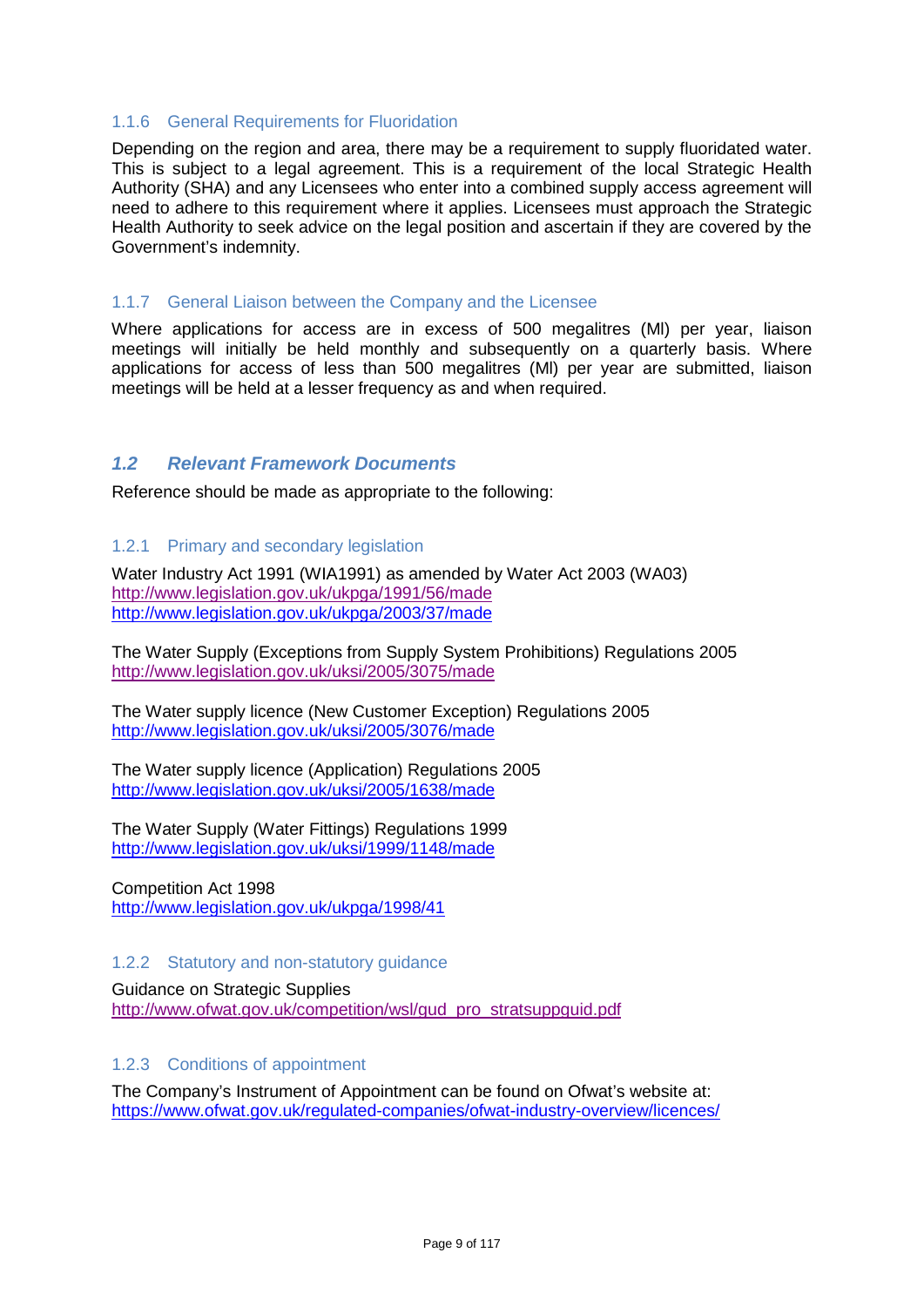# <span id="page-9-0"></span>*1.3 About the Access code documents*

The Company is required by Condition R of its appointment as a water undertaker to publish an access code setting out the basis upon which it will permit access to its supply system under sections 66A-66C Water Industry Act 1991(WIA91). This access code contains the standard provisions and policies that all Licensees are expected to adhere to regarding access to the supply system. The access code also identifies items that will be specific to each application, the details of which will be addressed in the terms and conditions of the access agreement. The access code includes details of South Staffs Water's indicative prices and underlying methodology to give potential Licensees a broad indication of likely prices for access to the supply system in standard situations. Condition R requires all water undertakers to review their access code on an annual basis and/or to modify it following the issue of any future guidance, by OFWAT, in respect of the access code. This means that the Company will review its access code annually by 15 October and will continue to revise the access code in line with existing and future guidance, as issued.

# <span id="page-9-1"></span>*1.4 Role of key industry players*

# <span id="page-9-2"></span>1.4.1 The Company

The Company is the water undertaker appointed under Chapter 2A of the WIA 1991 to provide water services within the defined geographic areas of operation. The Company own, and will continue to own, the supply system and associated infrastructure.

Further to an application by a Licensee to supply either on a retail or combined supply basis an eligible customer within the Company's area of supply, the Company will undertake feasibility studies to assess the viability of the proposals within the application, and where appropriate will subsequently offer access terms to the Licensee.

For enquiries, please contact:

Philip Saynor, Director of Finance and Regulation, South Staffs Water, Green Lane, Walsall, WS2 7PD.

The Company is obliged to provide the following services subject to the conditions detailed below:

#### 1.4.1.1 Primary Undertaker

#### (i) Retail water supply

Where a Licensee requests the Company to provide a supply of water, under section 66A of WIA91, and the premises are within the Company's supply area, the Company has a duty to take steps necessary to enable provision of the supply, and having taken those steps to provide the supply.

The terms and conditions on which the Company carries out these duties are agreed with the Licensee in accordance with Ofwat's access code guidance and the cost principle.

#### (ii) Introduction of water into the water undertaker's supply system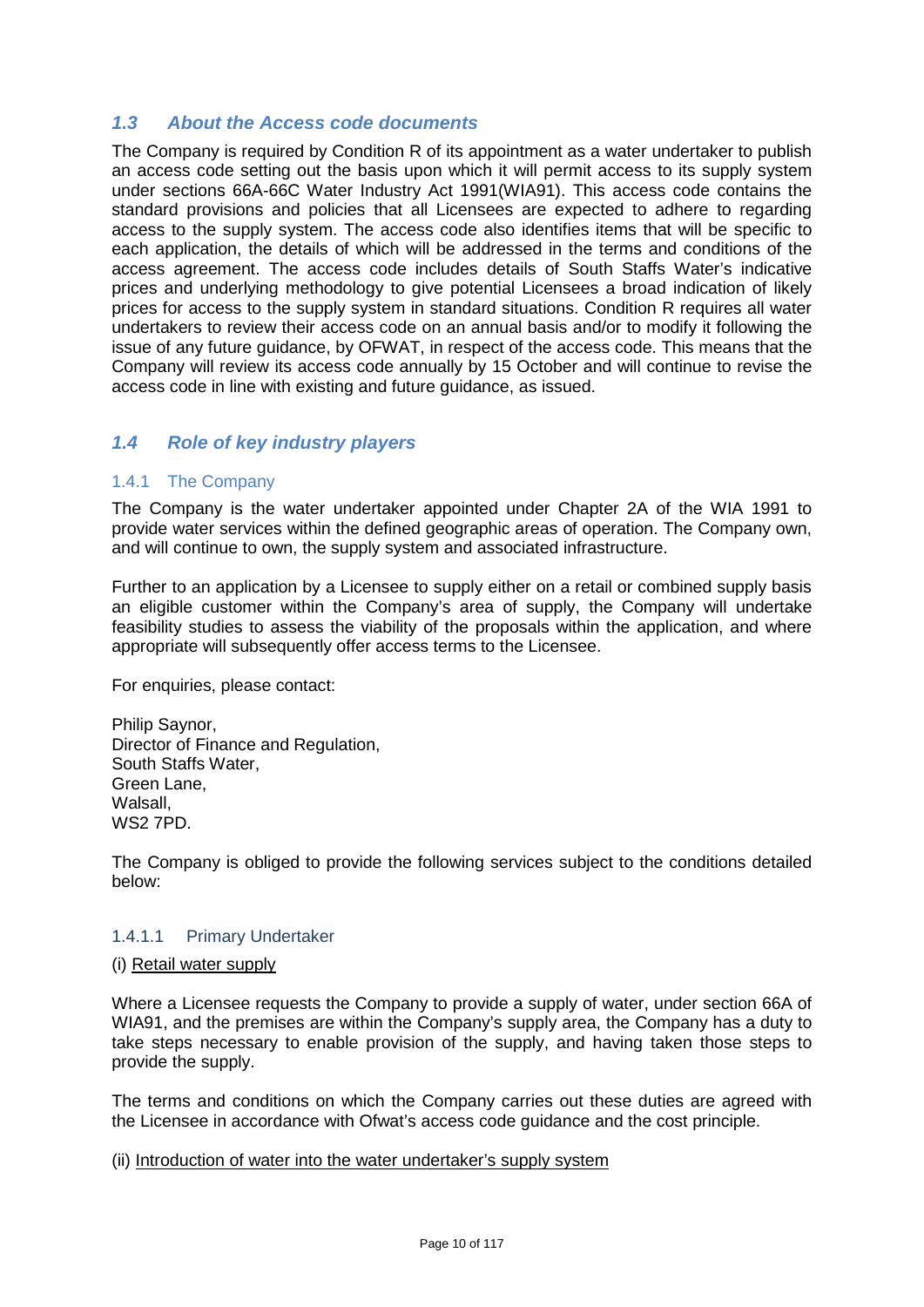Where a Licensee requests the Company's permission to introduce water into its supply system, under section 66B of WIA91, and in line with the requirements of the retail authorisation aspects of the combined licence, the Company has a duty to take steps to enable the Licensee to make the introduction of water into the supply system and having taken such steps to permit the introduction of water into its supply system, as requested.

Where a combined Licensee requests the Company to permit the introduction of water, as supplied by a neighbouring secondary undertaker, into its supply system for the purposes of supplying its customers within the Company's area, the Company has a duty to take steps to enable the Licensee to make the introduction of the water into its system. This is in accordance with section 66C of WIA91. These steps may include connecting the Company's supply system to the neighbouring secondary undertaker's supply system. Having taken such steps, the Company has a duty to permit the introduction of water into its supply system, as requested. Where appropriate, the Licensee, primary water undertaker and secondary undertaker may agree trilaterally the terms and conditions of access.

The terms and conditions on which the Company carries out these duties are agreed with the Licensee in accordance with Ofwat's access code guidance and the costs principle.

# 1.4.1.2 Secondary undertaker

Where a combined Licensee requests the Company to provide a supply of water to enable it to supply its customers' premises by using a neighbouring primary water undertaker's supply system, under section 66C and in accordance with its retail authorisation, the Company has a duty to take steps to enable the provision of the supply, and having taken those steps to provide that supply.

The terms and conditions on which the Company carries out these duties in its capacity as a primary or secondary undertaker are agreed with the Licensee in accordance with Ofwat's access code guidance and the costs principle. The introduction by a Licensee into the Company's water supply system, of a supply obtained from a secondary undertaker involves two transactions, governed by separate agreements:

- 1. The secondary undertaker sells water to the Licensee
- 2. The Licensee introduces that water into the primary water undertaker's water supply system.

Where appropriate, the Licensee, the primary water undertaker and secondary undertaker may agree trilaterally the terms and conditions of access.

Licensees shall identify and communicate at the earliest stages if a secondary undertaker is likely to be included within an application. This will enable potential secondary undertakers to consult at the earliest opportunity with relevant parties including the primary undertaker, the EA and the DWI, if necessary.

The secondary undertaker will need to understand the demand requirements of the Licensee and an indication of the point to which connection to the primary undertaker's supply system is required. It will also need to discuss with the primary undertaker details of the transfer, including the design of pipework and any pumping arrangements that may be required, any water quality issues and whether any facilities need to be constructed.

If the Company is identified as a secondary undertaker within an access application, the Company expects to be involved as necessary in discussions with the Licensee and the primary undertaker. The Company expects to receive copies of relevant details during the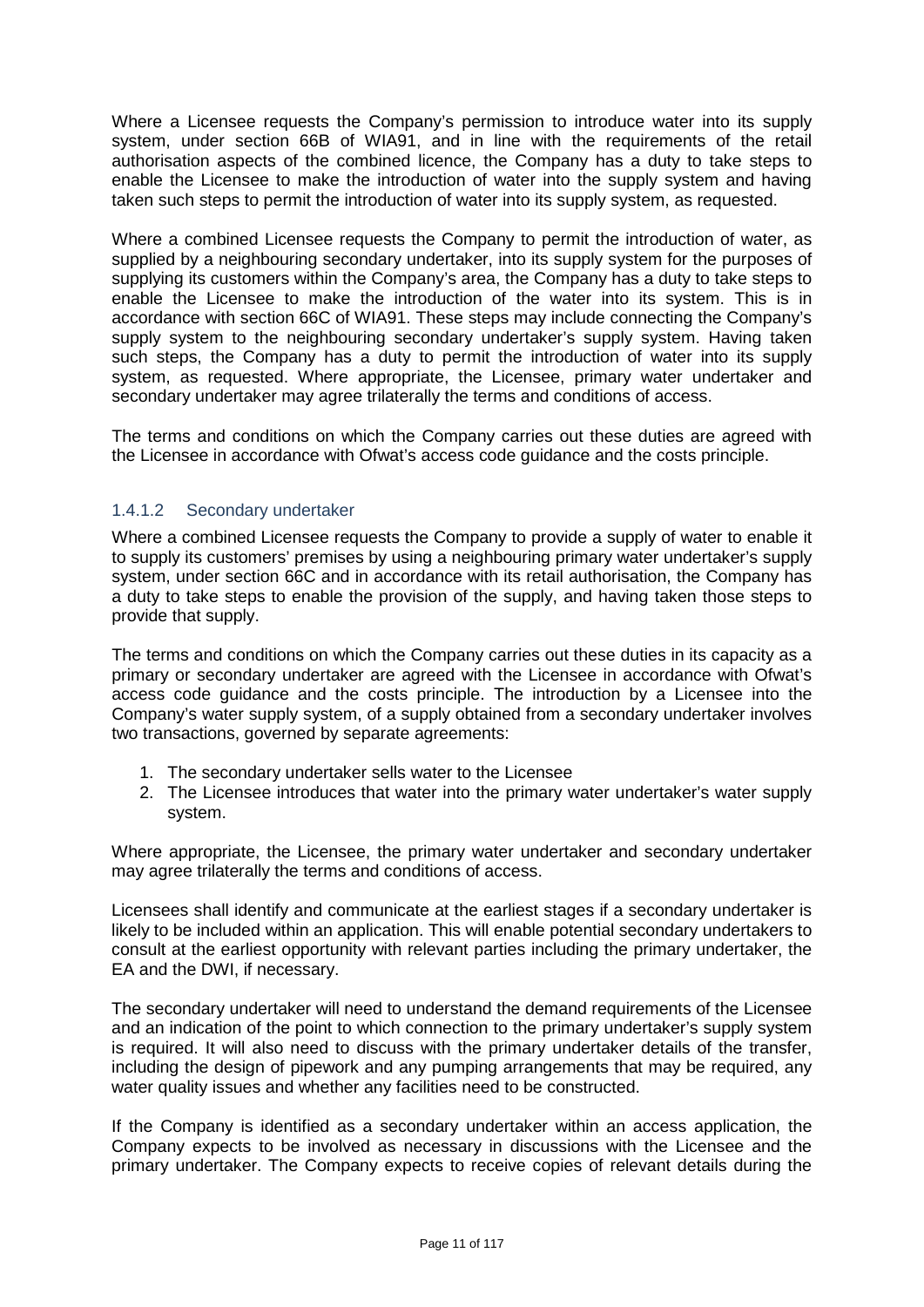initial and detailed application stages for comment and to be able to request further details as necessary.

# 1.4.1.3 Conditions under which duties do not apply

Section 66A of WIA91 documents the circumstances under which the wholesale water supply duty by a primary undertaker does not apply.

The duty to provide a supply of water to a Licensee, or to take steps to enable it to provide such a supply do not apply if both the first and second conditions below are satisfied, or if the third condition below is satisfied.

The first condition is that:

- The premises to be supplied by the Licensee consist only of land, they do not include a building or part of a building; or
- The supply to be made by the Licensee to the premises is for purposes other than domestic purposes.

The second condition is that the provision of the supply by the Company would:

- Require the Company to incur unreasonable expenditure in carrying out works, in order to meet all its existing obligations to supply water for domestic or other purposes, together with its probable future obligations to supply water to buildings, or parts of buildings for domestic purposes; or
- Otherwise put at risk the Company's ability to meet any of those existing or probable obligations.

The third condition is that there is a contravention, as determined in regulations made under section 74 of WIA91 and related to section 66A(6) of WIA91, in relation to the water fittings used or to be used in connection with:

- The supply of water to the premises to be supplied by the Licensee; or
- The use of water in those premises.

# <span id="page-11-0"></span>1.4.2 The Licensee

Licensees are the entrant suppliers under the WSL regime. Licensees are responsible for obtaining a licence appropriate to the activities to be undertaken and will have undergone an assessment of their financial and technical compliance by the appropriate regulatory bodies (Ofwat/DWI). Licensees must comply with the terms of their licence, relevant legislation and the contractual arrangements as set out in access agreements.

Section 66I of WIA91 prohibits unauthorised use of a water undertaker's supply system for the purpose of supplying water to a customer's premises, unless done so by the water undertaker or by a Licensee under the terms of its licence. Under section 66I (3) of WIA91, unauthorised use for the purpose of supplying water to a customer's premises is a criminal offence. Licensees have a duty to assure themselves that the terms of their licence allow for the use of the Company's supply system.

Section 66J of WIA91 prohibits the unauthorised introduction of water into a water undertaker's supply system. The introduction of water is only permitted by:

- The primary water undertaker itself;
- A Licensee under the terms of its licence; or
- By another water undertaker under an agreement for a bulk water supply.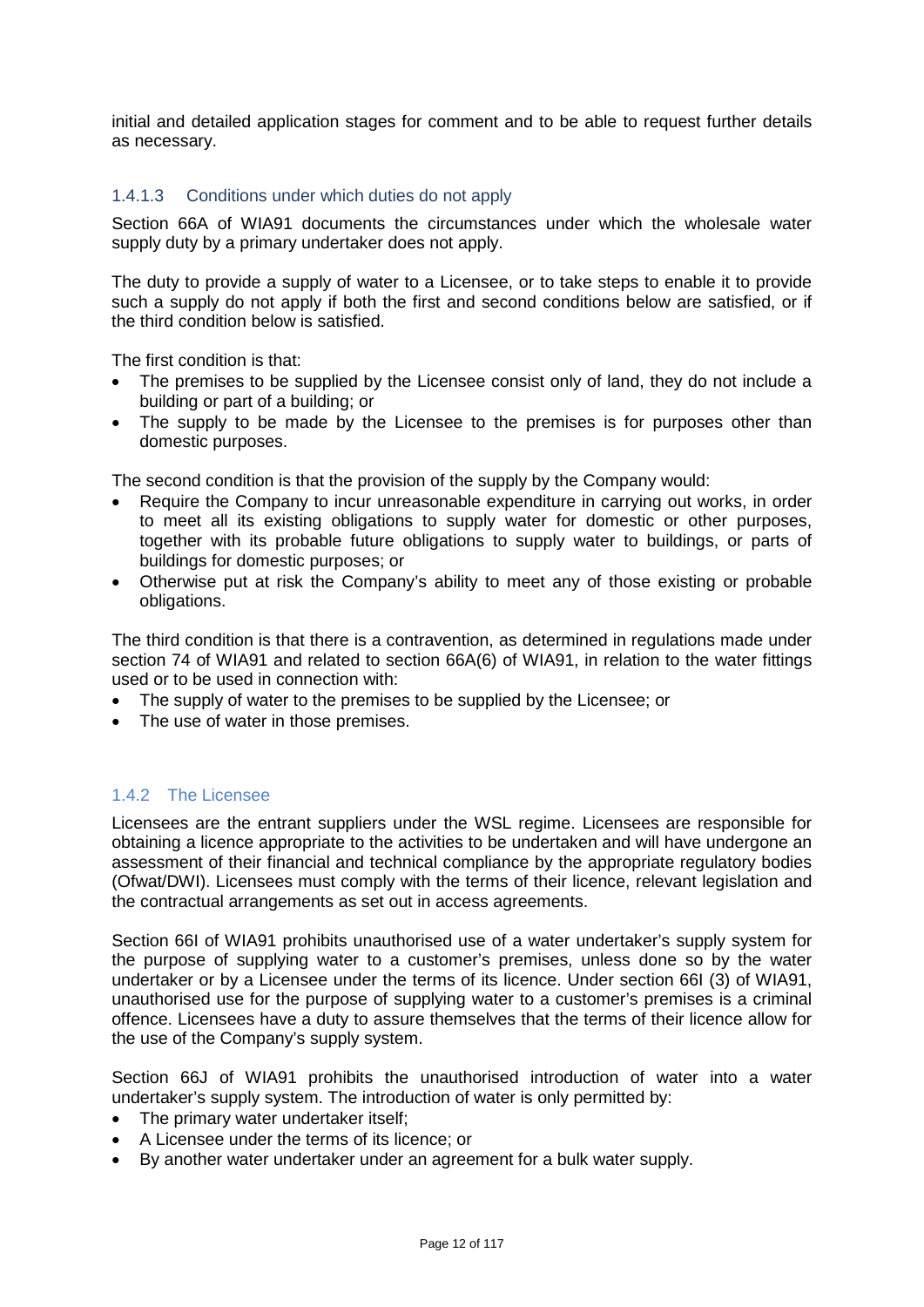Under 66J of WIA91, contravention of this prohibition is a criminal offence. Licensees have a duty to assure themselves that the terms of their licence allow for the introduction of water into the Company's supply system.

Licensees share responsibility with the Company for compliance with the Water Quality Regulations for the water they input into the supply system and for the wholesale supply of water to the customer's tap.

Licensees have a duty to comply with the eligibility requirements as specified in section 17A (3) of WIA91 relating to non-household premises, the threshold requirement, and supply by only one Licensee.

# <span id="page-12-0"></span>1.4.3 Water Services Regulation Authority (Ofwat)

Ofwat is the economic regulator of the water industry in England and Wales.

The WIA91 introduces a new duty to "further the consumer objective". This is to "protect the interests of consumers, wherever appropriate by promoting effective competition between persons engaged in, or in commercial activities connected with, the provision of water and sewerage services."

Ofwat is required to publish guidance on the operation of the WSL regime.

Ofwat is responsible for the granting of water supply licences to prospective water suppliers on the following basis:

- A retail licence;
- A combined licence;
- A variation of a retail licence to add the supplementary authorisation; and
- A variation of a retail licence to remove the supplementary authorisation.

Prospective suppliers will be required to submit an application to Ofwat to obtain a water supply licence. In reviewing this licence application Ofwat will assess whether the applicant has the appropriate skills and competencies required. It will take into account the financial stability, managerial competency and technical competency as outlined in the relevant guidance document.

Where the parties, further to negotiation, cannot reach agreement on:

- The period,
- Terms and conditions of proposed Access Agreements as specified in section 66D(2) WIA91, and
- The conditions for refusing supplies,

Ofwat will have responsibility for determination.

Further to the conditions of water supply licensing, Ofwat also hold responsibility for audit of the Company's indicative access prices. Indicative access prices in Section 9 have been audited by the Company's previous reporters Black and Veatch. Further information is available on Ofwat's website under Water Supply Licensing: [www.ofwat.gov.uk.](http://www.ofwat.gov.uk/)

# <span id="page-12-1"></span>1.4.4 The Drinking Water Inspectorate (DWI)

DWI will need to be satisfied that the Licensee is aware of, and understands, its regulatory duties and responsibilities in respect of drinking water quality at the initial licence application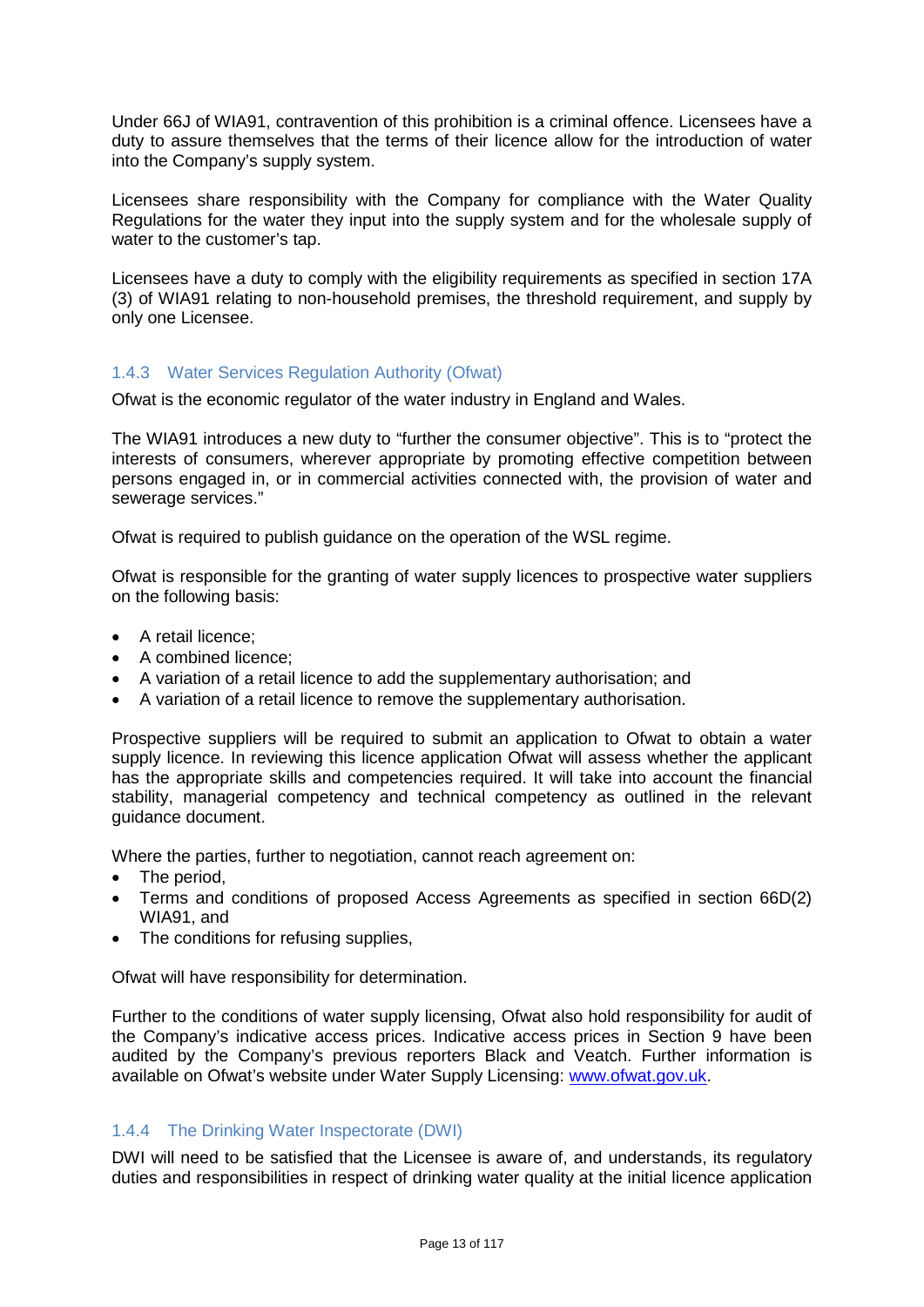stage. Where a combined Licensee intends to treat a source of water for potable supply, the treated water cannot be introduced into the public supply system until the DWI and the Company is satisfied that the treatment processes meet the relevant regulatory requirements and the works is being operated in a competent manner.

During access negotiations DWI will advise Ofwat as necessary on drinking water quality issues relating to the use of common carriage, particularly in respect of dispute resolution.

Overall, Licensees will be subject to the same level of regulation as Undertakers. Further information can be found in the Water Supply Licensing section of the DWI's website at [www.dwi.gov.uk.](http://www.dwi.gov.uk/)

# <span id="page-13-0"></span>1.4.5 The Environment Agency (EA)

The EA has a duty to secure the proper use of water resources in England and Wales. They monitor water in the environment and issue 'abstraction licences' to regulate who can take water from the environment and how much they can take.

Water undertakers produce Drought Plans every three years, which identify how, during a period of drought, they will continue to meet their duties with as little recourse as possible to drought orders or drought permits. From October 2005 the production and publication of these plans became a legal requirement. The EA reviews these plans and advises the Government on their adequacy.

Water undertakers also produce Water Resources Management Plans every five years, which identify available resources, forecast demand and set out how future deficits may be addressed through either resource development or demand management options. The EA also reviews these plans and advises the Government on their adequacy. Whilst Water Resources Management Plans are produced at the moment, their production and publication will become a statutory requirement in 2006.

There is a duty on water supply Licensees to provide information to water undertakers for both Drought Plans and Water Resources Management Plans.

In most cases, combined water supply licence applicants will require a water abstraction licence from the EA to take water from surface water or groundwater. Every new proposal to abstract or impound water undergoes extensive scrutiny and investigation before a decision is made to grant or refuse an abstraction licence application. There is a need to ensure that water resources are safeguarded and that abstractions do not damage the environment.

Secondary supplies (under section 66C of WIA91) are meant to encourage use of 'spare water', but the undertaker and the Licensee may not be able to agree on how much water the undertaker has 'spare'. In the absence of agreement, Ofwat may be asked to determine whether a supply under 66C should be made, and if so the terms of that supply.

In these instances, the EA will also play a role in advising Ofwat on whether the criteria for rejecting a proposal for a secondary supply under sections 66C (5) or (6) of the Water Industry Act 1991 are satisfied. Ofwat will then make a determination.

Further information is available on the EA's website. <http://www.environment-agency.gov.uk/>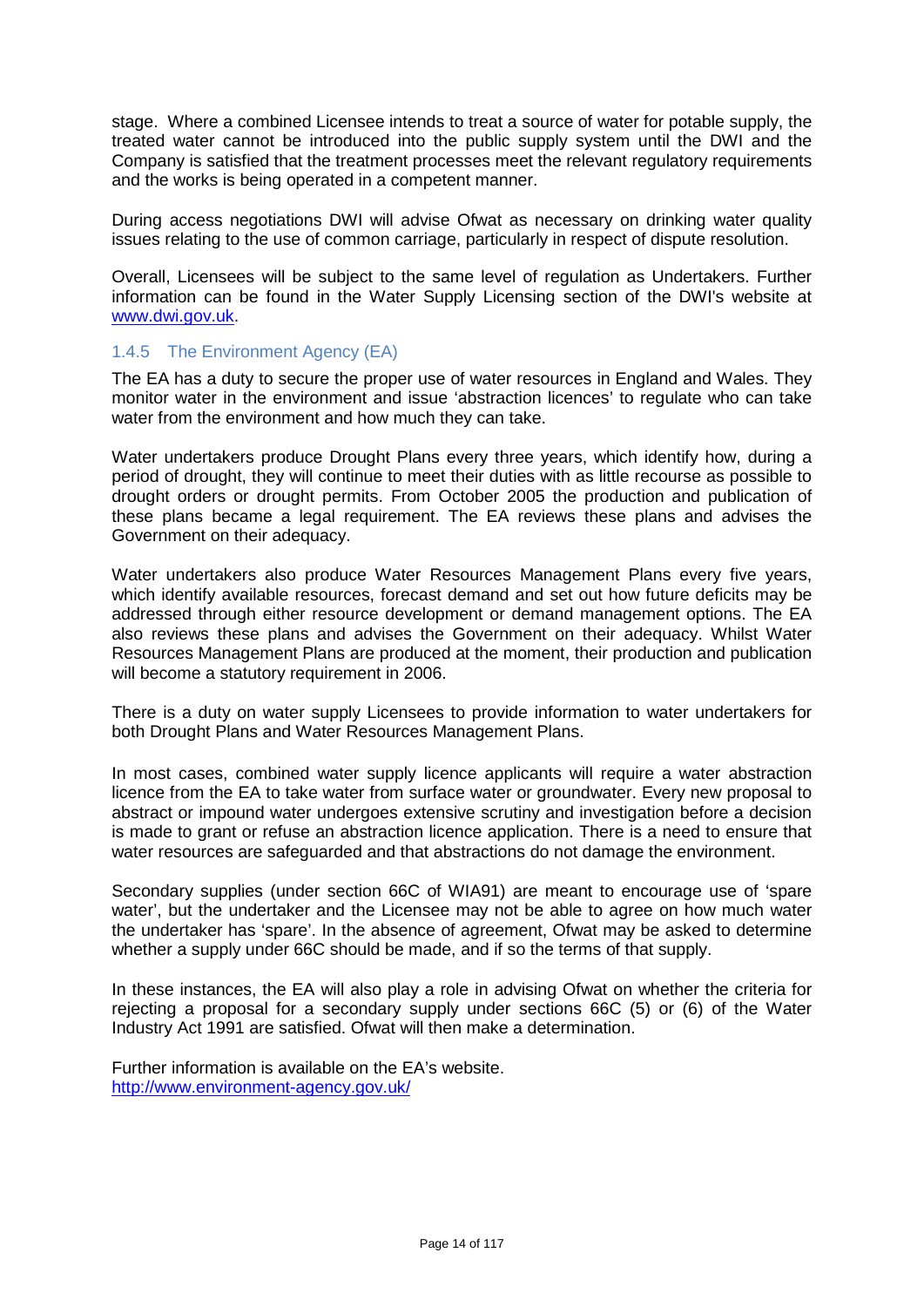#### <span id="page-14-0"></span>1.4.6 Consumer Council For Water (CCWater)

The CCWater will represent and protect the interests of all customers, at both eligible and non-eligible premises. Further information is available on CCWater's website: <http://www.ccwater.org.uk/>

#### <span id="page-14-1"></span>1.4.7 Department for the Environment, Food and Rural Affairs (DEFRA)

DEFRA is the government department responsible for WSL legislation.

The Secretary of State has issued statutory instruments which govern the competition regime. The Secretary of State may issue further instruments in the future which may affect the regime. Where this is the case, the Company should revise this Access code to reflect relevant changes.

# <span id="page-14-2"></span>*1.5 Definition of services*

The Company will offer services to a Licensee for the purposes of supplying water to the Licensee's eligible customers, subject to terms and conditions agreed with the Licensee in accordance with Ofwat's access code guidance and the costs principle. These services are defined in terms of the Company being either the Primary Undertaker (section 66A and 66B of the WIA91) or a secondary undertaker (section 66C of the WIA91).

#### <span id="page-14-3"></span>1.5.1 Primary water undertaker

#### 1.5.1.1 Wholesale water supply

The Company will take steps to enable the provision of the supply, and having taken those steps, provide the supply of water in accordance with section 66A of the WIA91 to the Licensee for supply to the Licensee's eligible customers.

#### 1.5.1.2 Introduction of water into the supply system

The Company will take steps to enable the Licensee to make the introduction of water into the supply system, and having taken such steps permit the introduction of water into its supply system, in accordance with section 66B of the WIA91 for the purposes of supply to the Licensee's eligible customers.

The Company will take steps, and having taken such steps, permit the introduction of water, as supplied by a secondary undertaker, into its supply system, in accordance with section 66C of the WIA91, for the purposes of supply to the Licensee's eligible customers. In some circumstances, steps may include laying such pipes and constructing such other works as are necessary to connect the supply with the pipes in the area of the secondary undertaker.

# <span id="page-14-4"></span>1.5.2 Secondary water undertaker

The Company will make available a supply of water to a Licensee, for supply to the Licensee's eligible customers, within the area of appointment of another water undertaker in accordance with section 66C of the WIA91. The Company will lay such pipes and construct such other works as are necessary to connect the supply with the pipes in the area of the Primary Undertaker.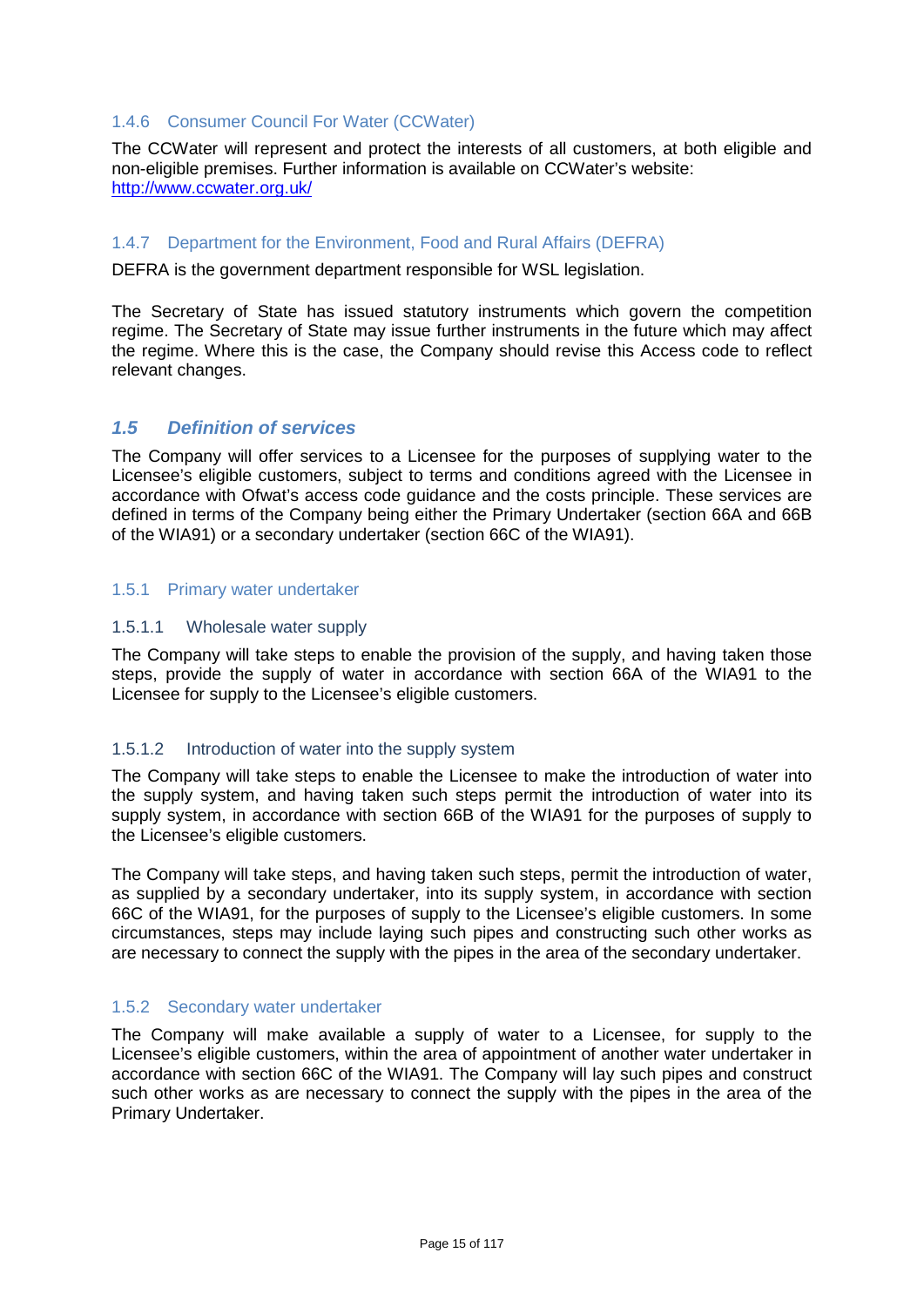# <span id="page-15-0"></span>*2. Section 2: Application for access to the water undertaker's supply system – primary undertaker*

# <span id="page-15-1"></span>*2.1 Process requirements*

#### <span id="page-15-2"></span>2.1.1 Confidentiality agreements

The Company and Licensees will be required to enter into a confidentiality agreement to enable the application process, and associated negotiations, to proceed after initial contact has been made by the Licensee with the Company.

The Company will issue the draft confidentiality agreement to the Licensee after initial contact has been made, and subsequent to any meeting required further to that initial contact, where the Licensee wishes to proceed with the application.

A copy of the Company's confidentiality agreement can be found in Appendix A of this document.

This confidentiality agreement will be required to be signed by both the Company and the Licensee to enable the application process, and associated negotiations, to proceed.

#### <span id="page-15-3"></span>2.1.2 Information requirements

To progress a Licensee's application for combined access, the following information should be provided to support the relevant application stage.

#### 2.1.2.1 Initial Contact

The Licensee should confirm to the Company the details as set out below as part of the initial contact process.

If the Licensee requires a meeting with the Company to discuss its request for a combined supply this should be confirmed and the Company will arrange a meeting within 10 working days.

To proceed to the next stage of the application process, the Licensee and the Company need to enter into the mandatory confidentiality agreement as previously included.

#### 2.1.2.2 Initial Application

Any application submitted at this stage should include a signed consent form from the prospective customer, stating that the customer has expressed an interest in the Licensee becoming its new supplier. This consent form must contain a waiver by the customer of any restrictions on disclosure by the Company to the Licensee of information held by the Company, which is necessary to disclose to the Licensee for the purposes of the proposed new supply arrangements.

At this stage, and with its prospective customer's consent, the Licensee should inform the Company in writing of the type of premises to be supplied. The Company, or another relevant party (other than the applying Licensee) involved in the process, for example DWI, have the right, at any stage of the application process, to raise an objection with the Licensee if it thinks the customer is not eligible.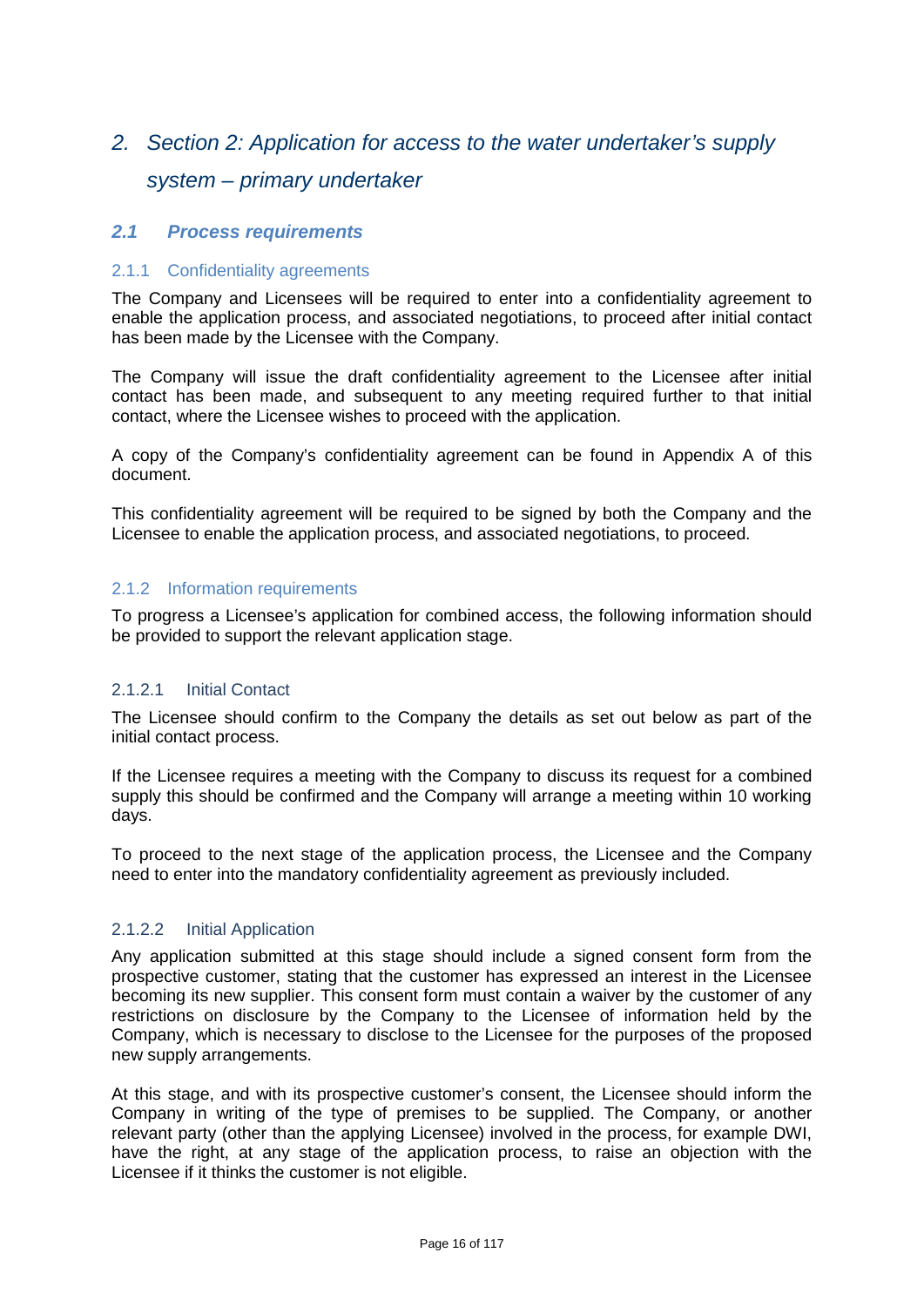The Licensee should set out in detail what it will require from the Company in order to provide its specified level of service to its prospective customer. This should include the proposed details of any physical works, which may be required to provide supply to the prospective customer.

# 2.1.2.3 Detailed Application

Where an application is still considered to be feasible further to the initial application, the Company will require detailed information to be submitted regarding the Licensee's proposed methodology to supply. Based on the submitted information the Company will undertake a detailed feasibility study to test the viability of the proposal and to determine proposed terms for access.

The information required at this stage is as outlined in the questionnaire attached in Appendix C which will require completion by the Licensee and return to the Company.

# 2.1.2.4 Detailed Contract Negotiations

Where a Licensee accepts the terms as offered by the Company (subject to execution by both parties of a formal written contract), the Company will send the Licensee a written contract normally within ten working days. The Licensee should sign the contract and return it within ten working days.

# <span id="page-16-0"></span>2.1.3 Timescales

Combined supply application

It is anticipated that this process should take no more than 130 working days to complete.

The key application stages and associated timescales are as follows:-

- Introduction stage 20 working days • Initial application 20 working days • Detailed application 60 working days
- Detailed contract negotiations 40 working days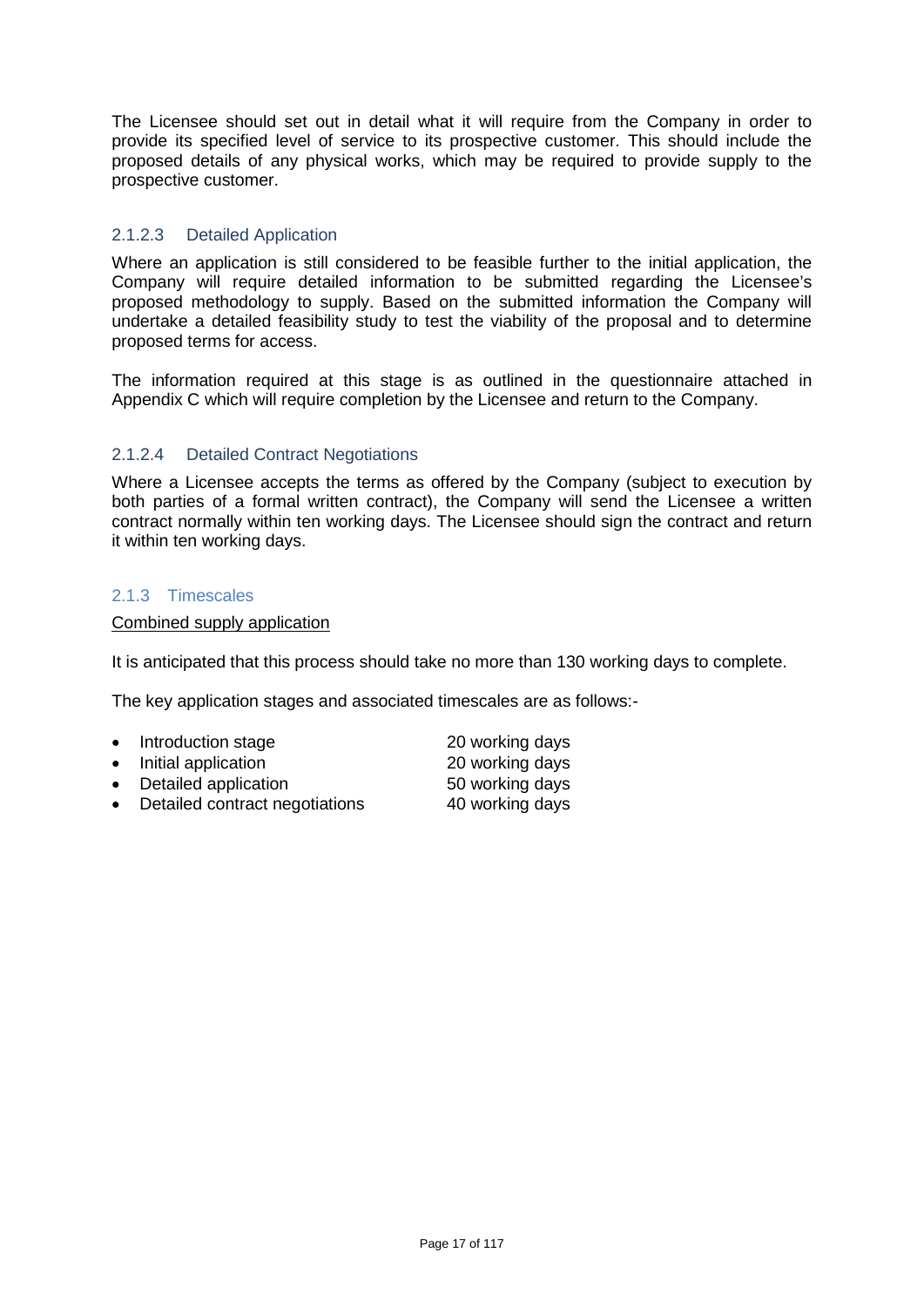

Applications will be dealt with further to the application process as detailed in section 2.3 'Application Process'.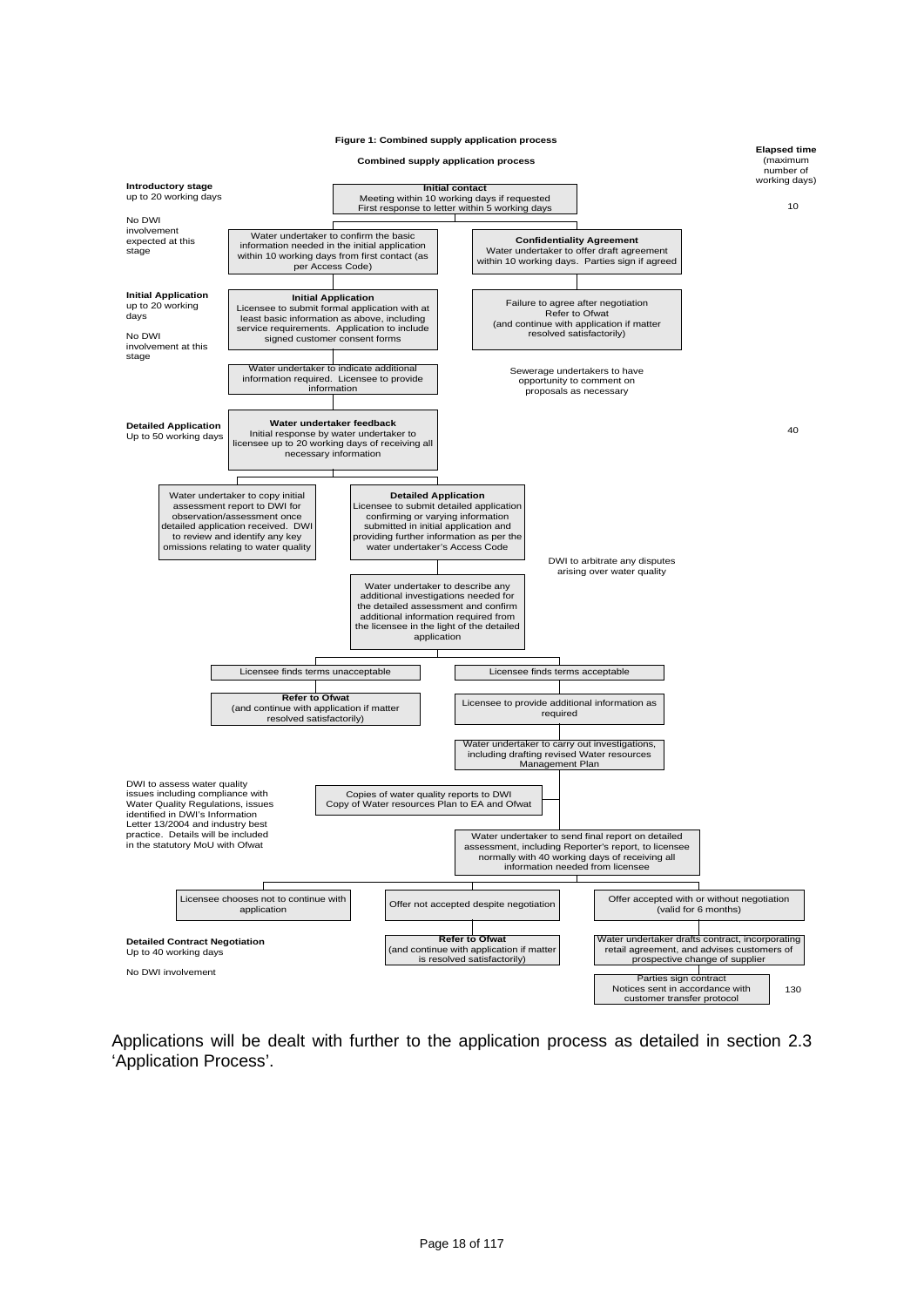# <span id="page-18-0"></span>2.1.4 Application Fees

The Company will not charge for processing a wholesale or combined application for access. this includes any costs related to discussing, negotiating and agreeing terms and conditions of a wholesale master agreement or confidentiality agreement and any costs related to processing premises-specific applications for both wholesale and combined supplies, including any costs for feasibility studies.

# <span id="page-18-1"></span>2.1.5 Credit provisions

The Company will not undertake credit checks on new Licensees. This is in line with its policy on current large users.

# <span id="page-18-2"></span>*2.2 Confirming eligibility*

Section 17A(3) WIA91 sets out the following three requirements that must be satisfied for a set of premises to be eligible to be supplied by a Licensee:

- The Customer's premises must not be household premises (as defined by section 17C WIA91). Single-site, mixed-use premises will be eligible if the principal use of the premises is not as someone's home – i.e. the premises should have a nonhousehold consumption element of more than 50% to be eligible.
- When the Licensee first enters into an undertaking with a customer to give the supply, the total quantity of water estimated to be supplied to the premises annually by the Licensee must not be less than 50Ml, (the "threshold requirement") (as defined by section 17D WIA91); and
- The premises may only be supplied by one Licensee at any time (but may be supplied by a Licensee and one or more undertakers).

# <span id="page-18-3"></span>2.2.1 Responsibilities

In all cases and for all aspects of eligibility, the onus is on the Licensee to ensure that the premises of a potential customer are eligible in accordance with Ofwat's guidance on eligibility.

Unless doing so in pursuance of its licence, it is a criminal offence for a Licensee to use the Company's supply system for the purpose of supplying water to any premises of a customer, or for the Licensee to introduce water into the Company's supply system. It is therefore a criminal offence for a Licensee to breach any of the eligibility requirements set out above.

In addition, any Licensee that contravenes these requirements could face enforcement action by Ofwat under section 18 of WIA91 and may incur financial penalties under section 22A of WIA91. Alternatively, a Licensee could face revocation of its licence in accordance with the Standard Conditions of Water supply licences.

A set of premises may change in such a way as to require the threshold to be satisfied a further time. For example, a customer may sell part of its premises so that the original premises is split and is occupied by different customers. Regarding the threshold requirement, as long as the requirement is met at the time the Licensee first enters into the undertaking to supply a set of premises, and those premises do not change, those premises can continue to be supplied by the same Licensee for the duration of the undertaking even if consumption falls below the threshold.

A Licensee should seek its own legal advice if it is unsure as to whether a customer's premises are eligible.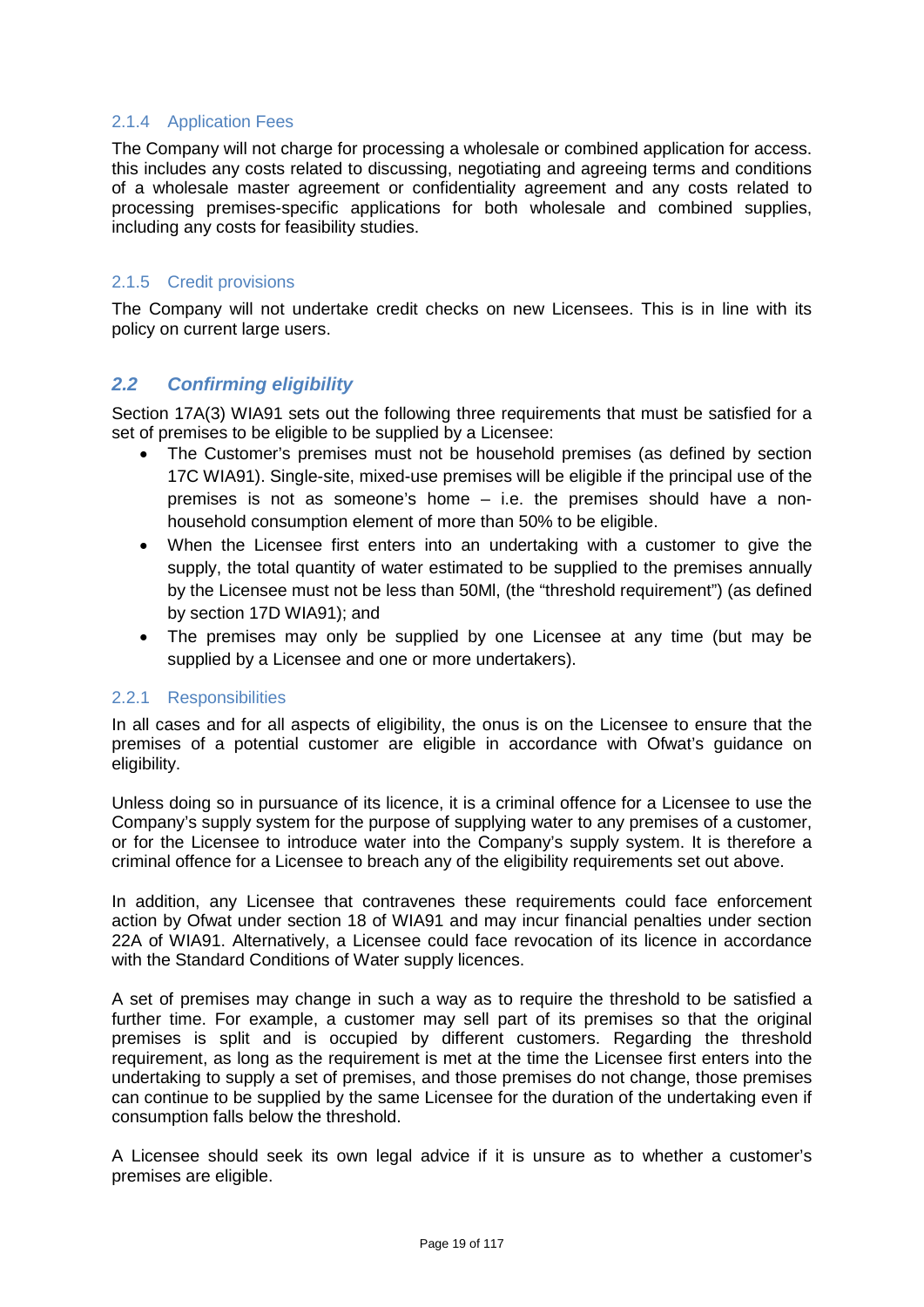#### <span id="page-19-0"></span>2.2.2 Boundary definition

WIA91 does not define 'premises' for the purpose of assessing eligibility. Premises can include buildings or land. It is important that a Licensee defines the extent of a customer's premises to ensure that it is a single set of premises. Licensees can only supply customers at individual premises, each of which must be eligible. Customers cannot aggregate consumption at more than one set of premises in order to achieve eligibility, although some groups of properties may constitute a single set of premises in certain circumstances.

There will be a single set of premises if the premises:-

- (i) is located within a single boundary and a single customer occupies the premises and is liable for water bills in respect of those premises (single boundary premises);
- (ii) consists of co-located buildings, other similar structures and/or land occupied by a single customer who is liable for water bills in respect of those premises and either which have adjoining boundaries or which are separated only by transport infrastructure (common occupation co-located premises); or
- (iii) consists of a single building or co-located separately occupied buildings, other similar structures and/or land with all four of the characteristics below:
	- with common building or land management for the whole premises:
	- which have adjoining boundaries or are separated only by transport infrastructure;
	- which are served by a self contained common water supply system that does not belong to the Company; and
	- where there is a single customer that is liable for water bills for the whole premises (common management co-located premises).

If premises meet criteria (ii) and (iii), the criterion (i) cannot be applied to any part of it as a means of reducing the area of the premises in order to allow the reduced premises to fit the eligibility requirements.

#### <span id="page-19-1"></span>2.2.3 Household / non-household premises

Premises that meet the single set of premises eligibility requirement described in section 2.2.2 must then meet the requirement in section 17A(3) (a) WIA91 that the premises are non-household.

Section 17C of WIA91 defines household premises as those in which, or in any part of which, a person has his home. The fact that a person has his home in, or in part of, any premises does not mean that the premises are household premises unless the principal use of the premises is as a home. In its guidance on eligibility, Ofwat sets out what it considers to be household and non-household premises for the purpose of the WSL regime.

# <span id="page-19-2"></span>2.2.4 Volume threshold

The threshold requirement is that, at the time the Licensee first enters into an undertaking with a customer to supply the premises, the total quantity of water estimated to be supplied annually to the premises by the Licensee is not less than 50Ml. the threshold requirement relates to the amount of water that is supplied by the Licensee using one or more water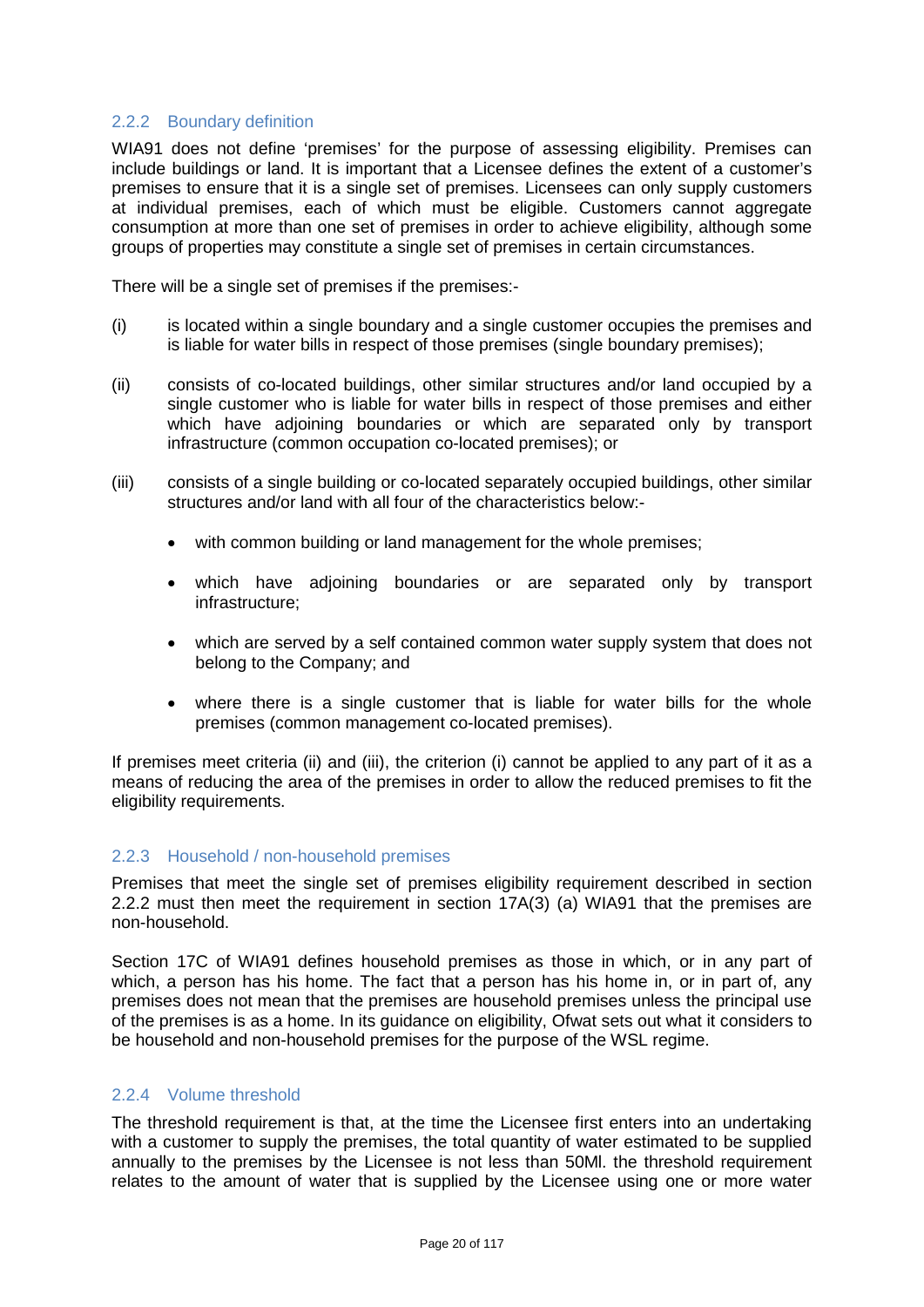undertakers' supply systems. The amount of water that a customer receives by means of private supplies does not count towards assessing whether the threshold requirement is satisfied.

#### <span id="page-20-0"></span>2.2.5 Supply arrangements for Licensees

Licensees must at the time of application confirm to the Company the specific proposals regarding their supply arrangements*.* Section 17A of WIA91 prohibits the supply of an eligible premises by more than one Licensee. However, a premises may be supplied by a single Licensee and one or more undertakers.

#### <span id="page-20-1"></span>2.2.6 Attachment to the supply system

Licensees must comply with all of the Company's procedures and requirements regarding connection to the supply system. In addition, all proposed locations for point of entry to the supply system must be confirmed to the Company in the initial application.

Customers can only be supplied by Licensees if they are connected to the supply system. The supply system is defined in section 17B (5) of WIA91. it can be summarised as any water mains and other pipes used for the purpose of conveying potable water from a water undertaker's treatment works to customer's premises and any water mains and other pipes used to convey non-potable water from any source to premises that are not connected directly or indirectly to any water mains or pipes connected to those treatment works.

Section 17A (5) provides that the supplementary authorisation is an authorisation to the Licensee to introduce water into a water undertaker's supply system, by means of which any particular retail supply of water is to take place. In its Access code guidance, Ofwat interpret this to mean that a physical link is required between the combined Licensee's introduction point and its customer's premises.

#### <span id="page-20-2"></span>2.2.7 Customers in debt

Outstanding debt is defined in Condition S and Standard Licence Condition 6 as charges in relation to water supplied to the premises of a customer, which have remained unpaid for 30 days or more after the date that the Company has served notice on the customer demanding payment.

If there is outstanding debt and arrangements are not in place for the repayment of any outstanding water debt, the Company will formally object to an application for the transfer of an eligible customer from the Company to a Water supply licence holder, with respect to both Retail Authorisation and Combined Authorisation. To allow the transfer to continue, it may be possible to allow the debt to be assigned to the new supplier. Such arrangements would need to be agreed between the new supplier, the customer and the Company.

# <span id="page-20-3"></span>*2.3 Application process*

The Company will endeavour to follow the timescales given below to the best of its ability to ensure that the application process is completed on time. However, the Company recognises that some applications may take longer to process, for example, where technical information is required from other parties such as DWI or the EA. In these circumstances, the Company and the Licensee might agree to 'stop the clock' until relevant information is received.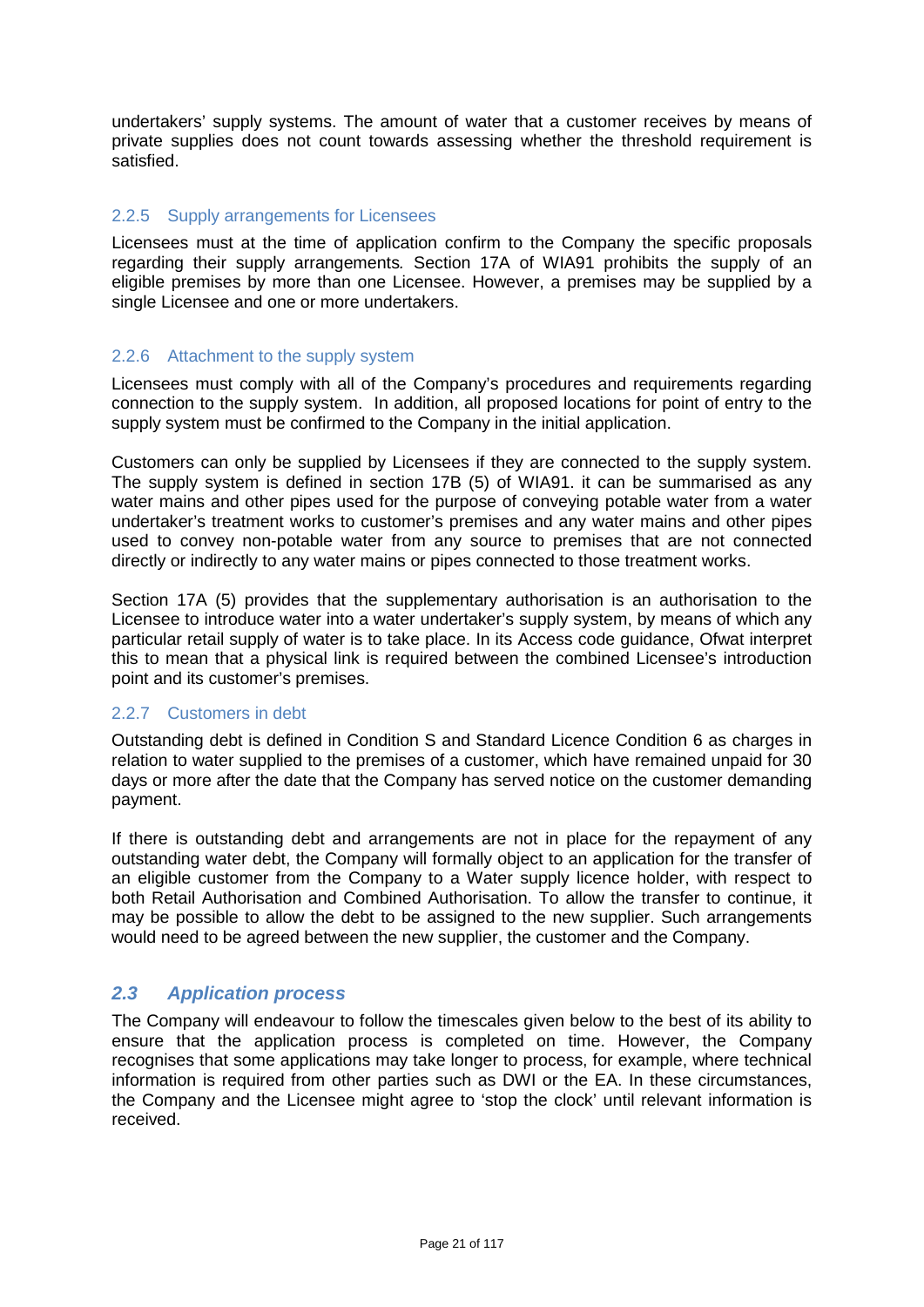#### <span id="page-21-0"></span>2.3.1 Combined supply arrangements

#### i) Stage 1: Initial contact

Initial contact allows for a Licensee to express an interest in applying for an Access Agreement. The Licensee may wish to contact the Company, and where required a secondary water undertaker, to discuss issues regarding their wholesale supply or combined supply application.

At this point it may also be appropriate for the Licensee to notify the Environment Agency, the Drinking Water Inspectorate and the sewerage undertaker of the possibility of the customer transferring to another water supplier.

The Licensee should prepare to confirm to the Company the details as set out in section 2.1.2 ready for the initial application process.

If the Licensee requires a meeting with the Company to discuss its request for a combined supply this should be confirmed and the Company will arrange a meeting within 10 working days.

To proceed to the next stage of the application process, the Licensee and the Company need to enter into the mandatory confidentiality agreement as previously included.

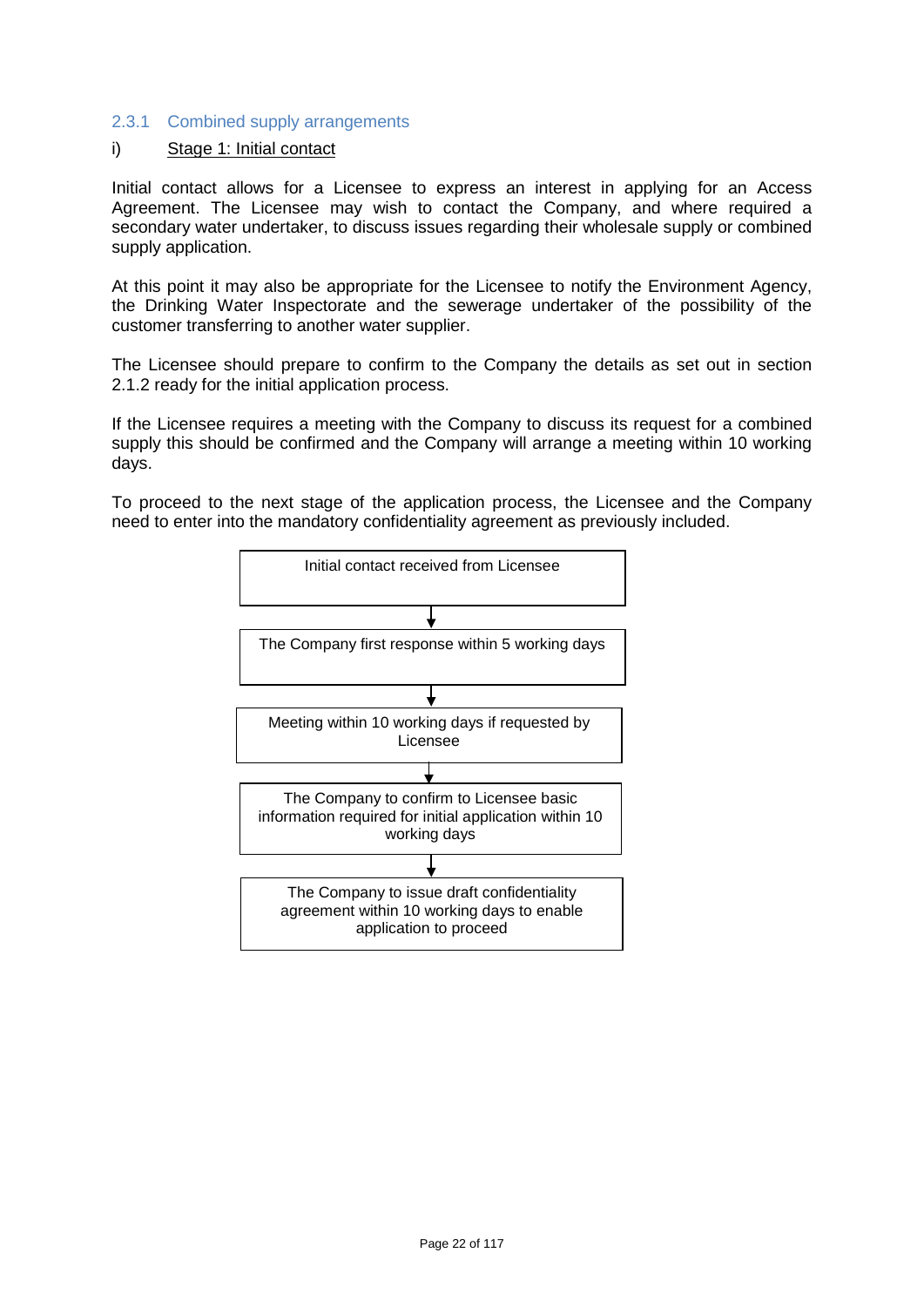#### ii) Stage 2: Initial application

Any application submitted at this stage should include a signed consent form from the prospective customer, stating that the customer has expressed an interest in the Licensee becoming its new supplier. This consent form should contain a waiver by the customer of any restrictions on disclosure by the Company to the Licensee of information held by the Company, which is necessary to disclose to the Licensee for the purposes of the proposed new supply arrangements.

At this stage, and with its prospective customer's consent, the Licensee should inform the Company of the type of premises to be supplied, having satisfied itself that they are an eligible premises.

The Licensee should set out in detail what it will require from the Company in order to provide its specified level of service to it's prospective customer. This should include the proposed details of any physical works, which may be required to provide supply to the prospective customer.

Where facilities need to be constructed to enable a supply to be introduced to the Company's water supply network, the Licensee should prepare, or ask the Company to prepare (at the Licensee's expense), an outline scheme of the proposed design and estimated costs of those facilities.

At this stage the sewerage undertaker should have the opportunity to comment on aspects of the proposal that could affect it's ability to acquire details for billing purposes.



#### iii) Stage 3: Detailed application

At this stage of the application process if the application is to be progressed the Licensee and the Company should have a meeting to discuss and clarify any issues arising from the initial feedback and to confirm what information is required in the specific detailed application.

Further to the information contained within the detailed application, (ref section 2.1.2) the Company will undertake feasibility studies and testing as appropriate to determine proposed terms for access. This level of detail is required to enable a full technical assessment of the proposal to be undertaken by the Company.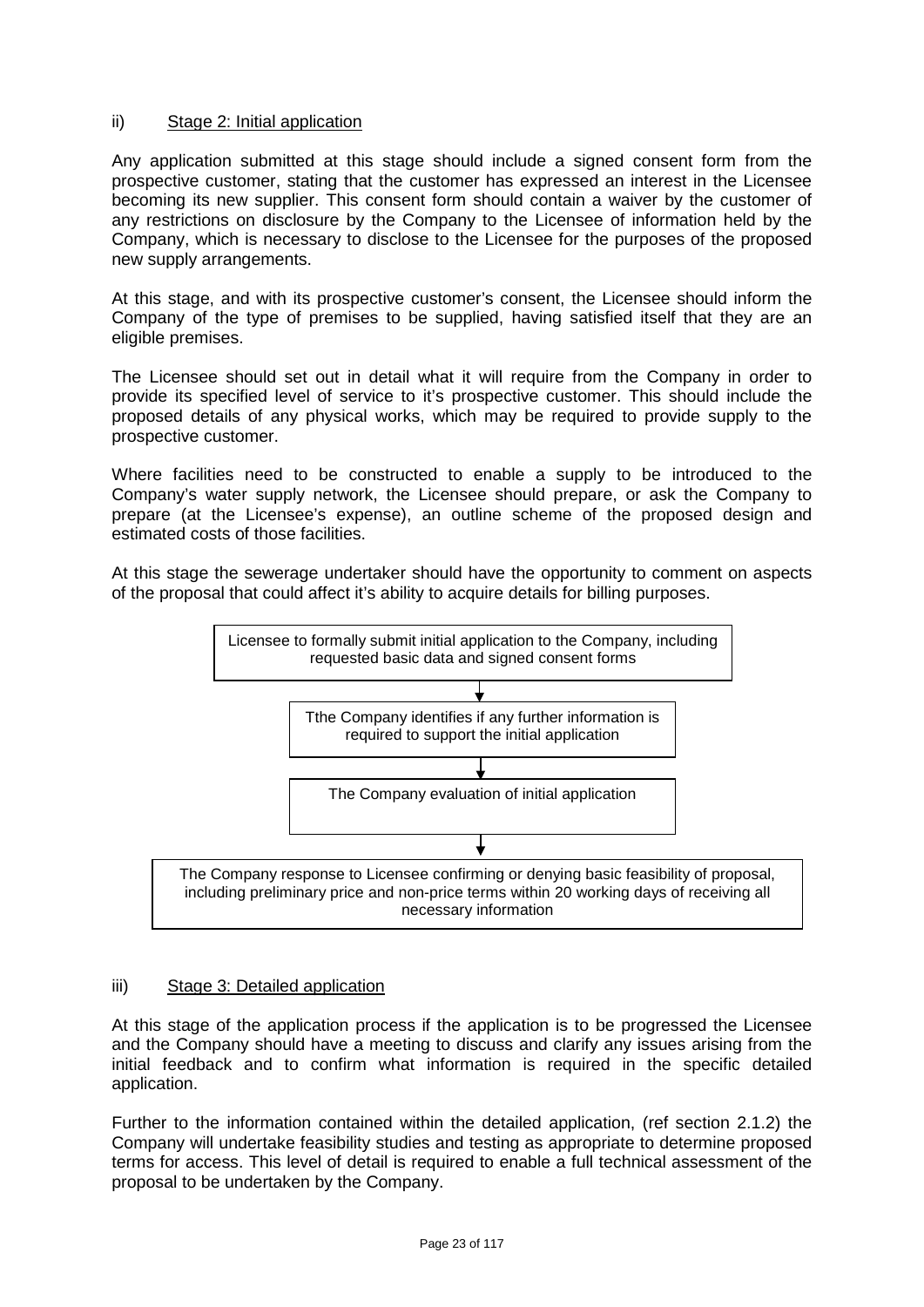The Company will approach the DWI where water quality issues arise from the investigations.

The Licensee should keep the DWI fully informed where it proposes to make a combined supply in the Company's water supply network.

The Licensee should keep the water Company informed if any of the information supplied at the initial application stage has changed, or if further relevant information has become available. If the Company considers the changes require further investigation and may require modification of the price or non price terms previously quoted, the Company will inform the Licensee to this effect and provide an estimate of the cost of those further investigations.

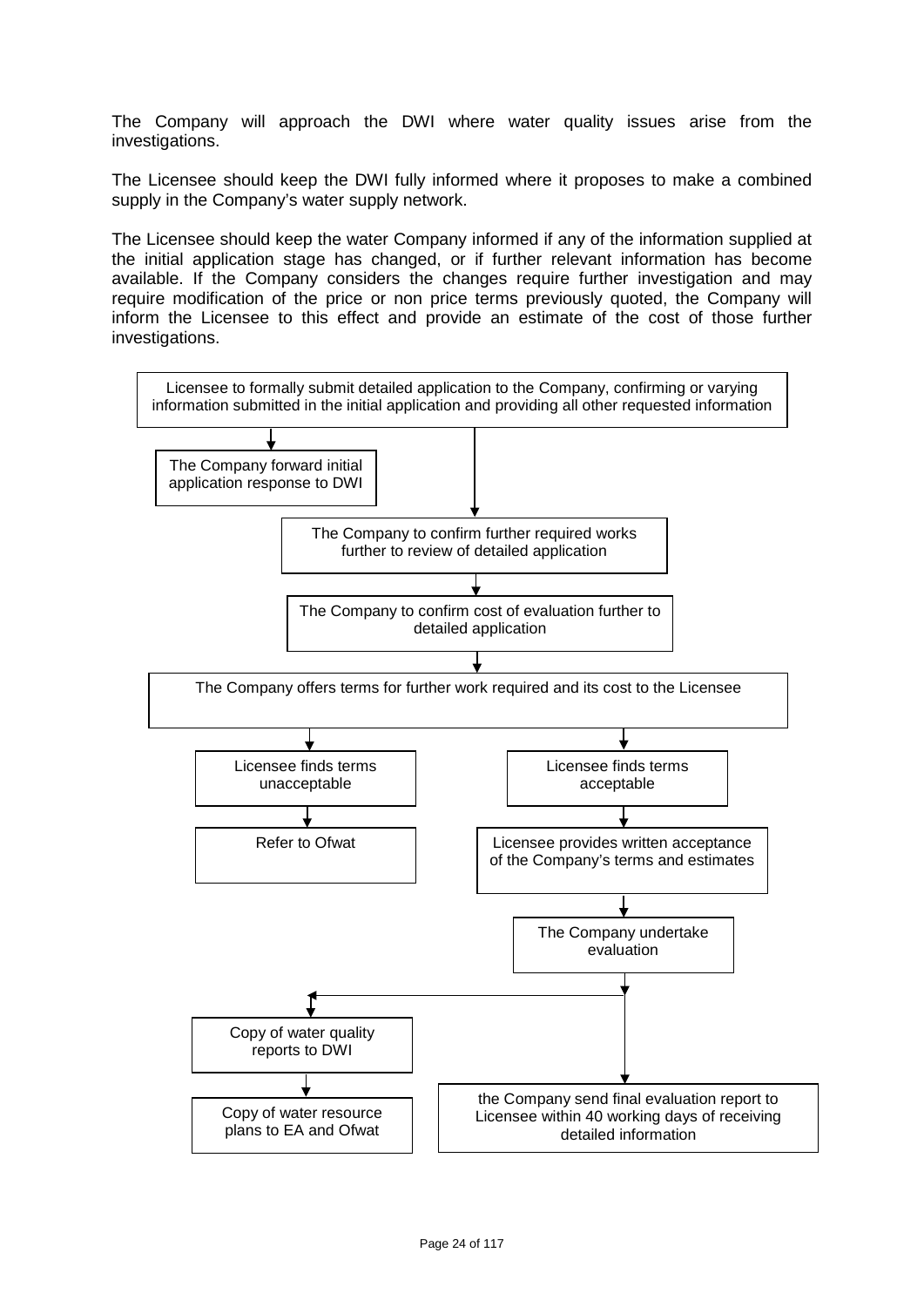# iv) Stage 4: Detailed contract negotiation

Terms will be offered by the Company to the Licensee with regard to their combined supply application. There will be a period of 15 working days following the offer of terms for discussion between the parties if required.

Where a Licensee accepts the terms as offered by the Company (subject to execution by both parties of a formal written contract), the Company will send the Licensee a written contract normally within ten working days. The Licensee should sign the contract and return it within ten working days.



At this stage, a unique premises reference number will be generated by the water undertaker; and a transfer date will be agreed and included in the contract, making due allowance for completion of actions under the Customer Transfer Protocol (CTP). The unique premises reference number is a new number that is assigned to an eligible premises for the purpose of identification when transferring within the customer transfer protocol. It consists of three letters identifying the water undertaker (SST in this case), followed by a unique five-digit number for each eligible premises.

# v) Role of DWI

DWI will observe and assess progress of related applications with reference to water quality issues. After the initial application stage DWI will review and identify any key omissions relating to water quality from the proposals. They will arbitrate when required where issues arise further to the Licensee's proposals.

Further to the Company's investigations following submission of the detailed application by the Licensee, DWI will assess the water quality issues associated with the proposal including compliance with the relevant Water Supply (Water Quality) Regulations and industry best practice.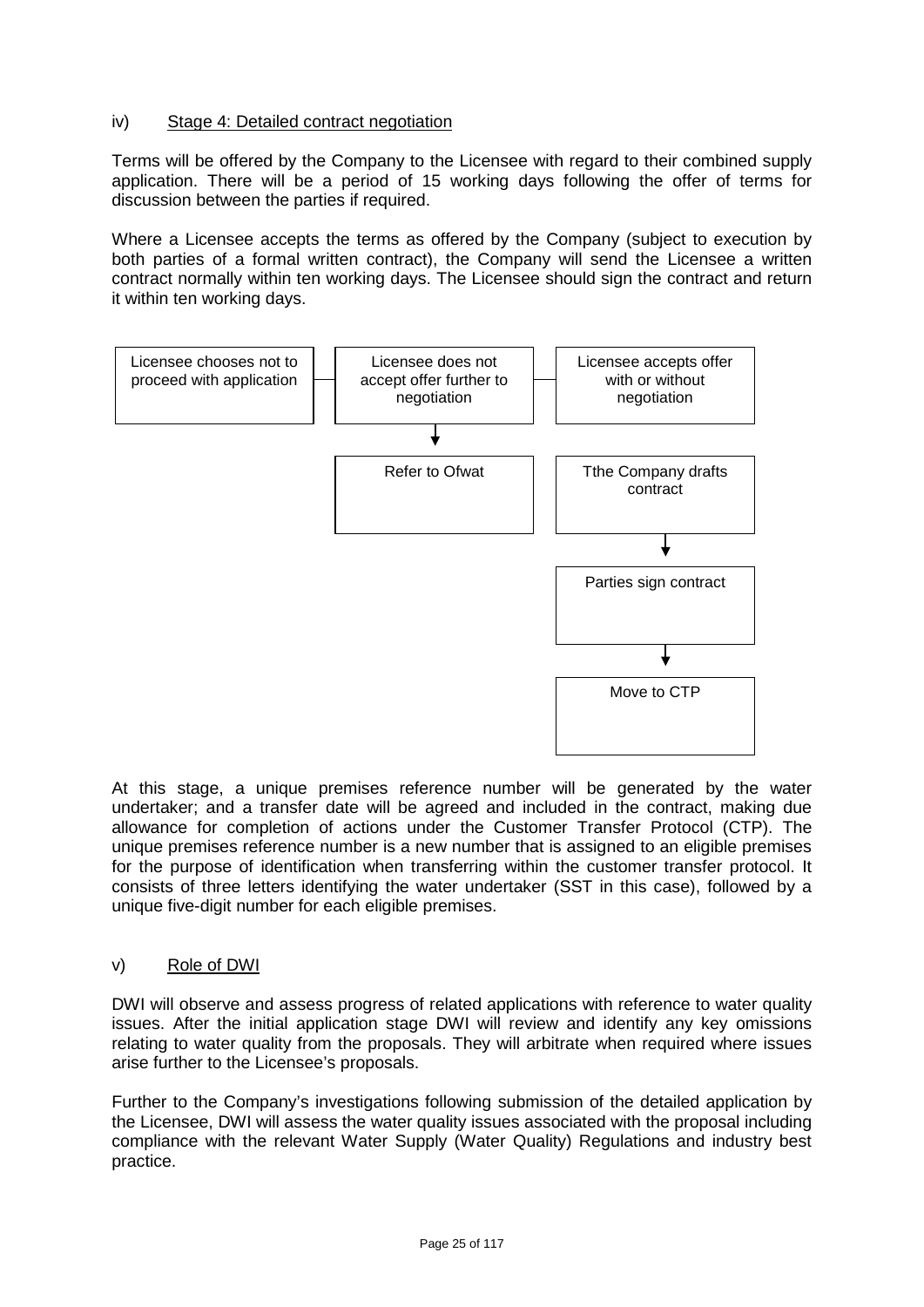#### vi) Role of Environment Agency

The Environment Agency will receive a copy of the Water Resource Plan, updated as appropriate, further to the Licensee's application and the Company's detailed investigations. It may also provide input into the Company's feasibility study.

#### vii) Role of the secondary water undertaker (where applicable)

A Licensee with a combined licence who has a customer in the area of a Primary Undertaker can request a secondary undertaker to provide a supply of water to enable that Licensee to supply its customer's premises using the primary water undertaker's supply system.

If a Licensee makes such a request the secondary undertaker is under a duty to take steps to enable the supply to be provided, as detailed in section 1.5. Once those steps have been taken, the secondary supplier is under a duty to provide that supply.

Ofwat encourages potential secondary undertakers to consult the Environment Agency informally whenever they become aware of a possible secondary supply application.

#### viii) Provision of information to the sewerage undertaker

As part of the application process, the Company will expect the Licensee to ensure any necessary liaison and/or communication with the sewerage undertaker is carried out as required.

Liaison will also be carried out with the sewerage undertaker further to the procedures as specified within the CTP if an Access Agreement is agreed.

The Company will continue to send out bills for sewerage services and surface water drainage on behalf of Severn Trent Water Ltd (South Staffs Region) or Anglian Water Ltd (Cambridge Region).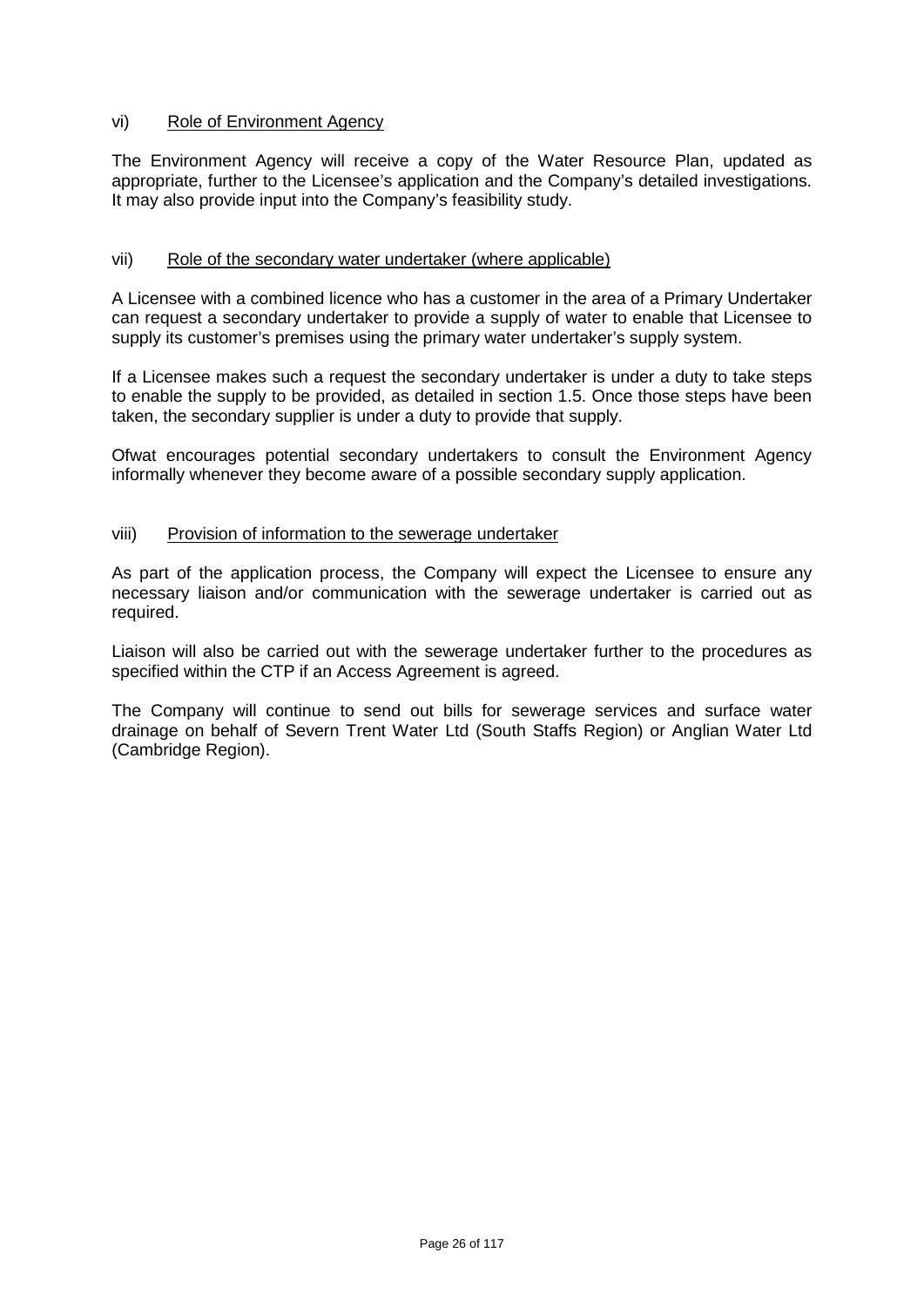# <span id="page-26-0"></span>2.3.2 Retail supply arrangements

#### i) Wholesale master contract: agreement process

A master agreement, covering the main terms and conditions of a wholesale agreement except specific customer and site information, is intended to avoid duplication of generic processes and facilitate a Licensee's future applications. The Company will consider all initial agreements with Licensees as an application for a master contract. The following process chart is applicable in these circumstances:



If a Licensee wishes to enter into a retail supply arrangement, it should contact the Company to request a draft master agreement and confidentiality agreement. Once the Company has provided the documents, negotiations can be held if the Licensee does not accept a part or parts of the agreement.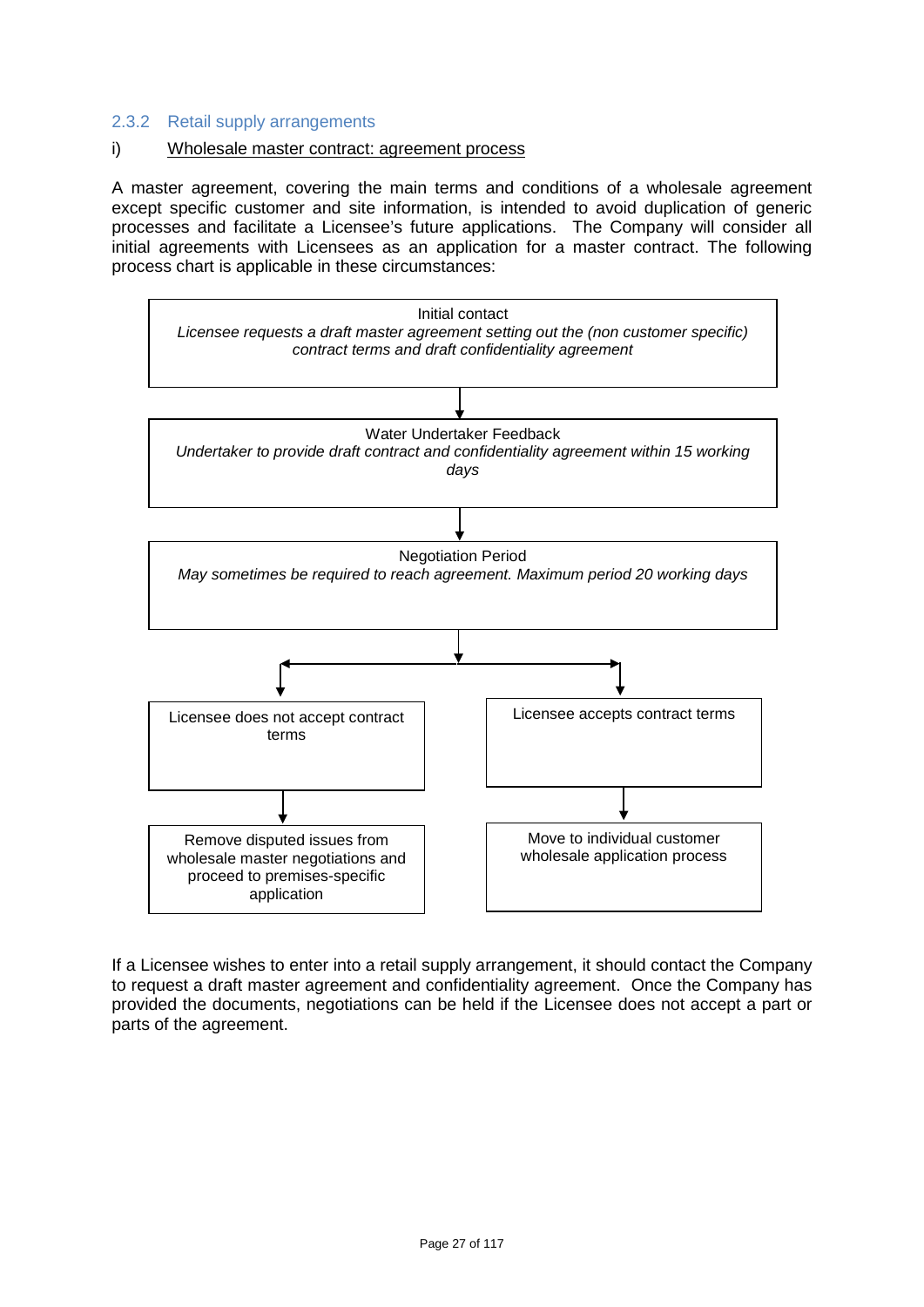When the master agreement and confidentiality agreement have been signed by both parties, the wholesale process may become customer specific with individual agreements being added as schedules to the master agreement. The following process chart is applicable in these circumstances:

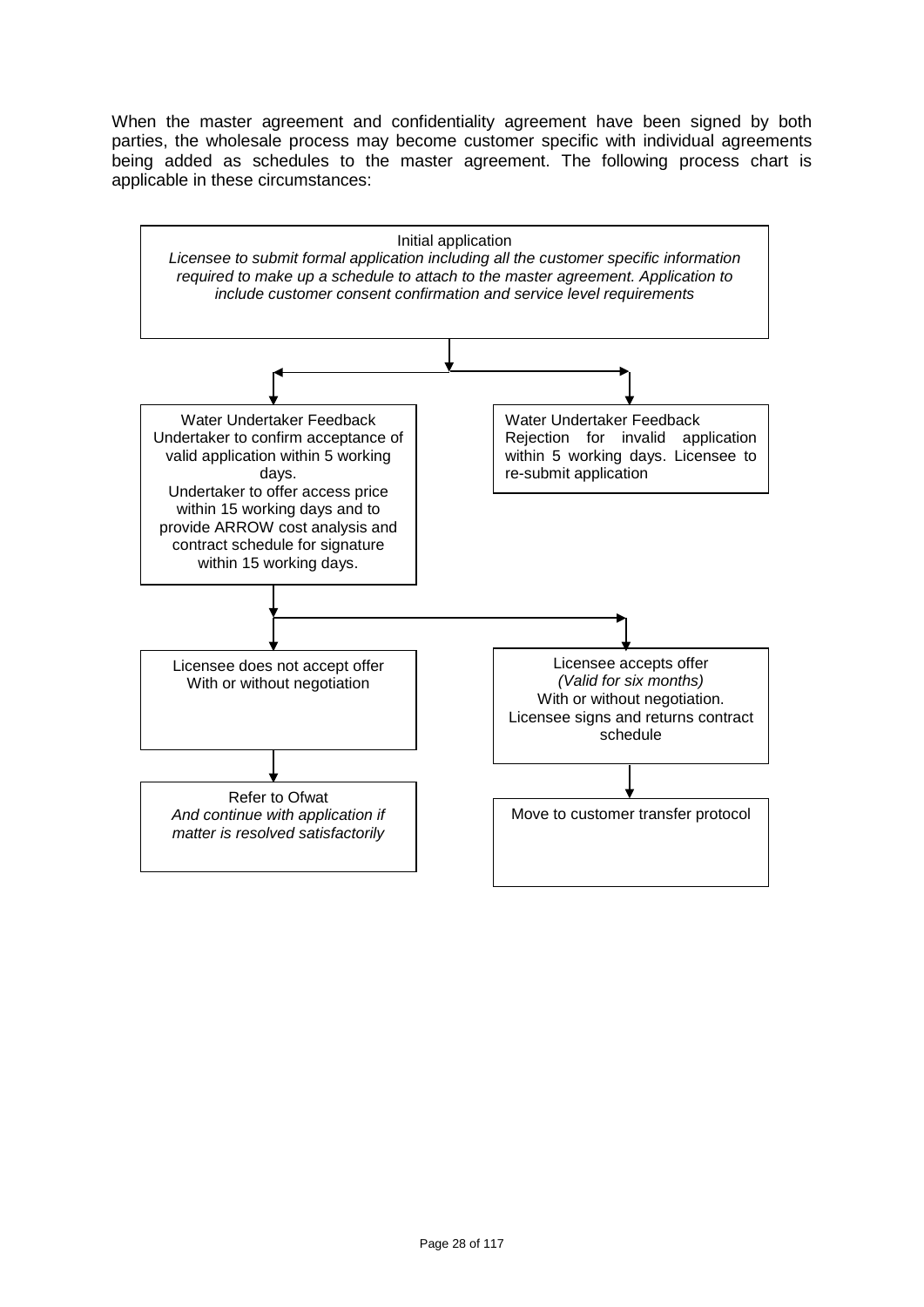#### ii) Data exchange to create contract schedules for wholesale applications

The information required for each individual contract schedule is listed above. A Licensee should submit this information in the form of a Wholesale Application Pro-forma. A copy of this can be found in Appendix D of this document. This is in order for the Company to prepare a draft contract schedule relating to that customer.

The Licensee should provide the relevant sewerage undertaker an opportunity to comment at this stage.

If the Company accepts the application as valid, it will provide the Licensee with an access price, a schedule of calculation for that price and a signed draft contract.

On the Licensee's acceptance of the offer and its signing of the contract the process moves to the CTP.

If a Licensee does not accept the offer and cannot resolve the matter through negotiation with the Company, it can refer the matter to Ofwat for determination.

#### iii) Provision of information to the sewerage undertaker

As part of the application process, the Company will expect the Licensee to ensure any necessary liaison and/or communication with the sewerage undertaker is carried out as required.

Liaison will also be carried out with the sewerage undertaker further to the procedures as specified within the CTP if an Access Agreement is agreed.

# <span id="page-28-0"></span>2.3.3 Objections and rejection process

The Company, or another relevant party (other than the applying Licensee) involved in the process, for example DWI, may, at any stage of the application process, discover a reason or reasons why the application may not progress further. They will consequently raise an objection.

The basis of the objection may be due to any of the statutory conditions laid out in Sections 66A-66C WIA91. Alternatively it may be due to another reason, examples of which are listed below:

- There is doubt over the eligibility of the customer's premises. The Company will not assess whether the customer's premises are eligible. The onus is on the Licensee to determine the eligibility of the premises at the initial application stage. However, the Company may know of valid reasons, which the Licensee is perhaps unaware of, why the premises may not be eligible.
- Refusal by a Licensee to provide necessary information.
- An incoming supplier has provided incorrect or insufficient information to allow the customer to transfer.
- Unacceptable water quality implications.
- An application by another Licensee to supply the customer has been accepted.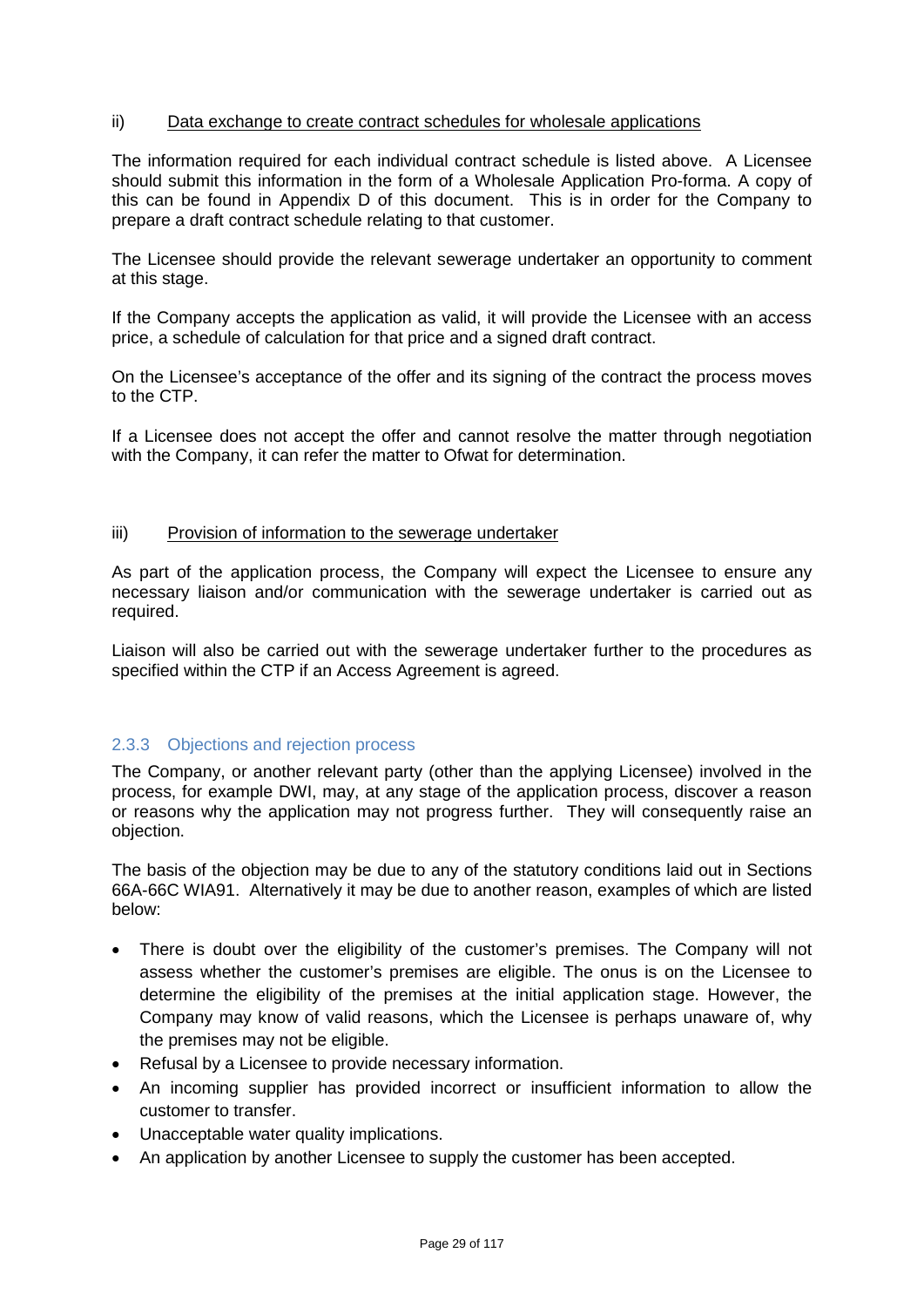- The Licensee's proposals are impracticable, for example, unfeasible hydraulic conditions.
- Concerns over source risk assessment.
- National security reasons.

In the first instance the objector should provide, in writing, full reasons for their objection to the applicant. This must be done as soon as the objector becomes aware of the problem.

If the objector is the Company, it will comply with the above and with any request for a meeting to discuss its reasons for objection. The Company will endeavour to work towards a solution, where possible, that will enable the application to progress.

In addition, if the Company has concerns about the legality of the proposed supply, the matter may be referred to Ofwat by the Licensee or Customer for determination under 17E (1) of WIA91.

# <span id="page-29-0"></span>*2.4 Access criteria*

#### <span id="page-29-1"></span>2.4.1 Water quality input specification

Water quality specification is described individually within Section 5 but detailed specifications will only become apparent at the point of application. The overriding objective will be to ensure that all existing customers of the Company will not see any deterioration in water quality as a result of this application.

Any sampling carried out at the point of entry or supply, must be performed by a suitably qualified and trained sampler and the analysis undertaken by a DWI recognised accredited laboratory.

#### i) Quality parameters

Quality parameters, both chemical and bacteriological, including aesthetics can only be determined in detail at the time of application but are likely to include as a minimum:

- Metals
- Bacteria and micro organisms
- Cryptosporidium
- Disinfection residual
- Fluoride
- Hardness
- Lead
- Nitrate
- Acidity and Alkalinity
- Turbidity

Parameters will be consistent with the relevant Water Supply (Water Quality) Regulations 2000. See [www.dwi.gov.uk](http://www.dwi.gov.uk/)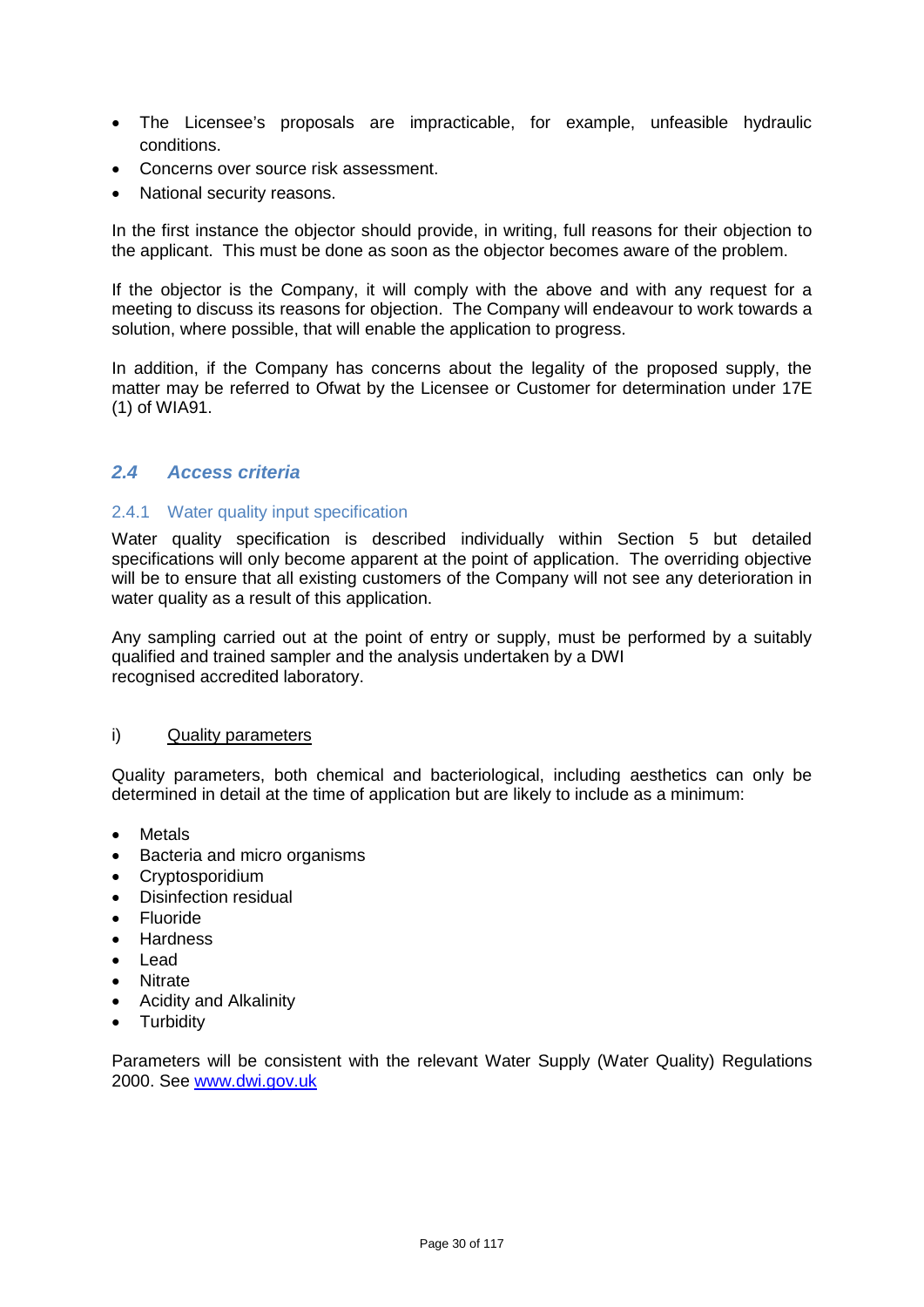#### ii) Special circumstances relating to water quality standards

There are no temporary derogations applying to water quality standards within the Company's supply network. All water within the Company's supply network is required to be fluoridated.

#### iii) Water safety plans

The DWI is currently developing frameworks for implementation of Drinking Water Safety Plans (DWSP) in advance of the next revision of the EU Drinking Water Directive. Where water quality failures occur or where programmes of work are required to secure compliance, companies are responsible for demonstrating that Drinking Water Safety Plans are in place to demonstrate that water quality risks are being proactively managed. The implementation of DWSP could pose a regulatory requirement in the future. A DWSP is a plan which documents the hazards, risks, and control points within a water supply system from catchment through to consumer and demonstrates the ongoing provision of clean and safe drinking water and identifies improvement actions.

The plans draw on many of the principles and concepts from other risk management approaches and are therefore not a new initiative but rather a means of aligning, assessing, and defining the controls and risks associated with the end to end process of provision of drinking water. UK water companies are currently involved in developing the DWSP approach and delivering safety plans for their systems.

# <span id="page-30-0"></span>2.4.2 Water flow and pressure

Information regarding water flow and pressure will be determined in detail at the time of application. General detail is contained within Sections 4 and 5 to this Code.

# <span id="page-30-1"></span>2.4.3 Water quality sampling and monitoring

Water quality sampling and monitoring will be described in detail at the time of application. General sampling and monitoring requirements are described in Section 6 of this Code.

The Company's water quality monitoring programme complies with the requirements of the Water Supply (Water Quality) Regulations 2000, and any subsequent amendments. Monitoring is carried out at customer taps, storage reservoirs and source stations. The Company uses Automatic Supply Points (ASPs) to monitor some specific parameters, as detailed in the regulations. Current ASPs are located at treatment works, blend points and service reservoirs. Additional monitoring requirements are instigated as and when required by the DWI or for operational reasons.

#### <span id="page-30-2"></span>2.4.4 Volume measurement

Volume measurement will be described in detail at the time of application. General volume measurement requirements are described in Section 5 of this Code.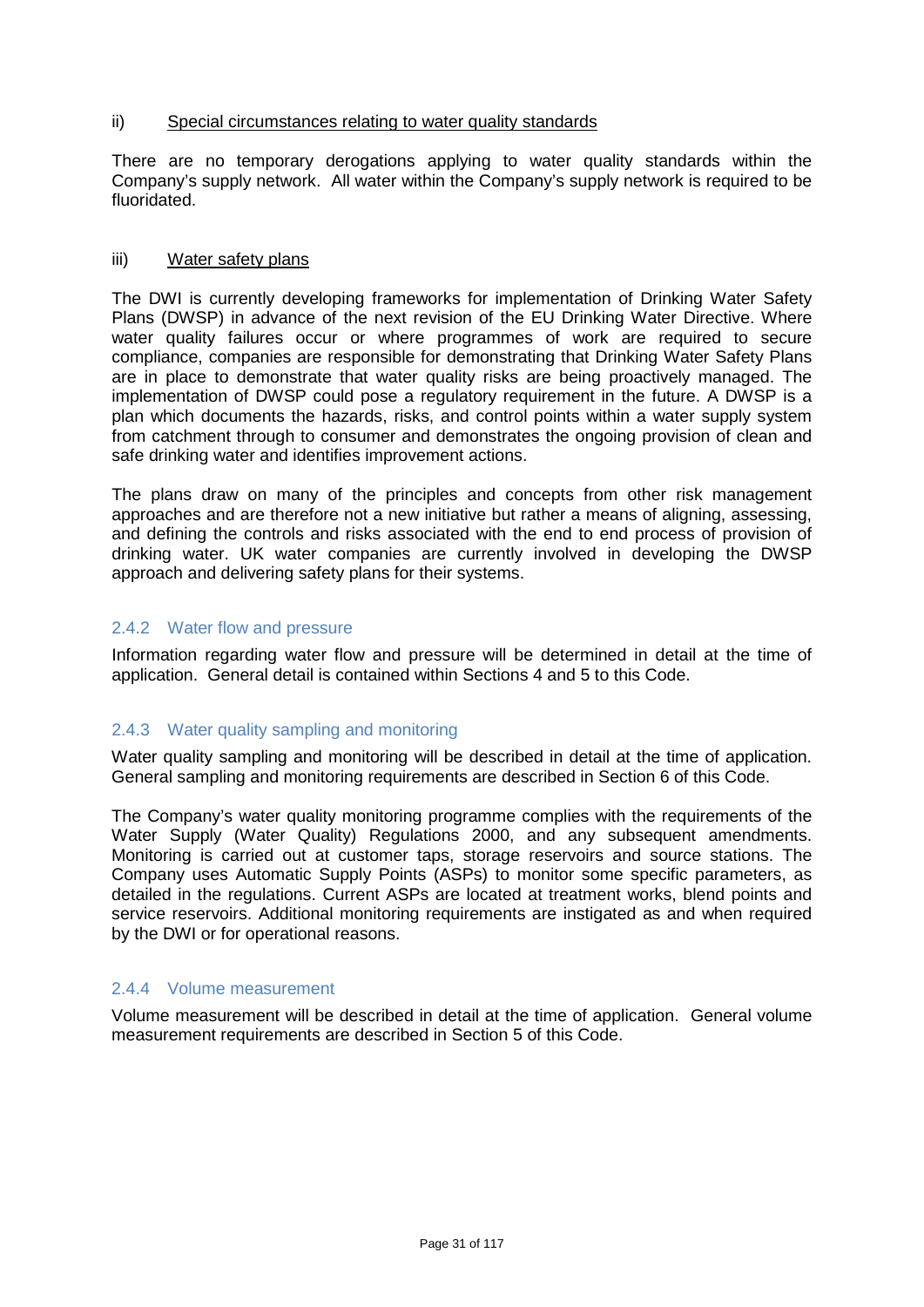# <span id="page-31-0"></span>*3. Section 3: Application for access to the Water Undertaker's supply*

# *system – Secondary Undertaker*

# <span id="page-31-1"></span>*3.1 Definition of Secondary Supplies*

Under section 66C of WIA91, a Licensee can ask the Company for a wholesale supply of water to enable it to supply its customers in a neighbouring water undertaker's area (known as the Primary Undertaker). This is known as a secondary supply and the Company would be the Secondary Undertaker. The Company will only provide a wholesale supply of water as a Secondary Undertaker if it can determine if it has 'spare' water (see section 3,2,1 for more information).

Secondary supply arrangements involve two distinct transactions:

- The Company will sell the water to the Licensee; and
- The Licensee introduces that water into the Primary Undertaker's supply system for supply to the Licensee's customer.

The Licensee and the Company will negotiate the details of the secondary supply alongside applying for an access agreement with the Primary Undertaker.

# <span id="page-31-2"></span>*3.2 Assessing Whether a Secondary Supply Arrangement is Possible*

Secondary supply arrangements can only be entered into for eligible premises where the total quantity of water estimated to be supplied is not less than 50Ml per year. The Licensee can however supply the premises by means of a secondary supply, or by a mix of retail supply and a secondary supply. This is subject to agreement by all parties during contractual negotiations.

In cases where a Licensee is related to the Company, the Company may still provide the Licensee with a secondary supply of water. However, in accordance with SLC7 (1)(c), any such transaction is required to be at 'arm's length' and will also require Ofwat's consent under Appointment Condition R5(1).

# <span id="page-31-3"></span>3.2.1 Assessment of 'Spare' Water

Before the Company can provide a secondary supply, it must determine if the water the Licensee requires is 'spare'. In order to do this, the Company will assess its headroom position in relation to conditions under section 66C of WIA91.

Headroom can be defined in two ways:

- Available headroom this is the difference between water available for use and demand
- Target headroom this is the amount of surplus water available over demand that the Company needs to be able to continue to supply without restrictions on use.

The Company's assessment of 'spare' water will be a calculation of the difference between target headroom and available headroom at the time the Licensee requests the secondary supply and will take into account any fluctuations in supply and demand the Company may experience.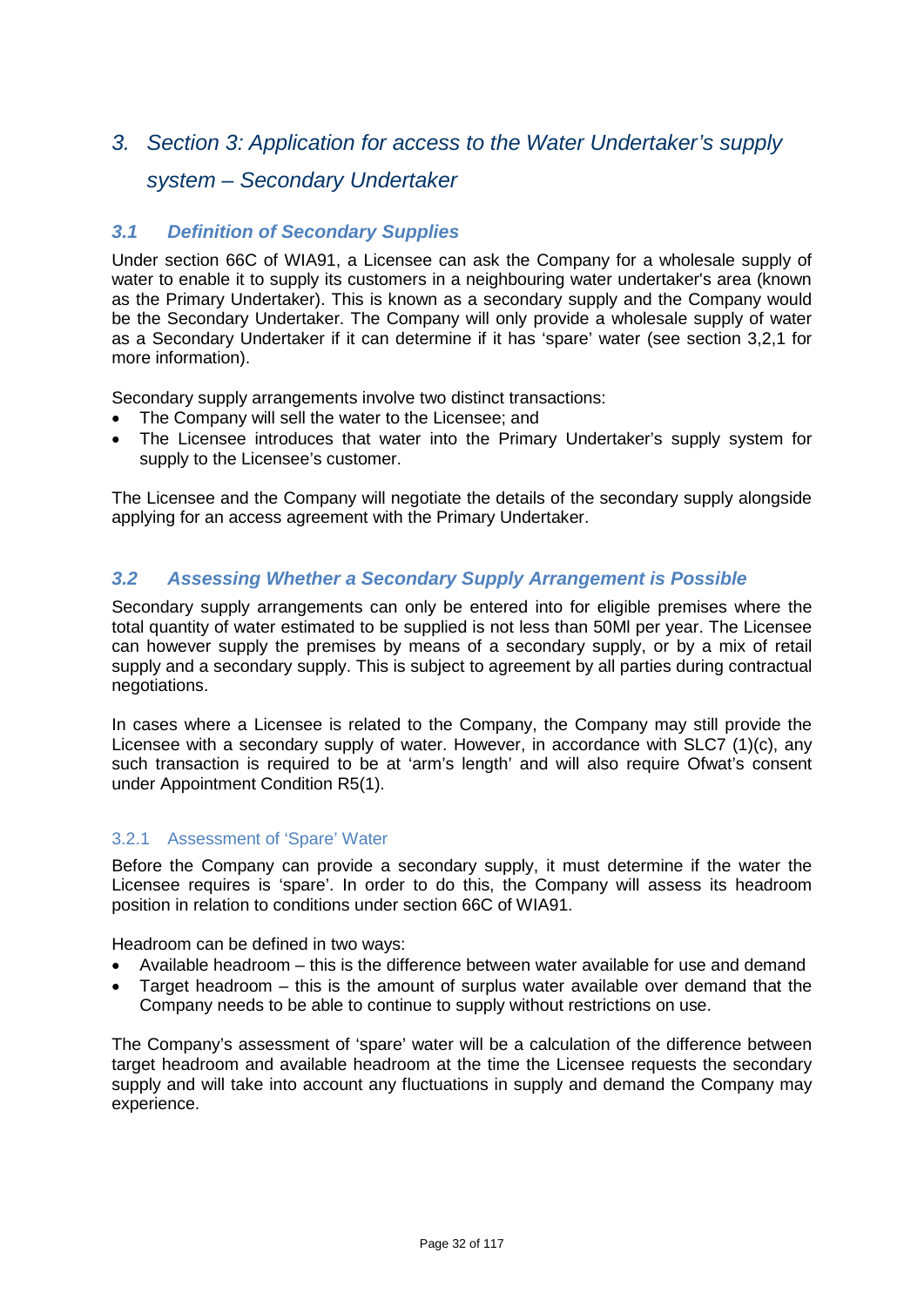Once the Company has established its headroom position, it must continue its consideration of whether the water is 'spare' by assessing:

- The financial implications of making the supply available to the Licensee; and
- Any other obligations the Company has that may affect the supply of 'spare' water.

The Primary Undertaker will also have to consider the impact of accepting a supply from the Company. It will also need to consider the financial implications of the arrangement, and how the arrangement will affect its other obligations.

The Company's duties under section 66C of WIA91 to provide a secondary supply do not apply if any of the conditions listed below apply:

- If the introduction of the secondary supply to the Primary Undertaker's system would:
	- Require it to incur unreasonable expenditure in carrying out works in order to meet its existing obligations to supply water for domestic or other purposes, together with its probable future obligations to supply buildings and parts of buildings with water for domestic purposes;
	- Otherwise put at risk its ability to meet any of those existing or probable future obligations.
- If there is a contravention of the prescribed requirements of regulations made under section 74 of WIA91, in relation to the water fittings used or to be used in connection with:
	- The supply of water to the premises to be supplied by the Licensee;
	- The use of water in those premises.

The duty on the Primary Undertaker to take steps to enable the introduction of a secondary supply into its supply system under section 66C of WIA91 is subject to the same conditions.

# <span id="page-32-0"></span>3.2.2 Role of the Environment Agency (EA)

In certain circumstances the EA can vary or reduce the amount of water the Company may abstract. This could result in a reduction in the Company's 'spare' water, and, depending on timing, may affect some secondary supply applications. Any relevant information concerning this will be provided when the Licensee submits its application.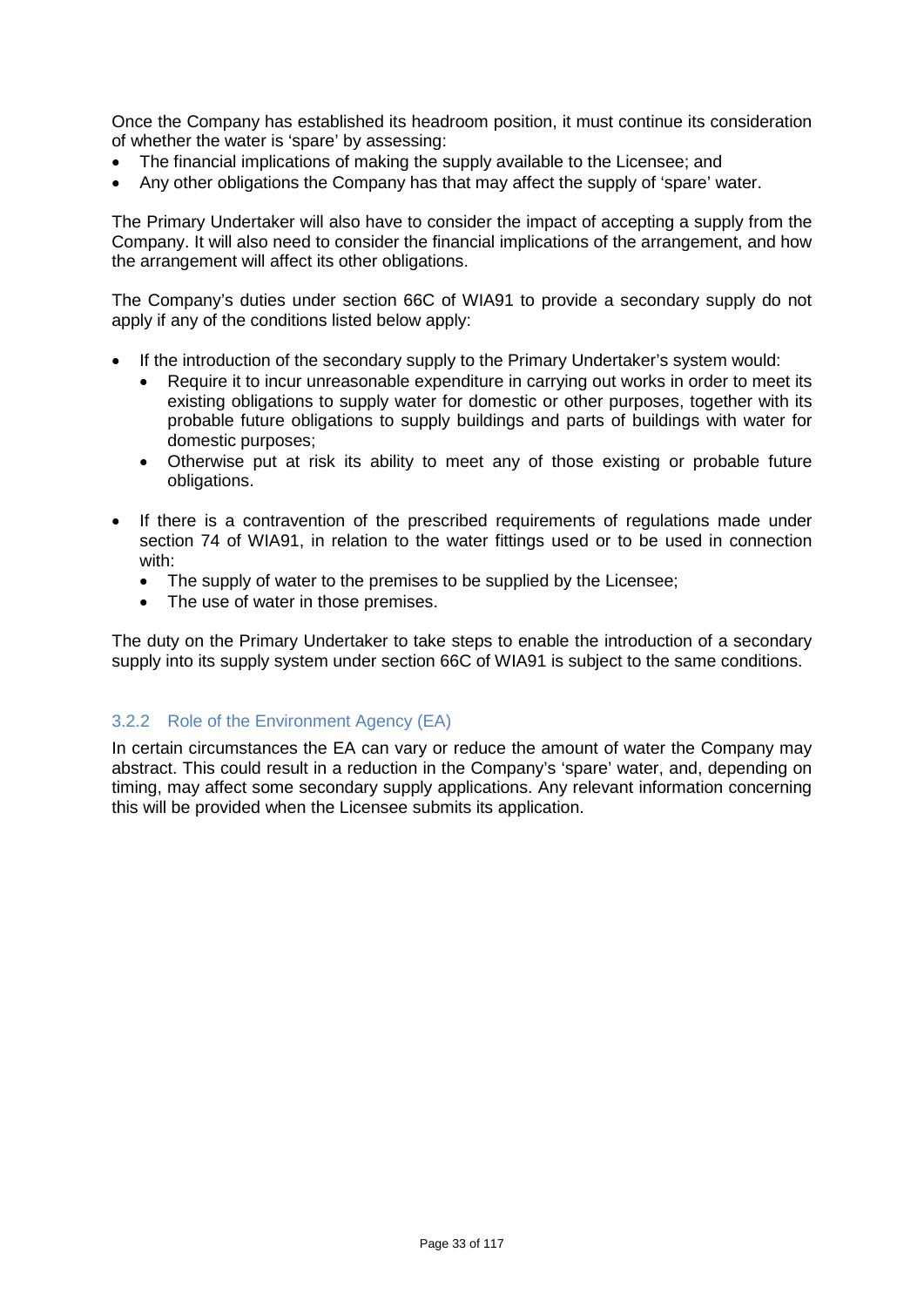# <span id="page-33-0"></span>*3.3 Entering into a Secondary Supply Arrangement*

# <span id="page-33-1"></span>3.3.1 Information Gathering

Upon receipt of a Licensee's application for a secondary supply, the Company will provide relevant information to the Licensee within 15 working days to enable them to determine whether to enter into a secondary supply arrangement. This may include:

- An up to date assessment of where 'spare' water is likely to be located;
- How much spare water is available over a certain time period;
- Information on existing cross connections and their available capacity;
- Any potential water quality issues of the source, if this is relevant;
- Any additional modelling that may be required:
- How assessments of 'spare' water will be affected by future changes in the condition of the supply system.

# <span id="page-33-2"></span>3.3.2 Formal Applications for Secondary Supply Arrangements

#### 3.3.2.1 Initial Contact

The Licensee must inform both the Company and the Primary Undertaker of its interest in entering into a secondary supply arrangement. At this stage, the Company and the Primary Undertaker must both explain to the Licensee their processes for handling applications. They must make their information requirements clear to the Licensee and, where appropriate, to the other water undertaker within 10 working days from first contact. In addition, all parties need to sign the relevant confidentiality agreements.

The Licensee should provide the Company with as a minimum the following information, as a minimum:

- Estimates of annual, monthly, weekly and daily supply that will be required at the exit point.
- The likely duration of the required supply.
- The likely future supply/demand of water at the exit point, consistent with the timescales in the secondary water undertaker's Water Resources Plan as far as is practicable.
- Details of the pressure requirements of the supply.

The Licensee should also provide the Primary Undertaker with the following information, as a minimum:

- The annual volume of water required to be supplied.
- Estimates of monthly, weekly and daily customer demand, including information about peak demand.
- The likely future demand, consistent with the timescales in the secondary water undertaker's Water Resource Plan as far as is practicable.
- The likely duration of the arrangement.

In addition to the above, the Company and the Primary Undertaker may need details of the name and/or location of the Licensee's customers. If this is necessary, both parties will explain clearly why this information is necessary, for example, to help them determine the most appropriate exit/entry point.

The Licensee must provide clear contact details and notify the sewerage undertaker of their interest at this stage.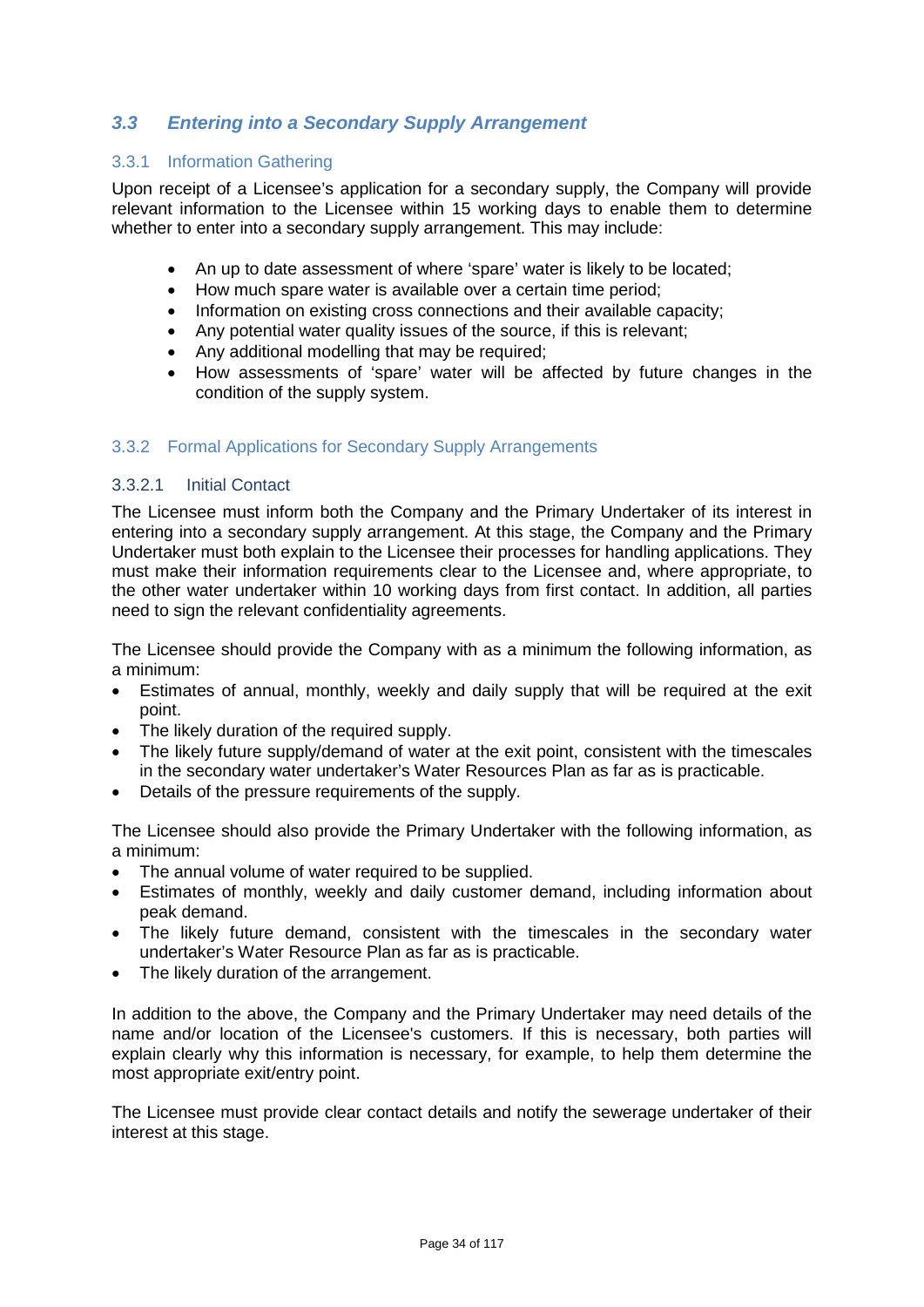# 3.3.2.2 Outline Application

Once initial contact has been made, the Licensee needs to make:

- An outline application to the primary water undertaker for access to its supply system; and
- An outline application to the Company for a secondary supply.

An outline application from the Licensee should include the following information:

- A signed consent from the Licensees' proposed customers stating that they have expressed an interest in the Licensee becoming their new supplier. Only customer consent forms that have been signed, or verified by the customer as in force, no more than two months prior to being submitted at the initial application stage should be accepted. This is to make sure that the customer is still interested in switching supplier.
- A waiver from the customer of any restrictions on the disclosure of information by the water undertaker to the licensee, which is necessary for the new supply arrangement; and
- Confirmation of the type of premises to be supplied and that they are eligible for supply.

Once the Licensee has made the outline application, the three parties should agree to a tripartite meeting or a series of tripartite meetings, depending on the circumstances of the case. The first tripartite meeting should be held within 10 working days from the applications being made. Subsequent meetings should be held as swiftly as possible, and no more than a week apart.

# 3.3.2.3 The Tripartite Meeting Process

The secondary supply arrangements will need to be discussed over a series of tripartite meetings. The meetings process should provide all parties with the opportunity to discuss the relevant issues. The timescale for completing the tripartite meeting process is 20 working days. At the first tripartite meeting, parties should have the relevant documentation to enable them to discuss the following:

The Licensee should:

- Confirm to the primary and secondary water undertaker what it requires in order to provide the specified levels of service to its potential customers;
- Confirm to the primary and secondary water undertaker its exit/entry point proposals; and
- Inform the sewerage undertaker and any regulators of their proposals, as appropriate. For example, the DWI, EA and Strategic Health Authorities.

The primary water undertaker should:

- Outline the specifications for introducing the secondary supply into its system; these will include quality and compatibility issues and physical arrangements;
- Outline the steps it needs to take to connect the Company's supply system to its own supply system, including discussing exit/entry points;
- Explain the likely infrastructure requirements;
- Discuss initial operational, quality or hydraulic issues;

If the primary water undertaker considers that the supply is likely to constitute a strategic supply, it will confirm the process at this stage.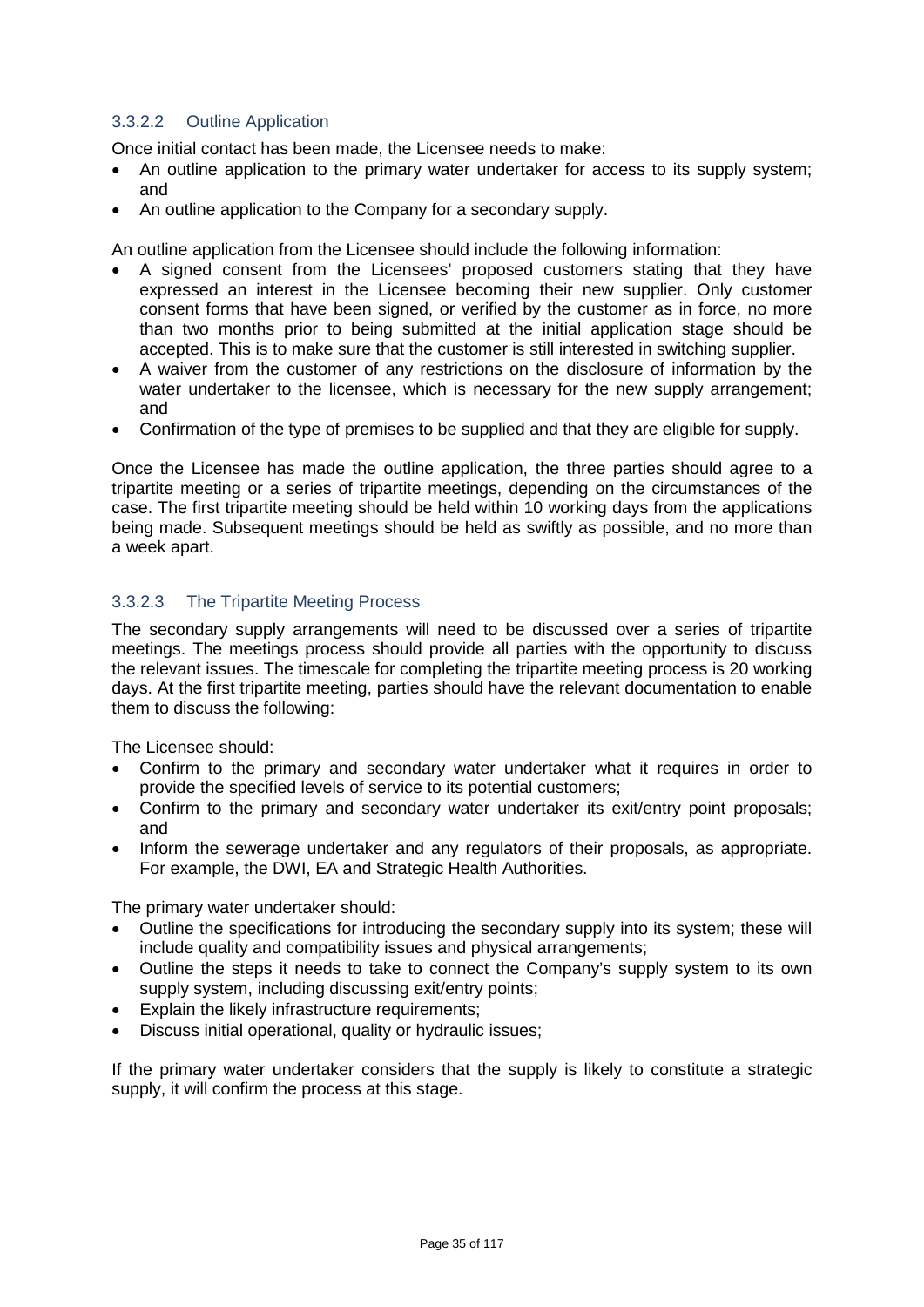The Company will:

- Provide an offer to the Licensee outlining the volume of water that it is able to provide at particular locations, the flow and pressure of the water, the reliability of the supply and the water quality;
- Discuss the exit/entry point proposals;
- Explain the likely infrastructure requirements; and
- Agree the specifications that it will meet and details such as how frequently and in how much detail ongoing operational information is to be provided.

By the end of the first tripartite meeting, the licensee should receive preliminary price and non-price terms from both water undertakers with an explanation of how and why these estimates may be revised later. Price or cost terms offered at the end of the first meeting will not be binding, but should be as accurate as possible and enable the licensee to plan indicative proposals for supplying its prospective customers.

The Company may find that a feasibility study at the detailed application stage is not necessary if the information provided at the outline application stage is sufficient. If the Company believes that a licensee's proposal is not feasible at this stage, it should set out the reasons in writing to the Licensee. If the Licensee does not agree with the water undertaker's reasons, it can refer the matter to be resolved by Ofwat as part of a determination under section 66D(1) WIA91.

# <span id="page-35-0"></span>3.3.3 Detailed Application

The Company Water will aim to complete its assessment of secondary supply applications within 50 working days of receiving the required information from the Licensee. It may also ask for input from other regulatory bodies (for example, the DWI, EA, DEFRA) as necessary.

In particular, the DWI will review the Company's initial assessment report for any key water quality omissions at the start of the detailed application stage. Later in that stage, after the Company's investigations, the DWI will also:

- Assess compliance with the relevant regulatory requirements;
- Identify any issues arising from the guidance on common carriage; and
- Review against industry best practice.

The Licensee should now make detailed applications to the:

- Primary Undertaker for access to its supply system; and
- Company for a secondary supply.

The Licensee should generally only make a detailed application in relation to the single option that is their preferred arrangement, rather than making applications for different options. The detailed applications will enable both the Primary Undertaker and the Company to carry out any feasibility studies and testing that may be needed to determine proposed terms for access. However, feasibility studies for secondary supplies will not be undertaken until the Primary Undertaker has agreed, in principle, to allow the Licensee and the Company access to its supply systems.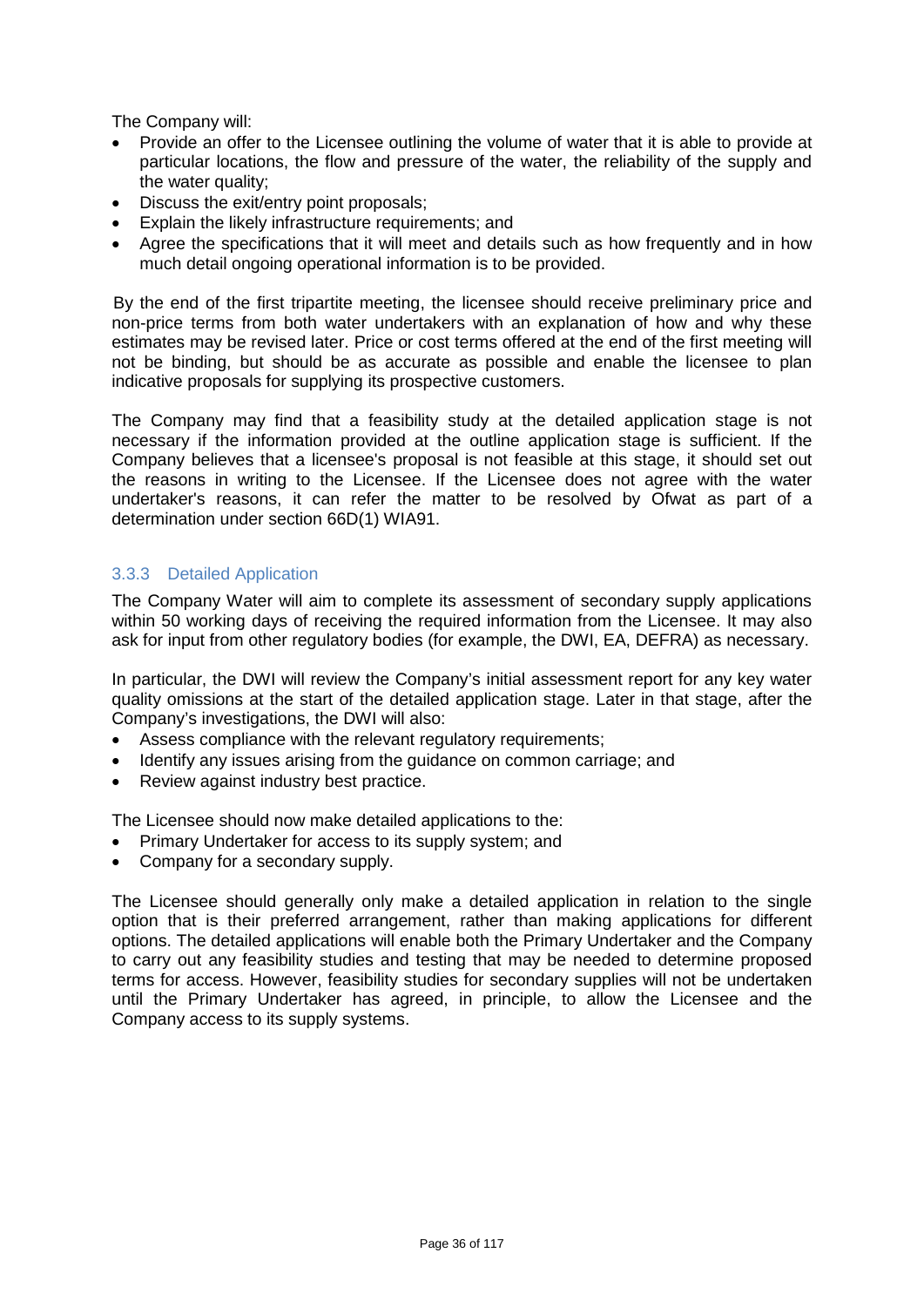# 3.3.3.1 Further Information Exchange and Feasibility Testing/Studies

The Licensee will need to confirm any information that it has already provided and, where necessary, provide the Primary Undertaker and the Company with further details.

The information that the Licensee may need to provide will include the following:

- Any additional supply and demand information that may be requested;
- Details of any supply or demand management contingency arrangements, including how the supplies will be managed during a drought;
- Relevant proposals relating to obligations, liabilities, insurance, indemnities, etc; and
- For the Primary Undertaker evidence to demonstrate the Licensee's systems for informing customers of emergencies.

The Company and Primary Undertaker will need to exchange the following information:

- Water quality assessments; including the predicted quality of water entering the system;
- History of contamination of the raw water source, where relevant;
- The level of treatment proposed, with particular attention to disinfection practices and any additional treatment requirements such as plumbosolvency control and fluoridation;
- Operational requirements;
- The safeguards and procedures in the event of treatment failure;
- The water quality requirements of potential customer(s);
- Proposals for monitoring to ensure compliance with water quality regulations;
- Hydraulic requirements; and
- Emergency contacts.

All parties have a duty to keep the other parties informed of any information changes or circumstances that may affect the secondary supply arrangement.

The Company and the Primary Undertaker will provide feedback on the Licensee's detailed application, including preliminary price and non-price terms. These will not be binding, but will be as accurate as possible and should provide the licensee with enough certainty to enable formulation of indicative proposals to supply prospective customers.

After the relevant information has been exchanged, the parties will enter into the feasibility study stage. The scope and communication of any feasibility studies will be agreed by all parties in advance.

The Company and the Primary Undertaker should approach DWI if there are any water quality issues arising from the studies. The Licensee should keep DWI fully informed where it proposes to introduce a secondary supply into potable supply systems.

 After the Company and the Primary Undertaker have carried out any necessary investigations and confirmed the feasibility of the Licensee's proposals, they will make a firm offer of price and non-price terms to the Licensee. Any offer will be made, in writing, to the Licensee within 10 working days of the feasibility study being completed and will be subject to all parties signing a necessary agreement.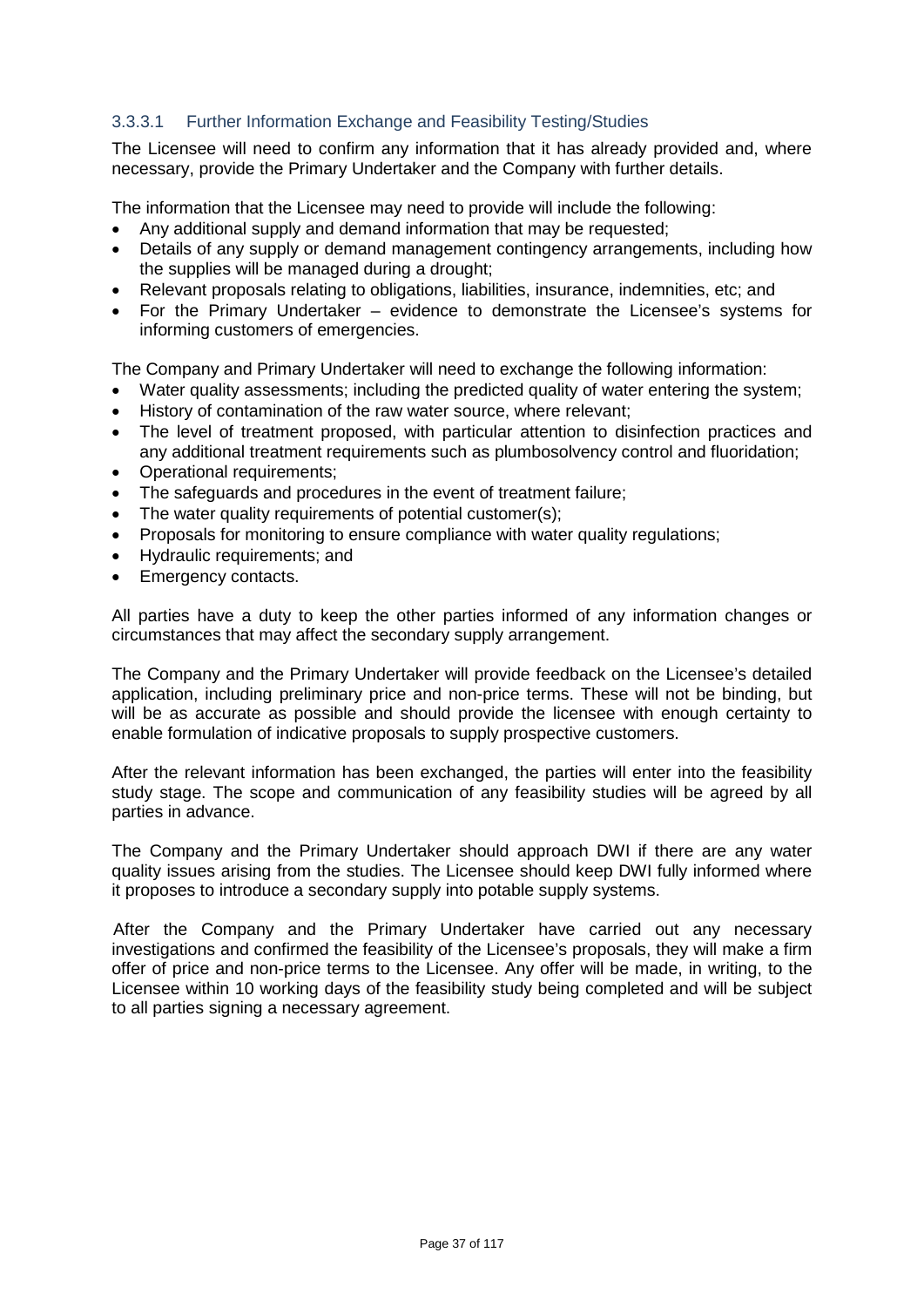# *3.4 Cost Recovery*

The Company and Primary Undertakers can recover some costs from Licensees but Licensees will not be charged by different undertakers for the same work or cost. Primary Undertakers can recover the costs of permitting the introduction of a secondary supply to its system. This is likely to include the costs of work such as installing pipes to the point of connection, balancing hydraulic requirements or making the secondary supply compatible with its supply. Primary Undertakers can also recover an access charge from the Licensee.

The Company is also able to recover the costs of providing a secondary supply. These are likely to include costs such as installing new infrastructure for the purposes of facilitating the secondary supply arrangement, the water supply or meeting the Primary Undertaker's specifications.

The Company and the Primary Undertaker will inform the Licensee of all the likely costs involved at each stage of the application process.

# *3.5 Contractual Arrangements*

The contractual arrangements are two fold. An agreement between the:

- Licensee and the Primary Undertaker. This covers access to the Primary Undertaker's supply systems; and
- Licensee and the Company. This covers the arrangements for a secondary supply.

There are three areas that need to be covered in the secondary supply agreements:

i) Access to the Primary Undertaker's supply system, including:

- Arrangements for the transfer of water;
- Duration of supply;
- Quantities;
- Balancing;
- Quality;
- Metering;
- Drought and emergency planning;
- Termination provisions;
- Price and payment terms;
- Arrangements for dealing with outstanding debt;
- Operational requirements:
- Customer contact;
- Liability for contaminated supplies;
- Responsibilities for work and maintenance;
- Service level agreements; and
- Confidentiality.

ii) Transfer of water from the Company's system into the Primary Undertaker's system, including:

- Hydraulic and quality specifications;
- Terms and conditions for the transfer, including network balancing and balancing of ingoing supplies;
- Ongoing operational requirements:
- Responsibility for maintenance and repairs; and
- Emergency arrangements and contacts.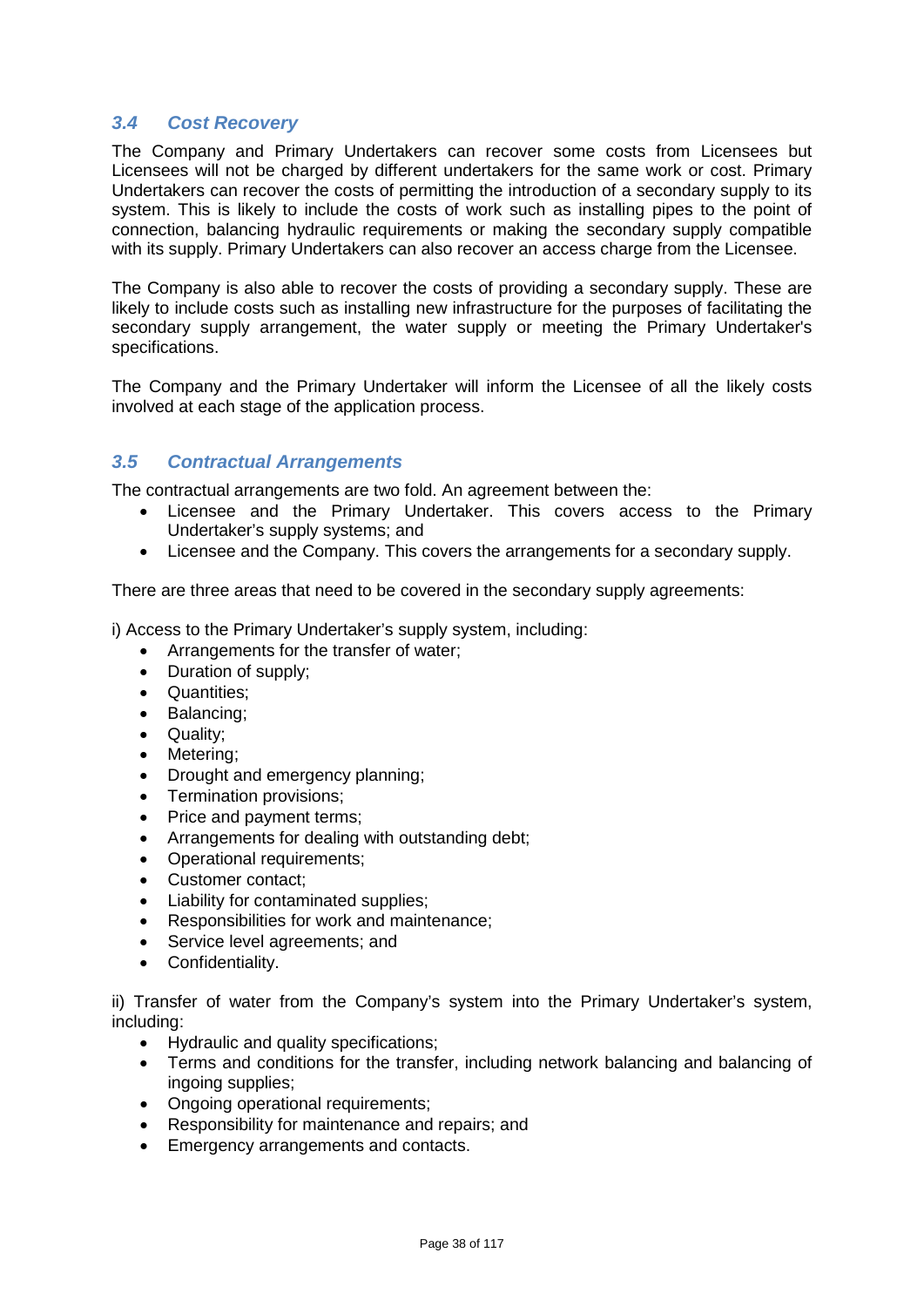iii) Agreement for secondary supplies, including:

- Outline of the amount of water needed;
- Outline of the specifications for supplying the water;
- Payment terms;
- Emergency arrangements and contacts;
- Arrangements for outstanding debt; and
- Service level agreements.

The Company and the Primary Undertaker will assess the Licensee's detailed application, including any feasibility testing, within 50 working days of receiving the required information from the Licensee. The water undertakers will then offer their terms and conditions.

# *3.6 Detailed Contract Negotiations*

The Company and the Primary Undertaker will aim to complete detailed contract negotiations within 40 working days. The terms and conditions of draft contracts will cover standard issues, relevant to each arrangement, as well as individual issues, relevant to the specific cases.

If either water undertaker or the Licensee asks for a change in the terms and conditions, then they should explain the reasons for the change to the Licensee. Depending on the changes requested, the other water undertaker may also need to be consulted about the suggestions.

Where any changes are requested, all parties involved should aim to agree these within 10 working days and, in any case, to complete negotiations within the 130 day overall timescale.

If the Licensee accepts the terms, the Company and the Primary Undertaker will send the necessary contracts, within 10 working days. The Licensee should sign this and return it within 10 working days. Once the final offers have been made the Licensee should notify its customers of the intended change of supplier and expected transfer date.

Once an agreement has been made, the process moves to the Customer Transfer Protocol.

# *3.7 Handling Disputes*

The Company will work with the Primary Undertaker and the Licensee to resolve any disputes concerning secondary supplies that may arise. In certain circumstances, if a dispute cannot be resolved, the Licensee can refer it to Ofwat for investigation.

For example, the Licensee can ask Ofwat to investigate the following:

- Where the Primary Undertaker refuses to allow a Licensee to introduce water into its supply system in connection with a retail supply to the Licensee's customer; or
- The Company refuses to provide a supply of water to a Licensee; and
- In either case, the refusal is justified by conditions 66C(5)/(6) of WIA91.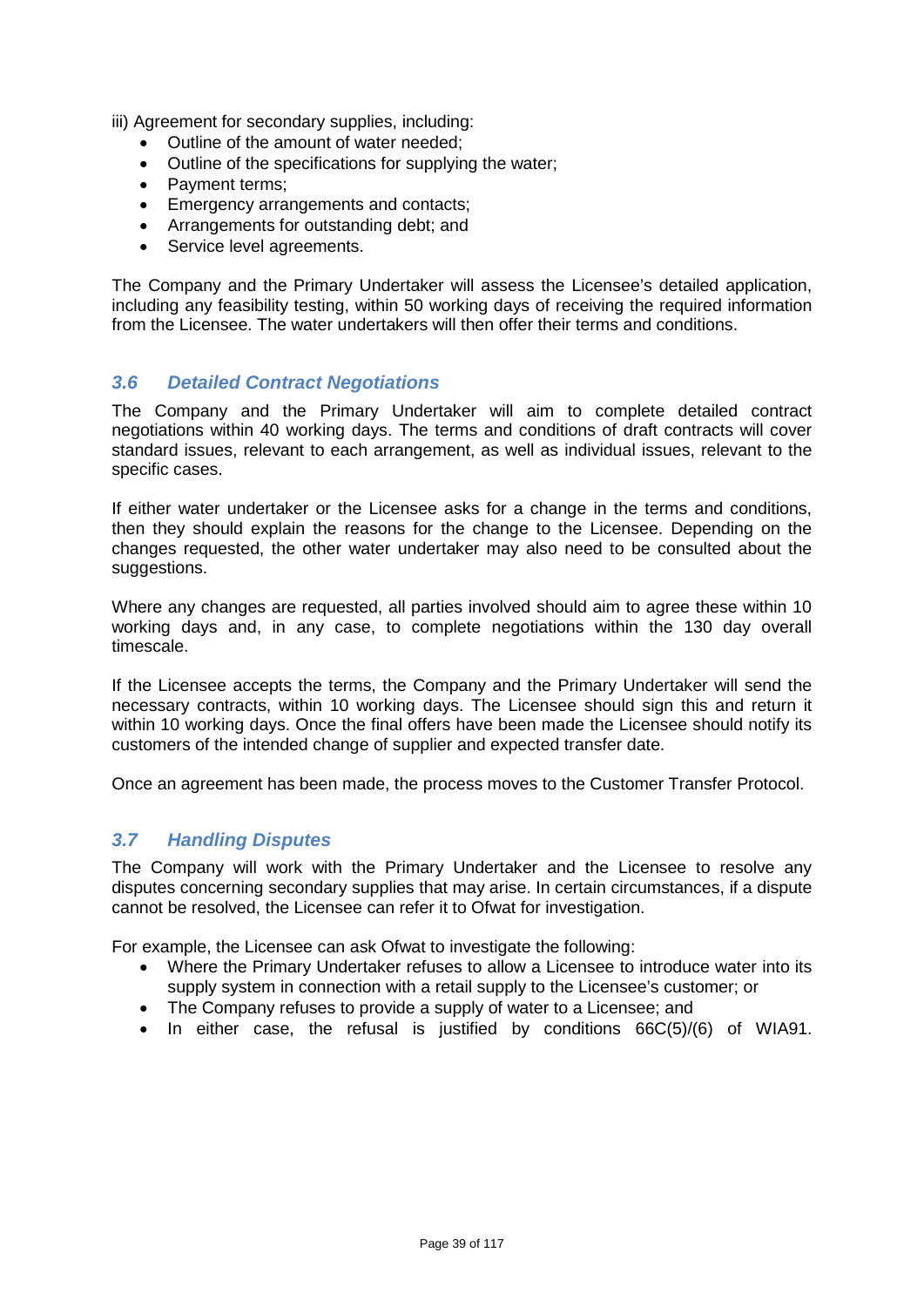# *4. Section 4: Customer Transfer Protocol (CTP)*

For detailed information refer to the Ofwat Customer Transfer Protocol (CTP) available on Ofwat's website: http://www.ofwat.gov.uk.

# *4.1 Principles*

Standard Licence Condition 6 and condition of appointment S require Licensees and the Company, respectively, to comply with Ofwat's CTP. Relevant sections of the WIA91 (as amended by the Water Act 2003), condition of appointment R and Standard Licence Condition 4 also place a duty on Licensees and the Company to exchange certain information.

Ofwat has developed the CTP with the assistance of customer representatives, potential Licensees and water undertakers. The CTP provides a clear, simple and standardised process for the timely and efficient transfer of customers between:

- (a) Any water undertaker and any Licensee; and
- (b) Any two Licensees.

# *4.2 Rules of behaviour*

All Licensees and water undertakers are required to comply with the rules of behaviour of the CTP, as specified in the CTP as issued by Ofwat and as amended from time to time. It is the responsibility of the Licensee to ensure that it complies with the latest version of the CTP.

# *4.3 Data transfer*

The CTP specifies the data flows, the data items required within each data flow and the timescales that apply for transmission of those data flows. All Licensees and the Company must comply with those requirements.

All Licensees must give details of the name and contact details (which must include an email address) of the person to whom the Company should send all CTP data flows in the data format prescribed by the CTP. For example:

- Customer details
- Contact name
- Email address
- Telephone number.

The Company's contact details are: [wholesaleservices@south-staffs-water.co.uk](mailto:wholesaleservices@south-staffs-water.co.uk)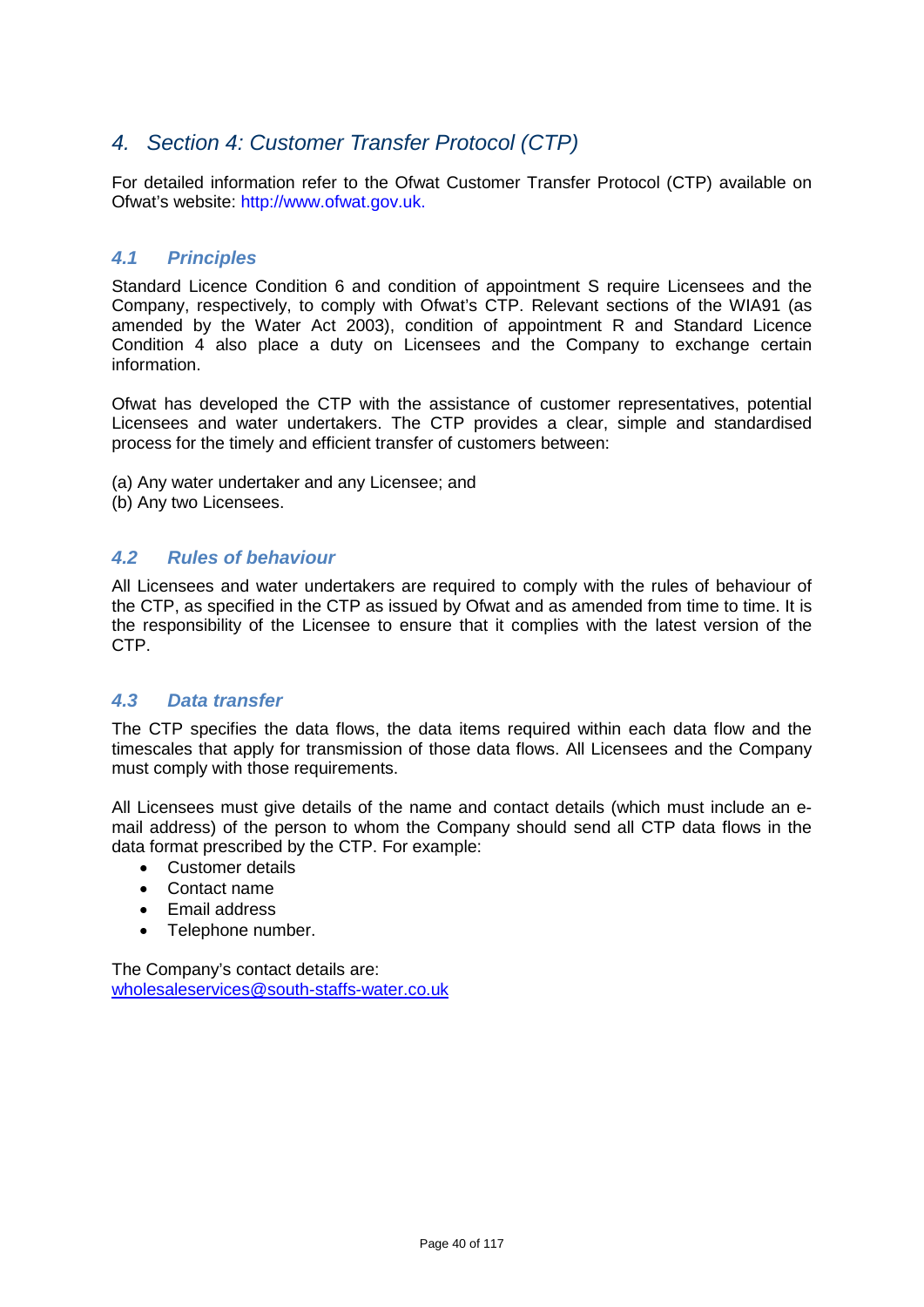# *4.4 Registration and operational processes*

The Company and all Licensees must follow the operational processes in the CTP for effective customer transfer and the resolution of disputes on transfer. To ensure this happens, the Company will maintain an electronic registration database of customers at eligible premises that have transferred. The database will support the electronic transfer information and adhere to the customer transfer protocol.

In addition to allowing data to be sent and received, the registration system will:

- Allow for appropriate monitoring and interrogation on the status of competition;
- Demonstrate compliance with the CTP, including appropriate audit controls; and
- Ensure consistency of functionality, application and maintenance of accurate information*.*

To make the CTP work effectively, the Company must be able to easily identify the relevant information that needs to be maintained in order to support the CTP. The following need to be considered:

- Identification of the mandatory and optional information:
- Consideration of the implications of data protection and the need for exemptions;
- Consideration of the need for unique site specific or meter point specific identifiers; and
- Use of free text fields for additional information.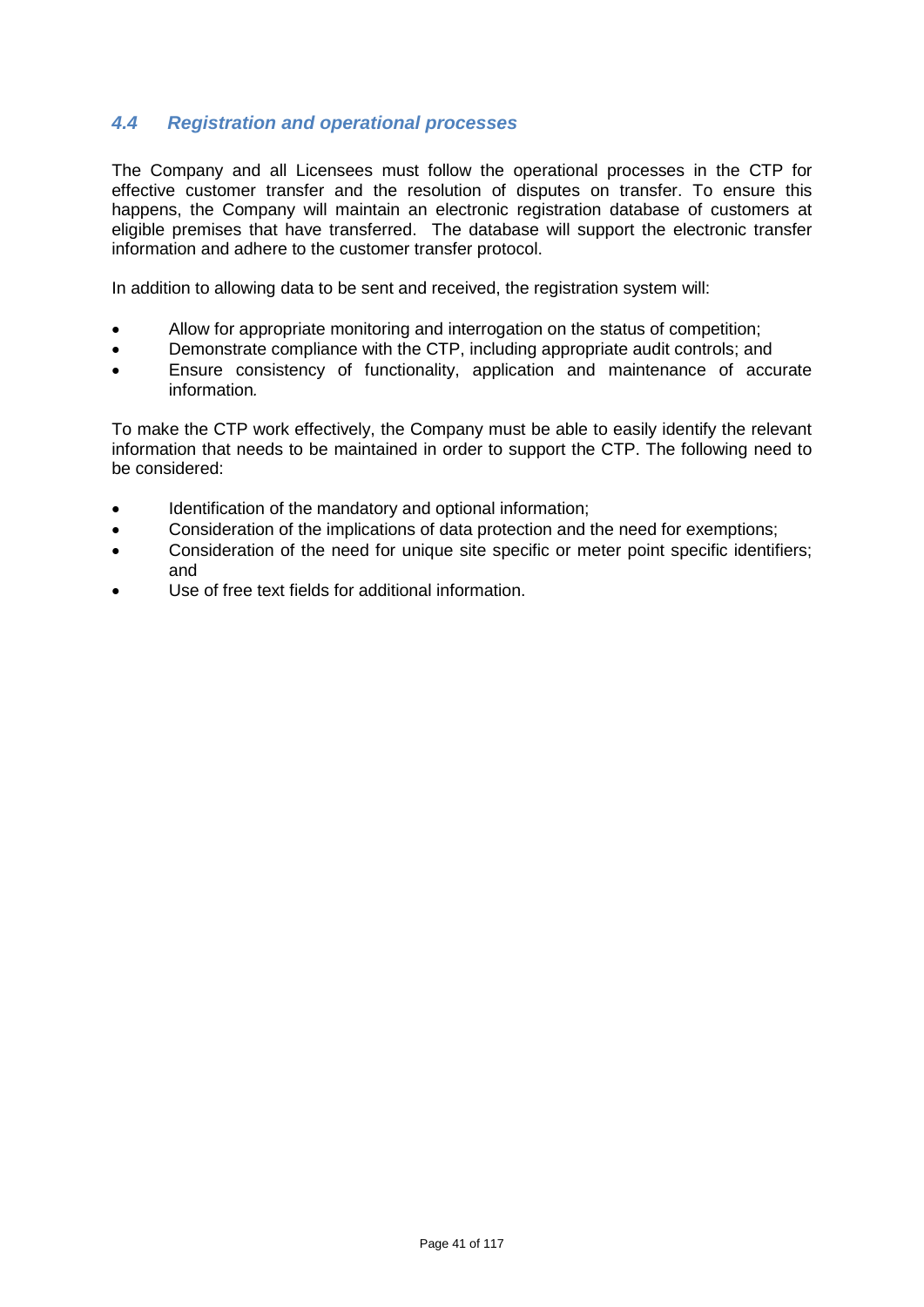# *5. Section 5: Control and Balancing of the Supply System*

# *5.1 Supply system management*

# 5.1.1 Unbilled water

# i) Leakage

The Licensee will not be expected to introduce additional water into the Company's system as a result of the Company's level of leakage.

The Licensee is not expected to contribute to any general or specific level of meter under registration.

### ii) Unauthorised use of water

The Licensee will not be expected to introduce additional water into the Company's system sufficient to cover the level of illegal use of water.

### iii) Fire Water

The Company will maintain responsibility for the provision of water for fire fighting purposes. The Company will not charge the Licensee or the Licensee's customers for water used for fire-fighting purposes or for the testing of fire-fighting appliances. The calculation of volume for use of fire water will be by reference to the calculation of legal unbilled water as reported in the Company's June Return.

Additional special requests for fire hydrants should be dealt with under section 58 of the Water Industry Act 1991 (WIA91). The cost of installation will be recoverable in accordance with section 147 of the WIA91.

### 5.1.2 Security of supply – drought and water resource plans

### i) Drought plans

The Licensee will be required to provide the Company with sufficient information to allow the Company to revise its resource and drought management plans. This information will be similar to that produced by the Company for its own sources and will include, inter alia, the risk of outages, abstraction licence constraints and operational limitations.

The Licensee will also be required to provide to the Company at the time of application details of risks associated with its sources which impact upon the reliability of these sources either generally or during drought. Such risks would include the potential for pollution, temporary or permanent, the likelihood of outage, particularly if the source has a history of outages, and whether the Environment Agency considers the source to be an area of none sustainable abstraction. The Company will also wish to know whether the source is time limited and, in such case, to understand where replacement source water is to be provided.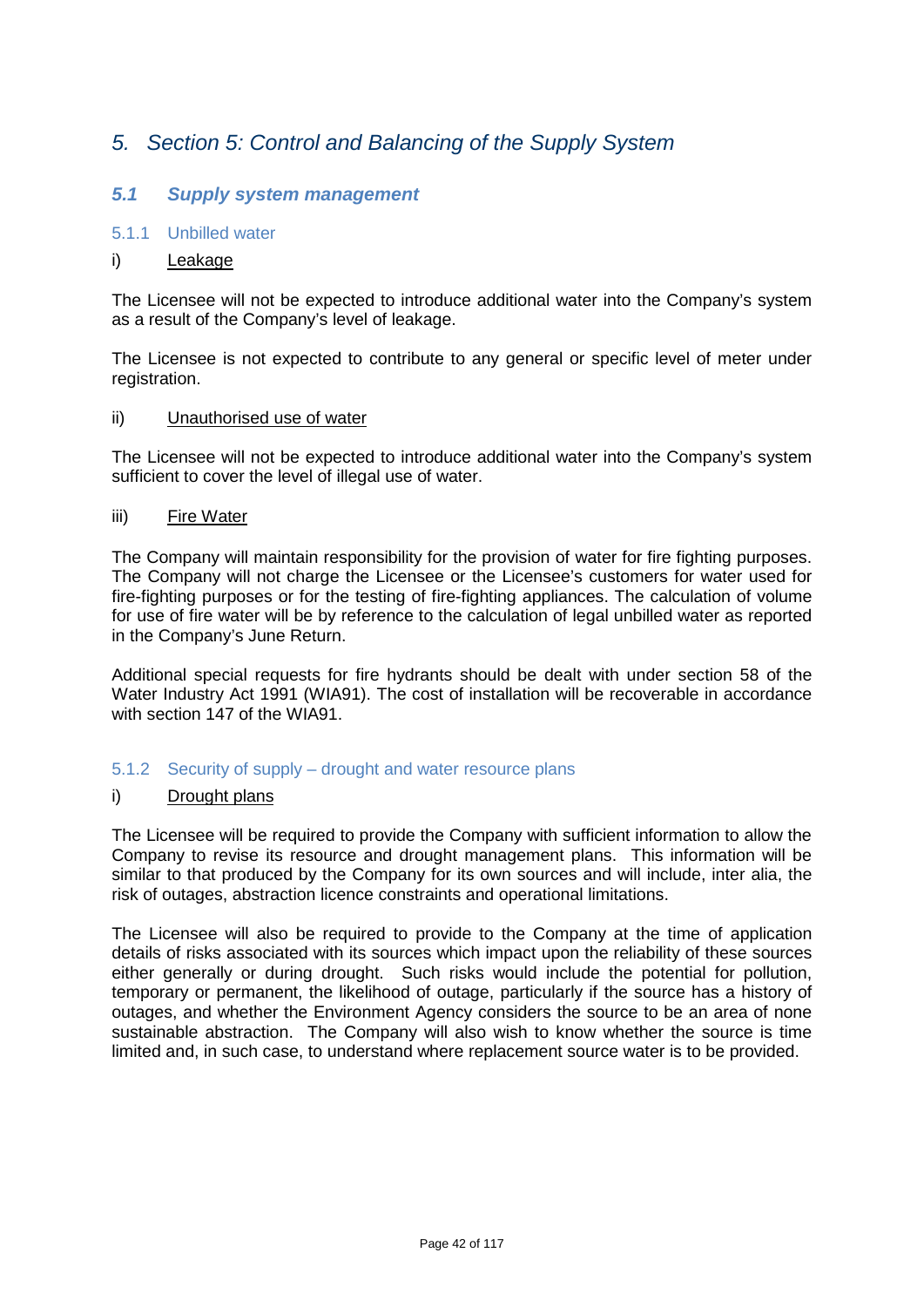## ii) Resource planning

When planning future water resources the Company will take into account the reliability of the Licensee's sources in accordance with the recommended practices of the Environment Agency. The Company will agree with the Licensee the impact of drought conditions as these apply to the Licensee's source(s). This will be with the overall intention of making the most effective use of the combination of all sources entering the Company's supply system. The Licensee will be expected to provide to the Company abstraction licence provisions and constraints to allow the Company to work with the Licensee, making best use of the combined set of water resources without infringing abstraction licence rules. Should the Licensee so wish, then they are not obliged to allow their source to be optimised in this way. However, an agreement, which allows for sources to be shared, may result in a discounted access price.

The Company currently has only one water resource zone and has a preference to provide the same level of service for water resource sufficiency to its own customers and to those of the Licensee. The Company recognises, however, that the Licensee's own sources may be either more or less reliable in resource terms than those of the Company. Issues of resource reliability will be taken into account at the time of application and, should it be significant, an adjustment will be made to the access price.

# 5.1.3 Telemetry requirements for supply system control

The Company will expect the Licensee to provide, via telemetry, operational and quality data as follows:-

- Flow data at regular intervals. For a source of average supply greater than 1 Ml/d the minimum frequency of data will be 15-minute intervals. For a source with an average supply of less than 1 Ml/d a minimum frequency of data one reading per hour.
- Pressure data at regular intervals, consistent with flow readings described above.

On line and continuous water quality data will be agreed between the Licensee and the Company at the time of application. This will be a minimum of turbidity and final water disinfection residual data. It will be the responsibility of the Licensee to assess the adequacy of its sources and to advise the Company immediately should there be any evidence to the contrary. At the time of application it may be possible to agree an arrangement where the Company provides monitoring or telemetry services on behalf of the Licensee at an agreed cost. The Company would have a preference for an arrangement where its own telemetry system receives information directly from the Licensee's telemetry as a means of minimising risk.

# 5.1.4 Secondary connections

In accordance with section 174 of WIA91 (protection of works and undertaker's apparatus), secondary connections are not permitted. This is because these can have a detrimental effect on the Company's supply system and assets, for example, in areas such as water quality, turbidity, flow and pressure management. Each new customer is to be treated as a new application for either wholesale or combined supply.

If a suspected secondary connection is reported to the Company or the Company becomes aware of one through third party reports or via its control room, the Company will take any necessary action, potentially to include termination of an Access Agreement and/or legal action. The specific course of action will be determined on a case-by-case basis.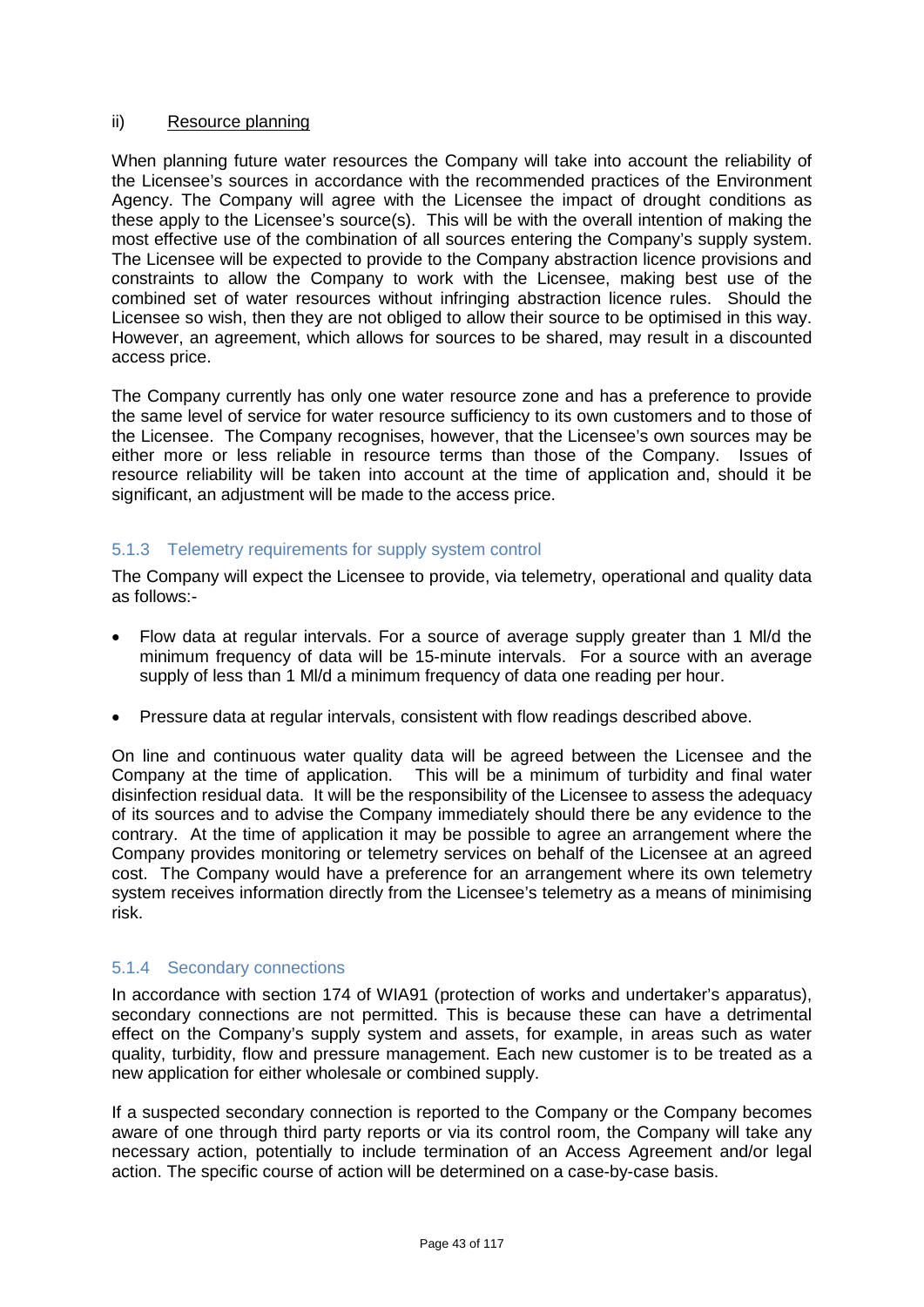# 5.1.5 Supply system maps and plans

Under confidentiality agreements, the Licensee will be required to share with the Company maps associated with any assets used to provide an input into the Company's supply system. Likewise, the Company will share appropriate maps of its own supply system. Such sharing of maps and plans is likely to focus on the application stage in order to demonstrate transparency of costing. These maps should note in particular the flows, pressures, water quality risk issues and any non-standard aspects of this area of the Company's network. These maps will also be used to determine in consultation with the Licensee the extent to which any reinforcement is needed at the Licensee's cost.

## 5.1.6 Point of entry controls and failure modes

The Company will provide to the Licensee tripping (failure) constraints for the Licensee's source. Typically, these trips will relate to upper and lower bandings for pressure and on line quality and will be no more onerous than those that apply to the Company's own sources. As a minimum these tripping parameters will be designed to ensure that the quality of water within the Company's supply network remains consistent with the existing water quality at all times, whilst recognising that certain information cannot be determined on a continuous basis.

It will be for the Licensee to carry out water quality tests consistent with its Operator's Licence and to advise the Company immediately in the event that any parameter fails such a test. Contact in such circumstances would be via the Company's Control Office on 01922 624979. The Licensee's supply will only be re-introduced once it can be demonstrated that the source is able to be satisfactorily introduced into supply.

The Licensee and the Company will agree at the time of application any requirement for water sampling points.

The Licensee will be required to install a non return valve at the point of input to the system to prevent back flow from the Company's supply network in the event of a sudden loss of pressure from within the Licensee's own system. The requirement for a non-return valve at the point of input protects the Company from a potential failure of the Licensee's system. If a major leak occurred on the Licensee's distribution system between the source and the connection point, the Company's system could be feeding a leak that it was not responsible for. The Licensee would provide backflow protection at source to protect its own works from backflow.

# 5.1.7 Changes in quality where this has an impact on major customers

A number of the Company's existing major customers have expressed a requirement for a constant water quality within a range of acceptable parameters. By example, there are a number of food processing companies for whom certain combinations of water would be undesirable. In the event that the quality of water within the supply system changes, either as a result of the Company's actions or those of the Licensee, then the Company has the right to require the Licensee to amend or cease input into the Company's supply system. This is in order to prevent undesirable quality reaching these customers. Clearly this clause would not apply if the customers themselves fall under the control of the Licensee.

If the change in water quality was as a result of actions of the Company, or which were as a result of failings of the Licensee which the Company had become aware of, the Company would inform the key Licensee contact of what action needs to be taken. If the change was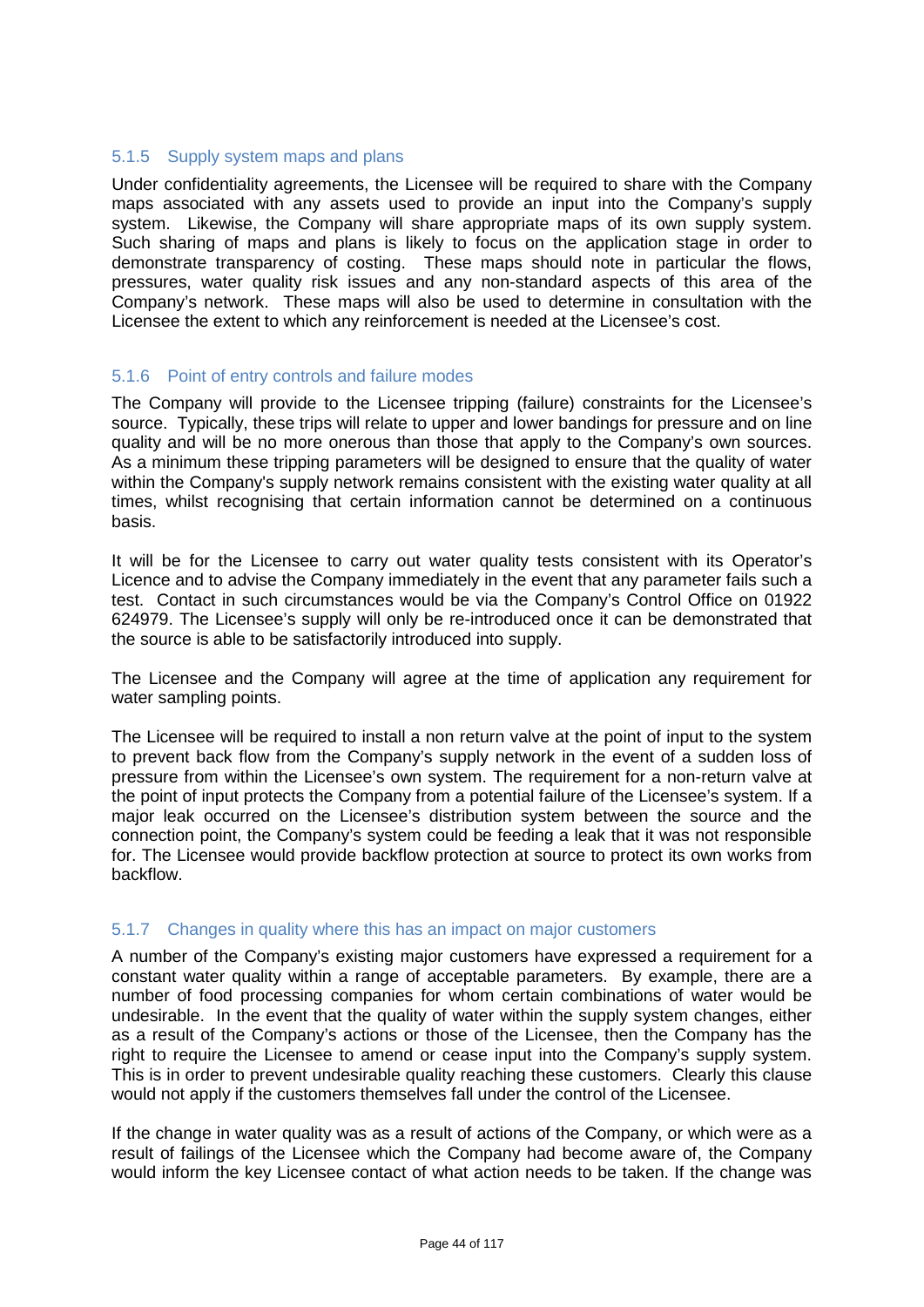as a result of failings which were identified by the Licensee, the Company would require the Licensee to call the Company's 24 hour Control Room on 01922 624979 as soon as the Licensee became aware of the issue.

## 5.1.8 Licensee's sources impacting on water quality blending rules

The Company has a significant number of blending constraints associated with nitrate, pesticide, lead, chloride, sulphate, and manganese levels throughout its supply system. In the event that the Licensee's source changes the operation of these blending ratios to their detriment, then this will be discussed at the time of application and the consequential costs assigned to the Licensee should they wish to proceed with the application.

In some cases the consequential effects may be limited to a reduction in available yield from the Company's sources. In these cases the volume will be calculated as an imbalance between the Licensee's input and the customer demand in the same way as if the Company had supplied the Licensee's customer with that volume of water lost by the Company as a result of the deterioration of blending.

# *5.2 Metering services*

### 5.2.1 Meter asset management

## i) Metering solutions available

The Licensee will manage and install a meter at each point of entry to the Company's network consistent with metering standards which apply to the Company's own sources. It will be for the Licensee to measure use by its own customers and to provide this information to the Company. However this does not pre judge any charging mechanism by the Licensee.

The Company has a range of metering technologies available, including full bore magnetic flow meters at source stations and entry points. Customer meters for larger supplies would be of an electro magnetic type. The Company will continue to retain ownership of the meter at a customer's premises and will, therefore, continue to be responsible for its maintenance and replacement.

### ii) Meter installation

Installation of the meter by the Licensee must provide for ease of routine maintenance, specifically that the meter can be taken out for maintenance without termination of supply. The Licensee will provide a facility for insertion metering and undertake such works as reasonably required by the Company.

A suitable facility includes:

- A chamber suitable to provide access to install, remove and maintain the insertion meter in line with manufacturers' recommendations;
- An installation location suitable that the insertion meter is installed in line with manufacturers' recommendations with regards to distances clear of any pipe work fittings;
- Pipe work fittings providing access for the insertion meter into the main to be as manufacturers' recommendations.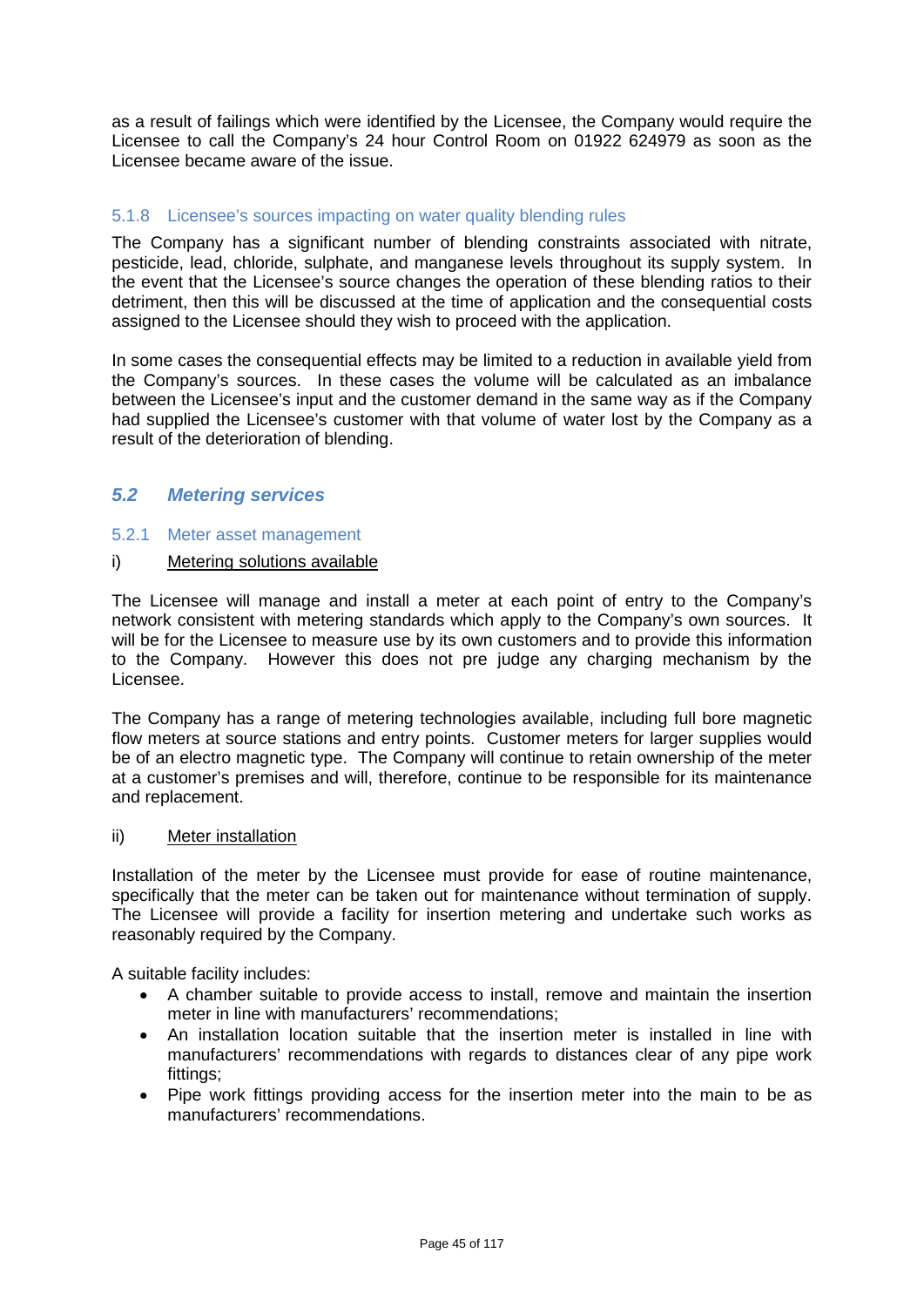# iii) Meter maintenance

The Licensee and the Company will agree at the application stage how maintenance of the input meter will be managed. As part of the maintenance process, the Company may carry out meter testing at an approved external testing facility. This is to determine the performance of the meter over time, volume of water used and the meter type and size. The exact costs associated with meter testing will be ascertained at the time, dependent on the number of meters tested and their size.

# 5.2.2 Meter calibration and verification

The Company would expect the Licensee to verify the correct operation of all meters entering the Company's supply system at a frequency not exceeding 3 years.

The methods used shall be appropriate for the type of meter. For example, large diameter electromagnetic flow meters may be verified by comparison against the flow from a suitably installed insertion probe. Where meters are fitted with electronic diagnostic facilities, this method should be used to verify the operation of the meter.

All meters installed shall be calibrated at the point of manufacture and details of such accurately recorded against the serial number of the meter for future reference.

Once installed, if a meter is identified as being faulty, the unit must be removed and returned to the manufacturer or suitable calibration facility for re-calibration before being re-used.

Any costs associated with meter calibration and verification will be determined on a case-bycase basis, depending on the size and type of meter (e.g. mechanical or electromagnetic) and what processes were involved in calibrating or verifying the meter concerned. However, the overall cost could be comprised of the following:

- Seven point test (at a UKAS accredited testing facility).
- The replacement meter cost (if applicable).
- Costs associated with installing a replacement meter (if applicable.

# 5.2.3 Meter reading and meter reading verification

The Licensee will provide meter readings where they apply to points of entry into the Company's supply system via telemetry as described above. Meter reading for the Licensee's customers will be taken at a frequency to be agreed at the application stage. For standard large users meter reading is usually monthly. The Licensee must allow access of such meters to the Company for reading purposes.

Meter reading verification will be undertaken at three points:

- Consumption outside previous usage parameters will be highlighted to the reader at the point of the read.
- Consumption outside previous usage parameters will be highlighted at the point of transfer to the billing system.
- A further check can be undertaken to confirm the reader's visit and take place by validation on the vehicle tracker system.

In certain cases, the meter reading may be subject to dispute. In such cases, the Company, in conjunction with the Licensee, will try to resolve the disputed meter reading. The resolution of disputed meter readings should include:

• Recourse to logged consumption data.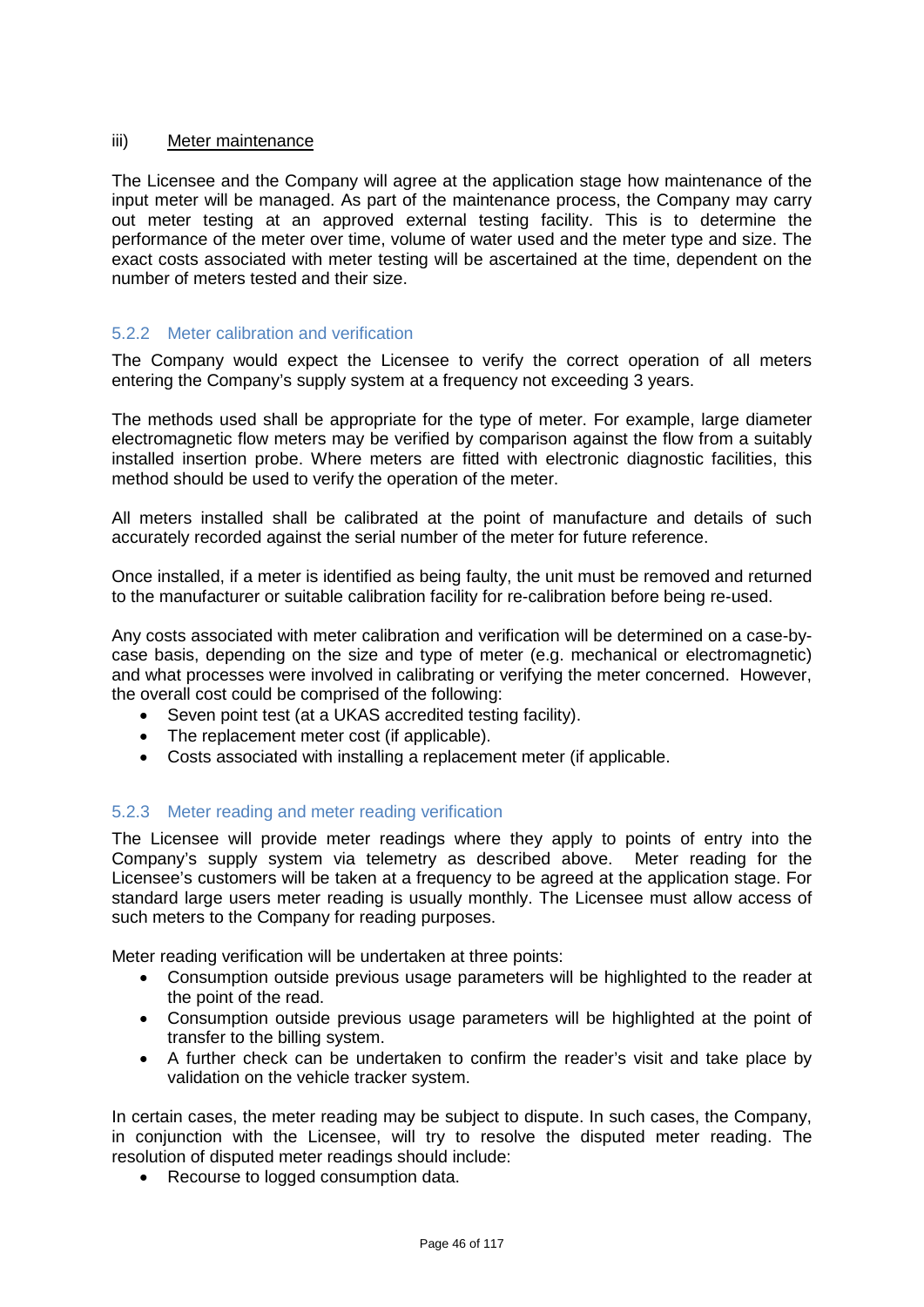- Previous meter reading history.
- Meter specification.
- Physical reading of the meter in question by either or both parties where appropriate.

The Company will collect meter readings for the purposes of sewerage billing.

# *5.3 Supply system balancing*

# 5.3.1 Strategic balancing

i) Annual supply planning

The Licensee will provide to the Company an annual demand forecast in November of the prior year. For customer demands less than 500 Ml/year the Company will provide nonsignificant variations of supply from its own sources at no charge. An exception would be where the expected peak and seasonal demand profile of the customer is significantly abnormal, for example, where water is predominately used at weekends or where the customer demand ceases on regular occasions. For customer demands greater than 500 Ml/year the Company will agree with the Licensee the required profile of source input consistent with the anticipated demand profile of the Licensee's customers.

### ii) Use of strategic supplies

Clause 5.3.1.i) above applies in all circumstances expect where a required re-balancing source is critical to the Company's own customers. The transparency of why certain sources are critical and cannot be used for re-balancing will be demonstrated at the application stage. Where a source is not available for re-balancing then modifications may be needed to the system at the Licensee's cost or the Licensee will be expected to meet all variations in its customer demands to an agreed level of tolerance.

The Company can ask Ofwat to or Ofwat can designate a supply as being strategic under sections 66G(10) and 66H(10) of the WIA91. A supply of water is defined as strategic if, without the introduction being made, there is a substantial risk that the Company would be unable to maintain supplies to its own customers and domestic supplies to the Licensee's customers. The 'trigger' for whether a supply can be designated as strategic is contained in sections 66G (10) and 66H (10) of the WIA 91.

A designation request should be made in writing and include information such as:

- The name of the water undertaker and Licensee,
- A detailed explanation of why the introduction should be designated as strategic,
- The date from when the designation should apply and the duration, if known,
- Details of the introduction including its input point and its source(s).
- Volumes of water involved and supply and demand patterns of the source,
- Any other water quality or operational matters that are considered to be relevant,
- Any other relevant information.

This list is not exhaustive. For the full list, Ofwat's guidance on strategic supplies should be referred to.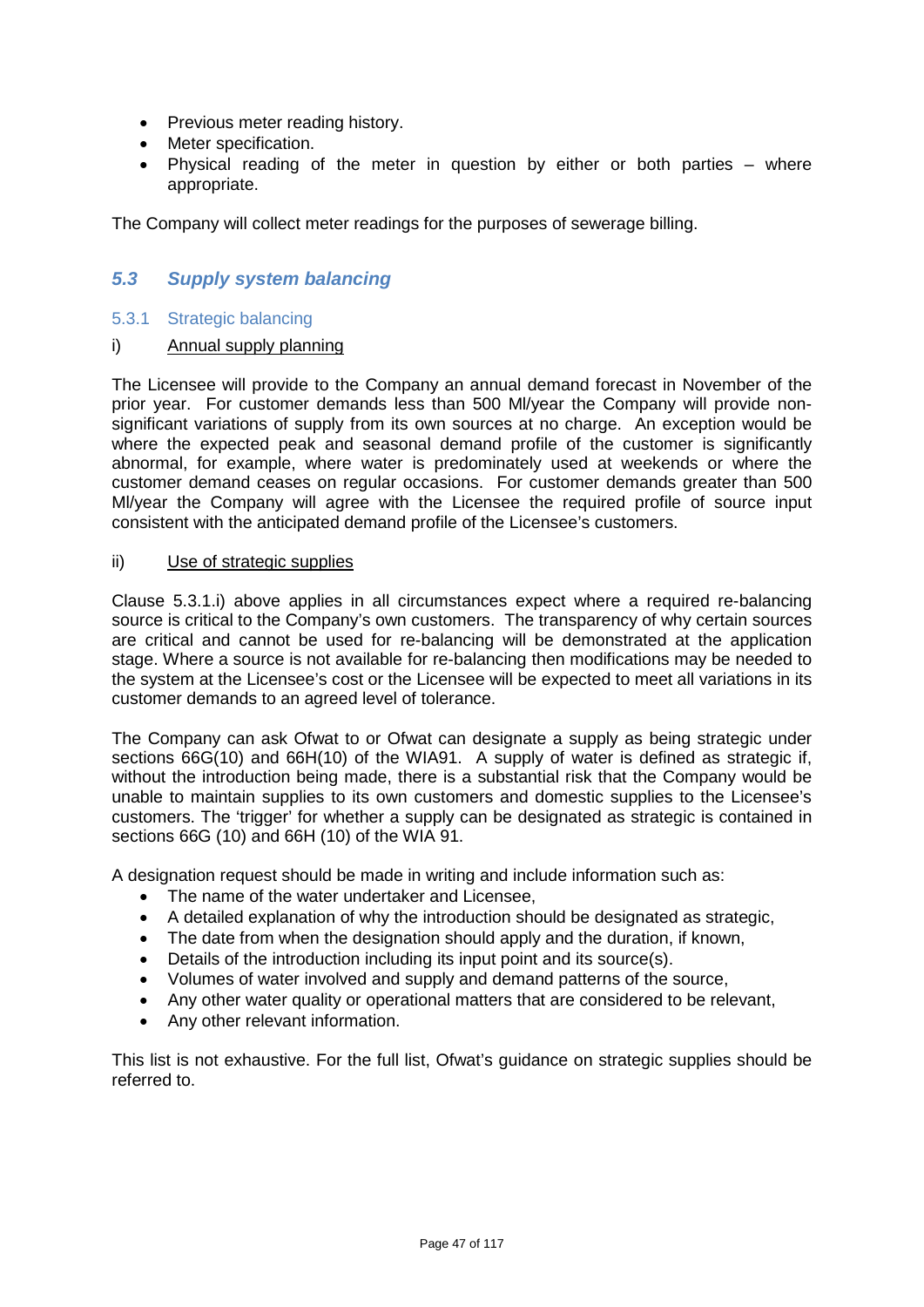Ofwat will seek advice from those with expertise of water resource management when making its decision. Possible consultees may include:

- The Environment Agency;
- Ofwat staff; and
- Any independent experts.

Ofwat will aim to make a decision within 20 working days of the closing date for representations. If Ofwat expects to be unable to make a decision within 20 working days, it will notify the parties and extend the period for a further 20 days. Ofwat will give notice of its determination, in writing, to all parties that received the initial notice of the designation request.

If a supply was designated as strategic and a Licensee were to fail, either procedurally or financially, special administration would apply and the strategic supply would continue to be introduced into the public water supply system.

### iii) Back up supplies

Although not a duty or a mandatory service, further to contract negotiations, an option may exist for the provision of a back up supply to a Licensee's customer. The feasibility of this would be determined by the Company on a case-by-case basis in conjunction with a Licensee's application and subsequent assessment. This assessment would take the following into account:

- The demand profile of the Licensee's customer.
- The location of the Licensee's customer.
- The potential impact on existing customers.
- The hydraulic capacity of the network to support a back up supply.

Provision of a back up supply may involve some or all of the following costs to the Licensee:

- Operational costs (e.g. chemical costs, power costs etc).
- Costs involved in calculating the marginal cost of water.
- Infrastructure connection costs

Any costs associated with the provision of a back up supply, which may have previously been avoidable or reducible for the purposes of calculation of an access price and which subsequently become unavoidable or non-reducible, will be reflected in the calculated access price.

### iv) Interim duty to supply

If a customer takes a supply of water from a Licensee and either the Licensee or the supply subsequently fails, the Company will have an interim duty to supply the Licensee in accordance with section 63AC of WIA91. The Company will supply water to the Licensee under certain conditions and is entitled to charge the customer for the water provided under its interim supply duty in accordance with section 143 of WIA91.

The interim supply duty is not absolute. It does not apply where the provision of the supply would put the Company at risk of meeting its existing supply obligations and its probable future obligations to supply water for domestic purposes or require unreasonable expenditure to do so. This is in accordance with section 63AC (5) of WIA91.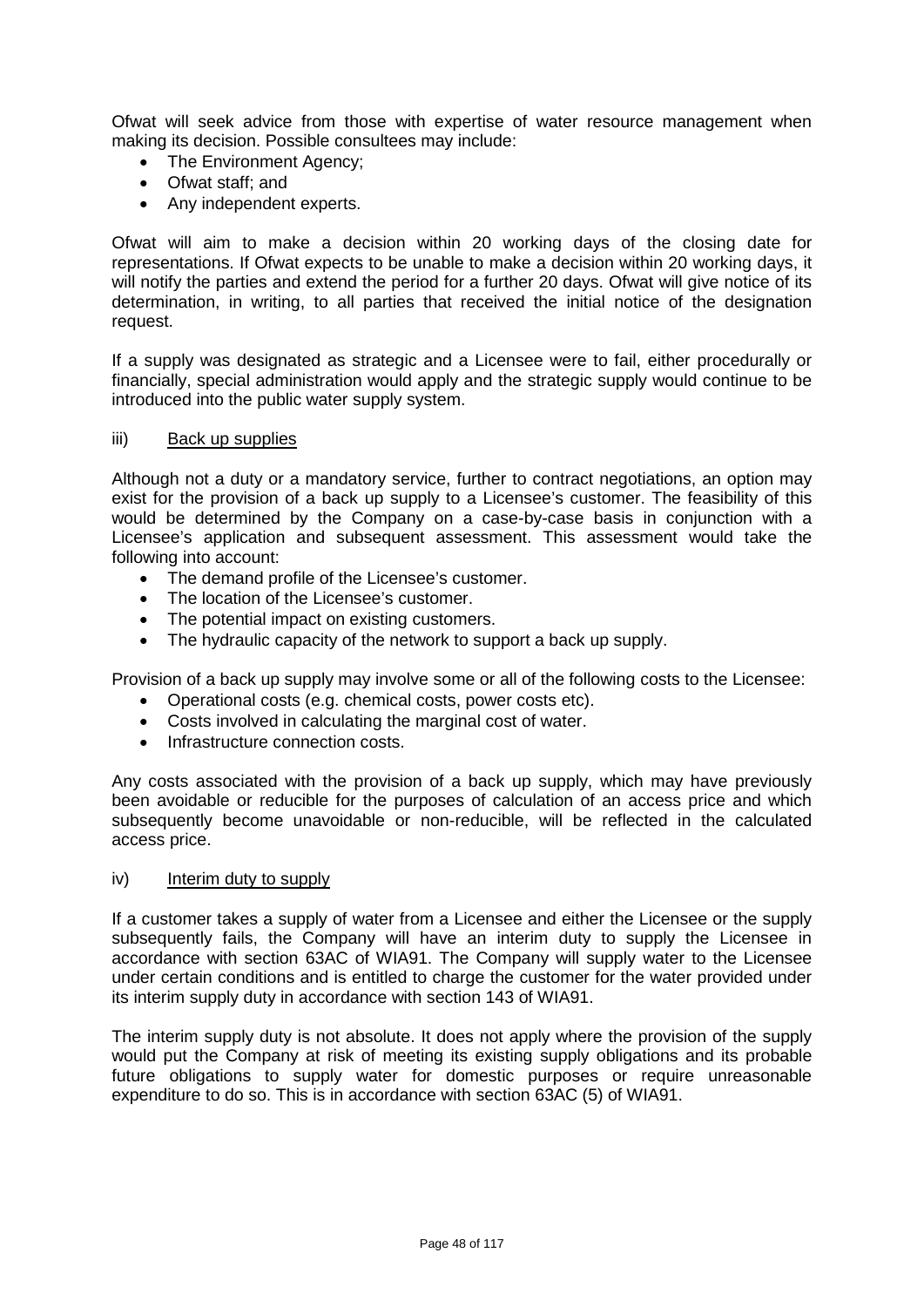# v) Interruptible customers and interruptions to supply

The Company does not currently offer an interruptible tariff. However, it may agree operational and financial arrangements with the Licensee where supplies may be interruptible on a case-by-case basis.

# 5.3.2 Flow balancing and reconciliation process

### i) Supply system usage forecasts for wholesale supplies

Where the wholesale supply is received from the Company, then the Licensee is to provide the Company with a forward forecast (12 month period) of its customers' use. The detail of this forward forecast will depend on the magnitude and profile of the customers' needs.

Where the wholesale supply is received from another undertaker, then the Company will require detail of the frequency and profile of the incoming wholesale supply in addition to the Company's demand profile.

### ii) Supply system usage forecasts for combined supplies

Data requirements for combined suppliers will be treated in the same way as if the Licensee were to receive a wholesale supply from another undertaker as described in 5.3.2i) above.

### iii) Imbalance accounting

Under normal circumstances, Licensees will be expected to match consumption and production volumes. Where the licencee proposes to put less water into the supply system than their customer's demand, the Licensee will enter a agreement with South Staffordshire Water to pay reservation charges (structured in the same way as the Company's large user tariff).

The Licensee will calculate on a monthly basis the difference between the volume of water put into supply (adjusting for those volumes in 5.1), and the water used by its own customers. This will be based on the agreed expected profile and use by the customer. Where the difference is less than  $+/-$  10% then this will be carried forward and aggregated to the next monthly calculation.

In the event that accounting imbalances exceed 10% either monthly or by aggregation at any other agreed accounting period, then a credit will be made to the Licensee, where their input exceeds their customer demand, based on the short run marginal cost of water. In the event that the Company is required to meet a shortfall in the volumes supplied by the Licensee then the Company will charge the Licensee based on the short run marginal cost of the water. The short run marginal cost of water will be based on cost avoidance principles and hence the short run marginal costs are likely to be, as a guide, similar to the indicative access discounts stated in Section 10 of this code.

If accounting imbalances persist into a period of greater than 12 months and such that the Company's water resource planning become affected, then the Licensee will be required to contribute towards the bringing forward of any necessary investment.

If accounting imbalances persist beyond a period of 12 months in circumstances where the Licensee is providing 10% greater than that needed by its customers, then the Company may require the Licensee to reduce its input volume to prevent further imbalance.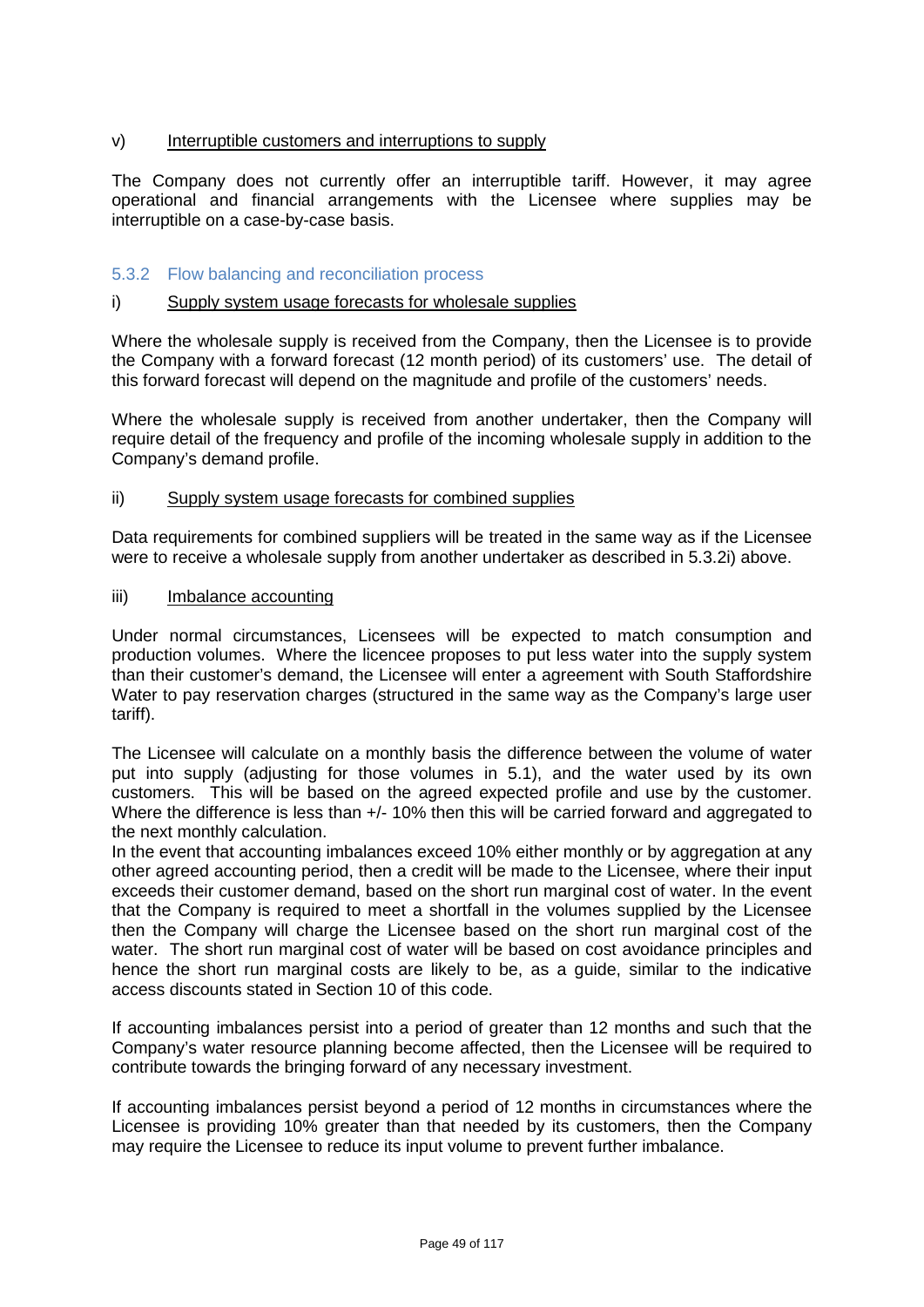# iv) Peak season and off peak reconciliation (where applicable)

The Company does not currently engage in peak season and off peak season reconciliation. However, if the Licensee requires this, the Company will look into the possibility of providing this on a case-by-case basis. Any reconciliation arrangements will be agreed between the Licensee and the Company at the time of application.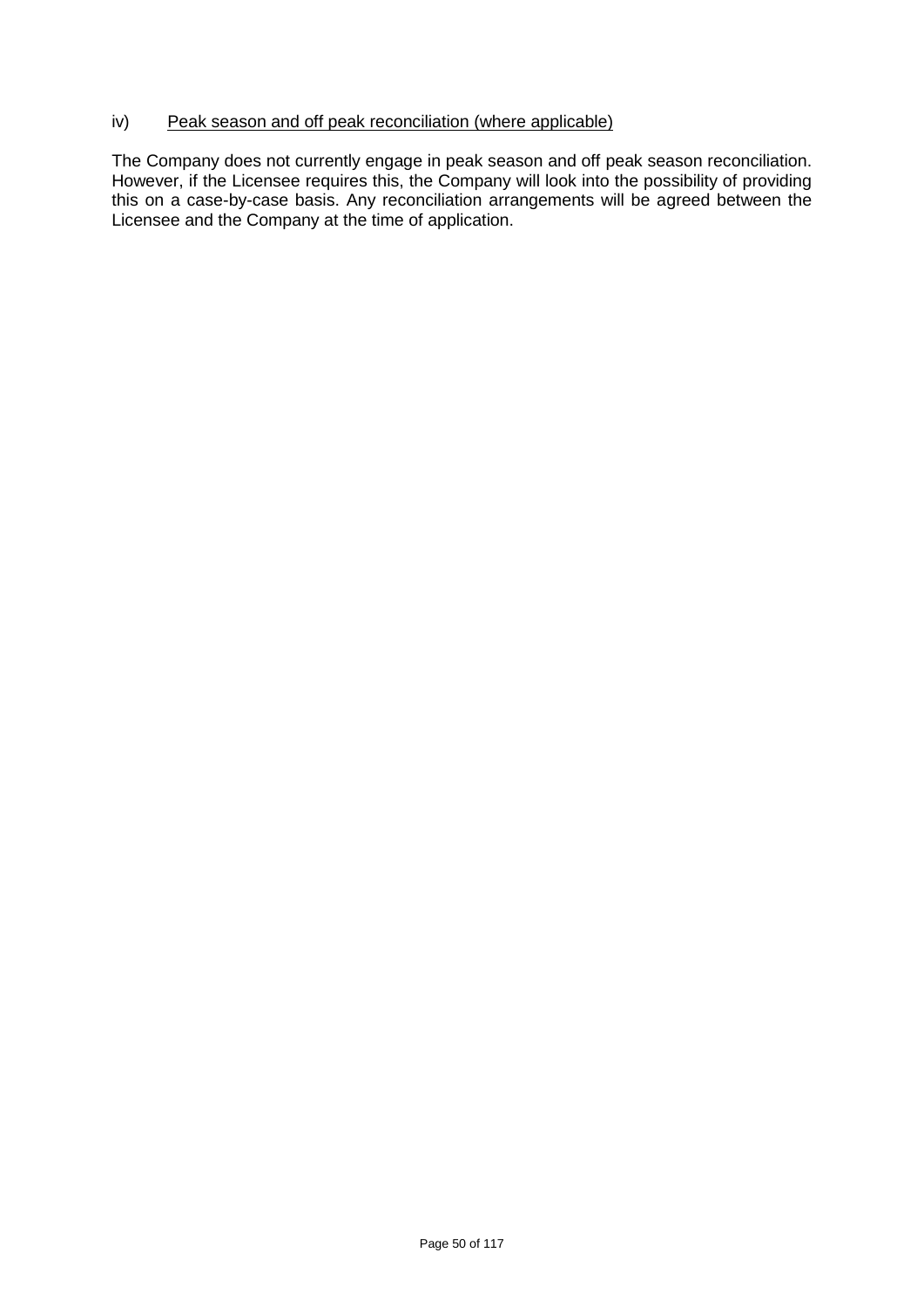# *6. Section 6: Supply System Maintenance and Emergency Procedures*

# *6.1 Diagnosis of system issues*

# 6.1.1 Obligations with respect to diagnosis of supply system problems

The Company will retain responsibility for diagnosis of any or all supply system problems impacting upon its existing duties to its customers. Responsibility for problems either within the Licensee's group of assets or within any secondary system will rest with the Licensee. It will be necessary as part of the application procedure to agree the information process to ensure that operational problems are communicated to the Company as early as practicable.

In the event that it is not clear whether it is the Licensee's responsibility or that of the Company, then both parties will consider that it is their joint responsibility and act accordingly to achieve resolution. The Company would take the lead role in resolving the problem.

### i) Responsibility of water undertaker

Responsibilities of the Company remain those applying to its existing operations, specifically those associated with Water Supply (Water Quality) Regulations 2000, Water Act 1991 as amended by the 2003 Act, and all health and safety and other legislation applying to the Industry.

At the specific level the Company will continue to monitor its system, plan and execute all maintenance, provide asset management plans and generally manage the supply system sufficient to meet its legal obligations.

The Company will have the absolute right to decide to terminate input of water from the Licensee's source where, in its opinion, continued use of this source is likely to cause service or quality concerns to customers. In the event that the Company wishes to take this action, the Company will attempt to contact the Licensee first and to seek remedy where this is possible. Arbitration on whether the Company's action in this regard is reasonable will be by reference to Ofwat whose decision will be final.

### ii) Responsibility of Licensee

The responsibilities of the Licensee will be contained within the licence as issued by Ofwat. These responsibilities will be substantially less where the Licensee is a retail operator.

Outside of the general responsibility described within the licence the Company would expect and require the Licensee to work with it on emergency planning events where these involve either the customer or the Licensee's sources of supply. The Company would also require, as described above, immediate notification and resolution procedure in any emergency involving the Licensee's sources of supply or connection to the Company's supply network. It is not possible to be exhaustive over describing those matters where liaison is needed, but by example these would include details of maintenance, supply interruption, water quality, pressure and surge and any other problem which might impact on the existing customers or its supply network.

# 6.1.2 Quality issues

In general, the Company will require the Licensee to satisfy the DWI that it is meeting water supply regulations in accordance with the Water Supply (Water Quality) Regulations 2000 and licence condition 13, together with those additional Company standards that apply in the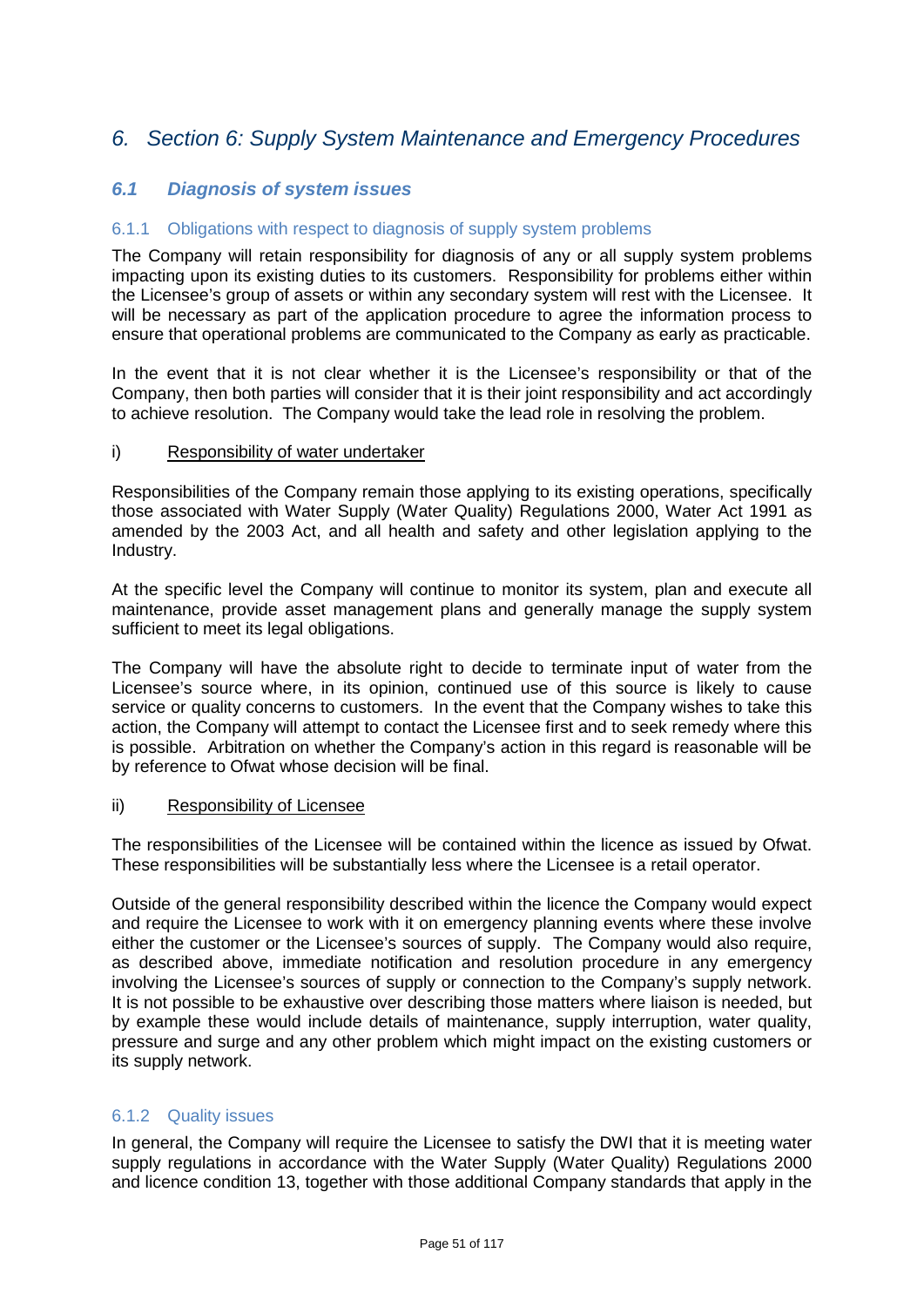vicinity of the Licensee's input to the system, together with any consequent customer concerns. In this regard, the Company will be mindful of any significant change in customer complaint, which can be shown to be the result of the Licensee's input into the supply system.

Depending on the supply region and area, the Licensee may be required to ensure that water entering the Company's supply system will be similarly fluoridated to the standards and level required by the local Strategic Health Authority. Licensees must approach the Strategic Health Authority to seek advice on the legal position and ascertain if they are covered by the Government's indemnity.

In the event of significant complaint, then the Licensee and the Company will discuss options for resolution. Where resolution cannot be reached and the Licensee wishes to continue supplying the customer via this input, then arbitration via the DWI will apply. The DWI will expect the parties to demonstrate that all options for resolving the dispute have been considered. During the period of dispute resolution, the Company will supply the Licensee's customer from its own sources and will require the input from the Licensee to cease. Payment for the imbalance in supply during this period will depend upon the result of the arbitration.

The Licensee will provide details of compliance sampling, agreed operational sampling and on line monitoring data to the Company sufficient to satisfy the Company that the Licensee's sources are operating satisfactorily.

The Company will provide compliance and operational sampling within its supply network where this is associated with the Licensee's customers. The Company's water quality monitoring programme complies with the requirements of the Water Supply (Water Quality) Regulations 2000, and any subsequent amendments.

Both the Company and the Licensee will compile and share trend data to allow both parties to monitor and action any necessary modifications to the supply system.

Any and all data transferred between the Company and the Licensee will be expedited swiftly and without delay.

The Company has a long run maintenance programme associated with mains flushing. From time to time, the Company will require the Licensee to take part in a flushing programme. This will be at a time reasonable to both parties and will be no more onerous a programme than that undertaken by the Company for its own network. It is also possible that the Licensee will undertake flushing programmes of its own, details of which should be provided to the Company.

The Licensee will, in satisfying its own requirements for water quality monitoring, use the services of a laboratory. These laboratories will be required to be UKAS accredited.

# 6.1.3 Hydraulic issues

A system curve is the relationship between changes in flow and the corresponding changes in pressure within a pipe network. Typically, larger supply zones with greater mains capacity would produce flatter curves with the ability to accommodate larger volumes of water without significantly pressure reductions. At the time of application, the Company and the Licensee will agree the system curve, which will require to be matched by the Licensee's sources of supply. Any intended material deviation by the Licensee from this curve will be discussed by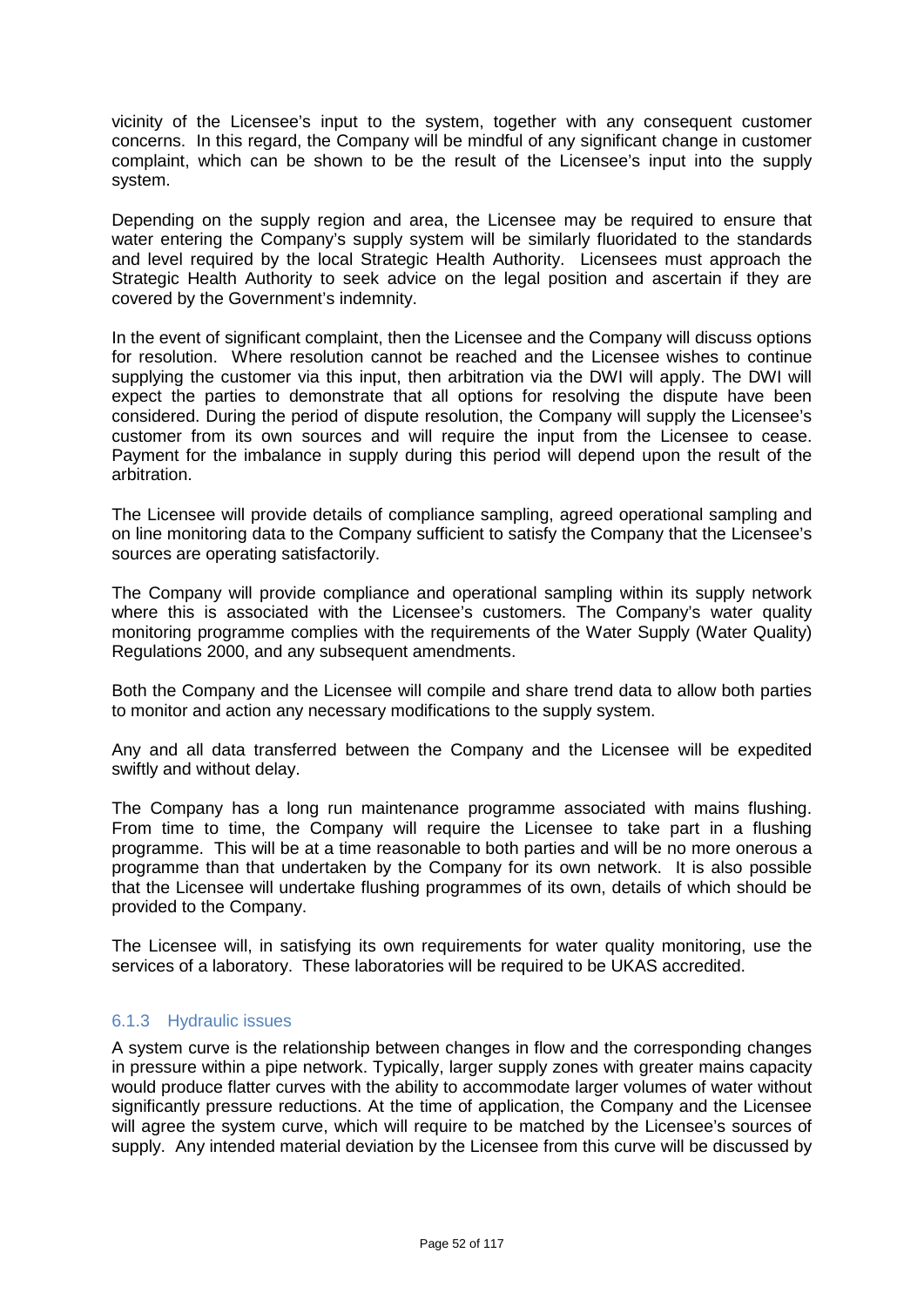the Company immediately and may result in cessation of supply. Any accidental material deviation is likely to result in an automatic cessation of supply.

In the event that the Company intends a detrimental change to the system hydraulics, then the Company will discuss this with the Licensee as soon as possible. One example of a detrimental change may be the repair of a burst main which reduces the capacity of the Company's network to accept the Licensee's input. The Company accepts that there may be potential compensation payable to the Licensee as a result of a possible short-term inability to supply its customer and costs associated with modifying its assets.

# 6.1.4 'Real' time information capture systems

The use and requirement for data exchange is described elsewhere in this Code, although the principles of frequency of data exchange and the importance of such data apply throughout. As a minimum, the Company and the Licensee will agree routine and emergency contact details for exchange of such data.

Flow and pressure readings are typical of the data required, the frequency of capture, archive and update being dependent upon operational requirements. As a general guide, an archived value depicting the average flow or pressure over a 15-minute period should be adequate. However, where operational needs dictate the need for real time operational information, flow and pressure data will typically need updating at least once every 60 seconds.

Where it is agreed that the exchange of data shall take place between the Licensee and the Company, unless this data exchange is required in real time, it will be acceptable to transfer archived data using standard file transfer methods using standard office based applications such as Microsoft Access or Excel. However, where data is required to be transferred in real time (with more frequent updates) an alternative method will need to be agreed by both the Licensee and the Company.

The Licensee may wish to discuss with the Company at the time of application whether the shared use of the Company's systems, at a cost to the Licensee, is beneficial.

# 6.1.5 Reporting procedures

The application process will record routine and emergency points of contact and necessary systems of contact between the Licensee and the Company.

As a guideline, the following information can be found in the accompanying sections of this access code:

- Points of contact for the Company's and Licensee's customers section 7
- Procedures for reporting and recording of emergencies sections 6.4 and 6.5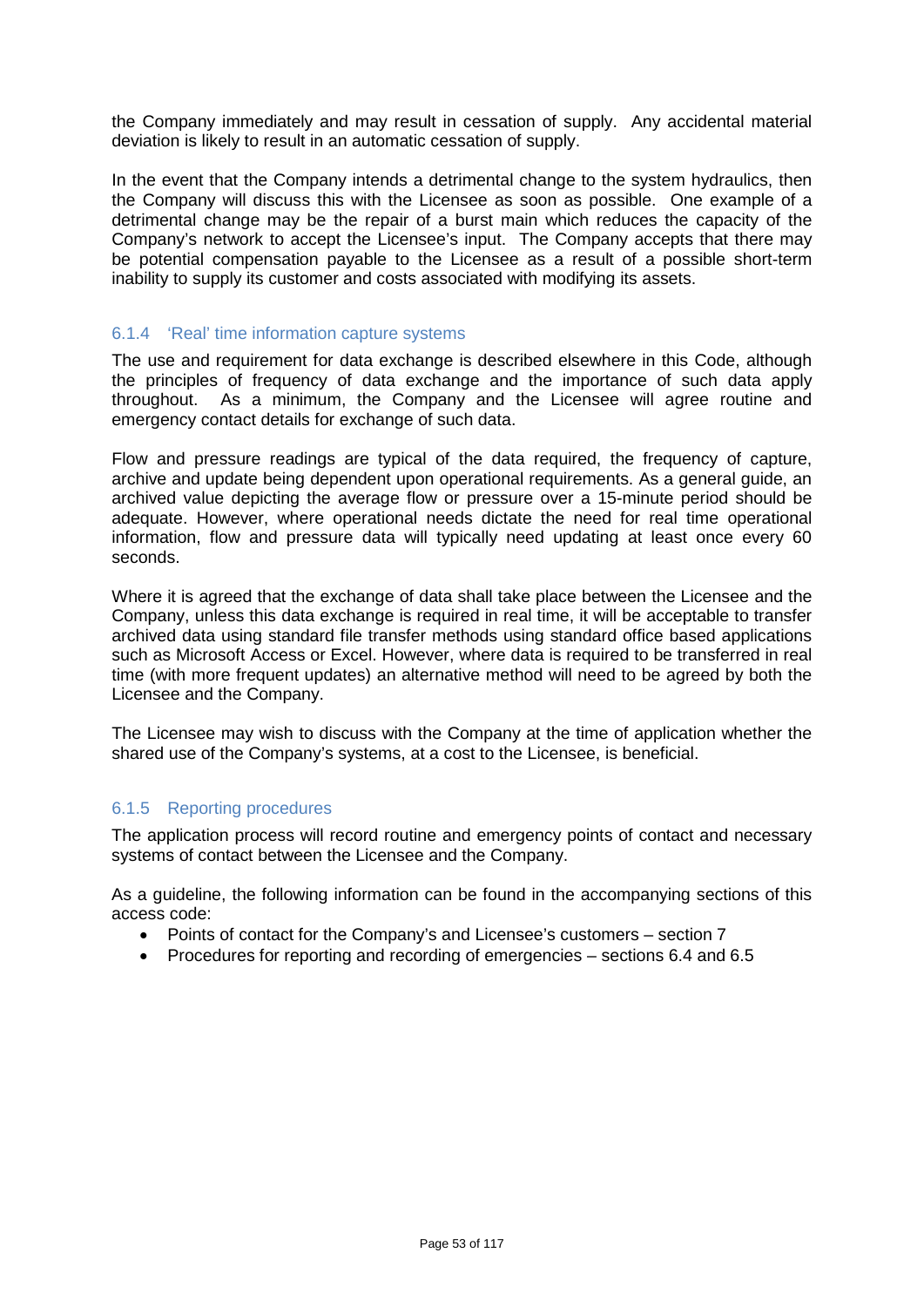# *6.2 Planned system maintenance*

## 6.2.1 Obligations with respect to planned maintenance

## i) Responsibility of water undertaker

The Company's responsibility for planned maintenance will be unchanged as a result of any application under this Code. However, it will be the responsibility of the Company to advise the Licensee where such planned maintenance is likely to affect the Licensee's customer. Information regarding this event must be passed to the Licensee as soon as practicable. An example of such an event might include a bacteriological or chemical contamination of the supply system where the customer is prevented from using the water for drinking. Under such circumstances it would be the responsibility of the Company to provide drinking water via an alternative means at no cost to the Licensee. Any compensation due under such circumstances is described in section 6.6.3.

If a period of planned maintenance is aborted and costs are incurred by either the Company or the Licensee, these will be discussed by the two parties at the time of the incident. Any compensation due to the Licensee in such instances will also be discussed between the Company and the Licensee.

In the event that a planned mains isolation within the Company's supply system prevents the Licensee from supplying its water, then the Company will maintain supplies to the Licensee's customer without charge.

Most routine planned maintenance events, such as pump changeover or mains renewal, are unlikely to result in other than minor periods of disruption for the Licensee's input.

### ii) Responsibility of Licensee

The Licensee is required to advise the Company of planned maintenance programmes at least one month in advance of the activity. In the event that the Licensee's source of water exceeds 500 Ml/year, then the Company reserves the right to seek to vary the Licensee's maintenance programme via discussion with the Licensee. In extreme circumstances, such as drought, unless legal liability intervenes, the Company may require the Licensee to abort a planned maintenance programme in the interests of continuity of supply.

If a period of planned maintenance is aborted and costs are incurred by the Licensee, these will be discussed by the two parties at the time of the incident. Any compensation believed due to the Licensee in such instances will also be discussed between the Company and the Licensee.

Any dispute arising from intervention by the Company may require determination by Ofwat whose decision is final.

### 6.2.2 Specification of assets

The Company recognises that each application for retail or combined supply will be different. As such, it is not practicable to list those assets associated with the agreement prior to such an agreement. It is, however, a requirement that the Company and the Licensee agree the scope and specification of assets owned, controlled and maintained, by both the Company and the Licensee.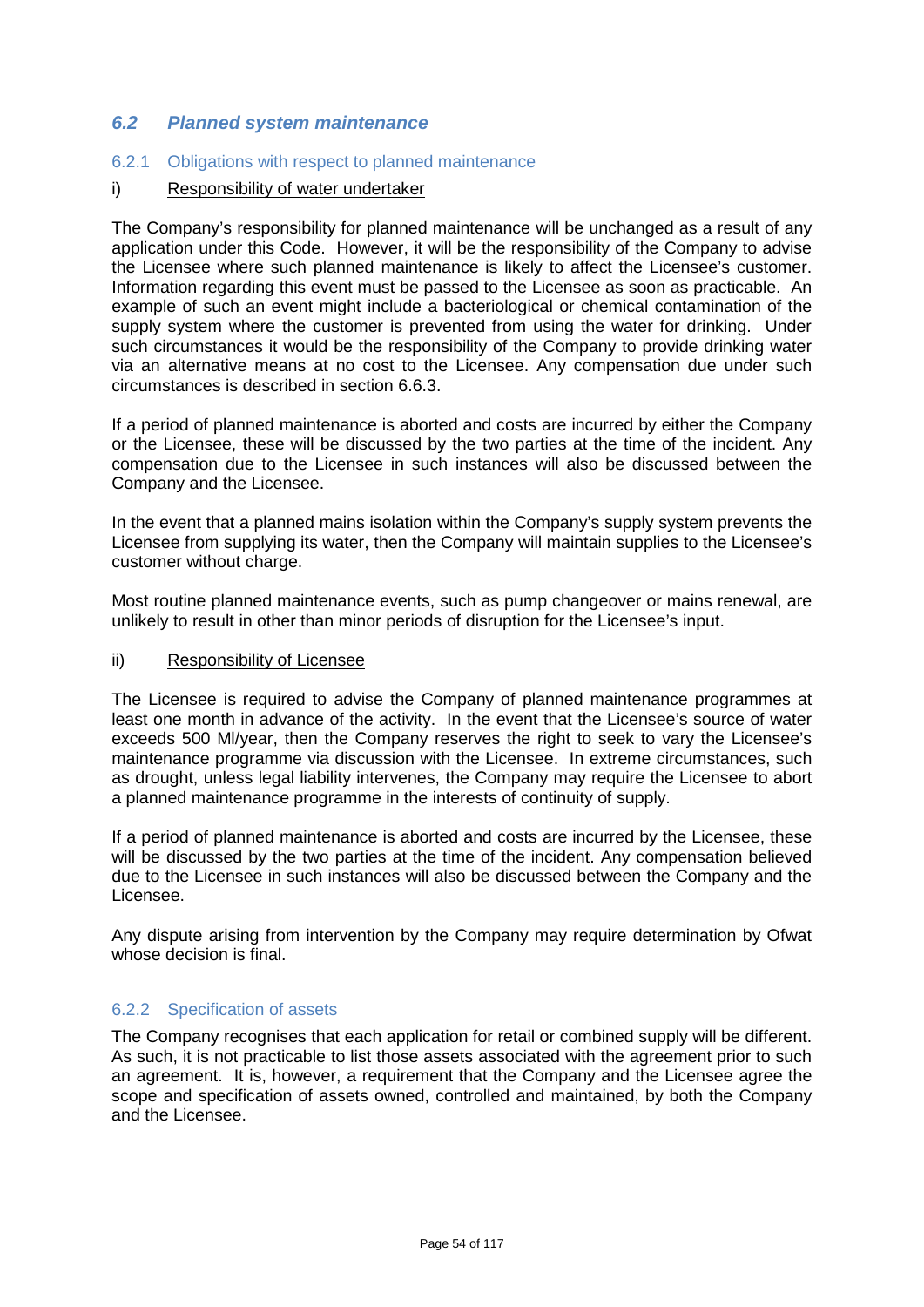# 6.2.3 Maintenance standards

The Company's PR04 Price Determination includes a key output requirement that service and serviceability will be sustained. In particular, the Company is currently assessed as having both "stable" overground asset and underground asset serviceability. This is in line with requirements set out at the PR04 Final Determination.

The Company also conforms with Ofwat's Director General (DG) levels of service indicators, which measure standards of service in certain key areas. These cover the following:

- DG2 pressure of mains water inadequate pressure: number of customers affected by supply problems
- DG3 supply interruptions: number of customers affected by (1) unplanned interruptions without any warning (2) planned interruptions
- DG6 response to billing contacts: all household and non-household customer queries regarding their account.
- DG7 response to billing contacts: all written complaints.
- DG8 bills for metered customers: identifying billed account readings.
- DG9 ease of telephone contact: all telephone queries directed through the Company's principal advertised customer contact lines.

In addition to this, the Company adheres to the service levels set out in the Guaranteed Standards Scheme (GSS), which are monitored by Ofwat. The GSS sets minimum standards of services to be met for all customers of the regulated water and sewerage undertakers in England and Wales. It prescribes compensation payments to be made to customers who receive a service below those standards.

The GSS covers the following areas:

- Making and keeping appointments
- Responding to account queries
- Responding to complaints
- Interruptions to the water supply both planned and unplanned
- Sewer flooding
- Low pressure

For the purposes of the water supply licensing regime, Licensees are not customers of water undertakers and customers of Licensees do not have the benefit of GSS or the compensation payments contained within it.

The specific relevance of maintenance standards to the application will be discussed with the Licensee at the time of application.

### 6.2.4 Risk assessment processes

The Company will make available to the Licensee details of the risk analysis process, which the Company employs when carrying out operations within its supply network. The extent of risk analysis is consistent with the consequence of failure and, as such, the Company will not impose unreasonable burden on the Licensee to provide an unwarranted degree of analysis prior to the works being undertaken.

To facilitate the completion of risk assessments surrounding planned maintenance works, the Company may require information from the Licensee regarding their and their customer's operational procedures. This could include, for example:

- Demand profiles.
- On site storage.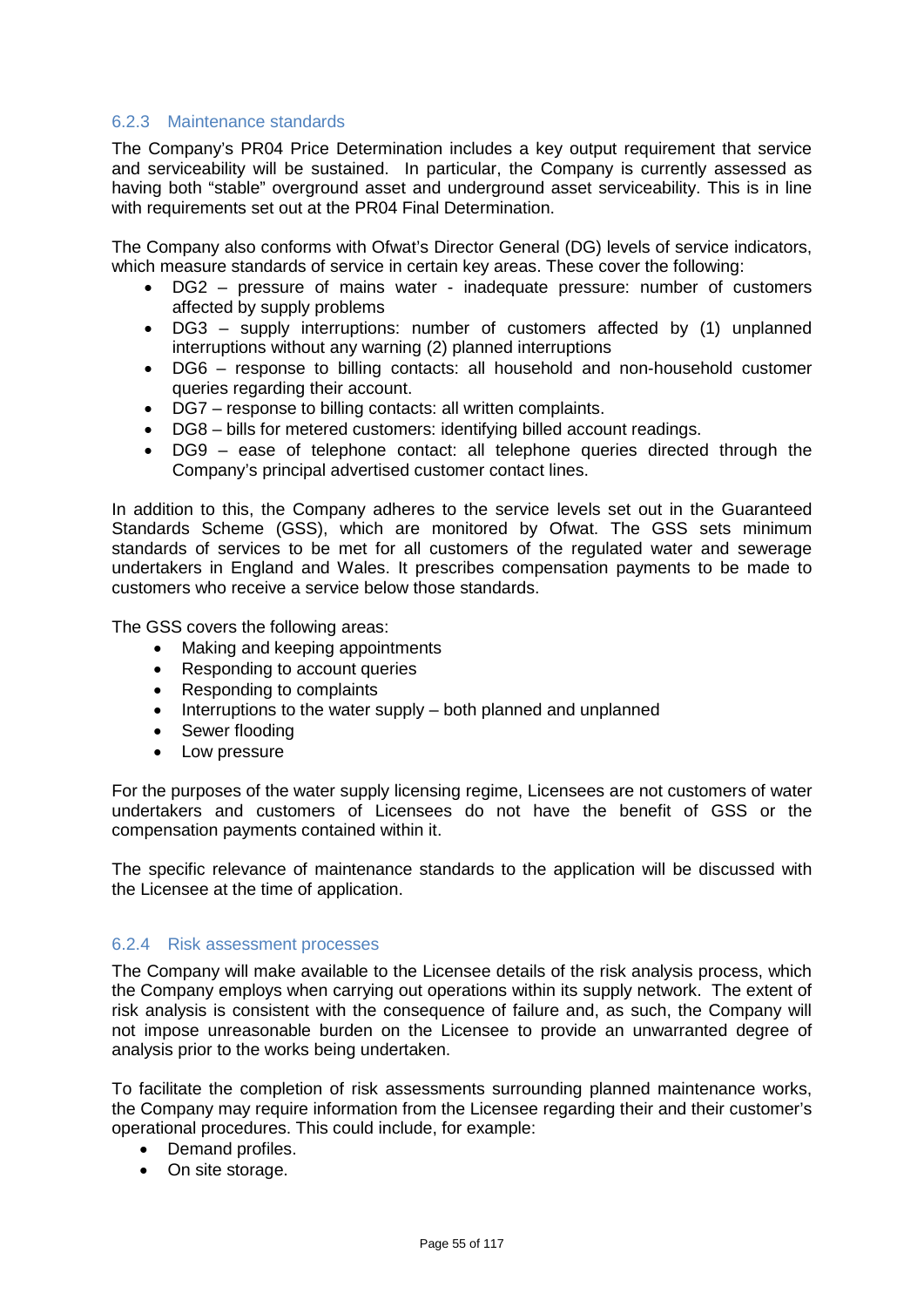- Pressure requirements.
- Water quality requirements.

If this is the case, the request will be made in a time frame which is reasonable to enable production of the information by the Licensee and subsequent assessment of that data by the Company.

In the absence of information from the Licensee, the Company will undertake a risk assessment with the information at hand. The Company will not be liable if incorrect, incomplete or insufficient information was provided by the Licensee, which prevented a satisfactory risk assessment taking place. The Company may also refer the matter to Ofwat.

# *6.3 Unplanned system maintenance*

- 6.3.1 Obligations with respect to unplanned maintenance
- i) Responsibility of water undertaker

The Company's responsibility for unplanned maintenance will be unchanged as a result of any application under this Code. However, it will be the responsibility of the Company to advise the Licensee whenever unplanned maintenance is likely to affect the Licensee's customer. Information regarding this event must be passed to the Licensee as soon as practicable. An example of such an event might include a burst main where the customer is prevented from using the water for drinking as a result of a boil notice. Under such circumstances it would be the responsibility of the Company to provide drinking water for domestic purposes via an alternative means at no cost to the Licensee. Compensation under such circumstances would be consistent with the Company's compensation payments policy as it applies to unplanned maintenance.

In the event that an unplanned event within the Company's supply system prevents the Licensee from supplying its input, then the Company will maintain supplies to the Licensee's customer without charge.

The Company will endeavour to maintain supplies to the Licensee's customers. However, despite these best endeavours there may be circumstances beyond the Company's control that means that supplies to the Licensee's customers can not be met at all times. In such instances, the Company's standard compensation policy will ensue. There may be instances where customers may be entitled to additional compensation. These will be dealt with on a case-by-case basis. The Company accepts that it has an interim duty to supply a Licensee's customers.

### ii) Responsibility of Licensee

The Licensee is required to advise the Company whenever unplanned maintenance is required. In the event that the Licensee's source of water exceeds 500 Ml/year, then the Company reserves the right to seek to vary the Licensee's unplanned maintenance programme via discussion with the Licensee. In extreme circumstances, such as drought, unless legal liability intervenes, the Company may require the Licensee to abort an unplanned maintenance programme in the interests of continuity of supply.

Any dispute arising from intervention by the Company may require determination by Ofwat, whose decision is final.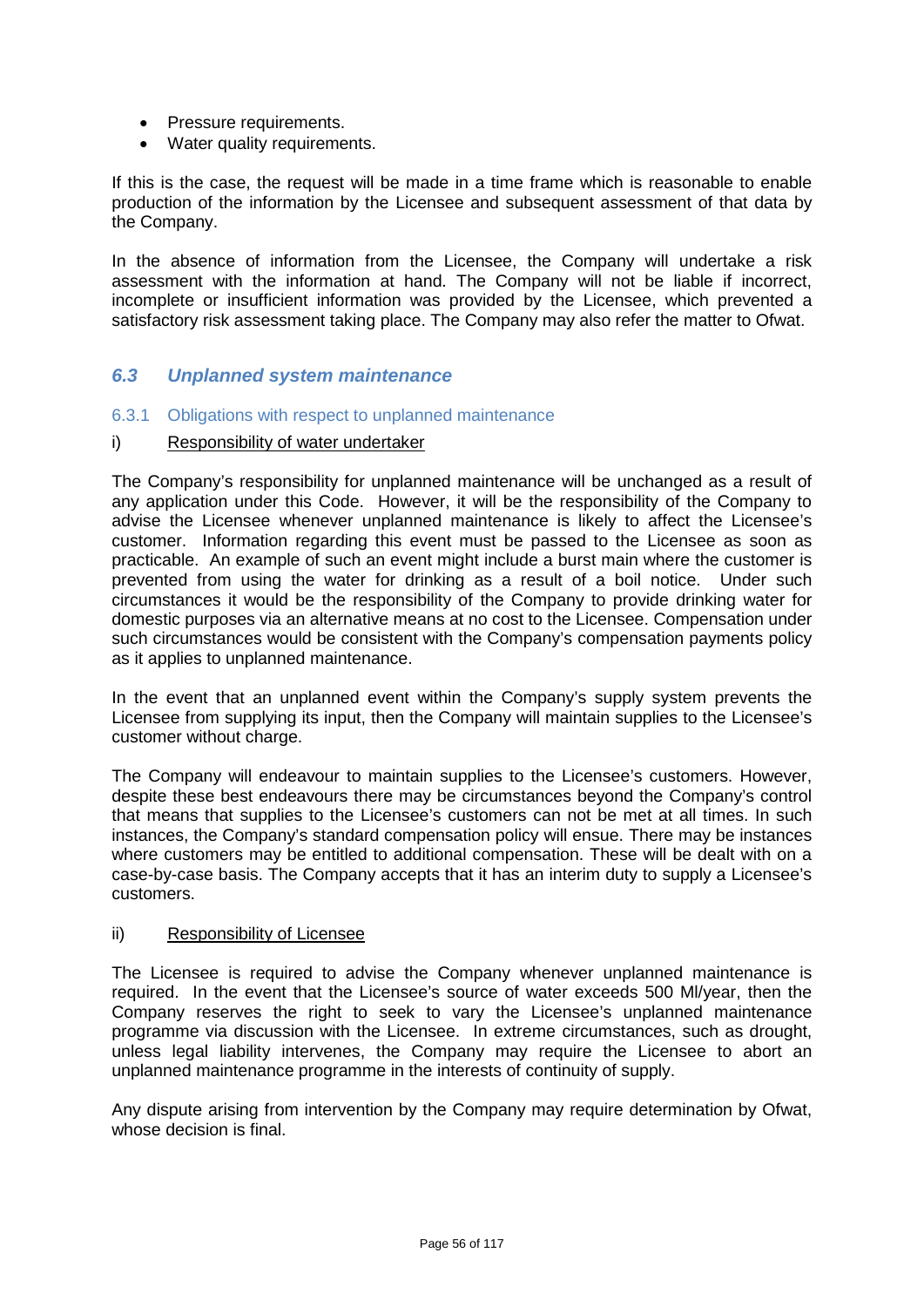### 6.3.2 Risk assessment processes

The risk analysis process for unplanned events mirrors that for planned events.

# 6.3.3 Emergency notices

Regardless of whether the emergency event is as a result of the Licensee's actions or the Company's actions (or where liability is unclear), the Company will retain responsibility for managing any issue of emergency notices to customers. In the event that it can be proven that the event was as a direct result of actions by the Licensee, then the Company will issue the Licensee with an invoice to cover the costs and any overheads (for example printing costs, stationary, overtime costs etc) of managing the event. Costs will vary depending on the nature and size of the emergency and the resources involved (for example the number of notices needed to be sent out and the time taken to do this, as well as the time of day of issue).

Where there are consequential liabilities, for example where claims are received from customers associated with loss of income, then such claims will be passed to the Licensee.

Where the Licensee's customer is affected by the issue of emergency notices, the Company will keep the Licensee fully informed on the event and its management.

In accordance with Standard Licence Condition 3, Licensees are required to produce an annual certificate of adequacy for Third Party Liability insurance. In line with Company standard practice, the Company reserves the right to ask for a copy of this insurance.

# *6.4 Safety aspects of unplanned and emergency work*

### 6.4.1 Status classification

Although the Company has responsibility to show due diligence in its activities by maintaining its assets in the appropriate manner, there will be occasions when unplanned situations occur which are outside the normal operating conditions of the Company's supply network.

These are classified as follows:

#### Event (operational)

Situations that occur that are easily managed by operational staff, occur over a short time scale and that become a normal daily event. An example of this is a burst main or localised discolouration of water.

#### Incident (tactical)

Situations that occur that require additional resources outside of normal operating conditions to resolve (e.g. formation of a special incident management team) but which are drawn from within the Company. An example of this is a large diameter burst main which results in:

- Widespread loss of supplies; and/or
- Discolouration of water; or
- Deterioration in water quality potentially harmful to health.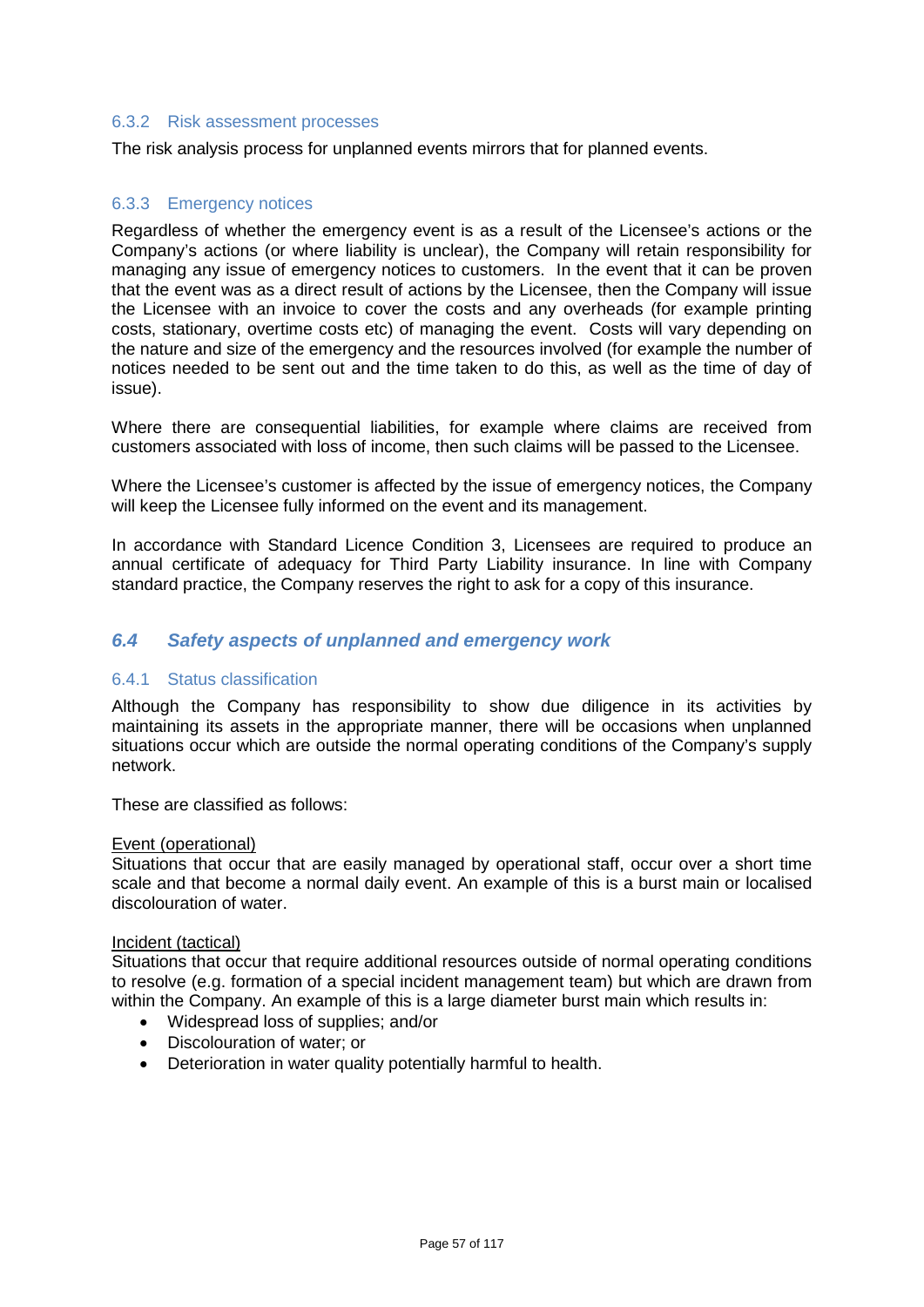## Crisis (strategic)

These are situations that occur that require resources to be drawn from organisations in addition to the Company, e.g. mutual aid from another water company or the help of volunteer services. An example of this is a wide-scale loss or contamination of supplies for a prolonged period of time requiring the delivery of alternative water supplies (e.g. bottled water, bowsers and tankers).

The implementation of response procedures and the subsequent allocation of resources will depend on the specific type and scale of the situation.

All extraordinary situations with the potential to create disruption to normal water supply at a level greater than can be dealt with through local routine measures will trigger the setting up of an Incident Management Team.

Subsequent management of the situation will be in accordance with the Company's Emergency Procedures.

The Company requires the Licensee to contact its 24 hour Control Room on 01922 624979 regarding any operational or water quality event that may pose a risk to the Company's activity/customer/network and any risk that may require input from the Company. For example, the Company is obliged under the Water Undertakers (Information) Direction 2004 and also the Water Supply (Water Quality) Regulations 2000 to advise the relevant bodies of any incident that may affect drinking water quality or supply sufficiency. Condition 5 requires a Licensee to advise the Company immediately they become aware of any potential or actual incident that affects, or is likely to affect, water quality.

As a minimum action, the Licensee is also required to have its own emergency points of contact available 24 hours a day, each and every day by telephone, email and fax. It is envisaged that the Licensee will need to establish an Incident Management Team, which would provide identified staff to join a Liaison Team between the two Incident Teams. Emergency contact procedures will need to be defined in a reporting protocol and the Access Agreement to be agreed between the Company and the Licensee.

# 6.4.2 Standard emergency reporting procedures

The Company's emergency reporting procedures are contained within its Emergency Procedure. As a minimum action, the Company requires the Licensee to contact its 24 hour Control Room on 01922 624979 on any event that may pose a risk to the Company's activity/customer/network and on any risk that may require input from the Company. The Licensee is also required to have its own emergency points of contact available 24 hours a day, each and every day by telephone, email and fax. Emergency contact procedures will need to be defined in a reporting protocol and the Access Agreement, to be agreed between the Company and the Licensee. The Company's Emergency Procedure will be made available in confidence to the Licensee following a signed agreement and a separate signed agreement regarding the confidentiality of the Company's emergency planning process.

# 6.4.3 Major emergency reporting procedures

The Company's Emergency Procedure covers all emergencies from operational through to strategic. Civil emergencies are described within the Company's procedure, although these will also refer to higher levels of organisational control during these events. Release of information regarding major emergency procedures will be made available on a "need to know " basis and subject to agreeing confidentiality.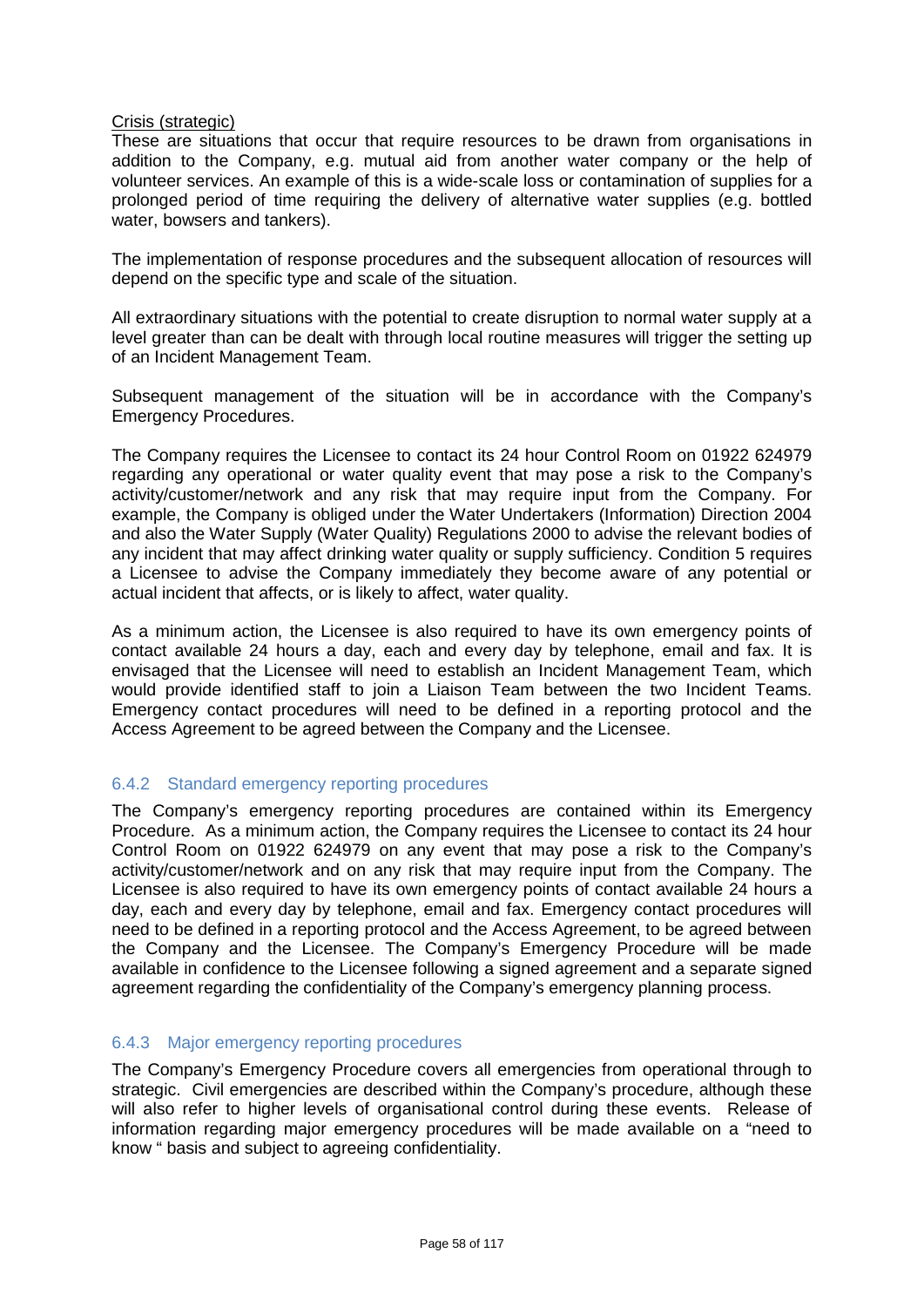As a minimum action, the Company will require the Licensee to have designated emergency contacts available 24 hours a day, each and every day by telephone, email and fax. The Company also requires the Licensee to contact its 24 hour Control Room on 01922 624979 on any event (for example operational or water quality) that may pose a risk to the Company's activity/customer/network and on any risk that may require input from the Company.

# *6.5 Emergency procedures for dealing with specific events, issues and incidents*

Certain emergency events may involve or be as a result of information from the Security Services. The Security Service has strict rules regarding those personnel who are able to have access to security information. In order for satisfactory liaison between the Company and the Licensee during these events, the Company will require a named contact point within the Licensee's organisation who can demonstrate that they have been cleared by the Security Service to the level necessary. Clearance can be obtained by the Licensee writing to Defra on behalf of the individual who needs to be cleared. A questionnaire will need to be filled out, which should lead to clearance being given. The Company will then ask Defra to confirm that the individual is security cleared and to what level. This security clearance is a requirement of the Security and Emergency (Water Undertakers) Measures Directive (SEMD) 2006 and will be a pre-requisite at the time of application. Failure to renew security clearance would constitute *force majure* of the contract.

The Company maintains a number of specific procedures appropriate to specific sources. Where these procedures are of relevance to a particular application under this Code, then these will be made available to the Licensee in confidence.

In the event that it can be shown that the Company has been required to undertake emergency investigations into the operation or performance of its supply network as a result of the activity of the Licensee, then the Company will re-charge the cost of such operations to the Licensee.

# *6.6 Customer protection*

# 6.6.1 Special consumers

Details of vulnerable groups, for example, where a customer requires continued supply for dialysis or other medical treatment, will be made available to the Licensee where the application under this Code puts any of these customers at potential risk of loss of supply. This information will be provided to the Licensee subject to commercial confidence and to Data Protection.

The Company will retain control of all management activity with regard to customers with particular needs.

### 6.6.2 Large scale customer warning procedures

The management of large-scale customer warning procedures is contained within the Company's Emergency Procedure.

The Company will retain control of all management activity with regard to large-scale customer warning procedures.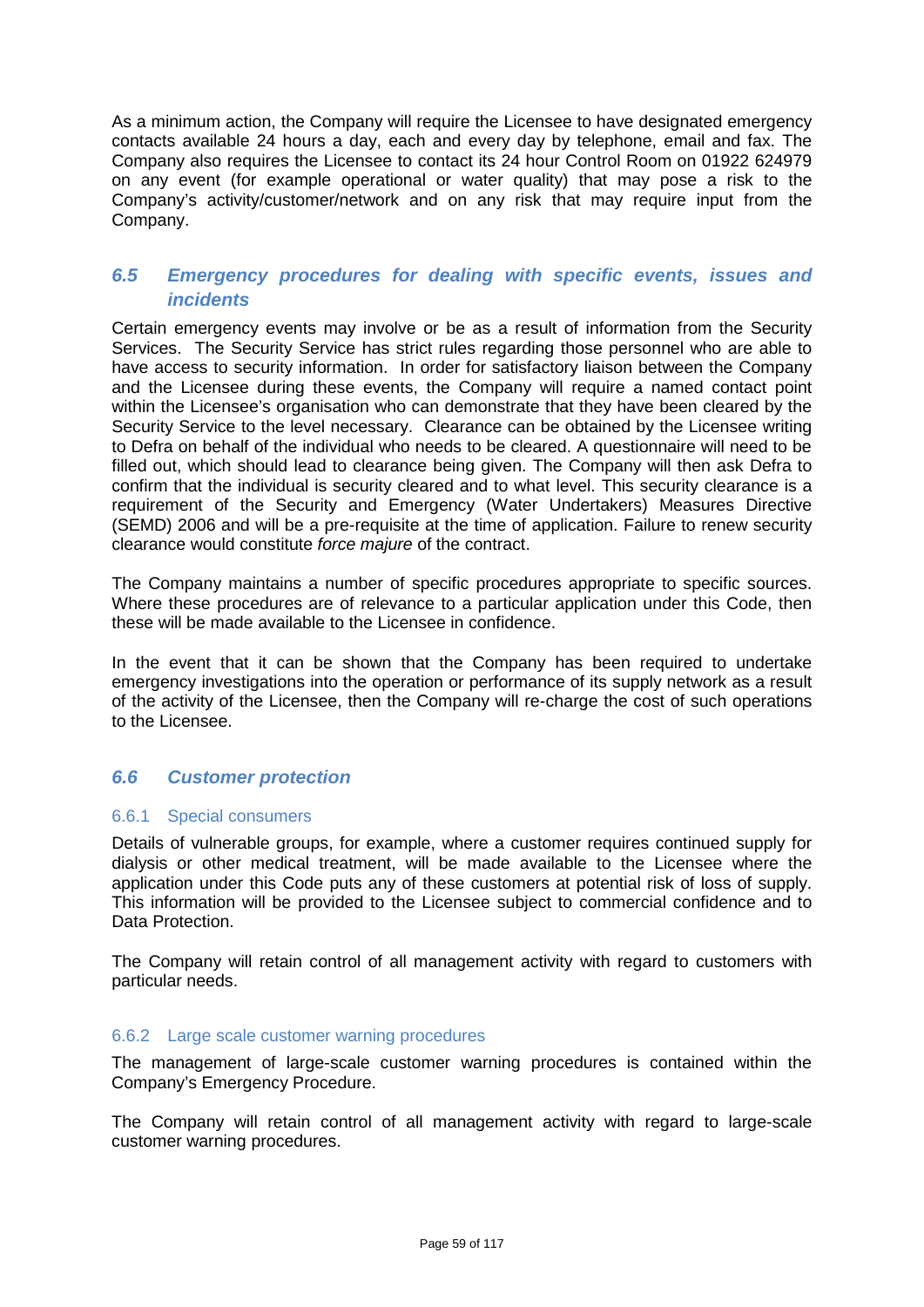Each separate event will require different degrees of management activity. However, for any large-scale customer warning procedures a full Incident Management Team would have already been established. Any customer warnings would be under the direction of the External Communications Manager, and agreed by the overall Incident Controller (who assumes corporate control over the Team, the Company and all resources).The Communications Manager will draw upon whatever resources or information are required to provide an effective communication (see section 6.7.1). Resources will include the utilisation of press, radio and TV for communication of messages, as well as contractual procedures for delivering pre-prepared written information, or more formal notices regarding advice on water quality.

# 6.6.3 Emergency compensation payments

The Company undertakes to compensate customers of the Licensee in circumstances where the Company's actions are the cause of the failure in service. Compensation will be paid in line with standard Company compensation payments. Examples of such circumstances include:

- Where supply has not been restored on a local distribution main within 12 hours of the Company becoming aware of the burst.
- Where supply has not been restored on a strategic main within 48 hours of the Company becoming aware of the burst.
- Where low pressure has been experienced for 28 consecutive days, on at least two occasions each lasting for an hour or more.

Full details of the Company's standard compensation payments are available upon request from our Customer Services Department.

There may be other discretionary payments that the Company may pay on a case-specific basis, to be decided between the Licensee and the Company when the Access Agreement is drawn up.

# 6.6.4 Emergency operational planning exercises

It is expected that, in the majority of circumstances, the Licensee's activities would not constitute a need for involvement in emergency operational planning exercises. This need will be judged at the time of application and, in the event that, the Licensee's activities are of sufficient materiality, then the Company and the Licensee will share and agree details of planning exercises as necessary. The Company will also agree to involve the Licensee in planning exercises where these involve the Licensee's sources. In all instances, the Licensee must comply with its security and emergency measures duties under section 208 of WIA91.

# *6.7 Support processes*

### 6.7.1 Arrangements for press liaison

The Company will maintain responsibility for managing media relationships regardless of whether the Company or the Licensee is responsible for the incident. In the event that the media contacts the Licensee directly, then the Licensee will refer the matter to the Company's media rota. One member of a media team controls press liaison. The team have a one in six week rota. The media rota is available during working hours by telephoning the Company's reception or, out of hours, by telephoning the Company's Control Office on 01922 624979. Either route will contact the relevant media member, available 24 hours a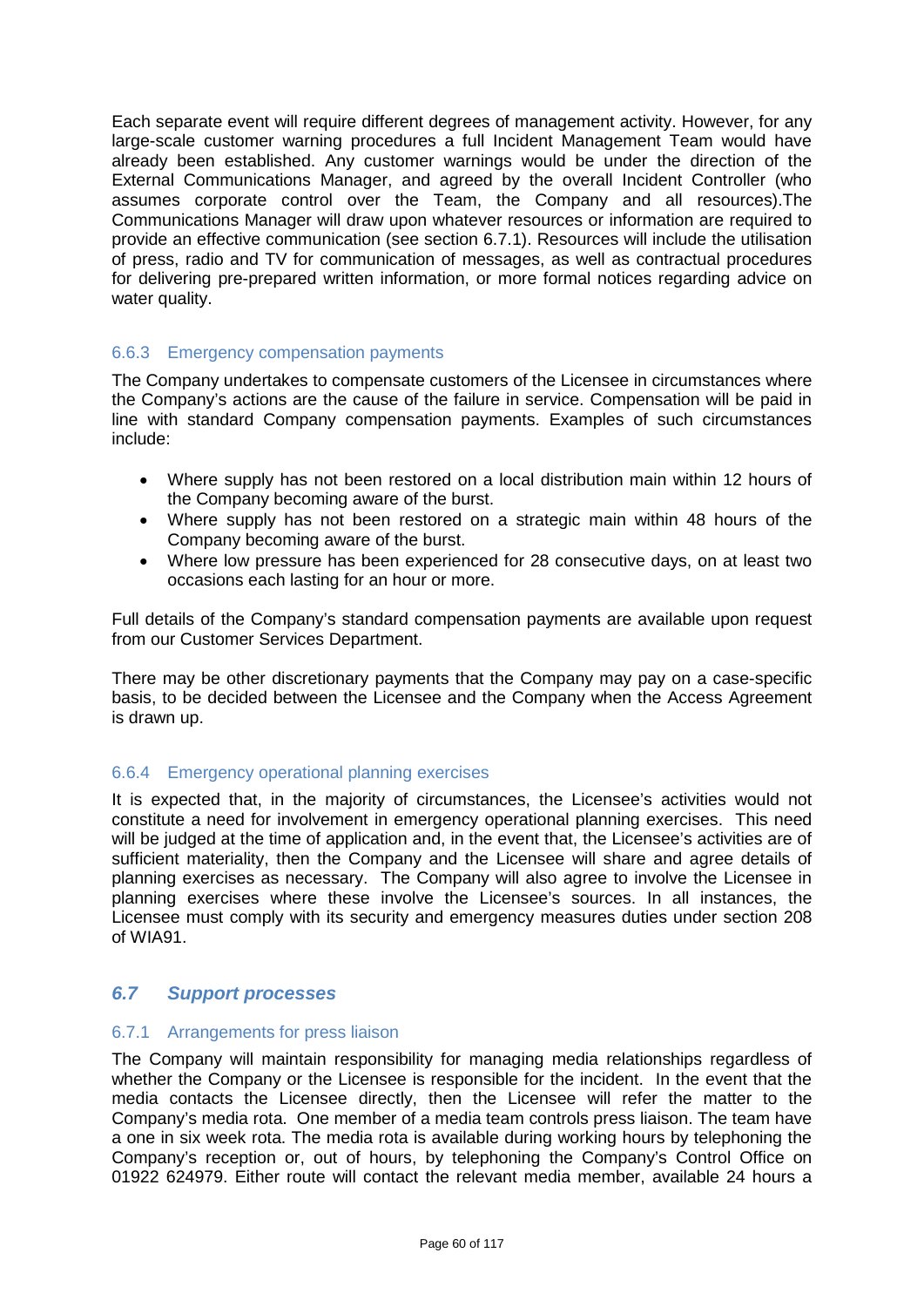day, and provide contact details of the external press office enquiry. The media contact will draw upon whatever resources or information are required to provide an effective response, including any Press Release, to the external Press Agency. Resources will include the utilisation of radio and TV for communication of messages, as well as procedures for delivering written information. The media team have ready access to all relevant radio, press and TV contact numbers and emails. Pre-prepared press statements are also available.

# 6.7.2 Arrangements for the dissemination of severe weather warnings

In exceptional circumstances the Company will advise the Licensee regarding severe weather warnings. Existing weather information is provided under commercial contract and the Company is prohibited from copying this outside of the business. If the Licensee wishes to avail themselves to this information, then additional costs may be incurred. If severe weather warnings are received from sources other than the Company's existing commercial contract provider, (for example the Meteorological Office) the Company will endeavour to inform the Licensee of this information.

# 6.7.3 Emergency contacts

# i) Responsibility of water undertakers

The emergency point of contact for the Company will be the Duty Control Officer available on 01922 624 979 (South Staffs Region) or 01223 403 011 (Cambridge Region).

# ii) Responsibility of Licensees

The Licensee is required to advise the Company of its emergency point of contact. Emergency points of contact must be available 24 hours a day each and every day by telephone, email and fax. The Company requires contact from the Licensee on any event that may pose a risk to the Company's activity and on any risk that may require input from the Company. Emergency contacts will need to be defined in a reporting protocol and service level agreement, to be agreed between the Company and the Licensee.

# *6.8 Reportable situations*

The DWI, EA, the Health and Safety Executive and DEFRA require statutory information to be provided in the event of an incident. Examples of such information to be provided include data on:

- Security breaches into potable water installations; and
- Breaches of the Water Supply (Water Quality) Regulations 2000. For example, water quality issues regarding contamination, discolouration, bacteriological failures and chemical composition (the cause, nature, estimated timescale, remedial actions of the Licensee and the source of the issue).
- Insufficient supplies to customers, in accordance with the Security and Emergency Measures (Water Undertakers) Direction 1989 (and any updates).

Dependent upon the severity of these incidents it may be necessary to produce 72 hour, 20 day and three monthly reports. The Licensee will be required to comply with these timescales where the Company requests reasonable information in support of its notification.

Most reportable incidents are caused by failures of drinking water quality. However, it is occasionally the case where a reportable incident might be due to health and safety or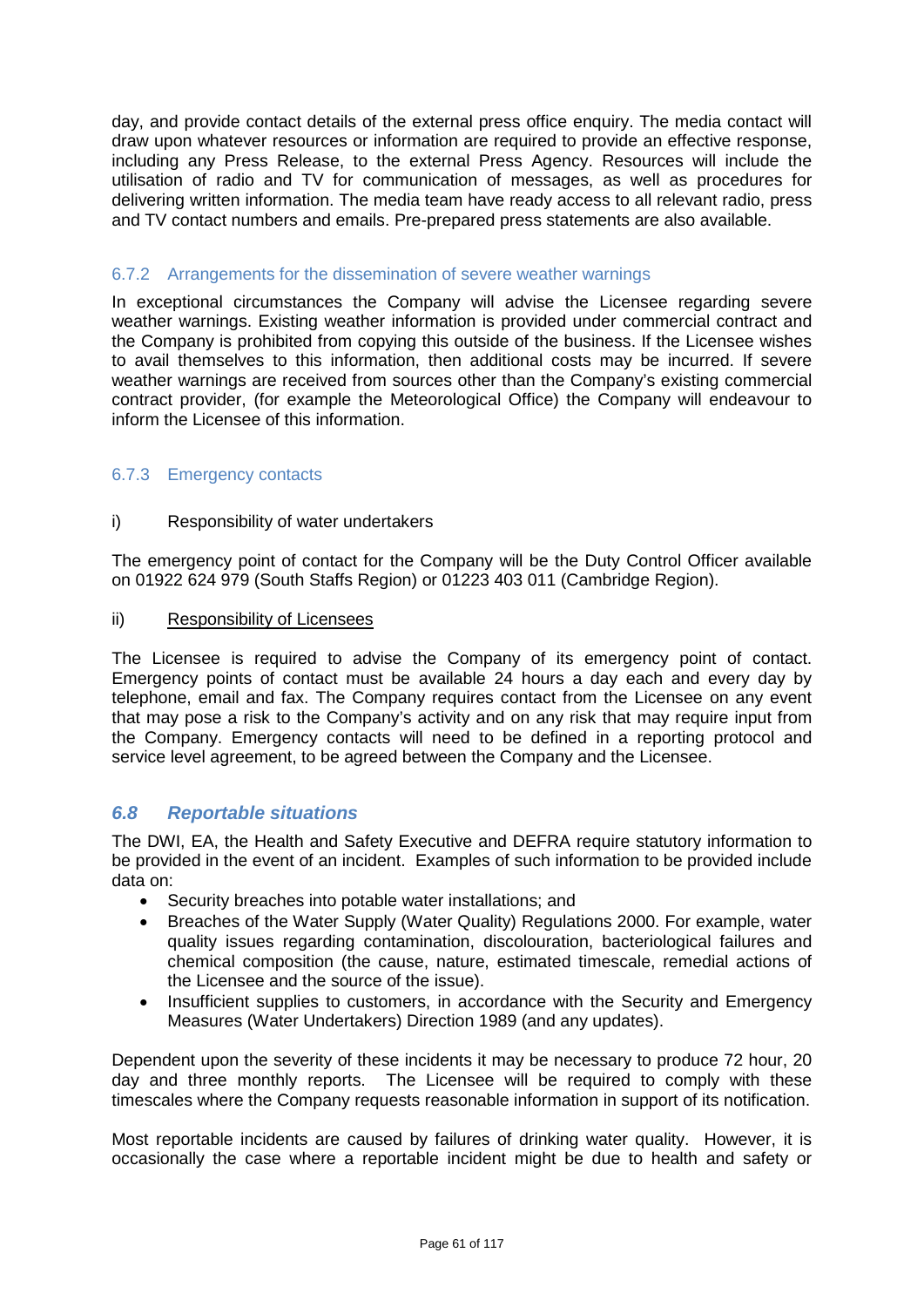environmental emergency. The Licensee will be expected to comply with the reasonable requirements of these statutory bodies in the event that an incident becomes reportable.

In the event that it is the actions of the Licensee, or where the cause is unclear, have resulted in the reportable situation, then the Licensee will be required to deal with the authorities either directly or jointly with the Company. In any event, the Licensee will be required to keep the Company fully informed.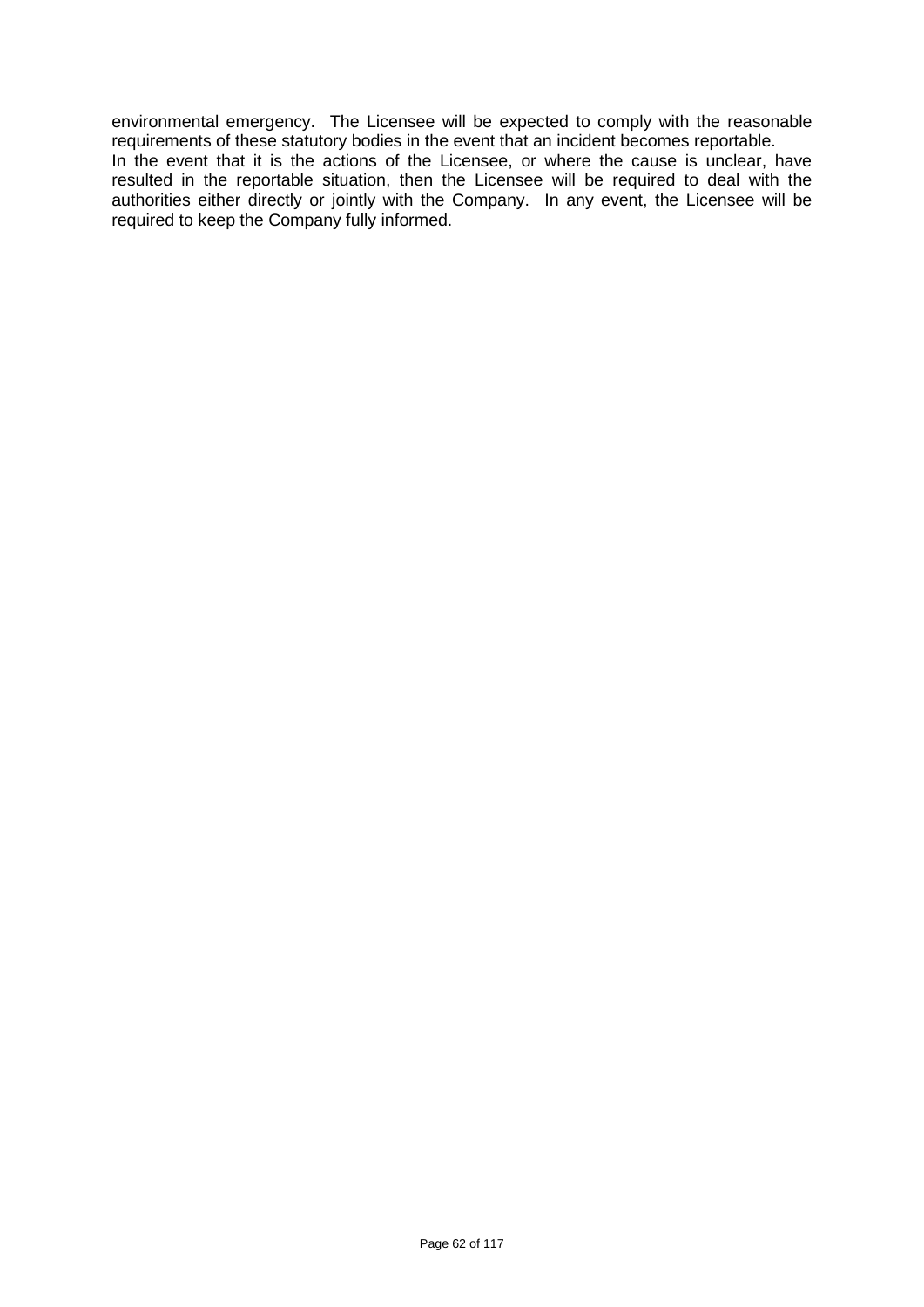# *7. Section 7: Customer Contact Arrangements*

# *7.1 Customer contact arrangements for operational queries and complaints*

Customer contact arrangements are likely to be case-specific, agreed by the Company and the Licensee at the time of Access Agreement contract preparations. This section therefore provides details of general responsibilities.

As the customer is ultimately its supplier's responsibility, the Company will expect the Licensee to provide full information to its customers of agreed contact arrangements.

## 7.1.1 Customer meter reading

The Licensee is responsible for billing its customers. Therefore where a customer reads its meter and wishes to supply an alternative reading to that billed by the Licensee, the customer should contact the Licensee.

Where a special agreement exists between the Licensee and the Company for the Company to bill the customer on the Licensee's behalf, the customer should contact the party specified in the agreement. This may be the Company or the Licensee. If a special agreement exists the Licensee should advise the customer of the correct contact procedure at the commencement of the Access Agreement contract.

If a Licensee requires the Company to read the customer's meter, this will be addressed within the Access Agreement.

## 7.1.2 Billing and debt collection

The Licensee is responsible for billing its customers and under the same responsibility, for collecting any outstanding debt.

If a special agreement exists between the Licensee and the Company for the Company to bill the customer on the Licensee's behalf, then the Company may also be responsible for debt recovery. If a special agreement exists, the Licensee should advise the customer of the correct contact procedure at the commencement of the Access Agreement contract.

The Company will continue to send out bills for sewerage services and surface water drainage on behalf of Severn Trent Water Ltd (South Staffs Region) or Anglian Water (Cambridge Region).

### i) Termination of supply

There are three situations in which termination of supplies made under Sections 66A-66C WIA91 might arise:

- The Licensee pays the Company but the customer does not pay the Licensee
- The Licensee does not pay the Company but the customer has paid the Licensee
- The Licensee does not pay the Company and the customer has not paid the Licensee.

In respect of the first situation, a Licensee should ensure that the agreement with its customer clearly sets out how it deals with non-payment.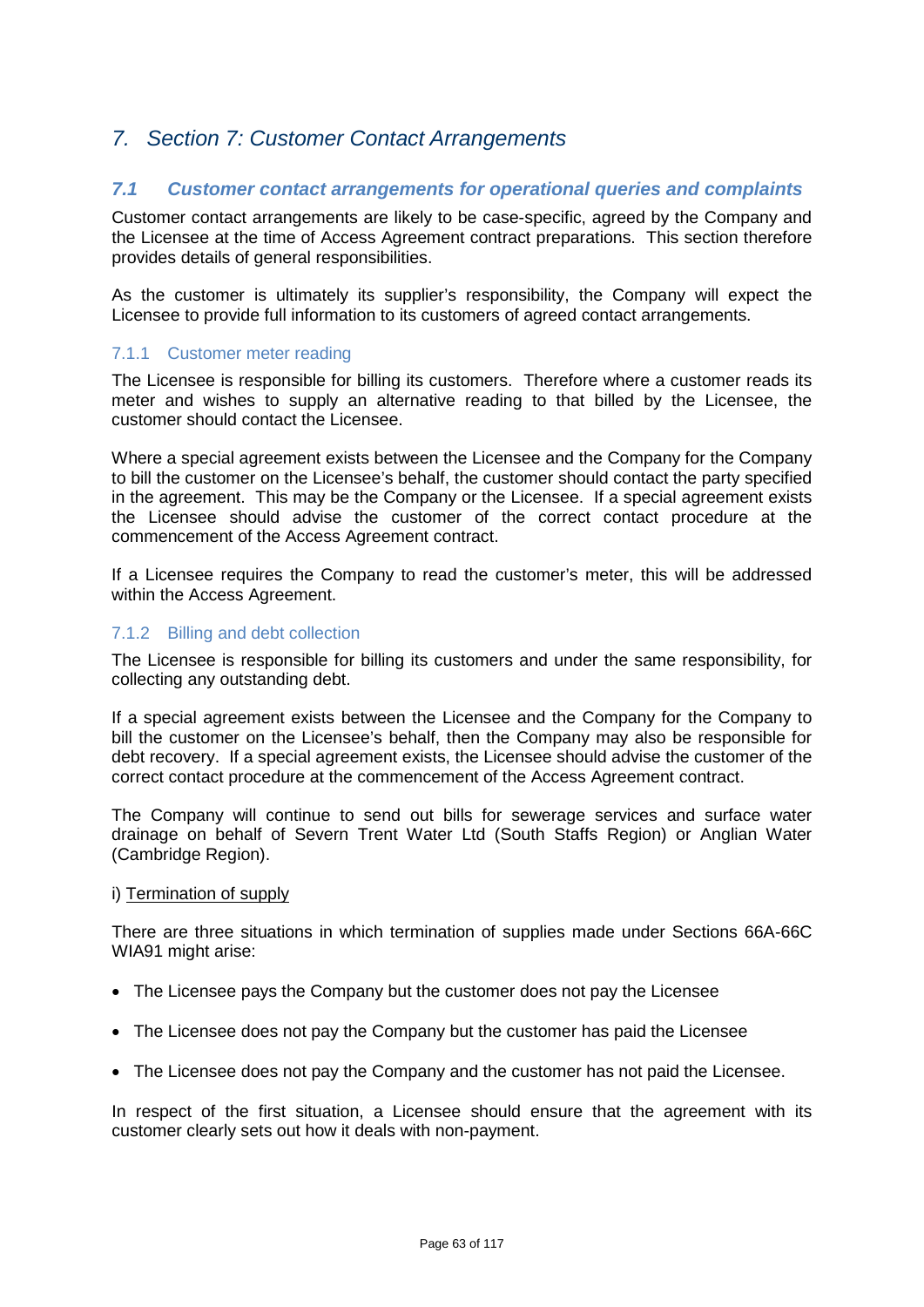The Company will require that any wholesale or combined agreement clearly sets out when the Company may cease to supply a Licensee's customer at the Licensee's request.

The Company will also require that the Access Agreement provides for it to terminate the agreement with, and therefore its duty to supply, a Licensee in the event of non-payment. However it is likely that in this situation the Company's duty to supply the Licensee's customer under Section 63AC WIA91 will apply.

Examples of other circumstances where the Company may also terminate a supply to a Licensee are:

- water quality issues
- repeated and ongoing failure by a Licensee to facilitate information provision between parties

This list is not exhaustive, and will be subject to pre-contract discussion with a Licensee prior to inclusion in an Access Agreement.

## 7.1.3 Operational issues

### i) Water supply queries

For all non-emergencies, customers should contact their supplier (the Licensee). If required and as specified in the Access Agreement, the Licensee should then liaise with the Company.

In the event of an emergency, the Company will expect the customer to contact the Company directly should an occasion arise. It is envisaged that emergency contact will be direct to the Company's 24-hour Control Room on 01922 624979 (South Staffs Region) or 01223 403 011 (Cambidge Region). The Company will then work with the Licensee to keep the customer informed of the status of the situation.

Some customers of Licensees may require day-to-day contact or periodic notification of change from the Company on water quality issues that affect the running of their business. The procedures, and associated costs, for this contact should be confirmed within the Access Agreement.

### ii) Sewerage queries

The Company will expect a Licensee to make arrangements with the sewerage undertaker (Severn Trent Water Ltd in the South Staffs Region or Anglian Water Ltd in the Cambridge Region) to clarify its customer's first point of contact, for example the Licensee or the sewerage undertaker.

Where co-ordination between the Company and the sewerage undertaker may be required, the Company would expect the Licensee to initiate the contact and articulate the situation and what it requires from the Company.

The Company will continue to send out bills for sewerage services and surface water drainage on behalf of Severn Trent Water Ltd (South Staffs Region) and Anglian Water Ltd (Cambridge Region).

## 7.1.4 Complaint handling processes

A complaint handling procedure will be agreed between the Licensee and the Company at the time the Access Agreement is made. This will include the roles and responsibilities of both the Company and the Licensee.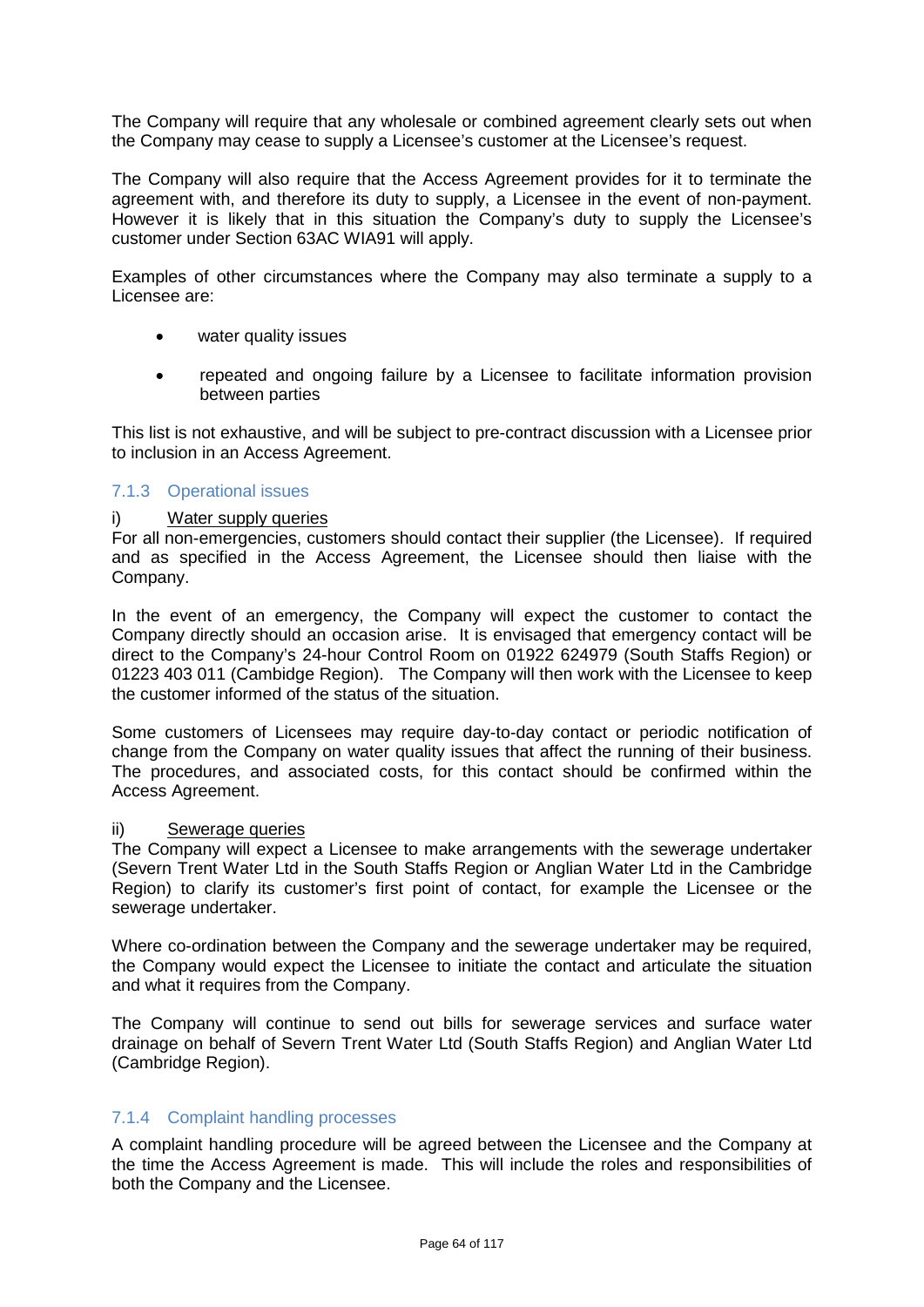Ordinarily, the Company will respond to a written complaint within 10 working days of receiving the complaint. If the Licensee receives a complaint which the Company needs to advise on – for example where there is an operational failure or data malfunction which the Company is responsible for – the Company needs adequate time to reply to the complaint within the 10 working day window.

The Licensee should ensure that its customer is fully aware of the responsibilities of itself and the Company.

Where the customer is not satisfied with how the Company or the Licensee has handled its complaint, it can refer it to CCWater Central. CCWater is an independent body set up specifically to represent the interests of customers. Its address is:

Consumer Council for Water 1<sup>st</sup> floor Victoria Square House Victoria Square Birmingham **B<sub>2</sub>** 4AJ

Web: [www.ccwater.org.uk](http://www.ccwater.org.uk/)

## 7.1.5 Obligations on water undertaker

The Company will ensure that it complies with the procedures, timescales and agreed levels of service laid down in the Access Agreement.

Condition R requires that the Company ensure that the Licensee is aware if any special consumers occupy, or are likely to occupy, any premises the Licensee supplies or is likely to supply.

Condition R sets out further obligations on the Company in respect of information provided to the Licensee on issues such as water quality

# 7.1.6 Obligations on Licensee

The standard conditions of a Water supply licence require that a Licensee must provide the Company with contact details for use in the case of emergency. Likewise, for the same reason, it must ensure that the customer is able to easily contact the Company.

Condition 5 requires that the Licensee must ensure that the Company is aware if any special consumers occupy, or are likely to occupy, any premises the Licensee supplies.

Condition 5 sets out further obligations on a Licensee in respect of information provided to the Company on issues such as water quality.

A Licensee must ensure that its customers are aware of agreed contact arrangements, for instance, any times or circumstances when the customer should contact the Company directly. These types of arrangements are likely to be case-specific and agreed at Access Agreement contract preparation.

The Licensee must also ensure that it complies with the agreed procedures, timescales and other agreements laid down in the Access Agreement.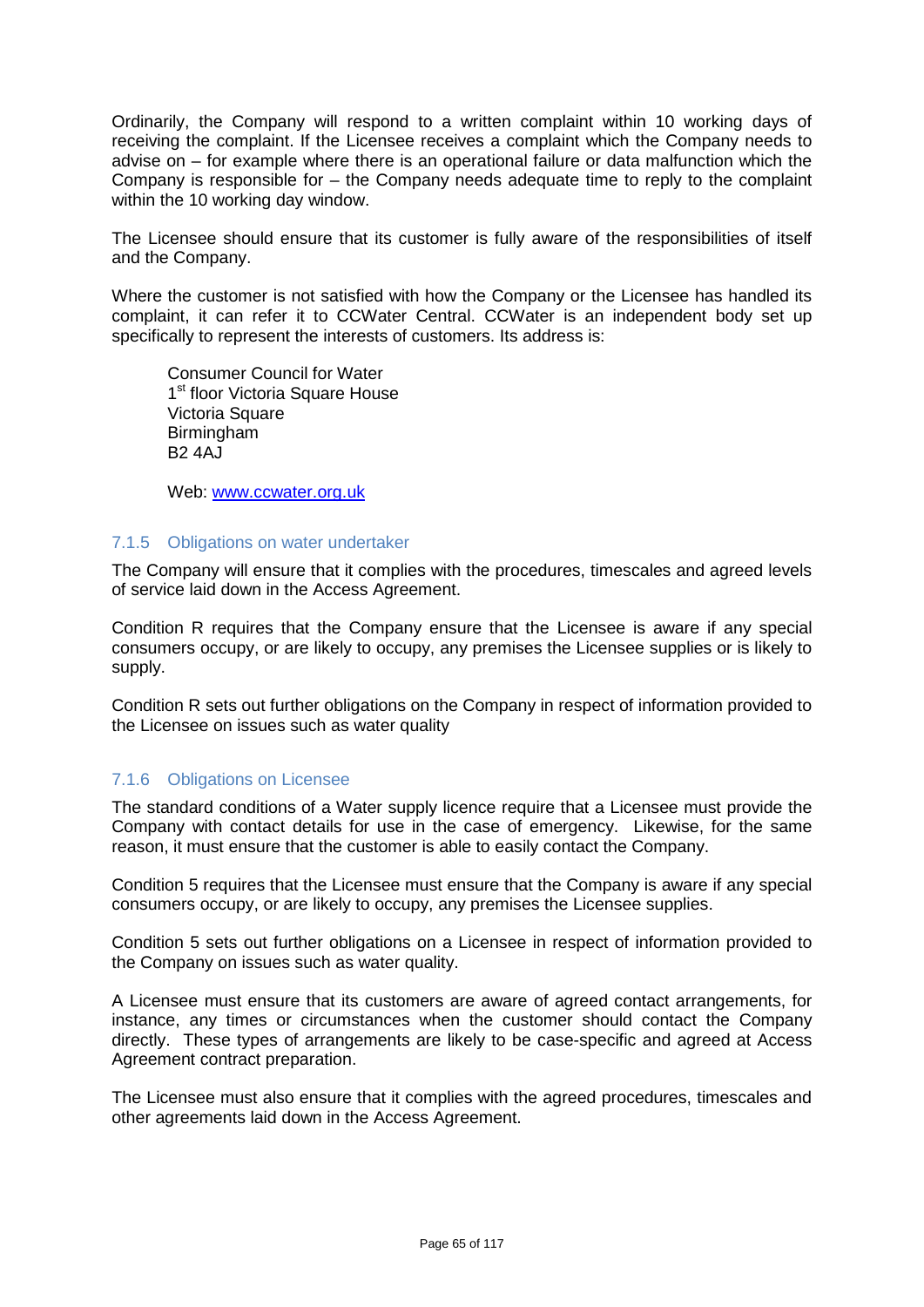# 7.1.7 Disconnection

As mentioned in 7.1.2 (i) above, there are three situations in which termination of supplies made under Sections 66A-66C WIA91 might arise:

- The Licensee pays the Company but the customer does not pay the Licensee
- The Licensee does not pay the Company but the customer has paid the Licensee
- The Licensee does not pay the Company and the customer has not paid the Licensee.

In respect of the first situation, a Licensee should ensure that the agreement with its customer clearly sets out how it deals with non-payment.

The Company will require that any wholesale or combined agreement clearly sets out when the Company may cease to supply a Licensee's customer at the Licensee's request.

The Company will also require that the Access Agreement provides for it to terminate the agreement with, and therefore its duty to supply, a Licensee in the event of non-payment. However it is likely that in this situation the Company's duty to supply the Licensee's customer under Section 63AC WIA91 will apply.

There are some situations where physical disconnection of the supply may be necessary. This is in instances where the Company's ability to supply its own customers is put at risk. Such instances will involve breach of the Water Supply (Water Quality) Regulations 2000 and Water Supply (Water Fittings) Regulations 1999. These include contamination of supplies and where backflow is prevalent. This list is not exhaustive, and will be subject to pre-contract discussion with a Licensee prior to inclusion in an Access Agreement.

### *7.2 Customer contact arrangements for emergencies and events*

This section should be read in conjunction with Section 6.

### 7.2.1 Special consumers

Section 7.1 refers to the responsibilities of Licensees and undertakers to ensure that the other is aware if any special consumers occupy, or are likely to occupy, any premises the Licensee supplies or is likely to supply. Special customers are, for example, those requiring water urgently for medical reasons. Standard Licence Condition 5 is applicable here.

This is to ensure that the undertaker and Licensee work together to make certain that the special consumer is not disadvantaged or endangered as a result of the competitive process.

It must be noted however that for the Company to be aware of a special consumer, the person must have voluntarily registered with the Company as such.

The owners or occupiers of premises supplied with water may require specific assistance in the way in which the service is provided. Licensees should notify the Company of any such circumstances.

### 7.2.2 Large scale customer warning procedures

The Company operates a tiered emergency protocol and runs at a permanent state of preparedness should a large scale emergency arise. In the event of such an emergency,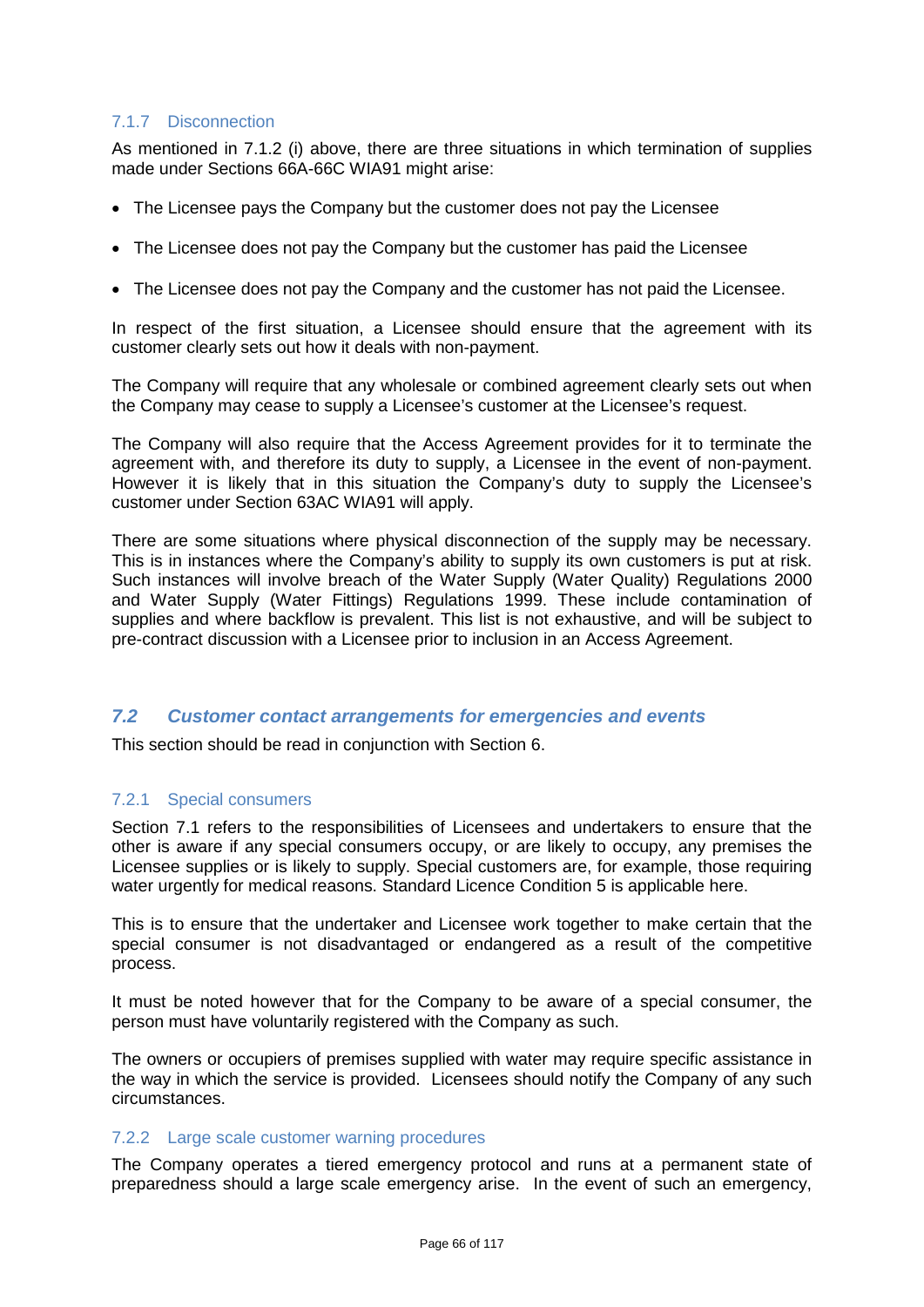the Company will take a pragmatic view, treating a Licensee's customer in the same way as its own. the Company will notify the Licensee of the situation at the earliest possible opportunity.

# 7.2.3 Obligations on water undertakers

The Company maintains property location identification records on both its billing and GIS systems. Properties subject to an Access Agreement will be recorded as such. In the event of any emergency, the property and its status will be immediately visible.

Any contact from the Licensee's customer will be logged onto the billing system record and immediately passed to the appropriate department. If the event is large-scale and the Licensee's customer has not already contacted the Company, the Company is likely to communicate with the Licensee's customer. The Licensee will be informed at the earliest possible opportunity.

Systems exist that record the properties occupied by special consumers. These persons will be treated as priorities.

The Company undertakes regular exercises with respect to its emergency protocol, reviewing its effectiveness and implementing changes if identified.

The Company is obliged under the Water Undertakers (Information) Direction 2004 and also the Water Supply (Water Quality) Regulations 2000 to advise the relevant bodies (for example, DWI and/or DEFRA) of any incident that may affect drinking water quality or supply sufficiency.

## 7.2.4 Obligations on Licensees

A Licensee must ensure that it has complete and accurate information regarding emergency contact details for its customers. It must also have support protocols in place, which include identification and detailing of all designated customers with particular needs.

Furthermore a Licensee must have procedures in place for notifying its customers of emergency situations, should the customer and the Company have not communicated directly.

The standard conditions of a Water supply licence also require that a Licensee must provide the Company with contact details for use in the case of emergency. Likewise, for the same reason it must ensure that the customer is able to easily contact the Company.

The Licensee must also ensure that it complies with the agreed procedures, timescales and other agreements laid down in the Access Agreement.

The Licensee must ensure that all their emergency systems and procedures should be tested no less than annually and changes implemented if identified.

The Company is obliged under the Water Undertakers (Information) Direction 2004 and also the Water Supply (Water Quality) Regulations 2000 to advise the relevant bodies (for example, the DWI and/or DEFRA) of any incident that may affect drinking water quality or supply sufficiency.

Condition 5 requires a Licensee to advise the Company immediately they become aware of any potential or actual incident that affects, or is likely to affect, water quality.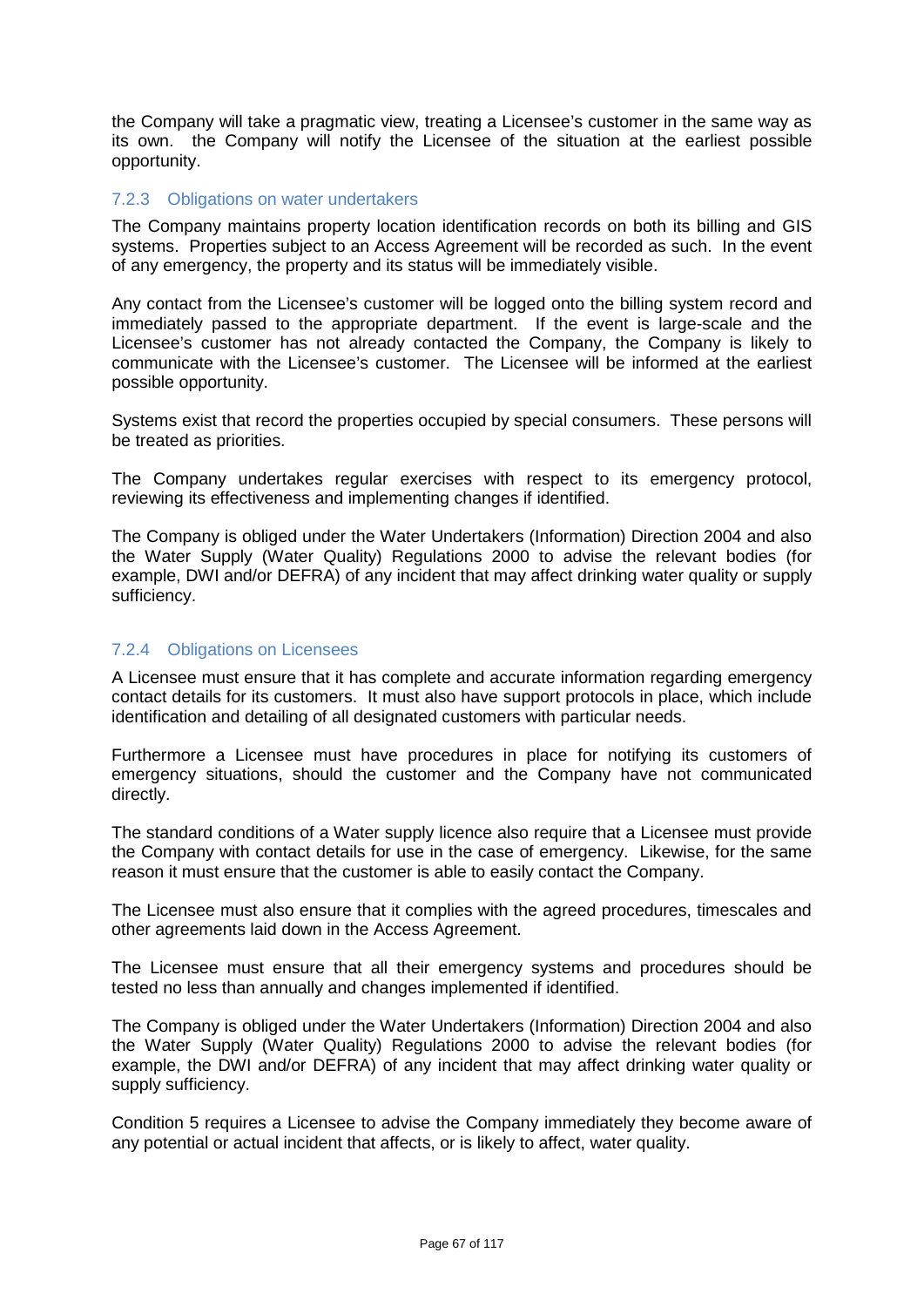In all instances, the Licensee must comply with its security and emergency measures duties under section 208 of WIA91.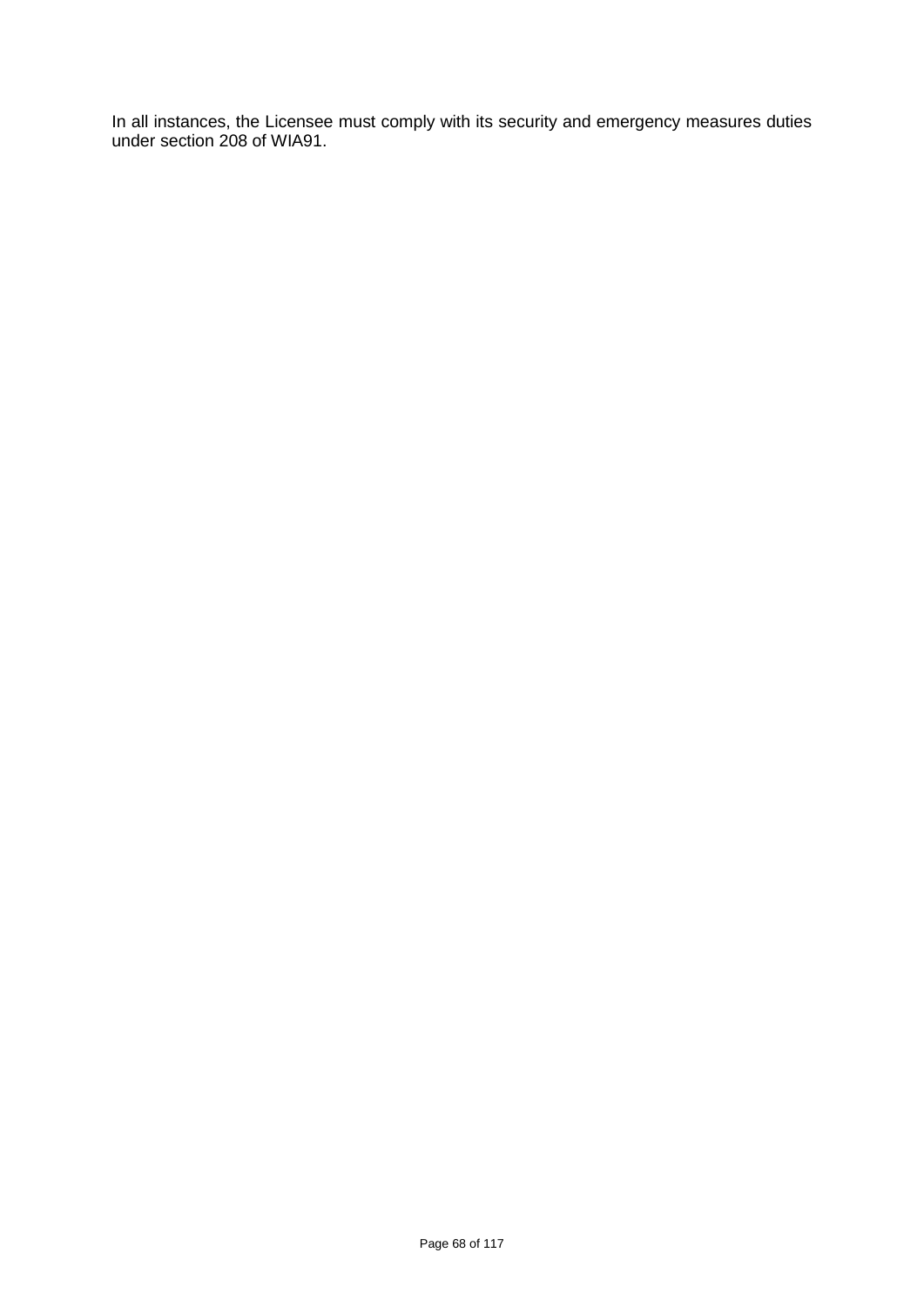# *8. Section 8: Supply System Connections*

# *8.1 Connection of Licensee's source to supply system*

The process for connection of supply by the Licensee into the Company's supply system will be substantially identical to that for any new developer making similar connection. The guidance surrounding such a connection is contained within the Developer Services pack available from the Company's Customer Service Department. The address of this is:

Customer Services Department South Staffordshire Water Plc Green Lane Walsall West Midlands WS2 7PD

Tel: 0845 45 60 072 Fax: 01922 616239

The Company will provide a copy of the pack as part of the application process.

In addition to the general matters of connection to the supply system, such as hygiene and good mainlaying practice, the Licensee will be required to demonstrate that the risks associated with the operation of its source (if any) are acceptable to the Company. In particular, water quality and water quality practices must be comparable to those of the Company.

In terms of timing, no connection to the Company's supply system will be made in advance of completion and signing of the contract between the Licensee and the Company for access to the Company's supply system.

# *8.2 Connection of qualifying premises to the supply system*

Connection of any property to the Company's supply system (in circumstances where the customer is currently not connected) as required by the Licensee is described within the Company's Developer Services pack available from the Company's Customer Service Department.

The new connection process is outlined as follows:

- The Company is responsible for making connections to the live distribution system.
- Water mains and supply pipes can be laid by the Company or be self laid by the Licensee's own contractor, subject to conditions.

### Self laid mains

Suitably accredited (Water Industry Registration Scheme) contractors can apply to lay on site water mains and connect supply pipes subject to the Company's self lay guidance. The guidance is produced as a Company specific addendum to the Code of Practice for the Self Laying of Water Mains and Services 1<sup>st</sup> edition published by the Water Resources Council.

The Company's self lay pack incorporates an appendix on mainlaying specifications to guide installers of the standards required by the Company for main laying.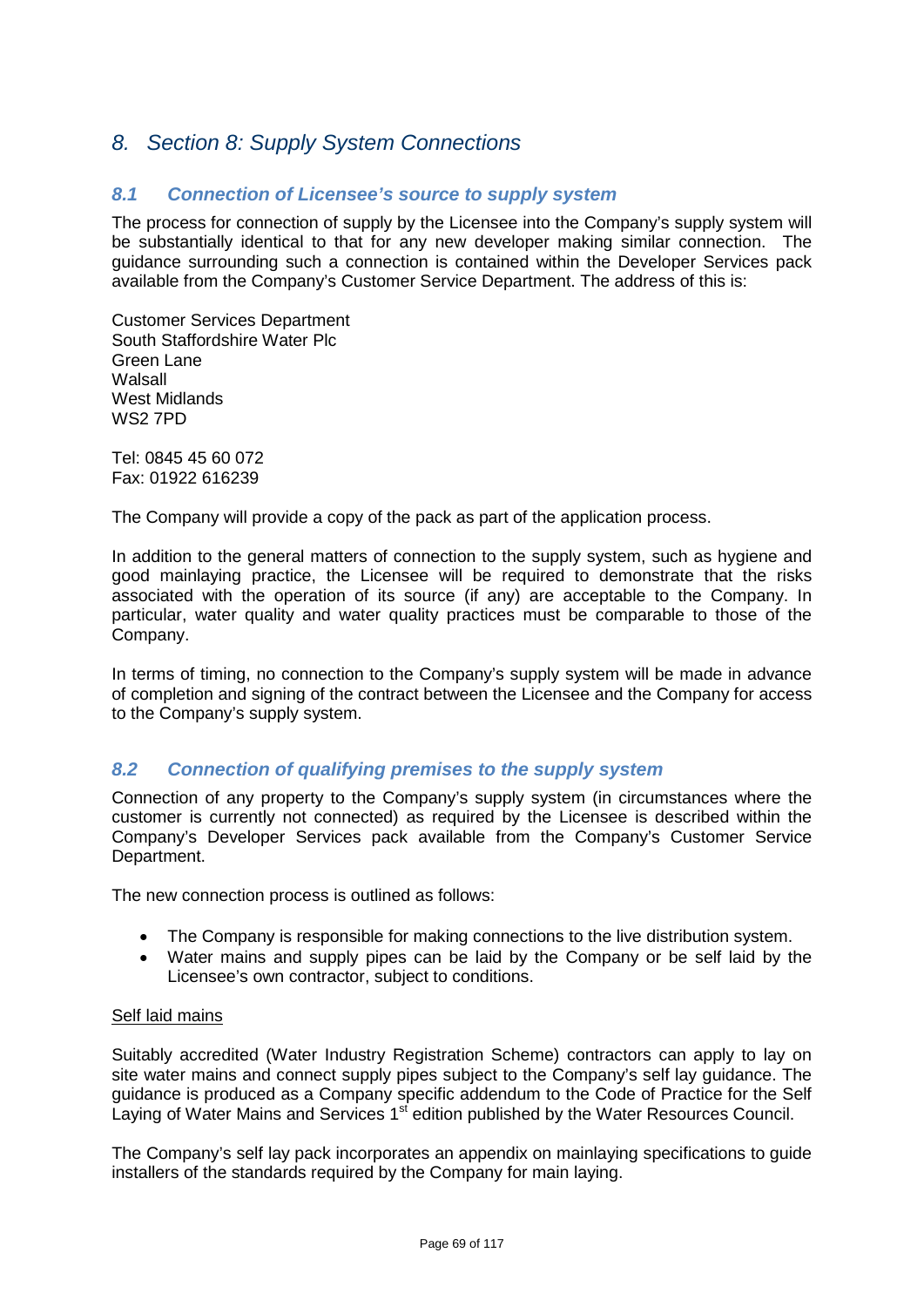The self lay addendum describes the process for self laid mains and clarifies what is contestable and non-contestable work.

### Company laid mains

If the Licensee requires the Company to make the connection, they will be required to make a formal written application to the Developer Services Unit, within the Customer Services Division.

The Developer Services Team will assess the Licensee's application and will produce a quotation for any works to be undertaken by the Company.

The Developer Services Team will assess the Licensee on the staged process of making the new connection. This can be summarised as follows:

- Accept quotation for Company's work.
- Make payment for Company's work.
- Arrange for inspection of Licensee's water mains/supply pipes.
- Arrange for connection of Licensee's water mains/supply pipes.

Ownership of the water mains/supply pipes is clarified at the application stage. This will generally be determined by the position of pipework and if the fit is in private or public land (adopted highways and verges).

Water mains/supply pipes required to be laid in private land are generally owned by the Licensee/customer. Where the Company is required to lay mains/supply pipes in private land, this will be legally documented in the form of an easement agreement. If applicable, this will be determined at the application stage and confirmed to the applicant.

The Developer Service Pack provides guidance for the key stages of the new connection process and provides information on:

- Definitions.
- Water main requisitioning.
- Responsibilities.
- Guidance on laying water mains/services.
- Charges information.
- Inspection requirements.
- Installation diagrams.

# *8.3 Connection of secondary water undertaker's supply system to the primary water undertaker's supply system*

A secondary system connection will follow the same process as that which applies to the connection by the Licensee.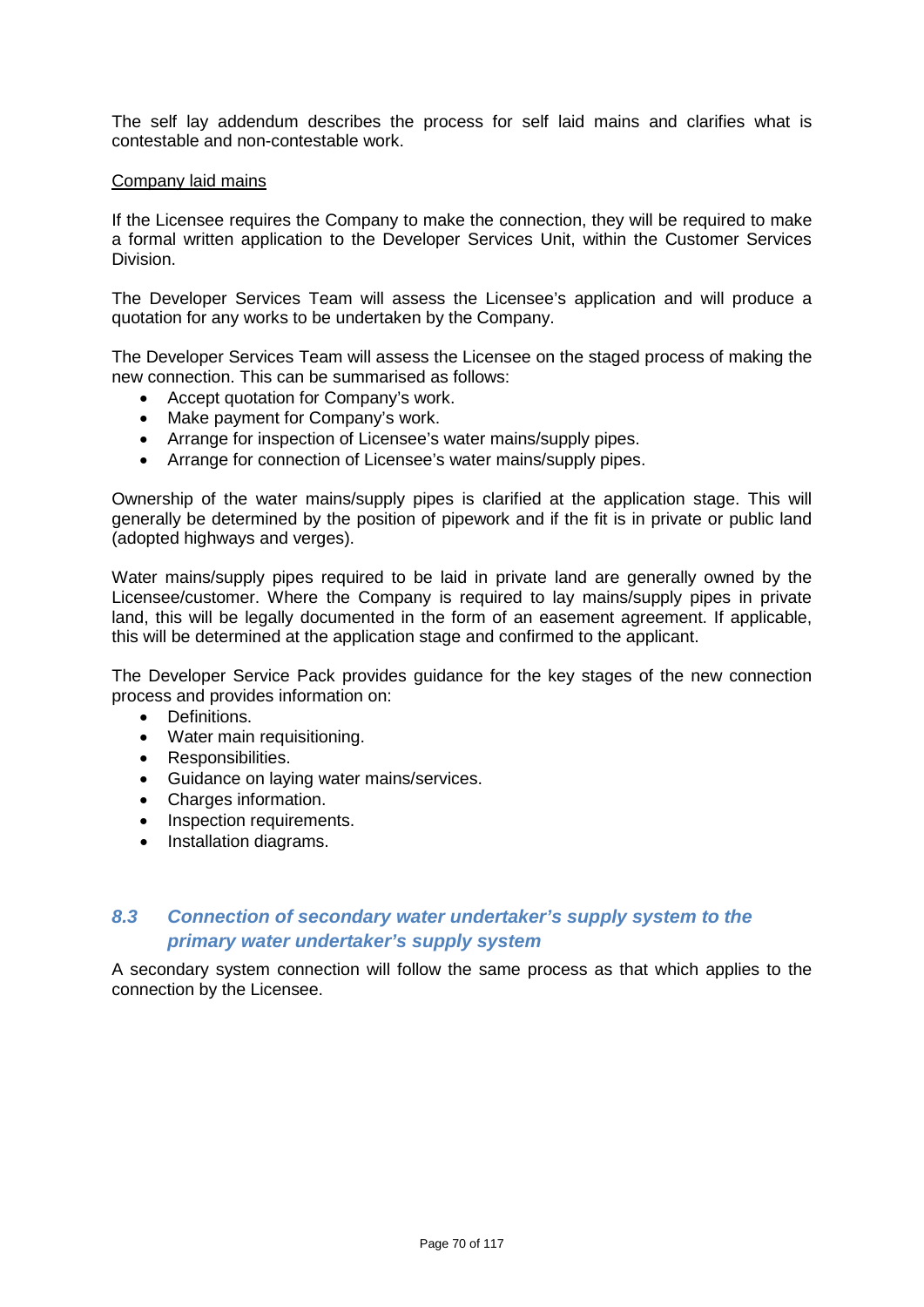# *9. Section 9: Legal Contract, Arbitration and Disputes Resolution*

The contract terms are the terms which regulate the access to the Company's supply system and will be set out in a legally binding contract - an access agreement - between the Company and the Licensee. The nature of the access agreement will depend on whether the license application is a:

- Wholesale license this will take the format of a Master Wholesale Agreement between the Company and the Licensee, with separate customer schedules for each participating customer.
- Combined license this will be a combined access agreement between the Company and the Licensee, negotiated for on a case-by case basis for each new application.

Both parties are responsible for the negotiation of the contract terms involved and the adherence to the associated disputes resolution process stipulated in Ofwat's guidance. The final terms of the access agreement can only be agreed after the completion of the detailed application and negotiation stages and will be specific to the circumstances of each application.

# *9.1 Contract terms*

Below is a list of the type of clauses that may appear in an access agreement. Some of the clauses are more relevant to a wholesale application, whilst some may be more applicable to a combined application. Some may be equally applicable to both. The list below is not exhaustive and the clauses may not appear in the order given below. The Company reserves the right to include additional clauses or suggest alternative clauses if the application warrants this.

### 9.1.1 Contents

### i) Recitals

The preamble to the Contract, stating who the parties are and what they wish to achieve.

### ii) Definitions

A list of defined terms used in the Contract, and the meaning (for the purpose of the Contract) of those terms.

### iii) Conditions precedent

This sets out the conditions that must be fulfilled by each party to the agreement before performance under the agreement can become due.

iv) Permission to access the supply system in relation to the contract in question

Access to the Company's supply system is forbidden until both parties have exchanged contracts.

v) Acceptance of an Access Agreement

The Company does not accept the existence of an Access Agreement until contracts have been exchanged.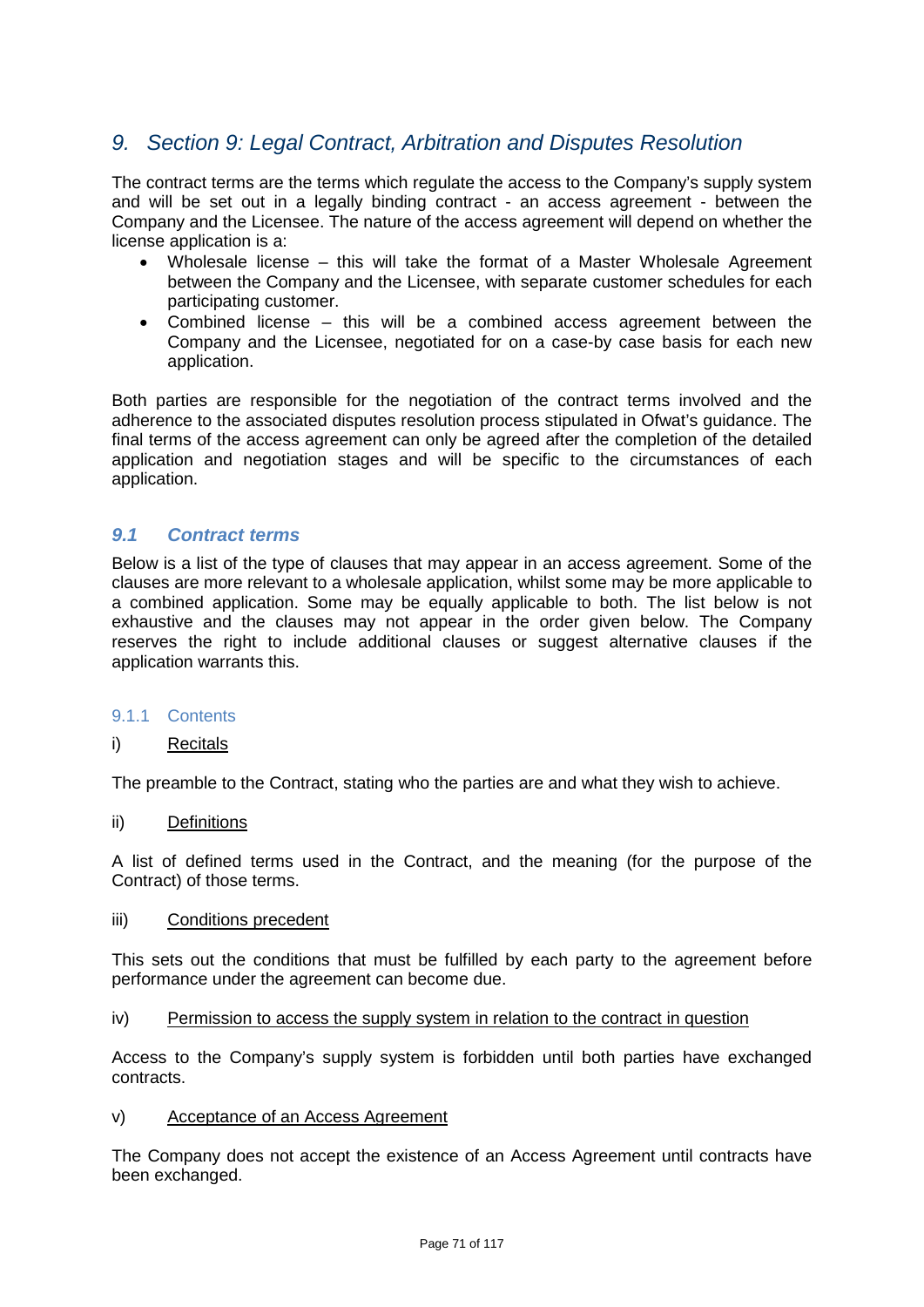## vi) Modifications

The Company is prepared to discuss modifications to the Access Agreement at any time during the life of the agreement and would, expect that the Licensee would do likewise. Disputes in this respect will be referred to Ofwat.

### vii) Ownership of supply system

The Company retains ownership of the supply system throughout the life of this agreement. Those assets owned by the Licensee will be agreed at the application stage.

#### viii) Material change

The Company and the Licensee will endeavour to reach agreement whenever there are modifications throughout the life of the contract. In the event that either party considers these modifications to be material, and where they are unable to reach agreement, then they will first consider the opportunity to enter into a new agreement. If this is also unsuccessful, and if the Licensee wishes to continue supplying its customer, the matter will be referred to Ofwat for arbitration.

### ix) Liability

Liability for specified matters is described within the individual sections to this agreement.

#### x) Force majeure

References to force majeure are contained within the individual sections to the agreement.

### xi) Exclusions

Any areas where exclusions apply are contained within the individual sections to this agreement.

#### xii) Indemnity and insurance

The Licensee is required to provide third party insurance sufficient to cover consequential loss associated with their activities. It is expected that this will be as a minimum £2,000,000 per annum.

#### xiii) Duration

The Company anticipates that Access Agreements will be of an indefinite duration, thus allowing for committed asset investment by the Licensee. The Company is prepared to consider other periods subject to negotiation.

### xiv) Termination and severability

The contract can be terminated by 12 months written notice by the Licensee, except in circumstances where the volume of water entering the Company's supply system is contributing significantly to its supply demand balance. This will be agreed at the time of application and, in these circumstances, a maximum notice period of up to five years may apply.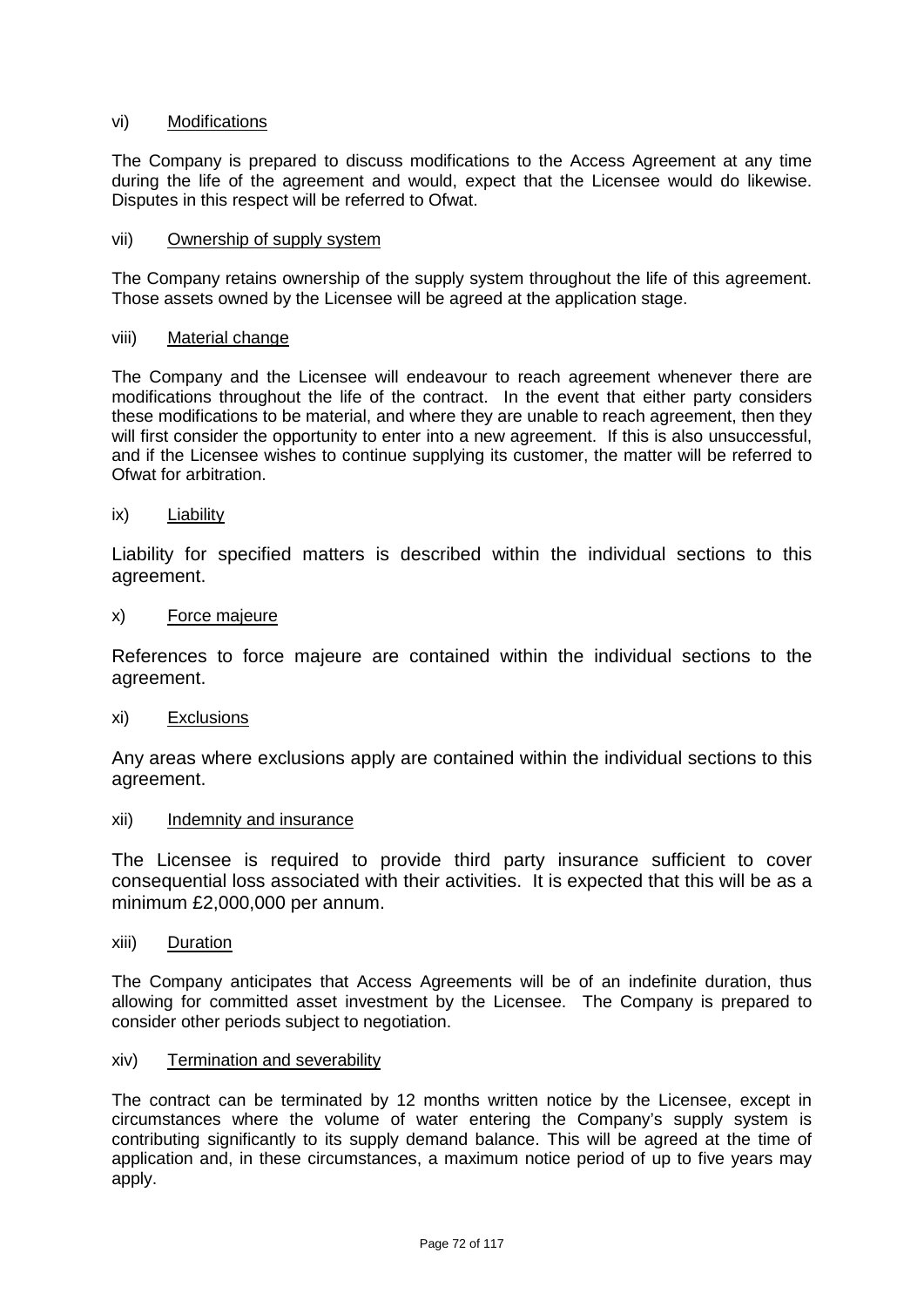The Company may give notice to the Licensee in the event of financial default or force majeure. Termination will also apply in the event of persistent failure to abide by the conditions of this agreement or by a single significant breach of the agreement.

#### xv) Emergency suspension

Reference to emergency suspension are contained within the individual sections to this agreement.

#### xvi) Back up supplies

The circumstances under which back up supplies come into operation are supplied in Section 4.

#### xvii) Payment

The Licensee will pay to the Company by Direct Debit the access charge monthly in arrears. Any agreed variations will be invoiced separately following liaison meetings and will subject to payment within 30 days. Compensation payments to the Licensee following agreement at a liaison meeting will be paid to the Licensee within 30 days.

#### xviii) Dispute resolution

All disputes under this agreement will be determined by Ofwat whose decision will be final.

#### xix) Notices

Any notice under this agreement will be delivered in writing by the Licensee to the Managing Director of the Company or by the Managing Director to the Licensee's principle point of contact.

#### xx) Assignment and alienation

Sets out the process for either party to assign or sub-let its rights and obligations under agreement to a third party and the conditions which must be satisfied before consent to such assignment will be granted by the other party.

#### xxi) Variations

This is a process whereby either party can request changes to the terms of the agreement after completion. All changes must be agreed in writing and signed off by both parties.

#### xxii) Waiver

The Company and the Licensee may agree to waiver any or all of the conditions in this agreement providing that legal and statutory duties remain unaffected.

#### xxiii) Entire agreement

The contract sets out the entire agreement between both parties and shall supersede all previous representations, arrangements, understandings and agreements between the parties relating to the agreement.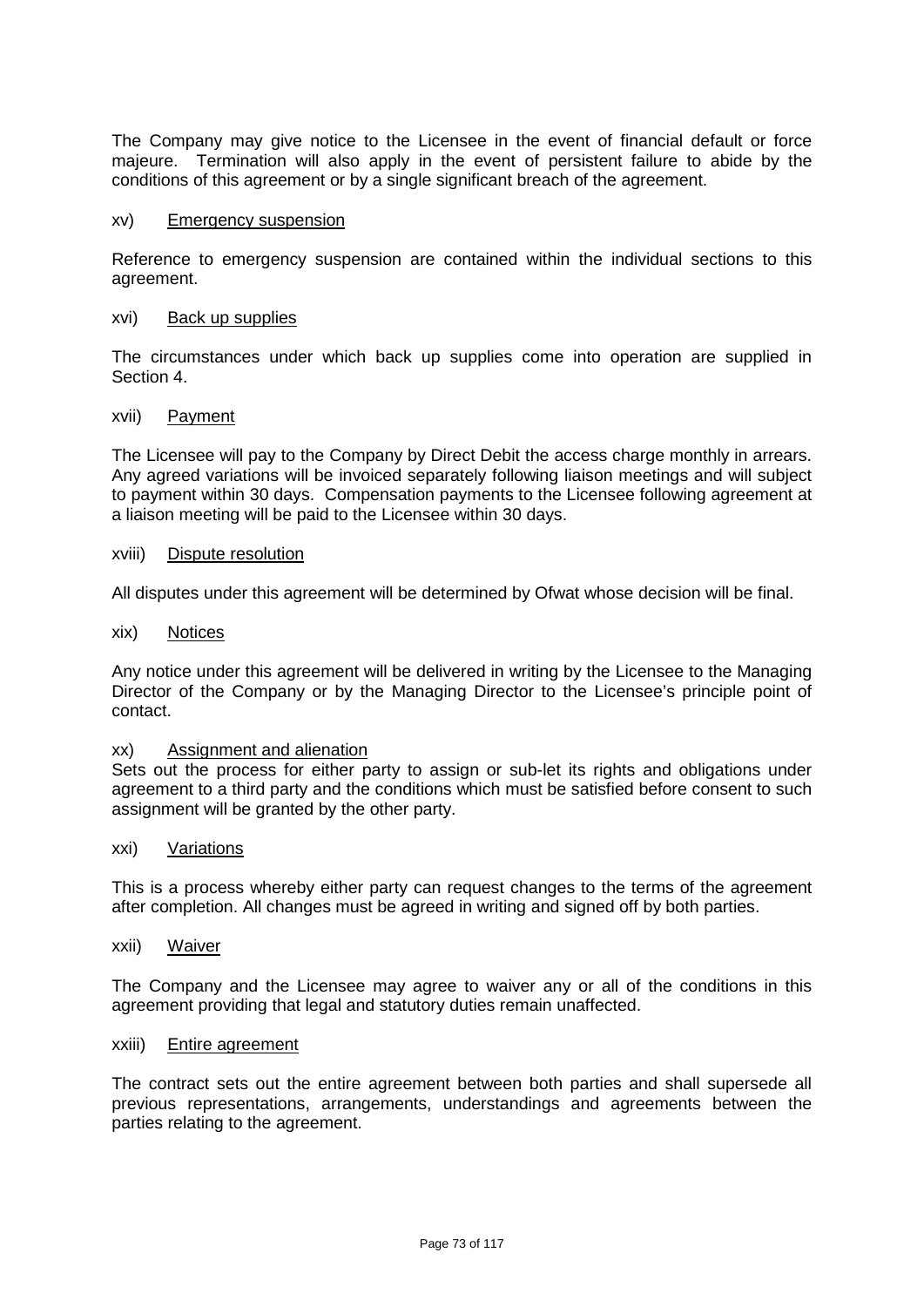#### xxiv) Jurisdiction

The contract will be governed by the law of England and Wales.

#### xxv) Confidentiality

The Licensee would be required to complete a Confidentiality Agreement during the application stage.

#### xxvi) Third party rights

Outside of the terms of this agreement the customer will retain the right to a continuous domestic supply of water. Other non domestic obligations are contained within the agreement under headings of "back up supplies" and "interim arrangements".

#### xxvii) Compensation

Compensation clauses are contained within the individual sections to this agreement.

xxviii) Provision of bonds and guarantees

The requirement for any financial bond or guarantee will be agreed between the Company and the Licensee at the time of application.

## *9.2 Arbitration and disputes resolution processes*

Any dispute which arises between the parties will be resolved in accordance with the contractual agreement in place. It is in the interests of both the Company and the Licensee that any differences or disputes between them should be resolved as quickly as possible.

As a general guide, in the event of a dispute, the following processes would be involved:

- If one party asks to meet the other, in writing, both parties shall meet within 30 working days of the written request being received.
- At the meeting, both parties shall negotiate in good faith, using their respective reasonable endeavours to resolve the dispute.
- If the dispute cannot be resolved by the parties at the meeting, it will be referred, by either party and within 10 working days, to a Senior Manager of the Licensee and a Senior Manager at the Company for resolution.
- Both Managers will meet and negotiate the dispute in good faith and shall use their reasonable respective endeavours to amicably resolve the dispute.
- If the dispute remains unresolved, the dispute can be referred to other relevant bodies, depending on the jurisdiction of the dispute. Examples are:
	- o Secretary of State
	- o Chief Inspector of the Drinking Water Inspectorate (DWI)
	- o Chief Inspector
	- o Ofwat
- Ofwat has powers to make determinations in the following areas:
	- o Eligibility
	- o Terms and conditions of proposed access agreements
	- o Conditions for refusing supplies
- Any dispute not being able to be determined by the relevant bodies listed above may be referred, by either party, to the Courts or an Independent Expert for determination.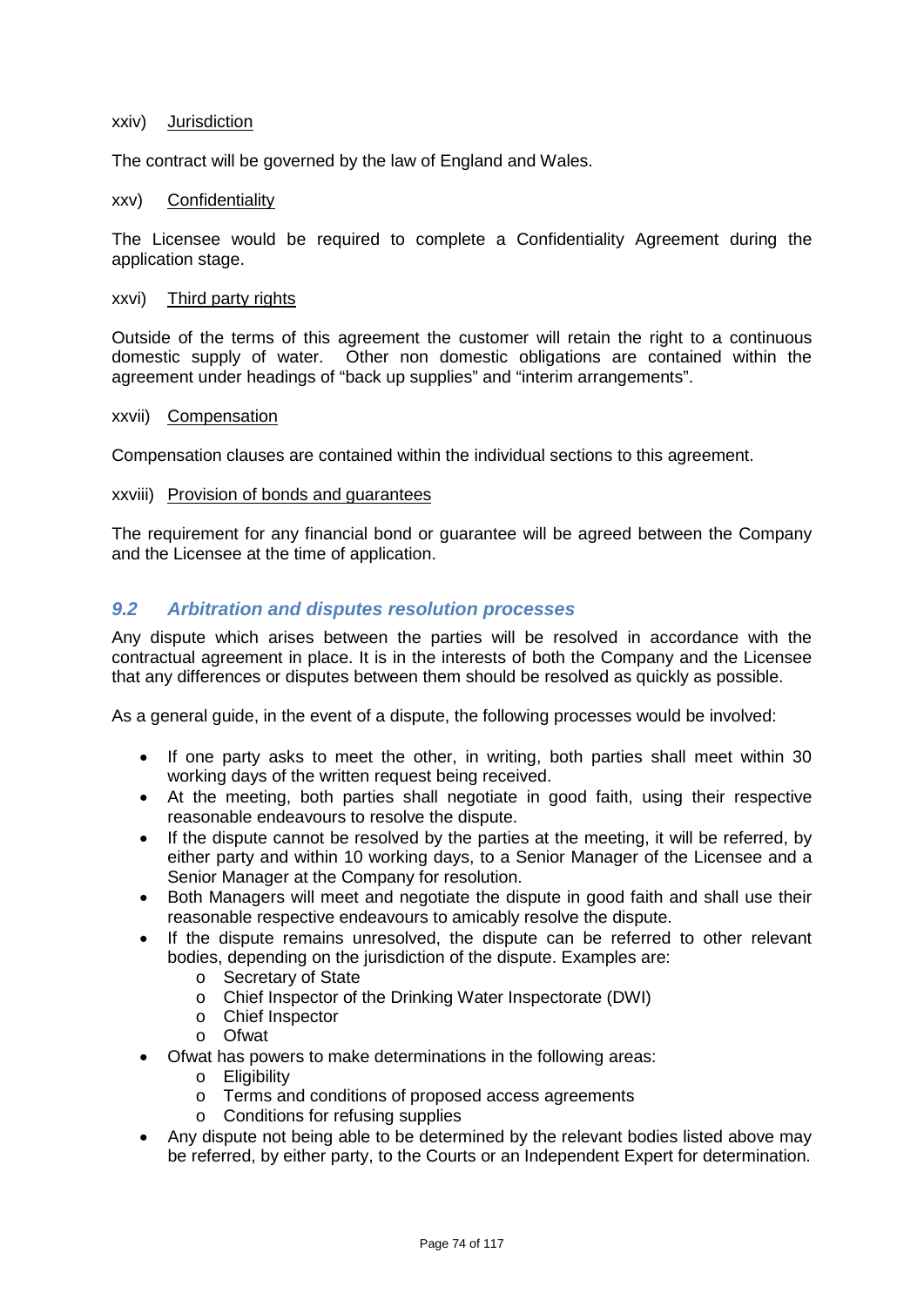• Where a dispute is referred to an Independent Expert, the parties agree that he shall act as an expert and not an arbitrator. Matters referred to him shall be by reference to Good Industry Practice using his skill, experience and knowledge, having regard to all such other matters as he in his sole discretion considers appropriate. The Independent Expert shall use his best endeavours to give his decision on the dispute as soon as is practicably possible. His decision is final and binding.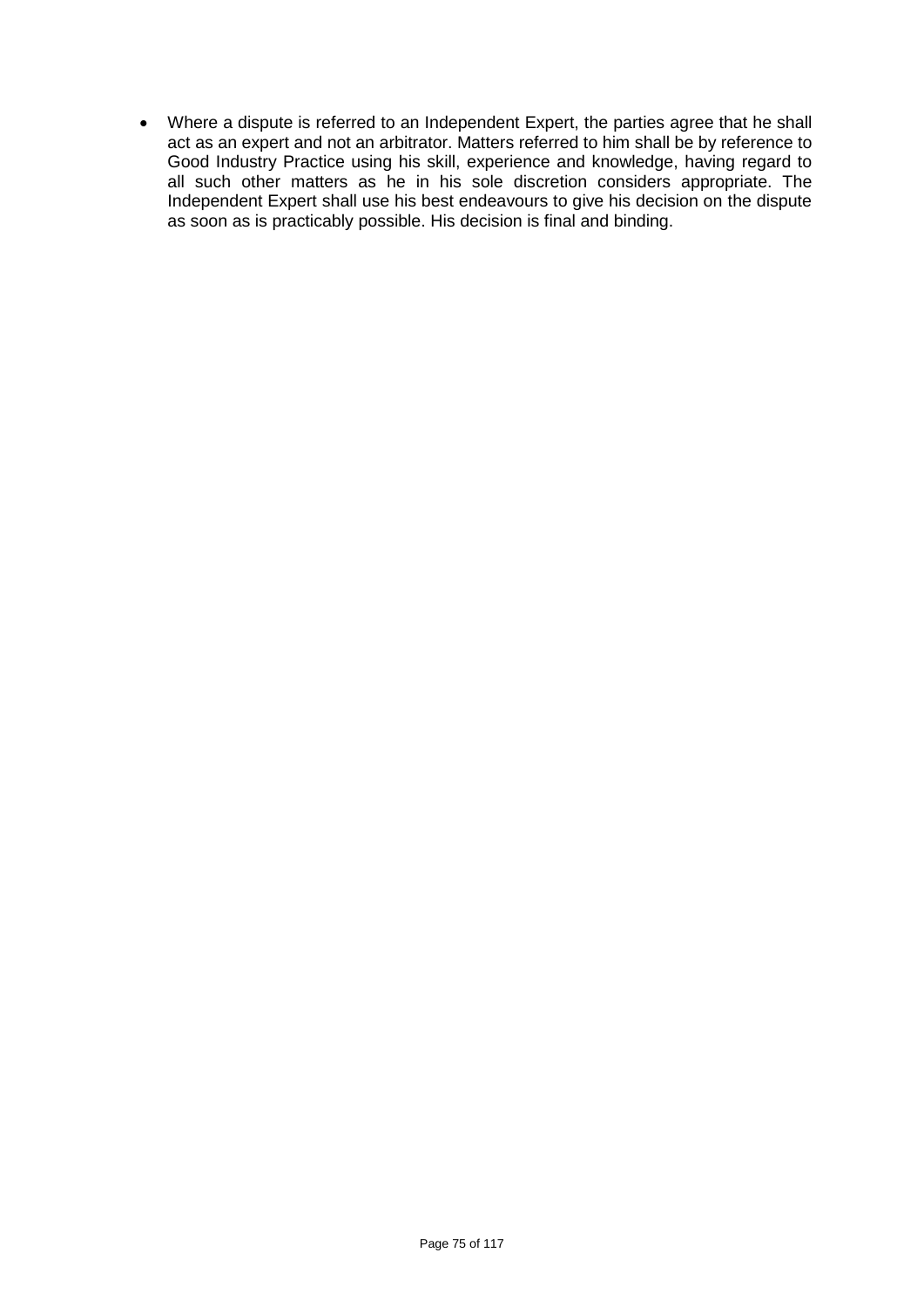# *10. Section 10: Access Pricing*

## *10.1 Indicative access prices*

This section of the Access code sets out indicative access prices based on the "costs principle", Ofwat's guidance on Access codes (July 2007) and subsequent amendments to this guidance in September 2009. The costs principle uses the revenue that the Company (SST) already receives from the customer under the current charges scheme as its starting point. This amount is then adjusted for the additional costs arising from the WSL regime (expenses), and for costs not incurred as a consequence of the Licensee either providing retail services and/or providing water to that customer. The framework for the calculation is:

#### Access prices = retail charges (current revenue) + expenses incurred through the WSL regime

ARROW costs

Where ARROW costs are those costs that can be **a**voided or **r**educed, or are **r**ecoverable in some **o**ther **w**ay (other than from the Company's other non-eligible customers).

In accordance with the Ofwat guidance, the following indicative access prices have been calculated based on the following principles:

- The Company has one water resource zone.
- Indicative prices are shown for two standard volumes of water used by the customer (50Ml and 500 Ml/year).
- Both wholesale (retail) and combined supply prices are shown.
- Prices are shown for each of the five years from 2009-10 to 2013-14.

The access prices shown below have been updated using Ofwat's guidance on Access codes, published July 2007 and updated in September 2009.

## 10.1.1 Indicative Wholesale Prices

The Company sets out its wholesale prices in a separate annually published document on its website. [www.south-staffs-water.co.uk](http://www.south-staffs-water.co.uk/)

#### 10.1.2 General Information on the Supply Demand Balance

The Company's combined supply calculations focus on the position with critical period (peak week). This is typically the focus of any Supply Demand Balance (SDB) investment. In the Company's Water Resources Management Plan 2014, headroom is managed throughout the period and therefore no intervention is required.

## 10.1.3 Indicative Combined Supply Prices

The Company sets out its indicative combined supply prices in a separate annually published document on its website. [www.south-staffs-water.co.uk](http://www.south-staffs-water.co.uk/)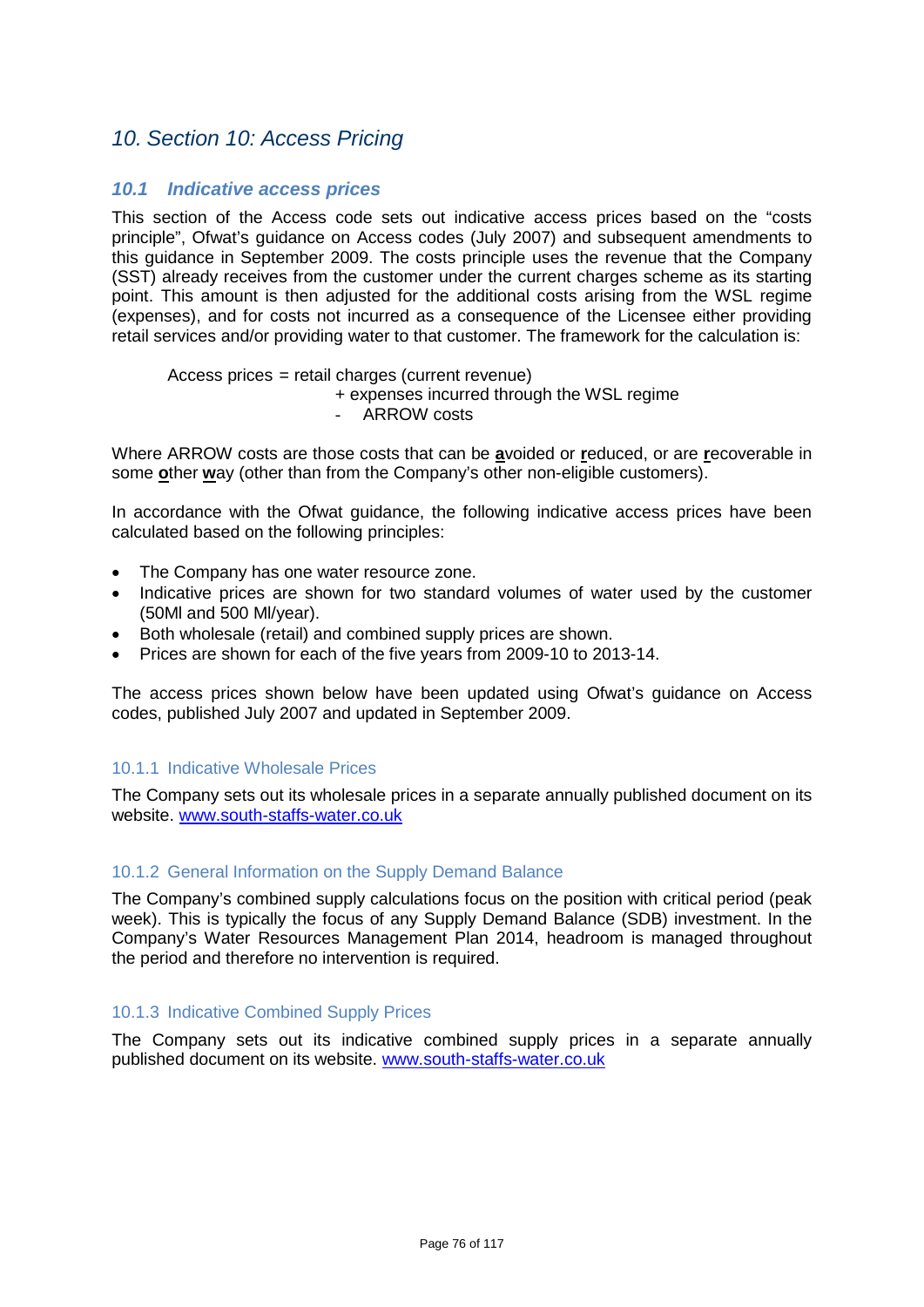## *10.2 Case specific access prices*

Case-specific access prices can only be calculated in response to a full application for access. In calculating case-specific access prices the Company will follow the WIA91 and the Costs Principle from the WIA03, which is the basis of Ofwat's Access code Guidance.

The assumptions outlined in the indicative price calculations above may need to be amended for case-specific enquires. Hence there is likely to be differences between case – specific enquires and the indicative access prices that are presented in this Access code.

## *10.3 Water Resource Zone Information*

No water resource zone intervention is required based on the information contained within the Company's Water Resources Management Plan 2009.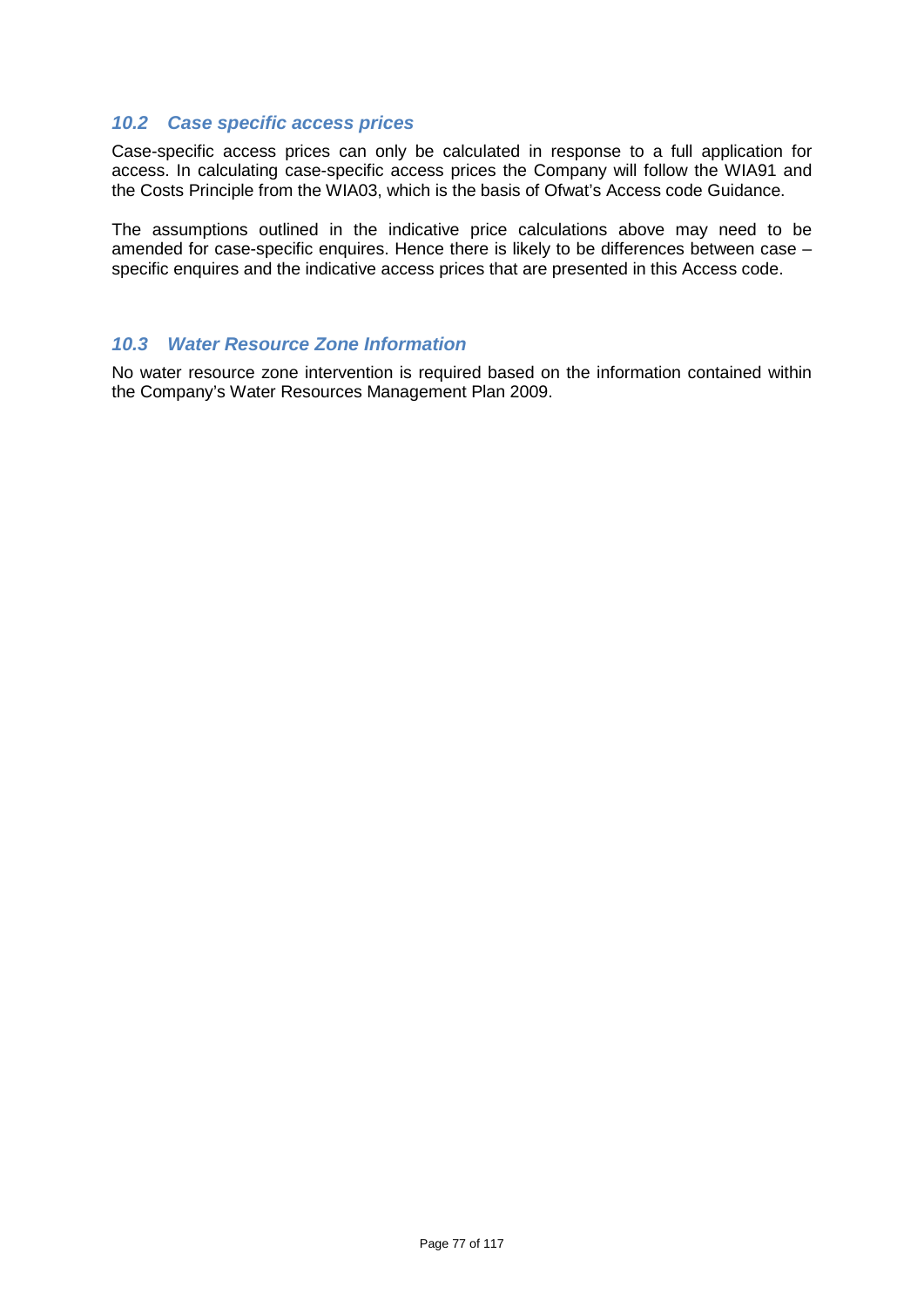# *11. Section 11: Glossary of Defined Terms*

**Access**: The wholesale supply of water by a water undertaker to a Licensee for the purpose of making a retail supply of water to the premises of the Licensee's customer; and the introduction of water by the Licensee into a water undertaker's supply system for that purpose (common carriage).

**Access Agreement**: An agreement between a water undertaker and a Licensee for access by a Licensee to a water undertaker's supply system pursuant to the Retail Authorisation and/or Supplementary Authorisation.

**Access code**: A water undertaker's document that sets out all principal aspects of access to its supply system and the terms and conditions on which it will grant access to its supply system by a Licensee. The Access code comprises the standard terms and conditions common to all water undertakers and the terms and conditions specific to that water undertaker.

**Access terms:** The terms under which a water undertaker and a Licensee agree access to a water undertaker's supply system.

**Adjoining supply system:** Supply systems of other water undertakers with direct physical connections to the water undertaker's own supply system.

**ARROW costs:** Expenses that can be Avoided or Reduced, or any amount that is Recoverable in some Other Way (other than from other customers of the water undertaker) (see section 66E(3) WIA91).

**Back-syphonage:** Unwanted syphoning of water into the supply system.

**Back-up supplies:** These are supplies that can be called into operation in the event of failure of the 'duty' supply.

**Boil notices**: A notice issued by the undertaker as a warning that water should be boiled before drinking as a precautionary measure.

**Borehole:** A hole for abstracting groundwater constructed by boring.

**Chemical parameters:** Limits for the level of chemicals found in water. Examples are iron, chlorine, sulphates, pesticides, ammonium compounds.

**Chlorination:** The use of chlorine to disinfect water.

**Coliform bacteria:** A group of bacteria found in the intestine and faeces of most animals. Coliforms can sometimes be found in untreated water. The treatment process removes them and disinfection prevents their reappearance in the distribution system.

**Combined Licence:** A Retail Licence with the Supplementary Authorisation, authorising the holder to introduce water into a water undertaker's supply system and to retail that water to a customer's eligible premises (section 17A(6) WIA91).

**Combined supply**: A supply made pursuant to a combined licence.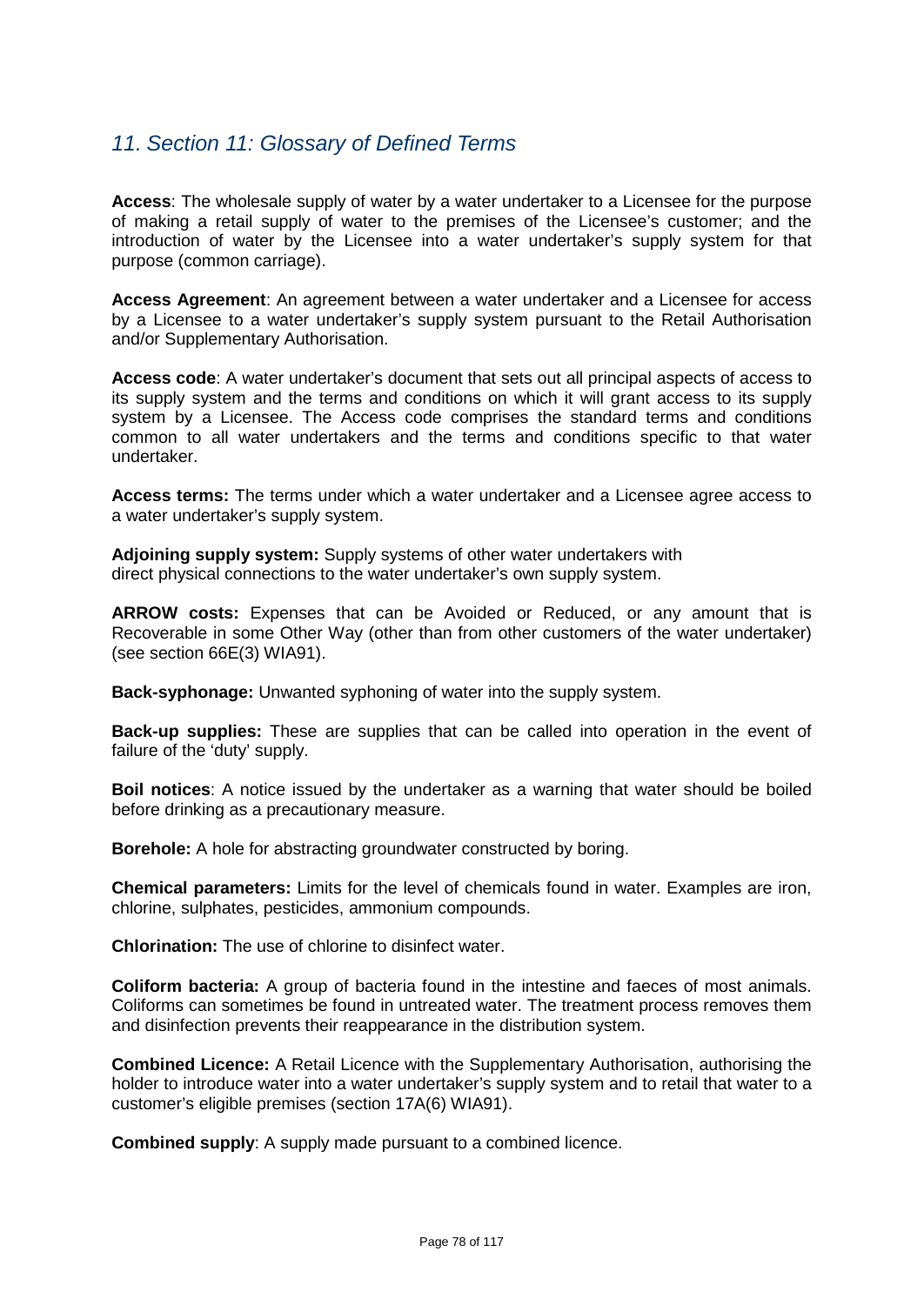**Compensation water:** Water released to the environment to offset impacts of abstraction or to comply with Appointment Conditions (or both).

**Costs principle**: As defined in section 66E of the WIA91.

**Cryptosporidium:** A waterborne micro-organism, single celled protozoan parasite, which causes disease and illness.

**Deployable output:** The output of a commissioned water supply source, group of sources or bulk supply under worst historic drought conditions as constrained by: abstraction license, if applicable; environment; treatment; raw water mains and/or aquifers; pumping plant and/or well/aquifer properties; transfer and/or output main; water quality.

**Disinfection:** The process of treating water with, for example, small amounts of chlorine in order to kill harmful organisms.

**Diurnal variations:** Variations occurring within a daily (24 hrs) cycle.

**Drought:** A prolonged period of dry weather that reduces river flows, reservoir inflows or groundwater levels to unusually low levels.

**E.Coli:** A bacterium taken as an indicator of faecal contamination.

**Eligible premises**: Premises that satisfy the eligibility requirements in section17A(3) WIA91. Each of the following three requirements must be satisfied in relation to each of the premises in order for a customer's premises to be eligible:

- The customer's premises must not be "household premises" (as defined in section 17C WIA91).
- When the Licensee first enters into an undertaking with a customer to give the supply, the total quantity of water estimated to be supplied to the premises annually by the Licensee must be not less than 50 megalitres (the "threshold requirement", section 17D WIA91).
- The premises may only be supplied by one Licensee (but may also be supplied by one or more water undertakers).

Fit and proper person: For the purpose of making an Access Agreement, a person or party will not be deemed fit and proper if there are any relevant convictions, concerns over technical ability, insufficient financial resources available.

**Fluoridation:** Application of fluoride to drinking water at the request of Strategic Health Authorities as a preventative measure against dental decay.

**Groundwater:** For the purposes of an Access Agreement groundwater is defined as water abstracted directly from an aquifer by means of a well, borehole or spring.

**Guaranteed Standards Scheme (GSS):** The GSS sets minimum standards of services to be met for all domestic customers of the regulated water and sewerage undertakers in England and Wales. It prescribes compensation payments to be made to domestic customers who receive a service below those standards.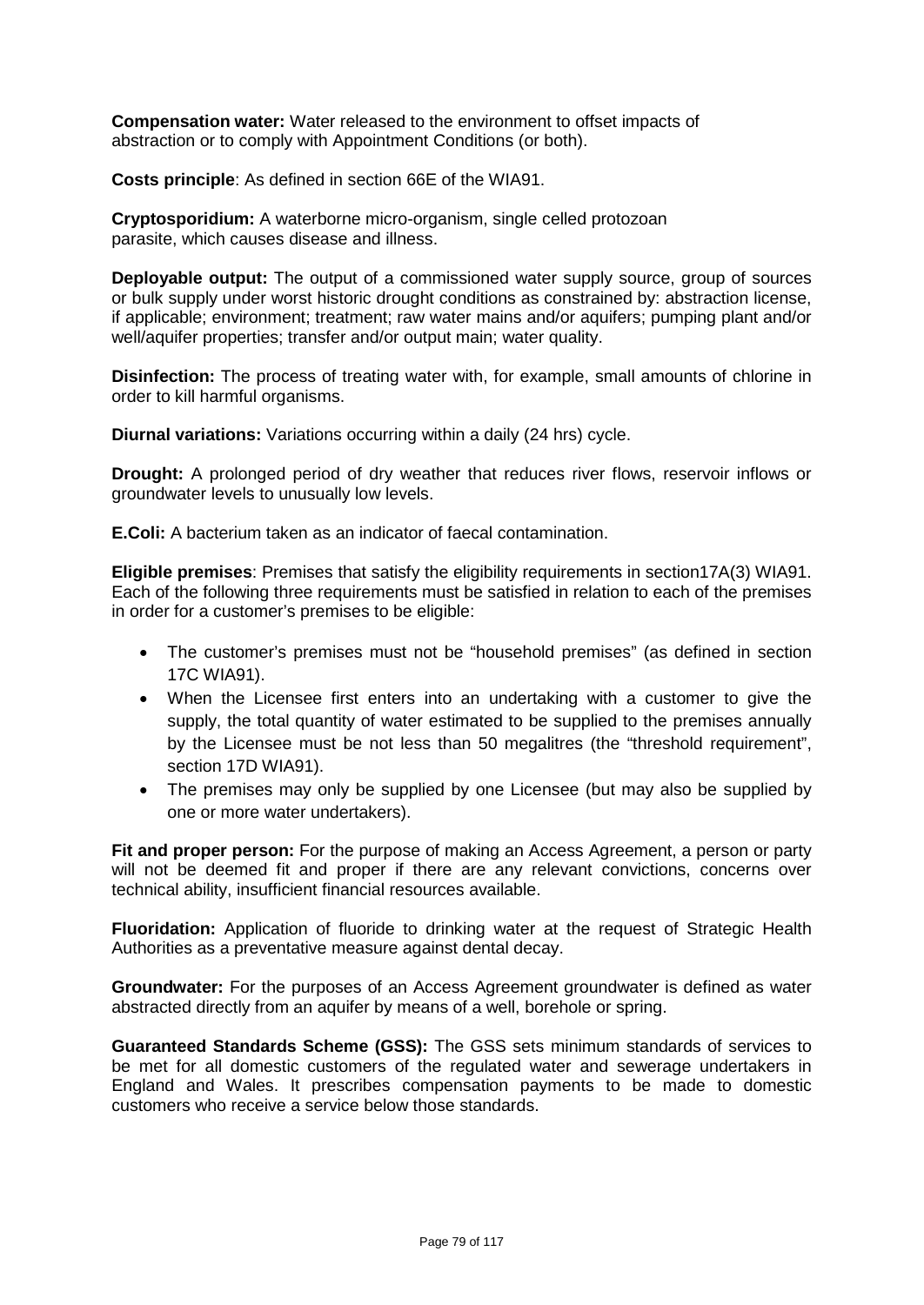**Hardness:** Characteristics of waters containing dissolved calcium and magnesium salts.

**Headroom:** A buffer between supply and demand designated to cater for uncertainties.

**HSE:** Health and Safety Executive a government agency responsible for administering all regulations pertaining to health and safety and public security.

**Instrument of Appointment:** The water (and sewerage) companies operate under Instruments of Appointment, granted by the then Secretaries of State for the Environment and for Wales, or by the Director, to provide water and sewerage services in England and Wales. The Instrument of Appointment imposes conditions on the companies, which the Director is required to enforce.

**Interruptible supply points:** These are supply points where a continuous water supply is not necessary.

**Leakage:** The loss of water from the supply network which escapes other than through a controlled action.

**Licensee:** A Company holding either a retail licence or a combined licence.

**Major Emergency Procedures:** The Major Emergency Procedures are invoked when the situation or the number of people affected is in excess of those, which can be dealt with by the Standard Emergency Procedures.

**Mandatory parameters:** Levels of chemical or biological indicators that must be measured by law. Examples for drinking water are E coli, nitrates, chlorides.

**Microbiological parameters:** Levels of bacteria for example E coli, coliforms, faecal streptococci, whose presence indicate that the water may be polluted and therefore should not be used as drinking water.

**Non-potable water:** Water, which is not intended for domestic or food production purposes.

**Outage:** A temporary loss of unusable water output due to planned or unplanned events.

**Pathogen:** An organism, which is capable of producing disease.

**Point of entry:** The point at which treated water enters the supply system as defined by the isolation valve provided by the Primary Undertaker.

**Point of exit:** The point at which treated water leaves the supply system. In general this will be either to specific premises or to the supply system of an adjoining water Company.

**Potable:** Water for domestic and food production purposes, which is wholesome at the time of supply. This is defined in section 68 of the WIA91 and section 4 of the Water Supply (Water Quality) Regulations.

**Primary water undertaker**: For the purposes of section 66A WIA91 (wholesale water supply by primary water undertaker) and section 66C WIA91 (wholesale water supply by secondary water undertaker), a water undertaker is the primary water undertaker of a Licensee if the undertaker's supply system is to be used for the purposes of making the supply to the premises of the Licensee's customer.

**Priority supply points:** Supply points as specified by Defra.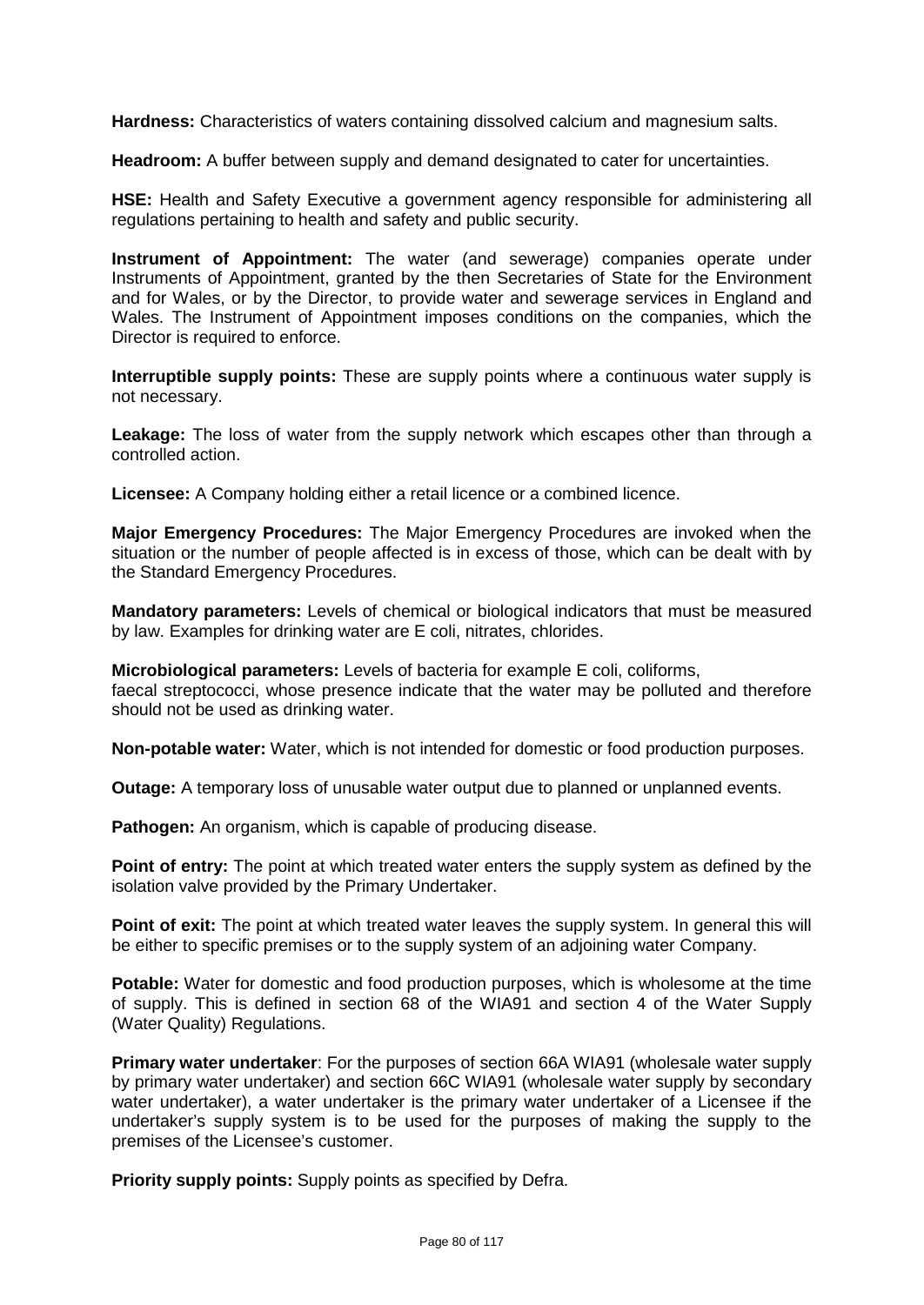**Rechlorination:** Usually applied to injection of chlorine to drinking water in the distribution system after it has left the treatment works. Often used to boost chlorine levels at a service reservoir.

**Reconciliation process:** The balancing of actual demand against actual water supplied into the supply system and the associated financial implications.

**Regulatory Compliance Sampling Programme:** This is the annual programme of drinking water sampling which the Water Companies must undertake to comply with the requirements of the Water Supply (Water Quality) Regulations 2000 (for England) and 2001 (for Wales) and subsequent amendments.

**Retail authorisation:** An authorisation to a Company to use a water undertaker's supply system for the purpose of supplying water to the eligible premises of customers of the Company (section 17A(2) of the WIA91).

**Retail Licence:** A Water supply licence giving the holder the Retail Authorisation, entitling the holder to purchase wholesale a supply of water from the water undertaker and to supply it retail to a customer's eligible premises (section 17A(4) of the WIA91).

**Secondary water undertaker**: A water undertaker other than a Licensee's primary water undertaker (section 66C(1)(a)(I) WIA91).

**Security of supply:** The extent to which water supplies to customers are reliable and not subject to possible restrictions because of a lack of rainfall over a period of time.

**Service reservoirs:** Any reservoir, statutory or otherwise, which is used to store, treated drinking water.

**Sewerage undertaker:** A Company appointed under the WIA91 to provide sewerage services in respect of a geographical area of England and Wales.

**Special Consumers:** As defined in condition of appointment R section (8)(6) and Standard Licence Condition 5.

**SST:** acronym for South Staffordshire Water.

**Standard Emergency Procedure:** These are a set of procedures for dealing with an emergency. The full or partial implementation of the procedures is dependant on the degree of seriousness of the emergency.

**Strategic supplies/collective strategic supplies:** An introduction or introductions of water is a strategic or collective strategic supply if, without the introduction (s) being made, there is a substantial risk that the Company would be unable to maintain supplies to its own customers and domestic supplies to the Licensee's customers. The 'trigger' for whether a supply can be designated as strategic is contained in sections 66G (10) and 66H (10) of the WIA91.

**Supplementary Authorisation:** An authorisation to a Company to introduce water into a water undertaker's supply system for the purpose of making a retail supply of water to a customer.

**Supply system:** Any water mains and other pipes used for the purposes of conveying water from a water undertaker's treatment works to its customer's premises and any water mains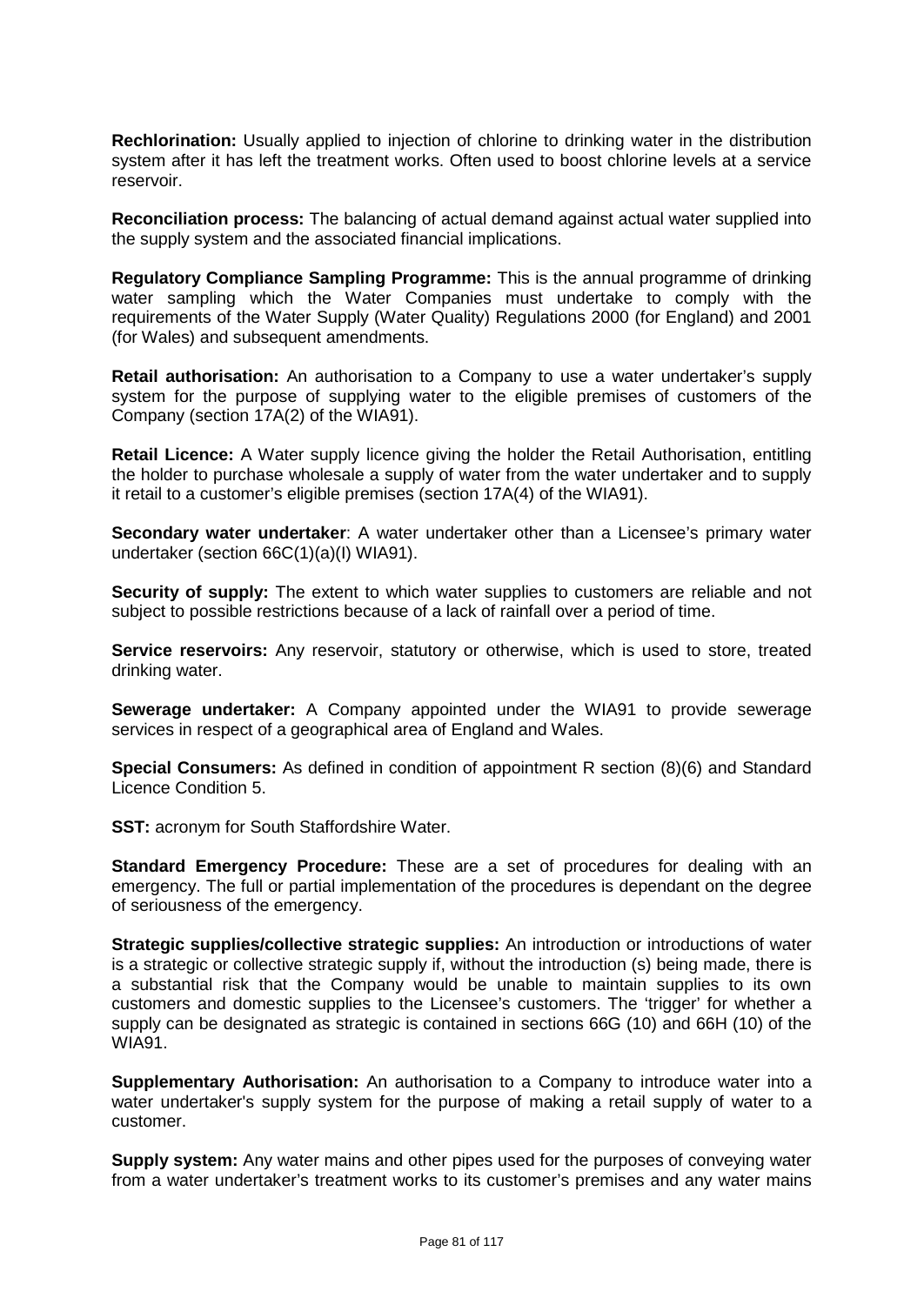and other pipes used to convey non-domestic water from any source to premises that are not connected directly or indirectly to any water mains or pipes connected to those treatment works. This term is defined in section 17B(5) of the WIA91.

**Supply system balancing:** The process of matching the 'water in' against the 'water out' from the supply system.

**Telemetry:** The technology for automatically measuring and transmitting data by radio or other means from remote sources to receiving stations.

**Treated water:** Water of a suitable quality for input to the treated water distribution system and that which results in satisfactory DWI compliance at the customer's tap.

**Treated water quality monitoring:** Regular sampling and analysis of untreated and treated water. Examples include daily measurement of free chlorine at treatment works or annual sampling for mercury at customers' taps.

**Treatment works:** Works where raw water from rivers or reservoirs is treated to produce drinking water. Treatment typically includes coagulation, filtration and disinfection.

**Trihalomethanes:** A group of chemicals produced by the reaction of chlorine with natural organic chemicals present in the raw water.

**Turbidity:** A measure of the optical clarity of water.

**UKWIR:** UK Water Industry Research Limited.

**Ultra-violet disinfection:** Inactivation of microbiological organisms by ultraviolet radiation.

**Untreated water:** Raw water not of a suitable quality to enter the supply system.

**Water Fittings Regulations:** The Water Supply (Water Fittings) Regulations 1999. These Regulations replaced the Water Bylaws in England and Wales and are largely enforced by the water undertakers.

**Water resources management plan:** A water undertaker's long term strategic plan for water resource development in its area (see section 37A WIA91).

**Water supply licence:** A licence granted to a Company giving it the Retail Authorisation, or both the Retail Authorisation and the Supplementary Authorisation.

**Water Supply (Water Quality) Regulations:** The Water Supply (Water Quality) Regulations, SI 2000 No 3184, amended by SI 2001 No 2885, which apply to water undertakers whose area of supply is wholly or mainly in England; The Water Supply (Water Quality) Regulations 2001, SI 2001 No 3911, which apply to water undertakers whose area of supply is wholly or mainly in Wales. These Regulations specify the standards used to define wholesomeness of drinking water, the level of monitoring required, treatment requirements, reporting requirements and also specify the requirements for using approved substances and products. The DWI enforces these Regulations.

**Water undertaker:** A Company appointed under the WIA91 to provide water services to a defined geographic area and which owns the supply system and other infrastructure.

**Wholesale supplies:** Supply of water to a Licensee by a water undertaker for the purposes of retail by the Licensee to its customer's premises.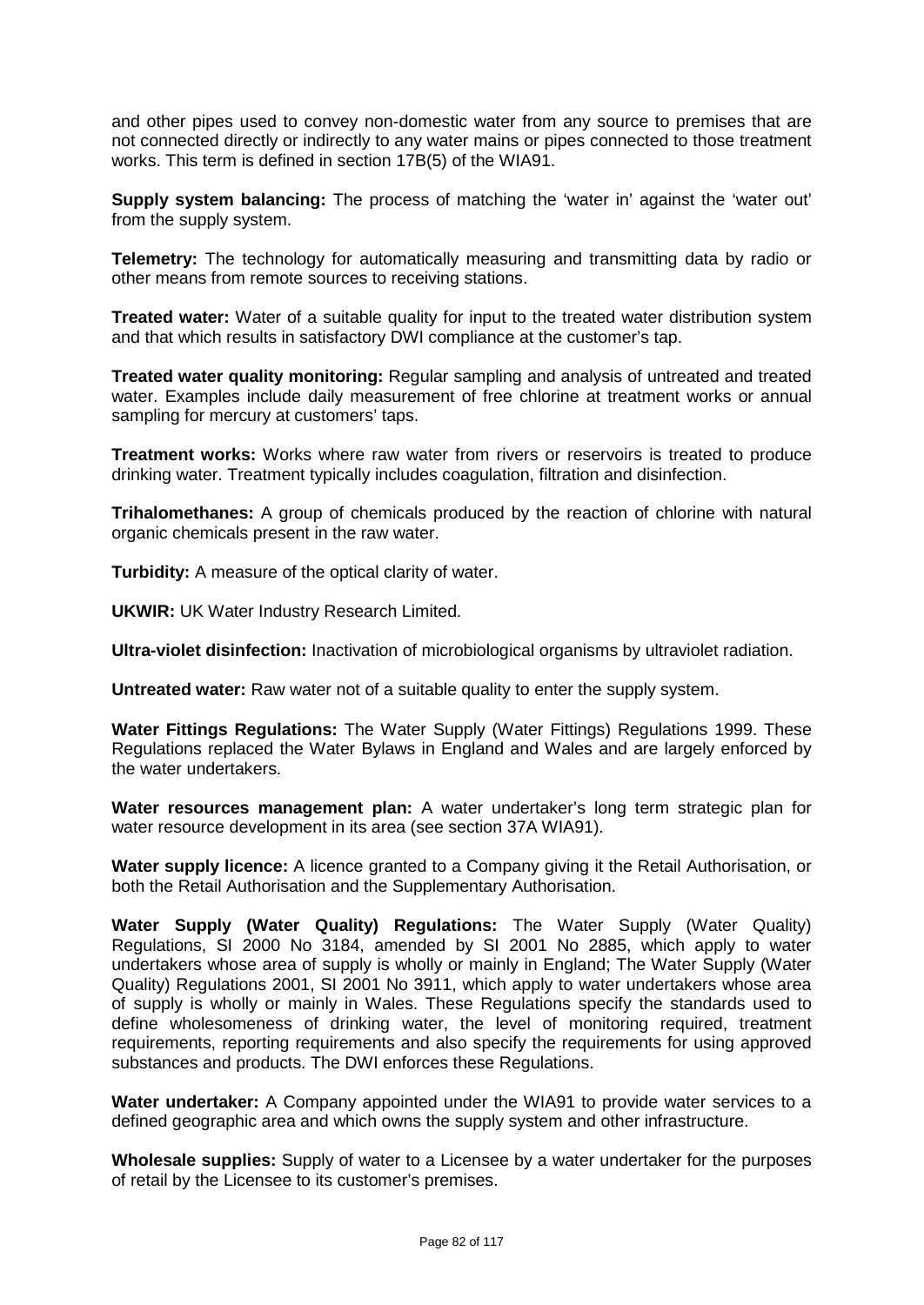# **APPENDIX A: Confidentiality Agreement**

This Agreement is made on………………………………... 20….. between

- 1. South Staffordshire Water Plc (the Company) registered in England Company Number 2648297 whose registered office is situated at Green Lane Walsall West Midlands WS2 7PD; and
- 2. …………………………………………. registered in England Company Number …………whose registered office is situated at………………….. …………………………………………………………………………………..

Together 'the Parties'.

#### **WHEREAS**

- 1. the Company is a Company engaged in the supply of potable water.
- 2. ……………………Plc is engaged in……………………………………….
- 3. The Parties have agreed to enter into discussions in connection with [the establishment or possible establishment of a business relationship] (' the Project')
- 4. In the course of discussing and evaluating the Project certain information pertaining to the business of one party ('the Disclosing Party) will be disclosed to the other party ('the Receiving Party). The Parties agree that the mutual exchange of information, which may be confidential in nature, will be subject to the mutual obligations under this Agreement.

## **IT IS AGREED AS FOLLOWS:**

- 1. In this Agreement "Confidential Information" means any information disclosed by a Disclosing Party whether directly or indirectly to a Receiving Party including, without limitation, any information relating to products, services, suppliers, customers, operations, processes, financial data and performance, forecasts, plans or intentions, know-how, market opportunities and business affairs;
- 2. Each of the Parties (in their capacity as a Receiving Party) hereby agree and undertake as follows:
	- a) to hold the Confidential Information in confidence and not to disclose or permit it to be made available to any other person, firm or Company (except to either Disclosees), without prior written consent;
	- b) only to use the Confidential Information for the purpose of evaluating the Project between the Parties;
	- c) to ensure that each person to whom disclosure of the Confidential Information is made is fully aware in advance of the obligations under this letter and that each such person gives an undertaking in respect of the Confidential Information, in their terms of this letter;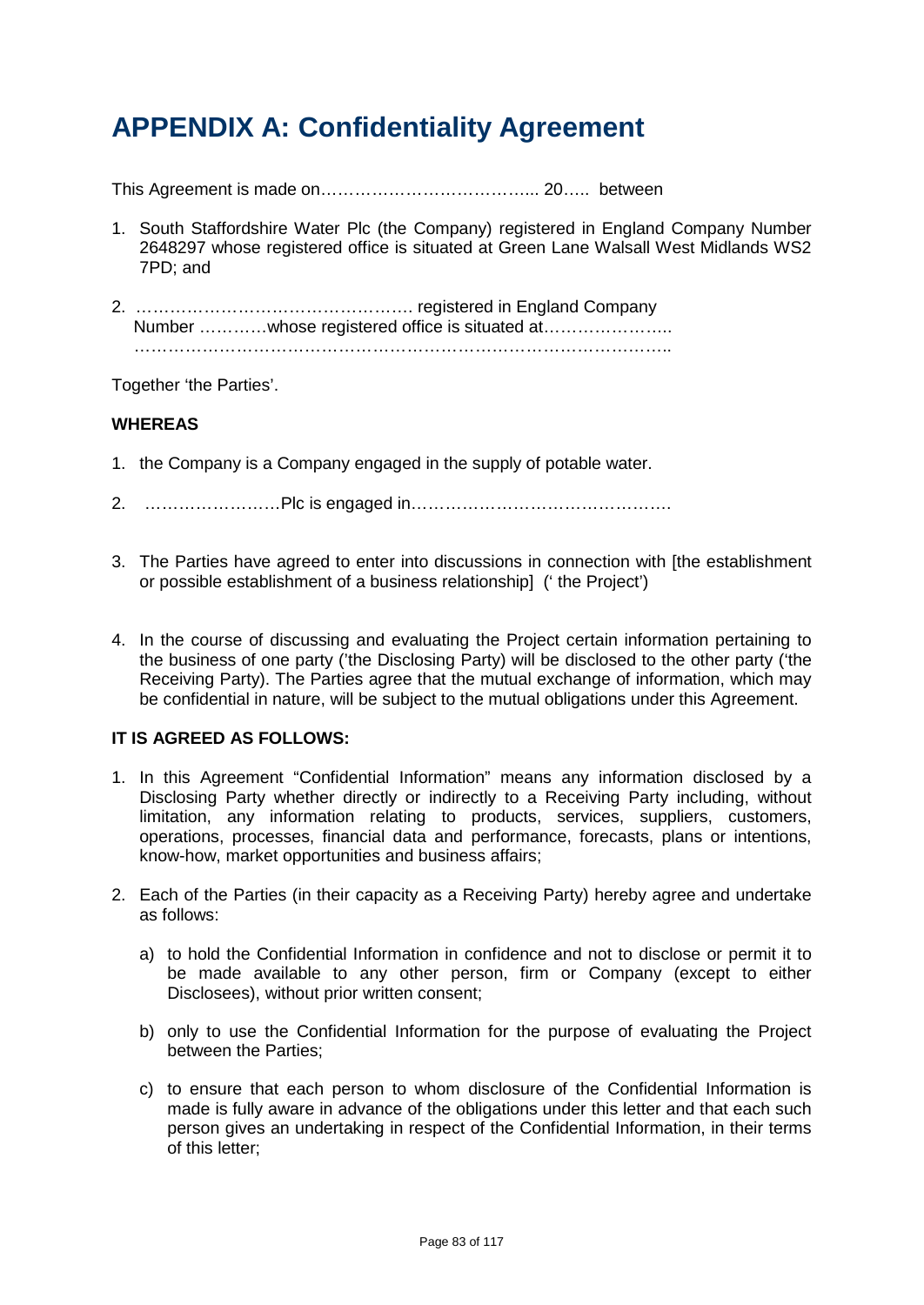- d) upon written demand from the Disclosing Party to return the Confidential Information and any copies to the Disclosing Party or to confirm in writing that, save as required by law or regulation, it has been destroyed;
- e) that no person gives any warranty or makes any representation as to the accuracy or otherwise of the Confidential Information, save as may be subsequently agreed.
- 3. Nothing in paragraphs 4(a) to (e) of this letter shall apply to any information or Confidential Information:
	- a) which at the time of its disclosure is in the public domain;
	- b) which after disclosure comes into the public domain for any reason except failure on the part of any Receiving Party, to comply with the terms of this letter;
	- c) which is disclosed by either Party, its directors, employees or advisers on a nonconfidential basis;
	- d) which was lawfully in the possession of the Receiving Party prior to such disclosure;
	- e) which is subsequently received by a Receiving Party from a third party without obligations of confidentiality.
- 4. Save as required by law or any regulatory body, neither of the Parties shall make any announcement, public statement or press release in relation to the Confidential Information disclosed to it by the other Party or the Project nor shall they mention the name of the other Party in connection with the Project or disclose the existence of the Project without the prior written consent of the other Party.
- 5. This letter shall be governed by and construed in accordance with English law and the parties irrevocably submit to the non-exclusive jurisdiction of the Courts of England and Wales in respect of any claim, dispute or difference arising out of or in connection with this letter

Please indicate your acceptance of the above by signing and returning the enclosed copy of this letter as soon as possible.

For and on behalf of For and on behalf of South Staffordshire Water Plc …………….…………..PLC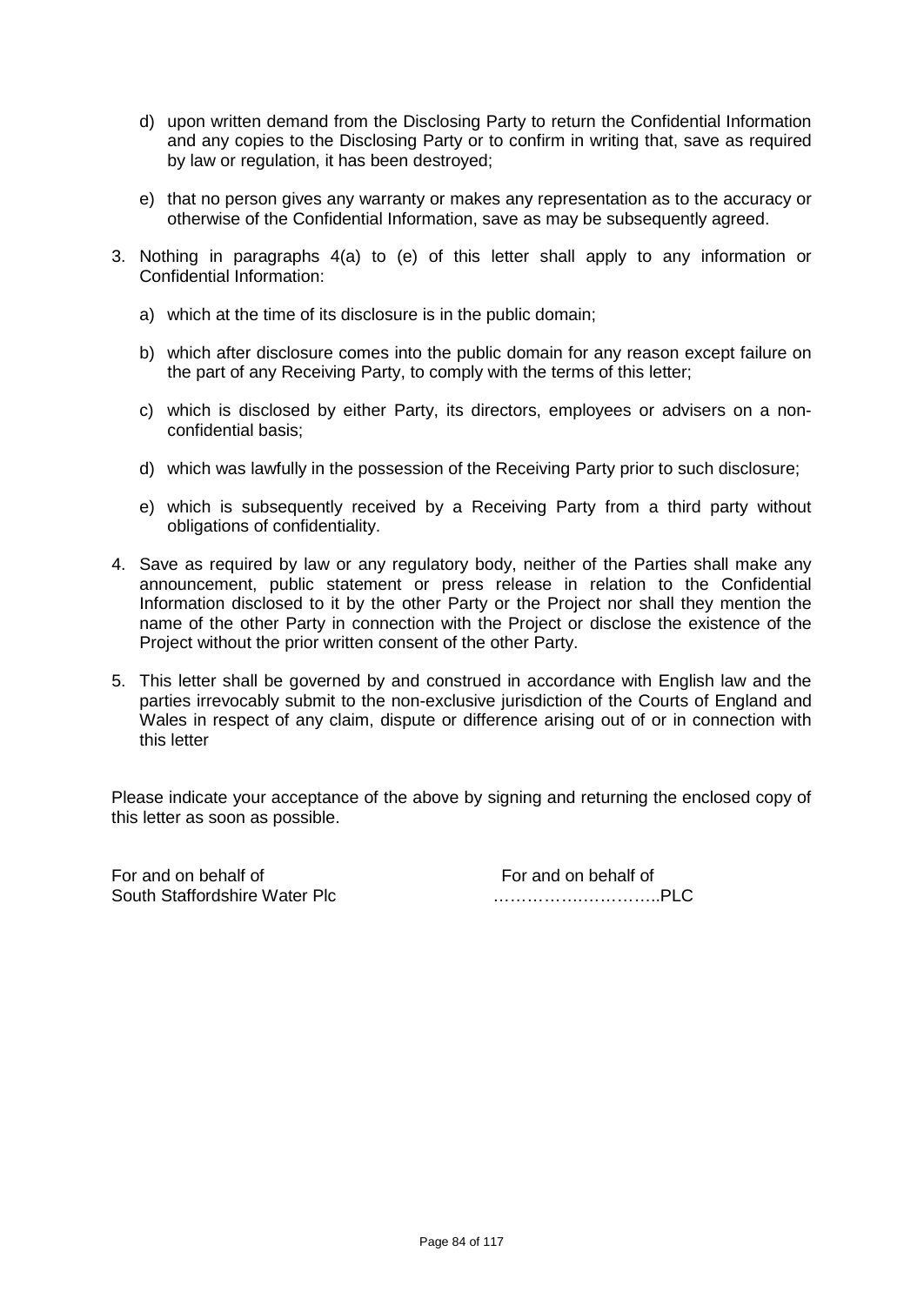# **APPENDIX B: Company Information**

- Company Name Address Telephone Number Fax Number Web Site Address Company Registration Number Type of Water supply licence held Date of Water supply licence issue **Nominated Point of Contact** Contact Name Address
- Telephone Number
- Fax Number
- E-Mail Address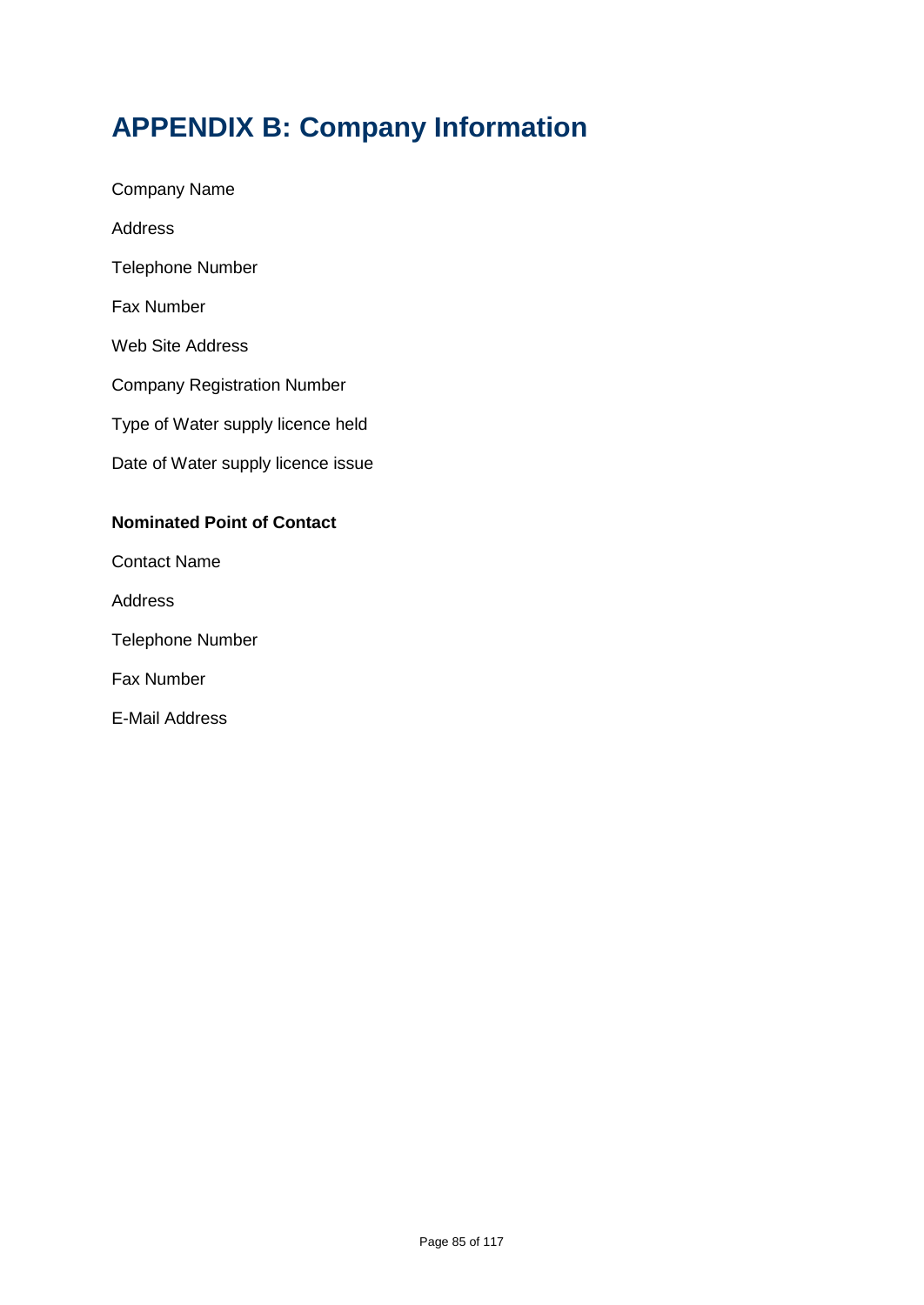# **APPENDIX C: Detailed Application Information**

## **A - GENERAL COMPANY INFORMATION**

• Company Name:-

• Address:-

<u> 1989 - Johann Barn, mars and de Branch Barn, mars and de Branch Barn, mars and de Branch Barn, mars and de Br</u>

• Company Registration Number:-

<u> 1980 - Johann Barn, mars ann an t-Amhain ann an t-Amhain an t-Amhain an t-Amhain an t-Amhain an t-Amhain an t-</u>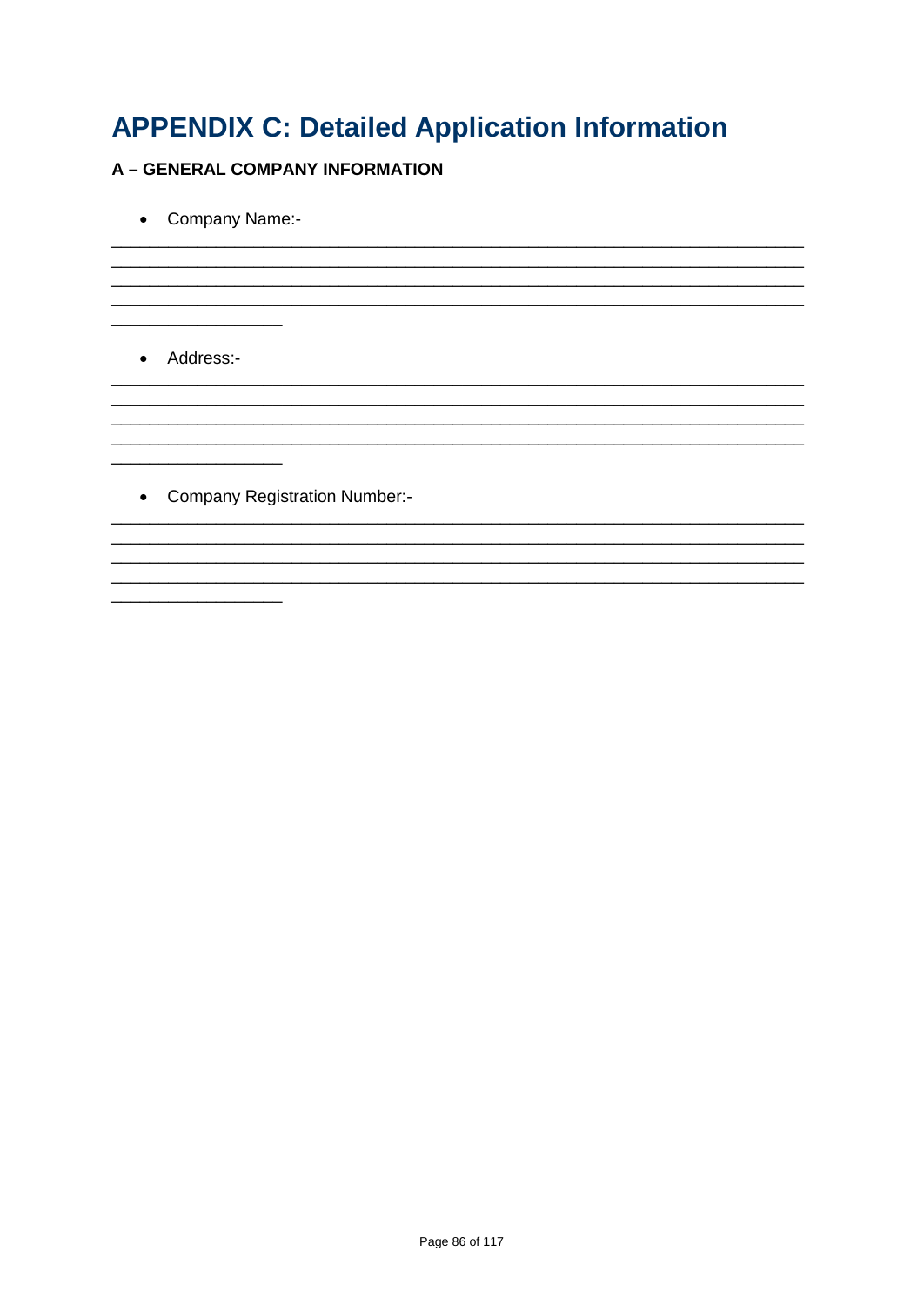## **B – UNTREATED WATER SOURCES**

Each section of this questionnaire needs to be completed for every water source intended to be used in connection with the Access Agreement.

\_\_\_\_\_\_\_\_\_\_\_\_\_\_\_\_\_\_\_\_\_\_\_\_\_\_\_\_\_\_\_\_\_\_\_\_\_\_\_\_\_\_\_\_\_\_\_\_\_\_\_\_\_\_\_\_\_\_\_\_\_\_\_\_\_\_\_\_\_\_\_\_\_ \_\_\_\_\_\_\_\_\_\_\_\_\_\_\_\_\_\_\_\_\_\_\_\_\_\_\_\_\_\_\_\_\_\_\_\_\_\_\_\_\_\_\_\_\_\_\_\_\_\_\_\_\_\_\_\_\_\_\_\_\_\_\_\_\_\_\_\_\_\_\_\_\_

#### **Abstraction Rights (for each source)**

• Please indicate the Source Name/reference:-

| As the applicant do you:-<br>$\bullet$ |  |
|----------------------------------------|--|
| Own Source                             |  |
| Lease Source                           |  |
| Purchase the water                     |  |
| Share the source with another supplier |  |
| Other (please specify)                 |  |
|                                        |  |

\_\_\_\_\_\_\_\_\_\_\_\_\_\_\_\_\_\_\_\_\_\_\_\_\_\_\_\_\_\_\_\_\_\_\_\_\_\_\_\_\_\_\_\_\_\_\_\_\_\_\_\_\_\_\_\_\_\_\_\_\_\_\_\_\_\_\_\_\_\_\_\_\_

• Where water is purchased does the application have:-

All of the resource capacity

\_\_\_\_\_\_\_\_\_\_\_\_\_\_\_\_\_\_

Part of the resource capacity \_\_\_\_

• For the Named Source(s) as the applicant do you have:-

Current/Shared Licence \_\_\_\_

Licence serial no. \_\_\_\_\_\_\_\_\_\_\_\_\_\_\_\_\_\_\_\_\_\_\_\_\_

Section 32(3) Consent \_\_\_\_\_\_

No current rights to abstract \_\_\_\_\_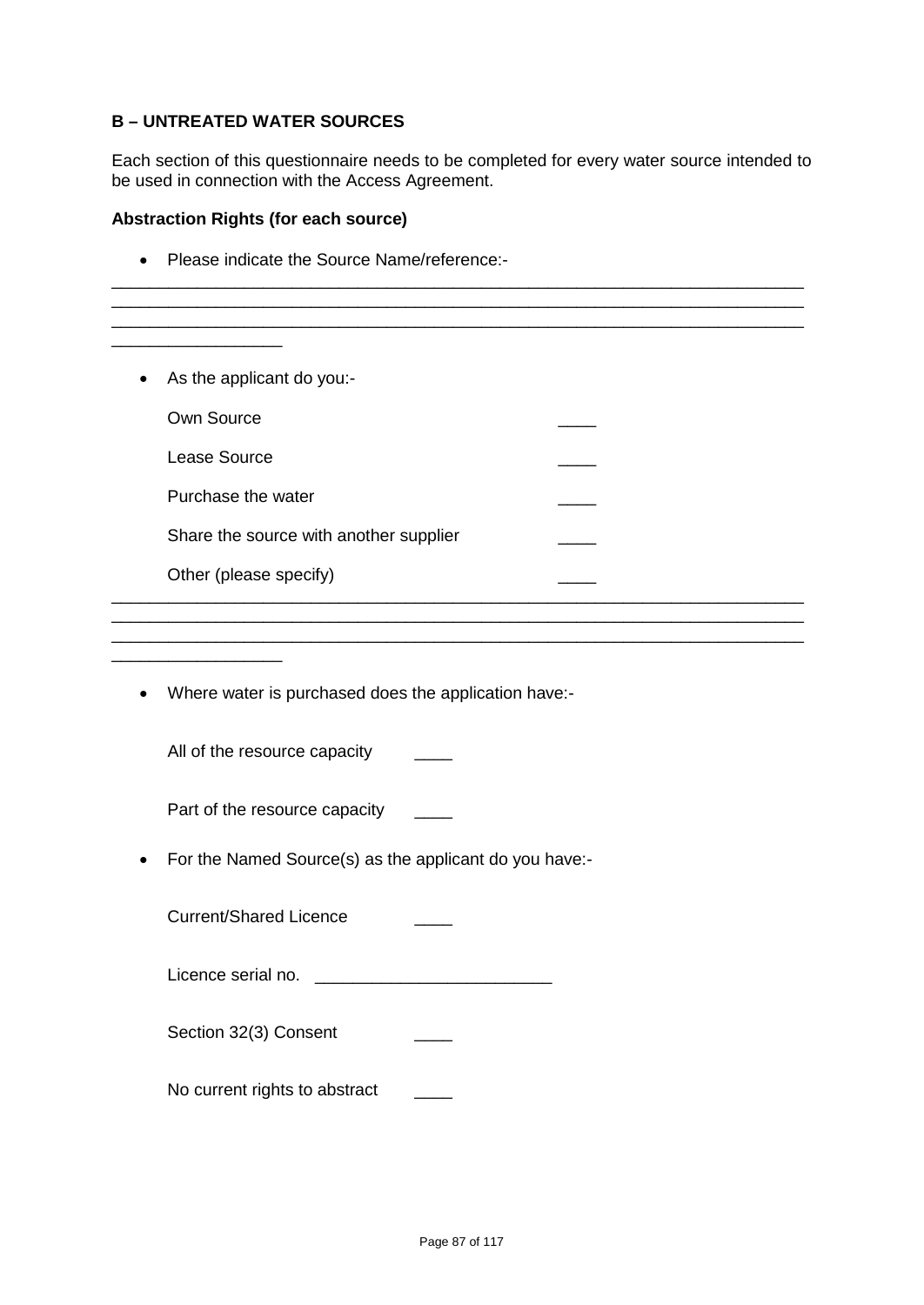• Are agreements in place for leased sites or water purchase:-

Yes \_\_\_\_ No \_\_\_\_

• Time limits on licence or agreement relative to proposed term of Access Agreement:-

Exceeds \_\_\_\_ Equal to \_\_\_\_ Less than

• Time limit on rights to water supply terminates:-



• Licensed Quantity:-

| Daily | MI |
|-------|----|
|       |    |

Quarterly **Quarterly** MI

- Annual MI
- Peak Flow \_\_\_\_\_\_\_MI/d
- Actual Quantity to be Abstracted:-

| Daily | MI |
|-------|----|
|-------|----|

- Quarterly **Quarterly** MI
- Annual \_\_\_\_\_\_\_\_\_\_\_\_\_\_\_\_\_\_\_\_\_\_\_\_\_MI
- Peak Flow MI/d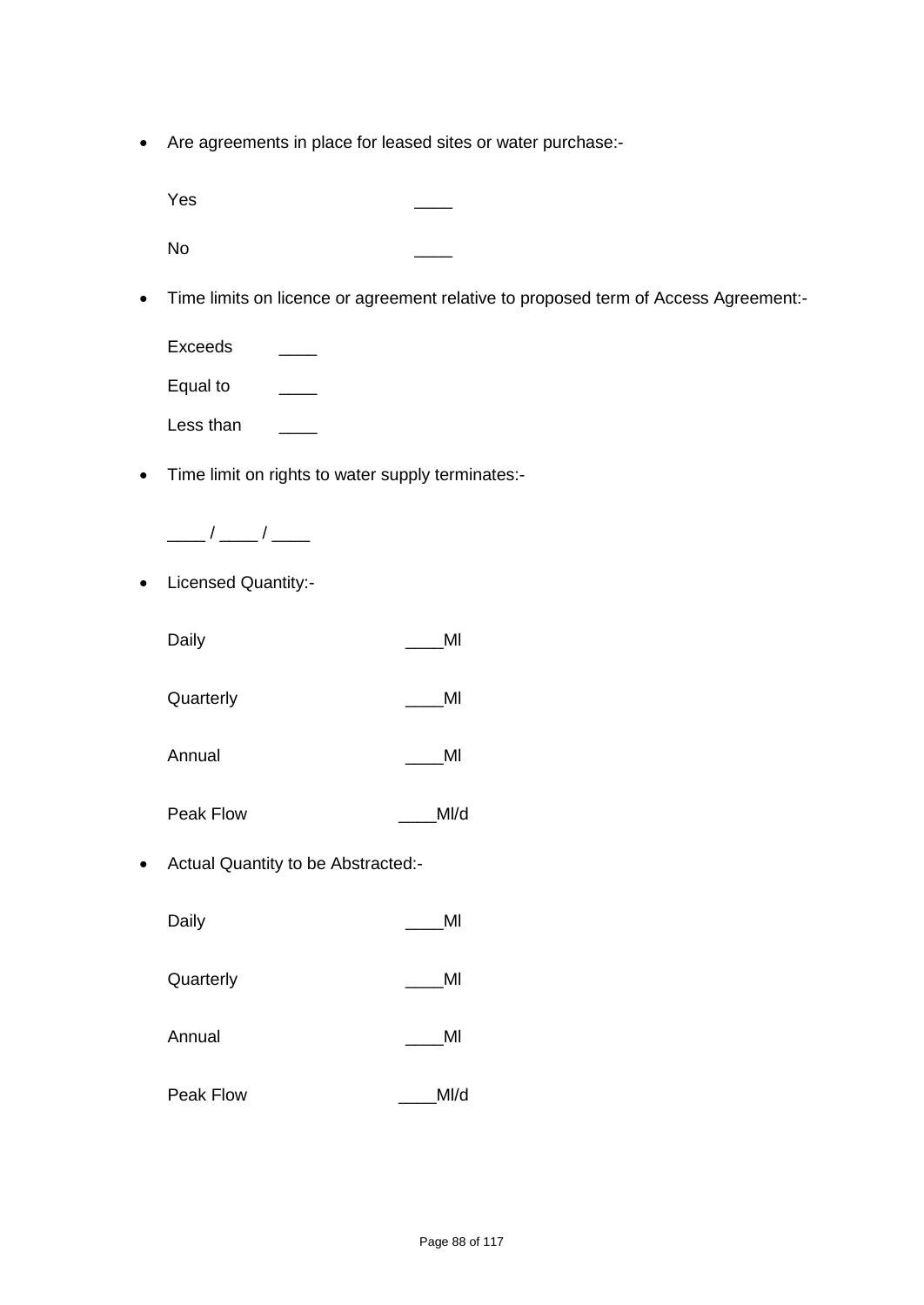| Indicate any restrictions on abstraction quantities resulting from other sources linked<br>on the licence:- |
|-------------------------------------------------------------------------------------------------------------|
|                                                                                                             |
| Indicate any Prescribed Flow Conditions that apply to the specified source:-<br>$\bullet$                   |
|                                                                                                             |
| Indicate any prescribed groundwater level conditions that apply:-                                           |
| $\frac{1}{2}$ m AOD<br>Trigger Water Level                                                                  |
| Ml/d<br><b>Restricted Output</b>                                                                            |
| Raw Water Source(s) - general                                                                               |
| Please indicate the source type:-                                                                           |
| Impounded Reservoir:-                                                                                       |
| <b>Natural fill</b>                                                                                         |
| Pumped fill                                                                                                 |
| (Raw water source for pumped fill)                                                                          |
| <b>River intake from River</b>                                                                              |
| With bank side storage:-                                                                                    |
| Yes                                                                                                         |
| No                                                                                                          |
| If bank side storage is provided, how many days support does this give:                                     |
| days (now or with new demand)                                                                               |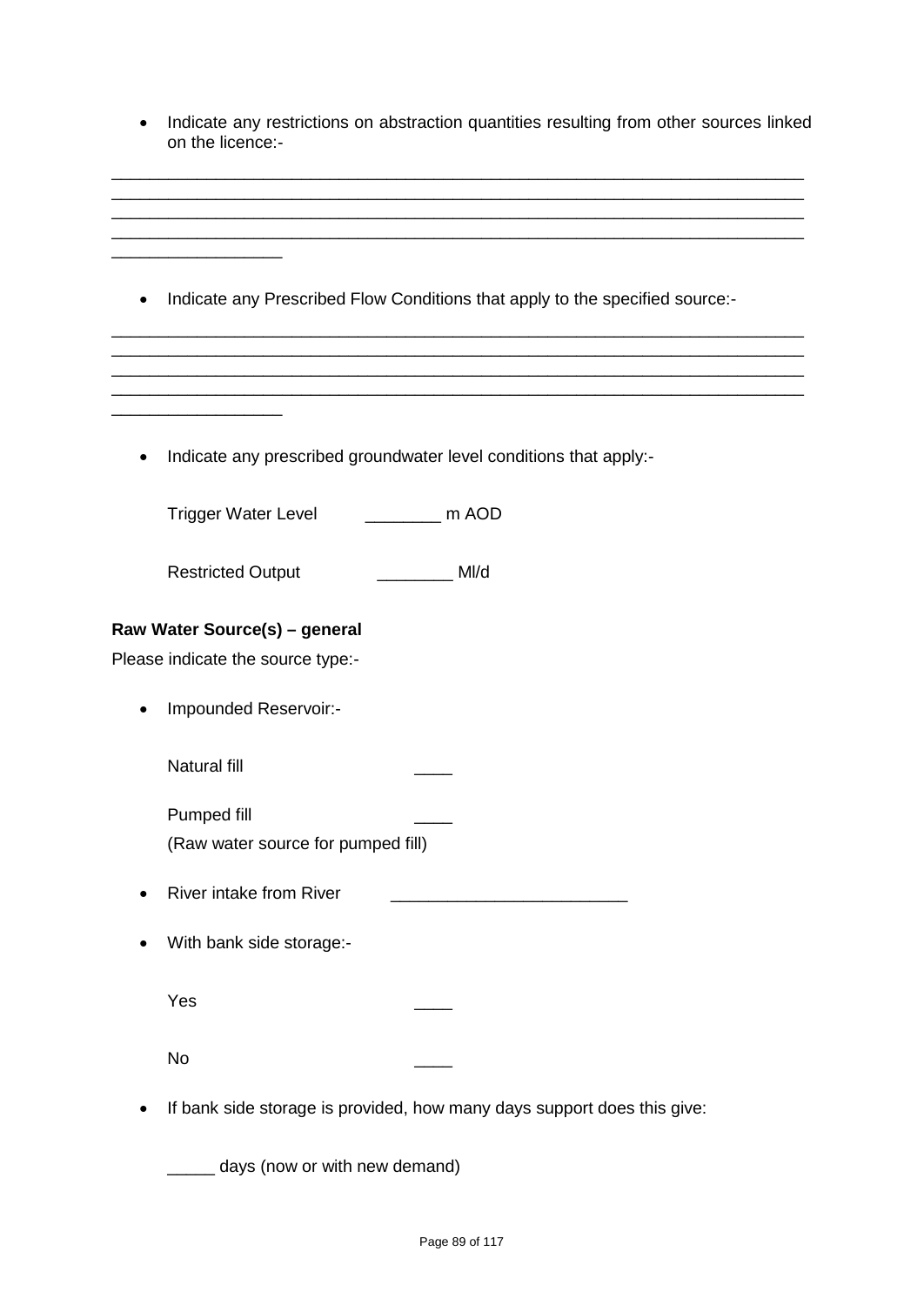• Groundwater:-

Pumped

**Gravity** 

• Regulatory Cryptosporidium risk Assessment available:-

Yes \_\_\_\_

No \_\_\_\_

• Total deployable output of source(s):-

\_\_\_\_\_\_\_\_Ml/d average

\_\_\_\_\_\_\_\_\_\_MI/d peak

• Deployable output available to applicant:-

\_\_\_\_\_\_\_\_\_\_MI/d average

\_\_\_\_\_\_\_\_\_\_MI/d peak

• Drought deployable output available to applicant:-

\_\_\_\_\_\_\_\_Ml/d

• In a drought situation does the applicants rights take precedence:-

Yes \_\_\_\_

No \_\_\_\_

Pro-rata reduction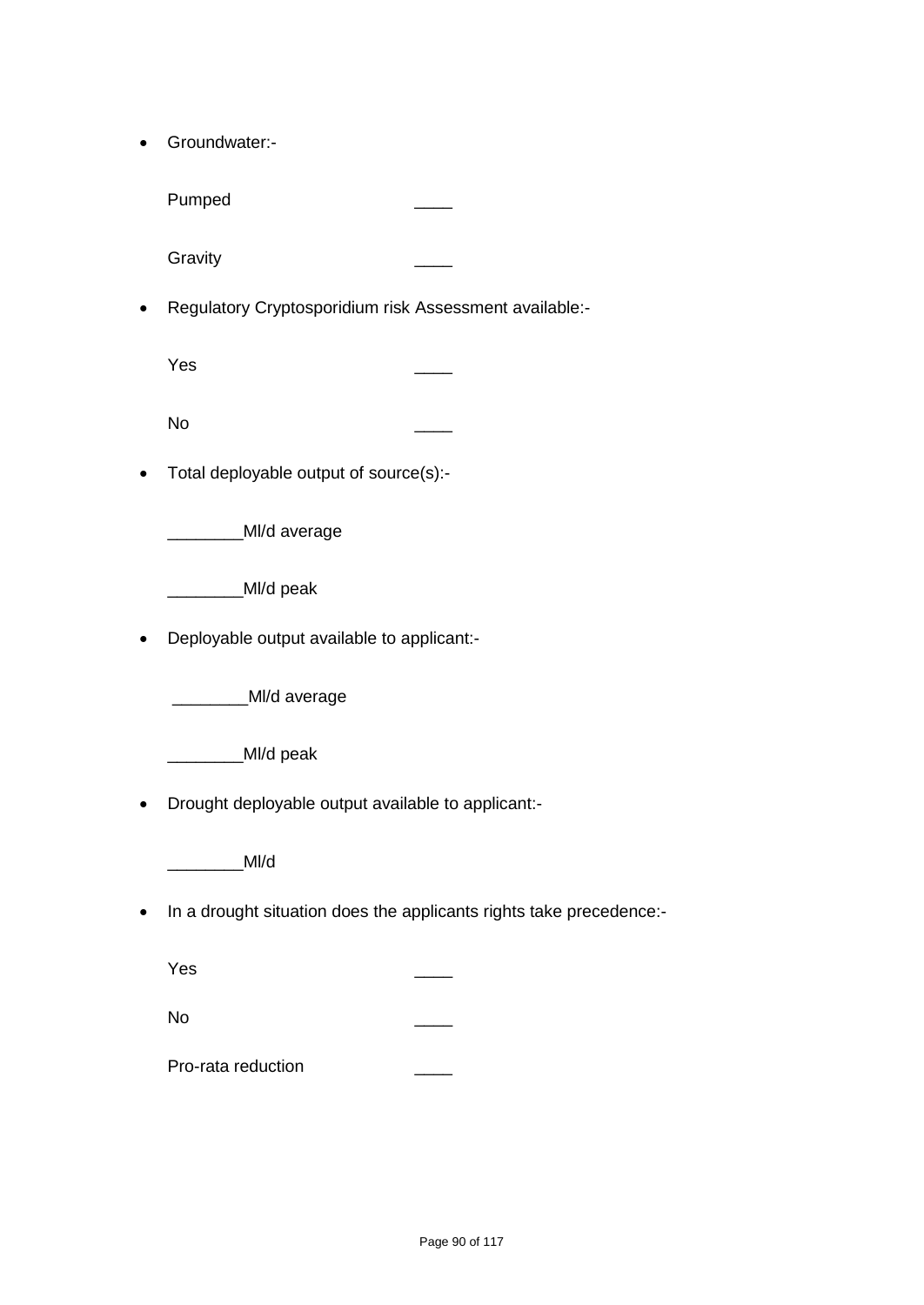## **Impounded Reservoirs - Natural and Pumped Fill**

• Reservoir Name/Reference:-

• Grid Reference:-

• Please indicate the source of the water used to fill the reservoir:-

• Is this an existing supply to the Company?-

**Treatment Works** 

Treated Water Distribution Network \_\_\_\_

- Gross Storage:- **Call Access Storage:-** MI
- Usable Storage:- Camera Control (% of Gross Camera)
- Have control rule curves been provided?-

Yes

**No** 

• Maximum daily abstraction below limiting control rule curve:-

 $M/d$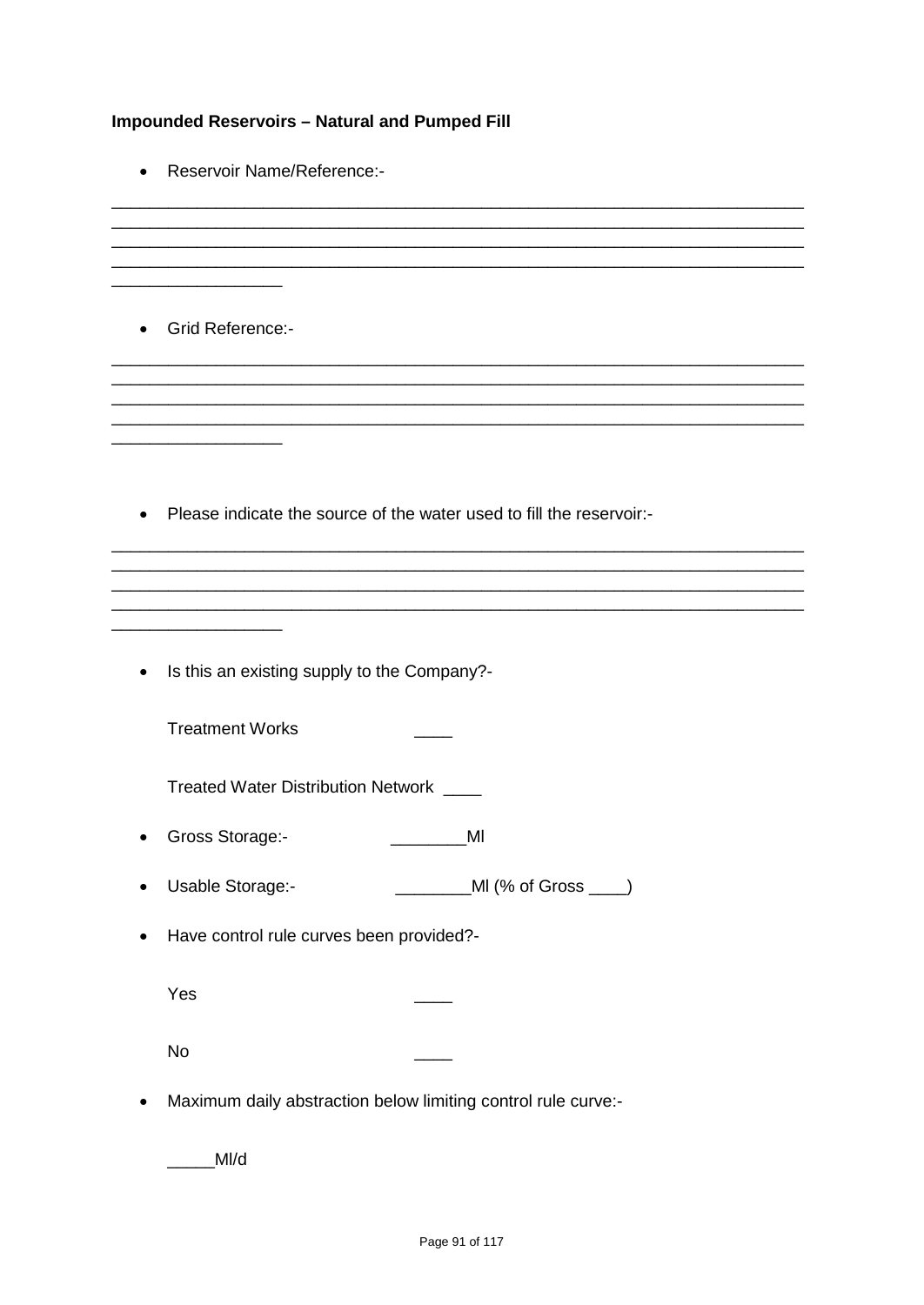• Maximum daily abstraction above limiting control rule curve:-

\_\_\_\_\_Ml/d

• Maximum daily output in design drought:-

\_\_\_\_\_Ml/d

• For partial rights to source, applicant's drought deployable output:-

\_\_\_\_\_Ml/d

• Has the resource performance been simulated using historic data?

\_\_\_\_\_\_\_\_\_\_\_\_\_\_\_\_\_\_\_\_\_\_\_\_\_\_\_\_\_\_\_\_\_\_\_\_

Yes \_\_\_\_

No \_\_\_\_

- For natural fill reservoirs, simulated inflow record provided for yrs simulation period from \_\_\_\_\_\_ to \_\_\_\_\_
- For pumped fill reservoirs indicate the target date for complete winter refill
- For pumped fill reservoirs, simulated record for pump fill source provided for yrs simulation period from \_\_\_\_\_ to \_\_\_\_\_.
- What year(s) gave the most critical conditions \_\_\_\_\_, \_\_\_\_\_, \_\_\_\_\_, and \_\_\_\_\_
- What was the minimum output in the critical periods \_\_\_\_, \_\_\_\_, \_\_\_, and \_\_\_\_Ml/d.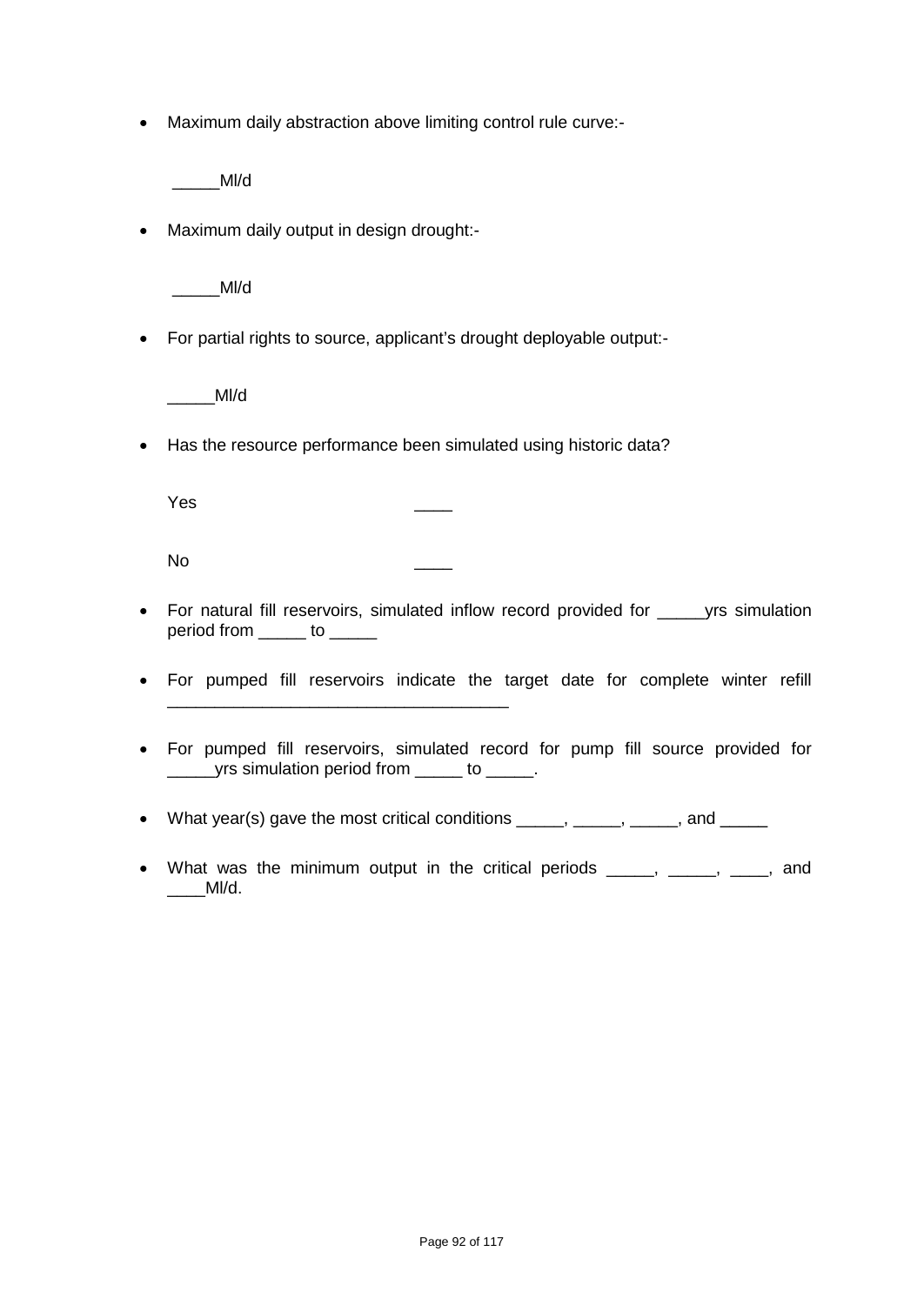#### **River Intakes**

• From which river is the raw water derived?

\_\_\_\_\_\_\_\_\_\_\_\_\_\_\_\_\_\_\_\_\_\_\_\_\_\_\_\_\_\_\_\_\_\_\_\_\_\_\_\_\_\_\_\_\_\_\_\_\_\_\_\_\_\_\_\_\_\_\_\_\_\_\_\_\_\_\_\_\_\_\_\_\_ \_\_\_\_\_\_\_\_\_\_\_\_\_\_\_\_\_\_\_\_\_\_\_\_\_\_\_\_\_\_\_\_\_\_\_\_\_\_\_\_\_\_\_\_\_\_\_\_\_\_\_\_\_\_\_\_\_\_\_\_\_\_\_\_\_\_\_\_\_\_\_\_\_ \_\_\_\_\_\_\_\_\_\_\_\_\_\_\_\_\_\_\_\_\_\_\_\_\_\_\_\_\_\_\_\_\_\_\_\_\_\_\_\_\_\_\_\_\_\_\_\_\_\_\_\_\_\_\_\_\_\_\_\_\_\_\_\_\_\_\_\_\_\_\_\_\_ \_\_\_\_\_\_\_\_\_\_\_\_\_\_\_\_\_\_\_\_\_\_\_\_\_\_\_\_\_\_\_\_\_\_\_\_\_\_\_\_\_\_\_\_\_\_\_\_\_\_\_\_\_\_\_\_\_\_\_\_\_\_\_\_\_\_\_\_\_\_\_\_\_

\_\_\_\_\_\_\_\_\_\_\_\_\_\_\_\_\_\_\_\_\_\_\_\_\_\_\_\_\_\_\_\_\_\_\_\_\_\_\_\_\_\_\_\_\_\_\_\_\_\_\_\_\_\_\_\_\_\_\_\_\_\_\_\_\_\_\_\_\_\_\_\_\_ \_\_\_\_\_\_\_\_\_\_\_\_\_\_\_\_\_\_\_\_\_\_\_\_\_\_\_\_\_\_\_\_\_\_\_\_\_\_\_\_\_\_\_\_\_\_\_\_\_\_\_\_\_\_\_\_\_\_\_\_\_\_\_\_\_\_\_\_\_\_\_\_\_ \_\_\_\_\_\_\_\_\_\_\_\_\_\_\_\_\_\_\_\_\_\_\_\_\_\_\_\_\_\_\_\_\_\_\_\_\_\_\_\_\_\_\_\_\_\_\_\_\_\_\_\_\_\_\_\_\_\_\_\_\_\_\_\_\_\_\_\_\_\_\_\_\_

\_\_\_\_\_\_\_\_\_\_\_\_\_\_\_\_\_\_\_\_\_\_\_\_\_\_\_\_\_\_\_\_\_\_\_\_\_\_\_\_\_\_\_\_\_\_\_\_\_\_\_\_\_\_\_\_\_\_\_\_\_\_\_\_\_\_\_\_\_\_\_\_\_ \_\_\_\_\_\_\_\_\_\_\_\_\_\_\_\_\_\_\_\_\_\_\_\_\_\_\_\_\_\_\_\_\_\_\_\_\_\_\_\_\_\_\_\_\_\_\_\_\_\_\_\_\_\_\_\_\_\_\_\_\_\_\_\_\_\_\_\_\_\_\_\_\_ \_\_\_\_\_\_\_\_\_\_\_\_\_\_\_\_\_\_\_\_\_\_\_\_\_\_\_\_\_\_\_\_\_\_\_\_\_\_\_\_\_\_\_\_\_\_\_\_\_\_\_\_\_\_\_\_\_\_\_\_\_\_\_\_\_\_\_\_\_\_\_\_\_

\_\_\_\_\_\_\_\_\_\_\_\_\_\_\_\_\_\_\_\_\_\_\_\_\_\_\_\_\_\_\_\_\_\_\_\_\_\_\_\_\_\_\_\_\_\_\_\_\_\_\_\_\_\_\_\_\_\_\_\_\_\_

\_\_\_\_\_\_\_\_\_\_\_\_\_\_\_\_\_\_\_\_\_\_\_\_\_\_\_\_\_\_\_\_\_\_\_\_\_\_\_\_\_\_\_\_\_\_\_\_\_\_\_\_\_\_\_\_\_\_\_\_\_\_

• Intake Location Name:-

\_\_\_\_\_\_\_\_\_\_\_\_\_\_\_\_\_\_\_\_\_\_\_\_\_\_\_\_\_

\_\_\_\_\_\_\_\_\_\_\_\_\_\_\_\_\_\_\_\_\_\_\_\_\_\_\_\_\_

 $\overline{\phantom{a}}$  , where  $\overline{\phantom{a}}$  , where  $\overline{\phantom{a}}$ 

• Grid Reference:-

• Is this an existing supply to the Company?

Treatment Works \_\_\_\_\_\_\_\_

Treated Water Distribution Network \_\_\_\_

- Raw water pump capacity \_\_\_\_\_MI/d
- Treatment works capacity \_\_\_\_\_MI/d
- Final water pump capacity \_\_\_\_\_MI/d
- Minimum river flow \_\_\_\_\_Ml/d (Year recorded \_\_\_\_\_)
- Drought restricted abstraction \_\_\_\_\_\_MI/d
- For partial rights to source, applicants drought deployment output \_\_\_\_\_Ml/d
- Long term flow simulation provided for \_\_\_\_\_\_\_\_\_\_yrs period.
- Copy of River Management Rules provided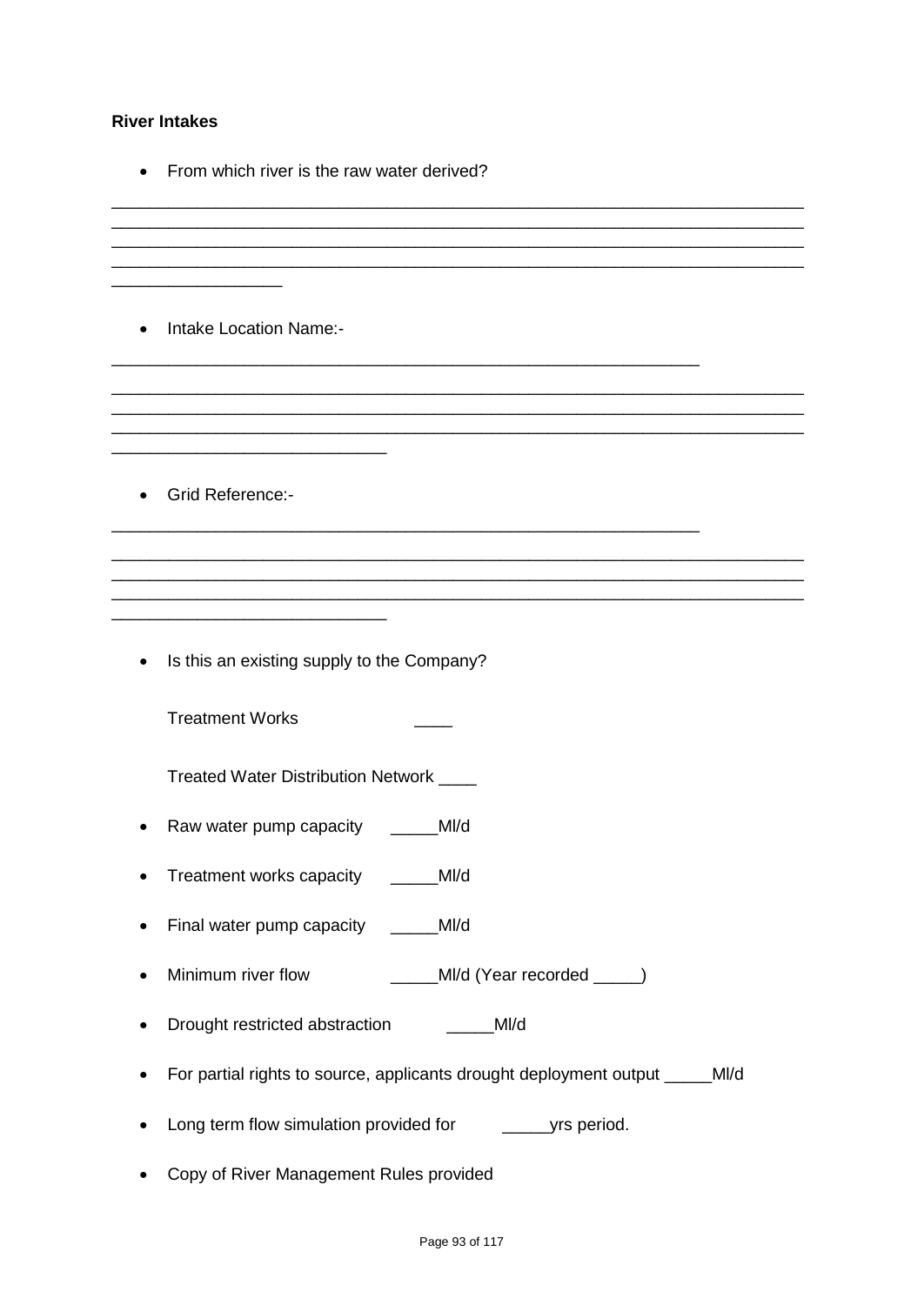• Is bankside storage available?

|           | Yes                                                           |
|-----------|---------------------------------------------------------------|
|           | <b>No</b>                                                     |
|           | MI/d<br>• Total volume of bankside storage                    |
|           |                                                               |
| $\bullet$ | Duration of bankside storage at average output _____<br>Days. |
| $\bullet$ | Duration of bankside storage at maximum output ______ Days.   |
|           | • Are alternative sources available?                          |

Raw water from river:\_\_\_\_\_\_\_\_\_\_\_\_\_\_\_\_\_\_\_\_\_\_\_\_

Treated water from: \_\_\_\_\_\_\_\_\_\_\_\_\_\_\_\_\_\_\_\_\_\_\_\_

Groundwater

- If the alternative source is derived from groundwater, please indicate the source capacity \_\_\_\_\_\_\_\_\_\_\_\_\_MI/d for \_\_\_\_\_\_ days.
- If the alternative source is derived from groundwater please indicate whether the input is:-

As raw to treatment works

As treated water to distribution \_\_\_\_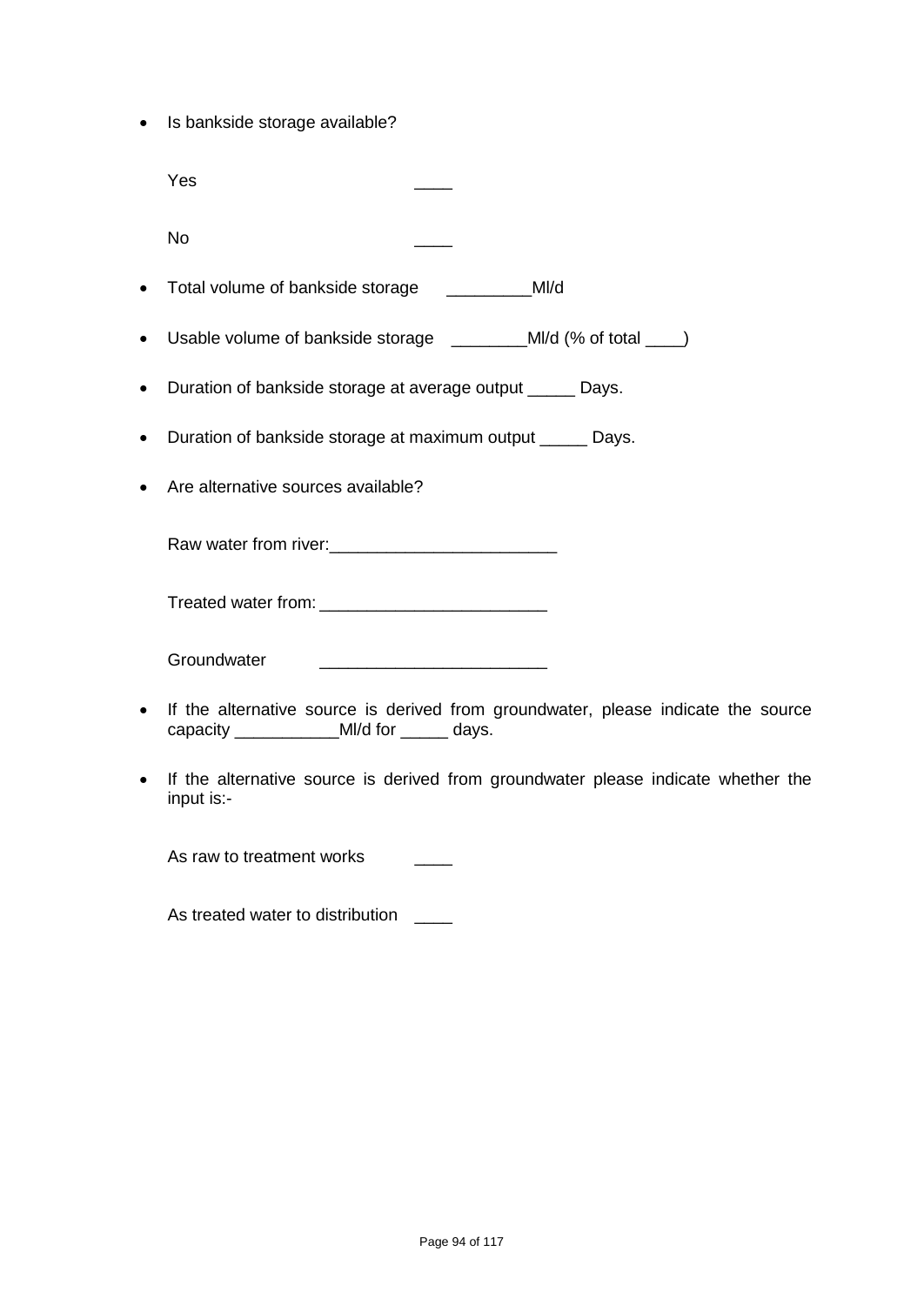## **Pumped Groundwater (for each site)**

• Site Name:-

• Grid Reference

• Aquifer Name:-

• Aquifer Type:-

Unconfined

Confined

Leaky

Layered

• Indicate the following:-

Number of Wells

Number of Boreholes

Number of Pumps

 $\frac{1}{1-\frac{1}{1-\frac{1}{1-\frac{1}{1-\frac{1}{1-\frac{1}{1-\frac{1}{1-\frac{1}{1-\frac{1}{1-\frac{1}{1-\frac{1}{1-\frac{1}{1-\frac{1}{1-\frac{1}{1-\frac{1}{1-\frac{1}{1-\frac{1}{1-\frac{1}{1-\frac{1}{1-\frac{1}{1-\frac{1}{1-\frac{1}{1-\frac{1}{1-\frac{1}{1-\frac{1}{1-\frac{1}{1-\frac{1}{1-\frac{1}{1-\frac{1}{1-\frac{1}{1-\frac{1}{1-\frac{1}{1-\frac{1}{1-\frac{1}{1-\frac{1}{1-\frac{1}{1-\frac{1$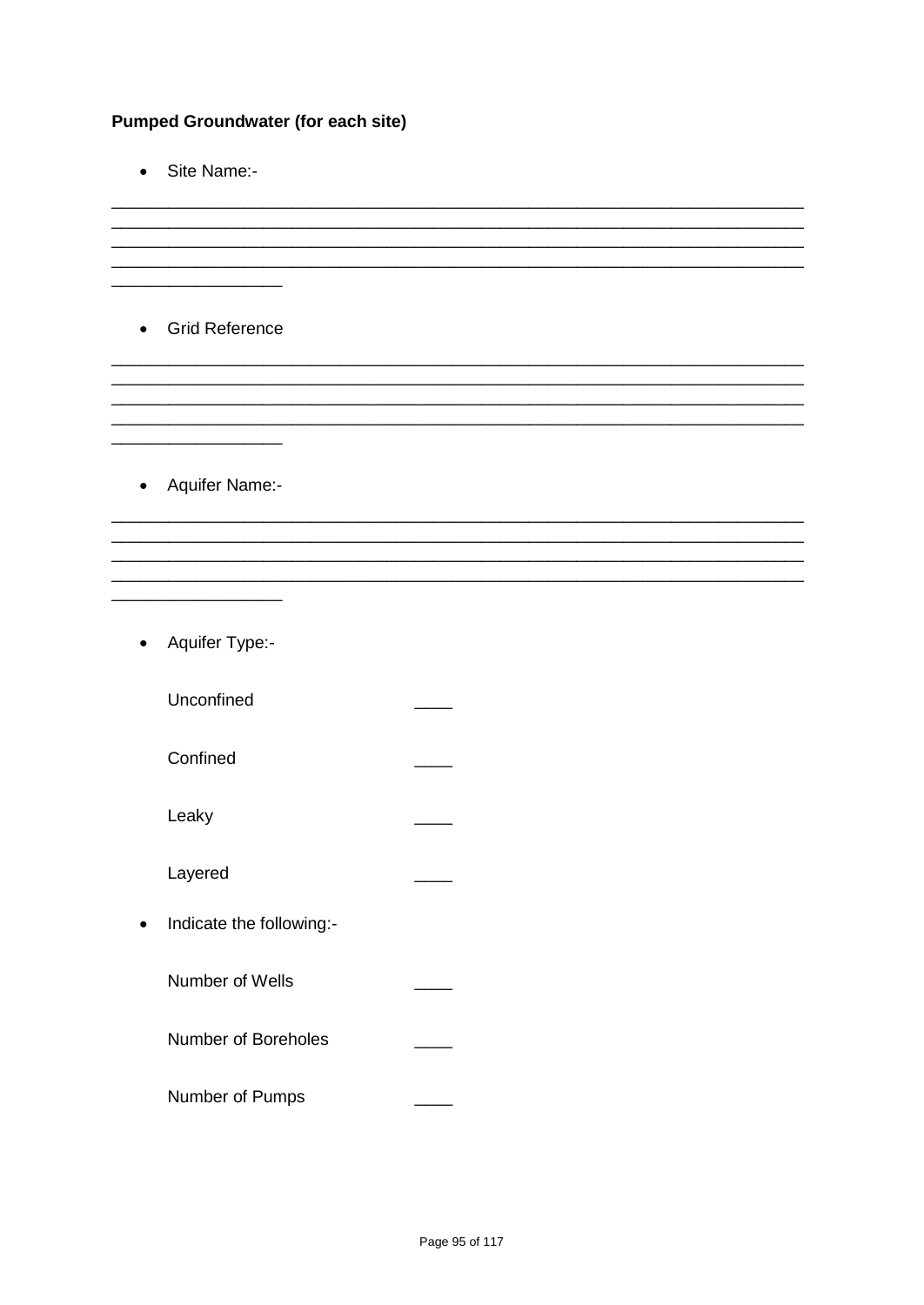• Is this an existing supply to the Company?

Treatment works \_\_\_\_

Treated Water Distribution Network \_\_\_\_

- Please indicate the relevant EA Groundwater Management Unit(s):-
- Have the individual borehole/well performances been proved by test pumping?

\_\_\_\_\_\_\_\_\_\_\_\_\_\_\_\_\_\_\_\_\_\_\_\_\_\_\_\_\_\_\_\_\_\_\_\_\_\_\_\_\_\_\_\_\_\_\_\_\_\_\_\_\_\_\_\_\_\_\_\_\_\_

Yes \_\_\_\_

No \_\_\_\_

• Is the source performance assessed in line with UKWIR methodology?

Yes \_\_\_\_

No \_\_\_\_

• Are source performance diagrams provided?

Yes \_\_\_\_

No \_\_\_\_

• Potential and Deployable Output of Source?

|             | Potential Yield MI/d | Deployable Output MI/d |
|-------------|----------------------|------------------------|
| Peak Week   |                      |                        |
| Peak Season |                      |                        |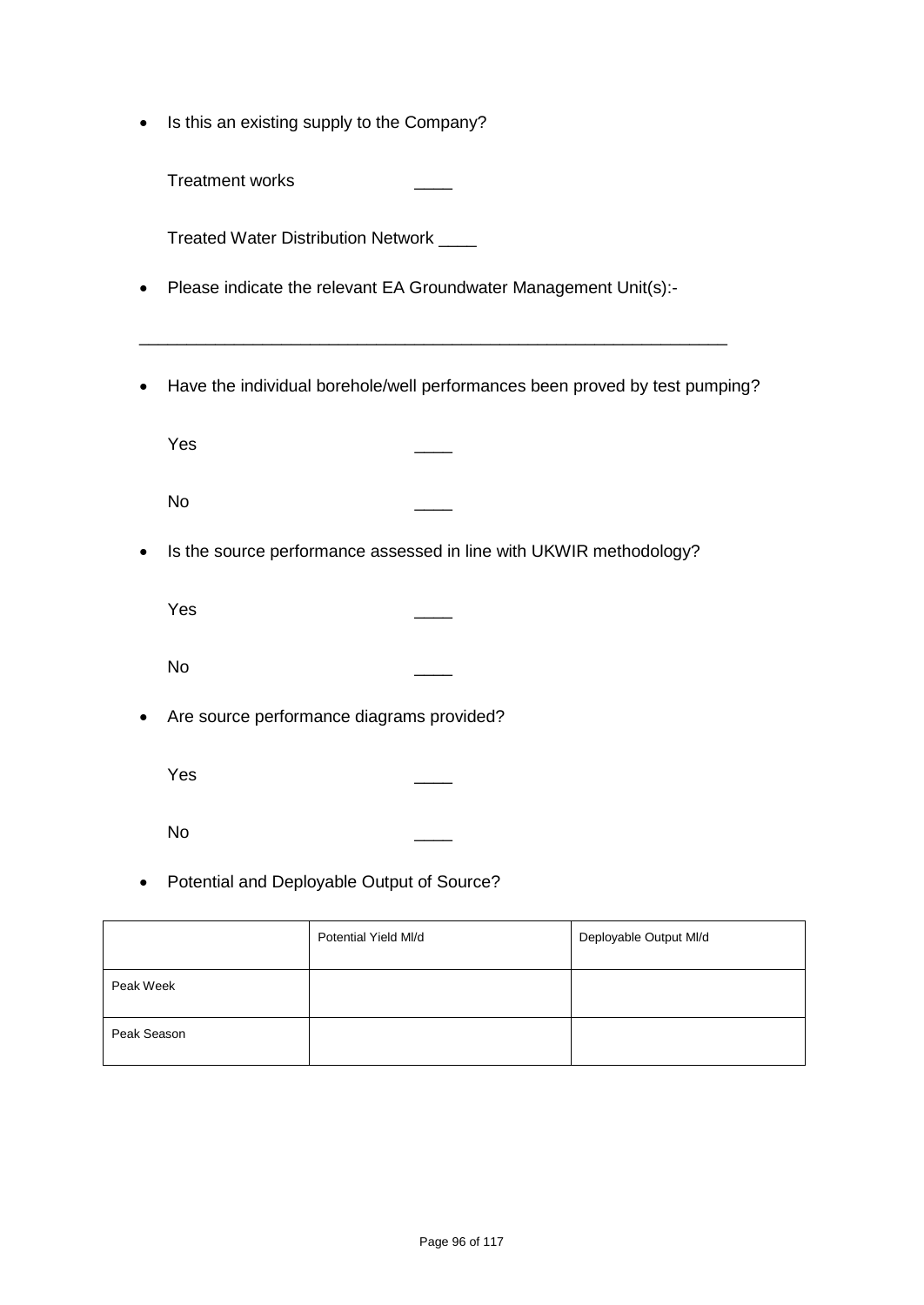• Please give an EA sustainability indication for groundwater unit:-

| Unsustainable                         |  |
|---------------------------------------|--|
| At sustainable limit                  |  |
| Sustainable                           |  |
| Is the source drought output defined? |  |
| Yes                                   |  |
| N٥                                    |  |

• For partial rights to source, please state the applicant's drought deployable output in Ml/d:- \_\_\_\_\_\_\_\_\_\_\_\_\_\_\_\_\_\_\_\_\_\_\_\_\_\_\_\_\_\_\_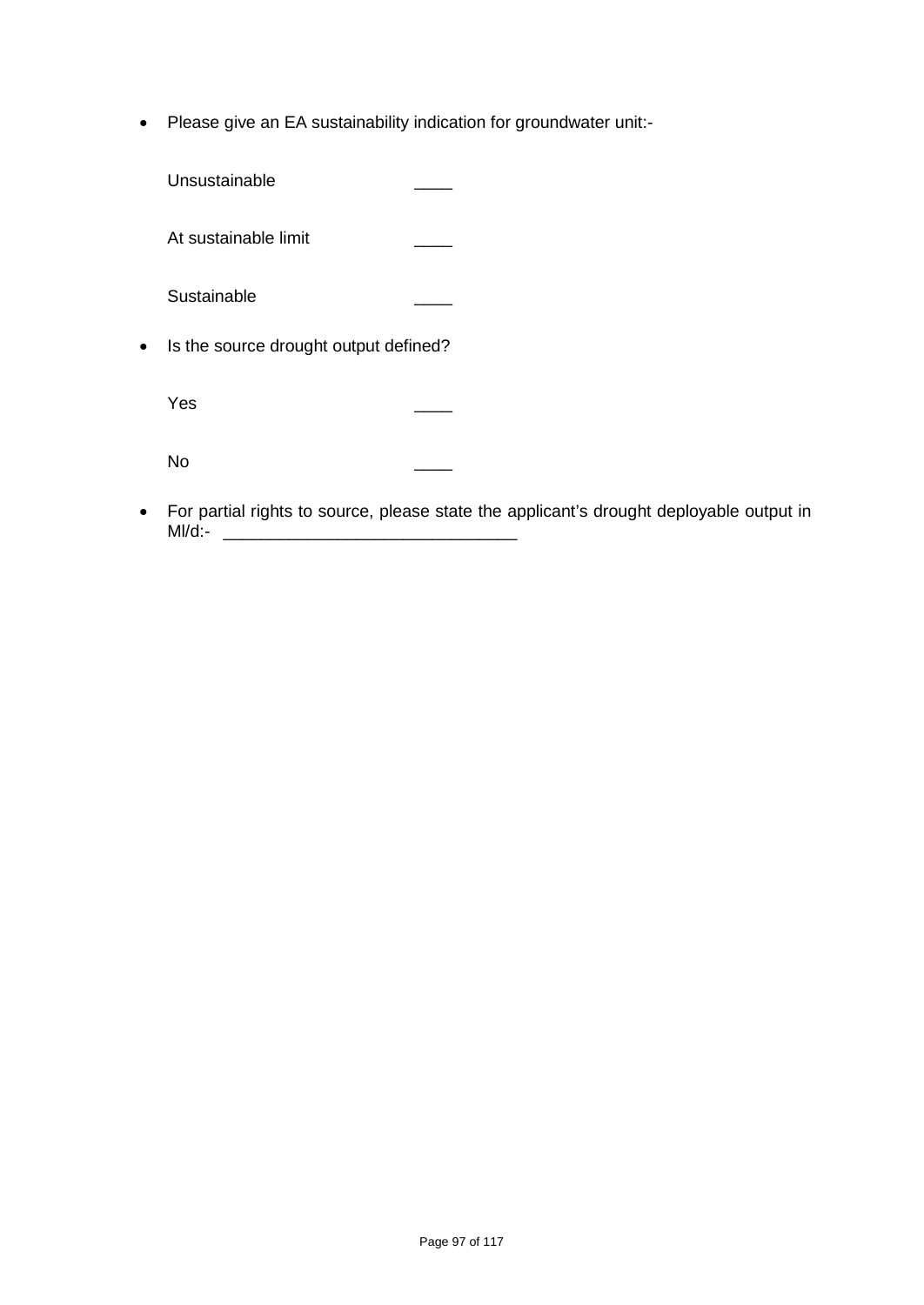# **Gravity Groundwater**

• Aquifer Name:-

| For the site indicate the following:-<br>٠                      |
|-----------------------------------------------------------------|
| <b>Mine Adit</b>                                                |
| Flowing Artesian Well/Borehole ___                              |
| Spring                                                          |
| <b>EA Groundwater Management Unit:</b>                          |
| Source Drought Output:-                                         |
| ____MI/d based on 19 ____ drought assessed on _____ yrs record. |
| <b>Applications Drought Entitlement:-</b>                       |
| MI/d based on 19 ____ drought assessed on _____ yrs record.     |
| Is a source performance diagram provided?                       |
| Yes                                                             |

No \_\_\_\_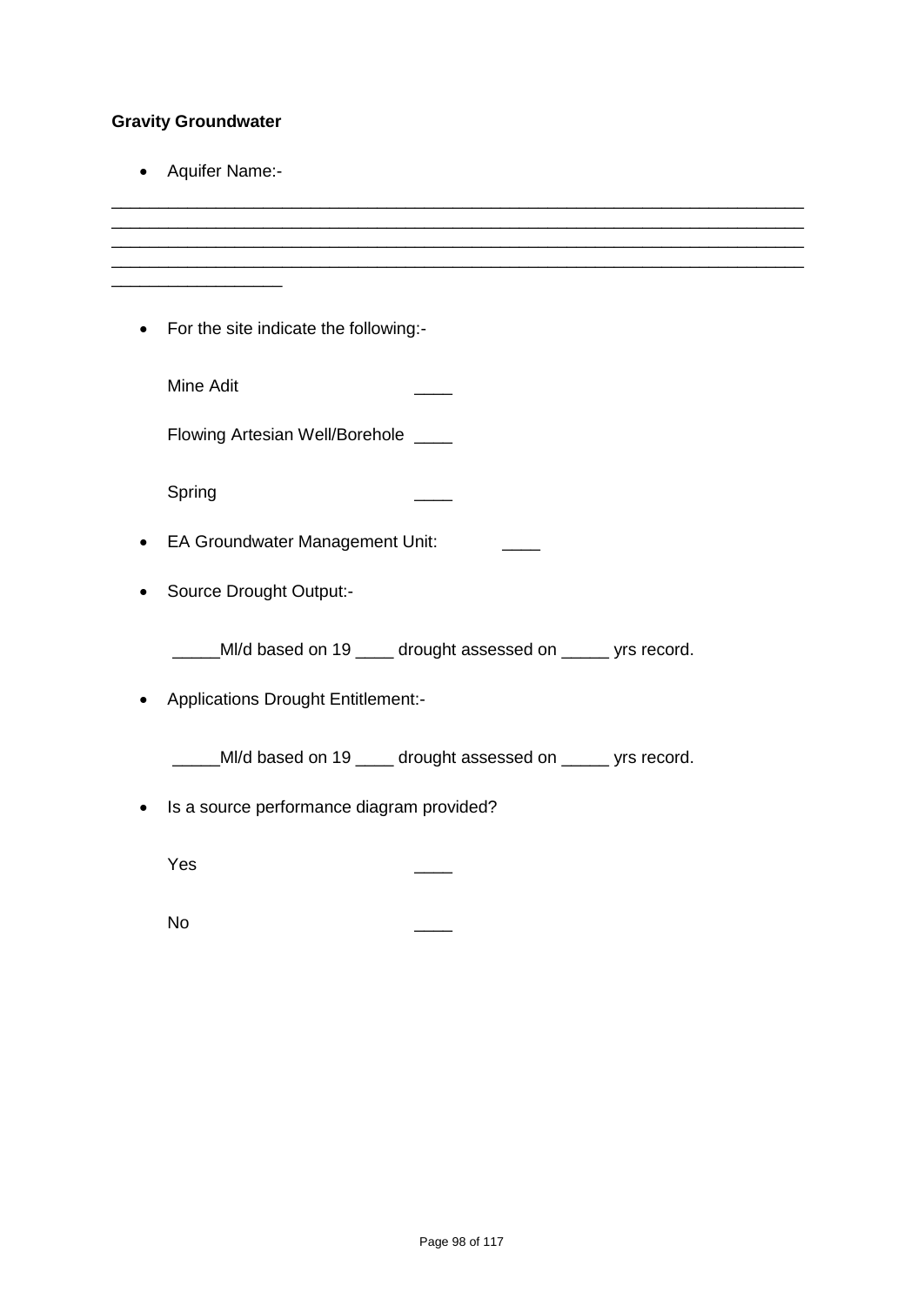## **C - TREATMENT SERVICES AND WATER QUALITY ISSUES**

### **Treatment Processes**

• Are process diagrams provided?

Yes \_\_\_\_

No \_\_\_\_

• Is the water quality "fit for purpose"?

Yes \_\_\_\_

No \_\_\_\_

(Fitness for purpose will require appropriate evidence of compliance with regulatory requirements).

• For raw water inputs directly to an the Company treatment works, is any pretreatment proposed?

\_\_\_\_\_\_\_\_\_\_\_\_\_\_\_\_\_\_\_\_\_\_\_\_\_\_\_\_\_\_\_\_\_\_\_\_\_\_\_\_\_\_\_\_\_\_\_\_\_\_\_\_\_\_\_\_\_\_\_\_\_\_\_\_\_\_\_\_\_\_\_\_\_ \_\_\_\_\_\_\_\_\_\_\_\_\_\_\_\_\_\_\_\_\_\_\_\_\_\_\_\_\_\_\_\_\_\_\_\_\_\_\_\_\_\_\_\_\_\_\_\_\_\_\_\_\_\_\_\_\_\_\_\_\_\_\_\_\_\_\_\_\_\_\_\_\_ \_\_\_\_\_\_\_\_\_\_\_\_\_\_\_\_\_\_\_\_\_\_\_\_\_\_\_\_\_\_\_\_\_\_\_\_\_\_\_\_\_\_\_\_\_\_\_\_\_\_\_\_\_\_\_\_\_\_\_\_\_\_\_\_\_\_\_\_\_\_\_\_\_

Yes \_\_\_\_

No \_\_\_\_

\_\_\_\_\_\_\_\_\_\_\_\_\_\_\_\_\_\_

• If Yes, please give details:-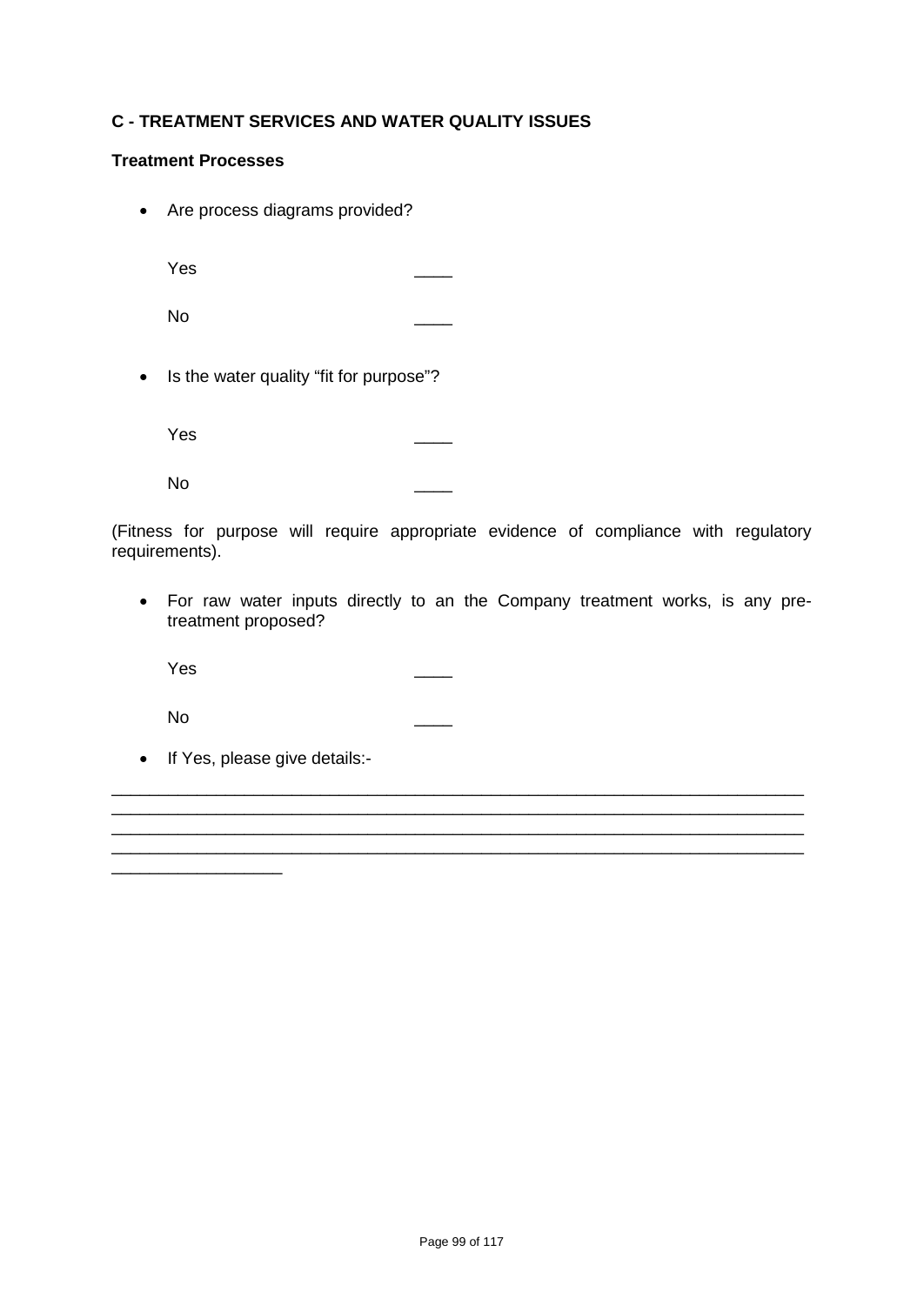## **River Intake Protection**

• Bubble barrier **and the set of the set of the set of the set of the set of the set of the set of the set of the set of the set of the set of the set of the set of the set of the set of the set of the set of the set of th** • Floating boom • Intake Monitor • Up stream monitor • River covered by POLWARN • Manual water quality checks \_\_\_\_ • Emergency procedures detailed \_\_\_\_ • Appropriate \_\_\_\_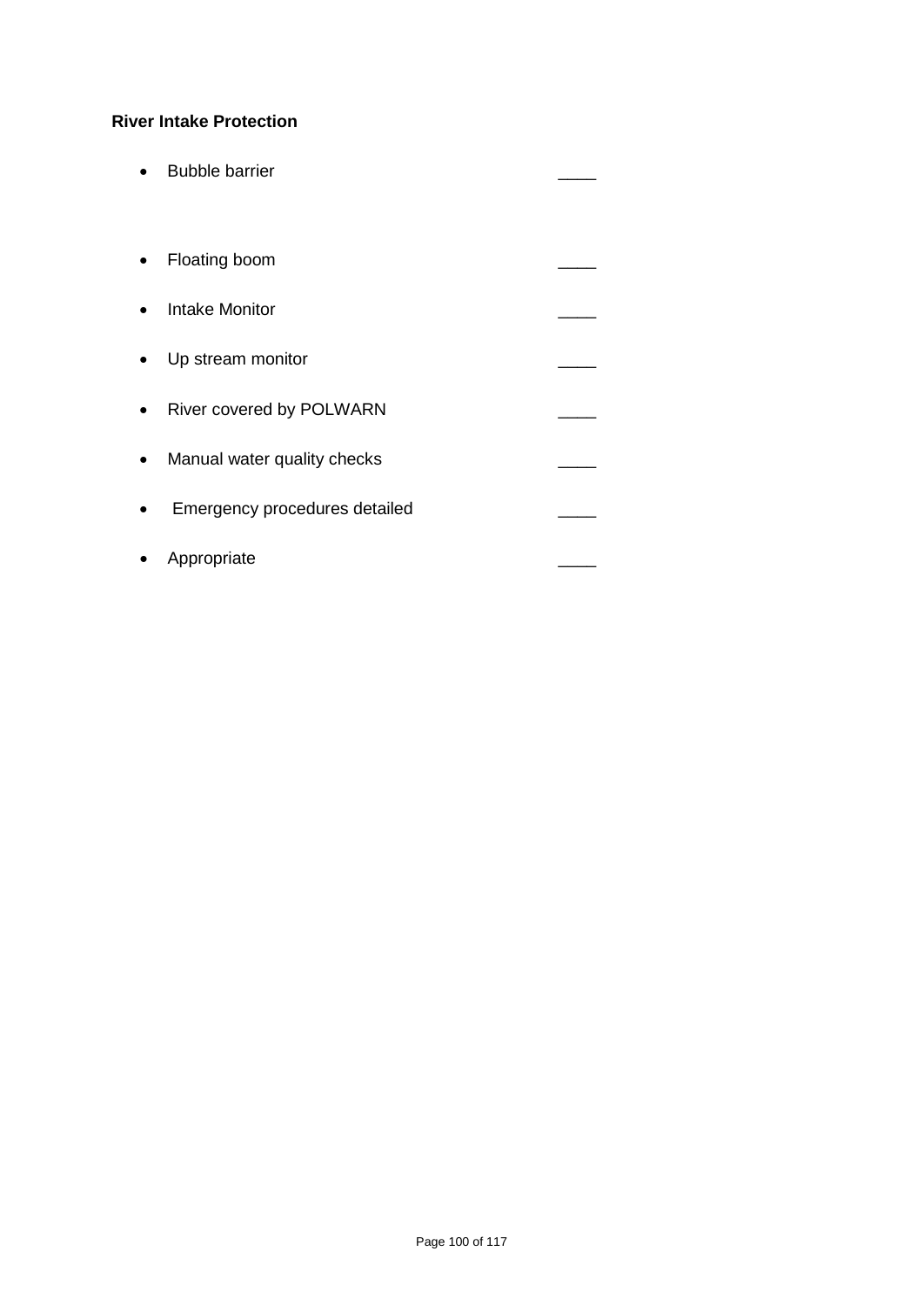## **Water Treatment**

• Please indicate the status of the treatment available for each source of ground and surface water:-

|                                               | Treatment in place | <b>Treatment Proposed</b> | Treatment<br>necessary | not |
|-----------------------------------------------|--------------------|---------------------------|------------------------|-----|
| Micro screen                                  |                    |                           |                        |     |
| Coagulation (please specify type and process) |                    |                           |                        |     |
| Sand Filtration                               |                    |                           |                        |     |
| <b>Activated Carbon Filtration</b>            |                    |                           |                        |     |
| Power Activated Carbon                        |                    |                           |                        |     |
| Marginal Chlorination                         |                    |                           |                        |     |
| Super and De Chlorination                     |                    |                           |                        |     |
| Super, De and Re Chlorination                 |                    |                           |                        |     |
| UV                                            |                    |                           |                        |     |
| Fe/Mn Removal                                 |                    |                           |                        |     |
| Nitrate Removal                               |                    |                           |                        |     |
| Membrane Filtration (describe process)        |                    |                           |                        |     |
| Phosphate dosing                              |                    |                           |                        |     |
| Fluoridation                                  |                    |                           |                        |     |
| Pesticide removal                             |                    |                           |                        |     |
| Ozonation                                     |                    |                           |                        |     |
| Other (Describe)                              |                    |                           |                        |     |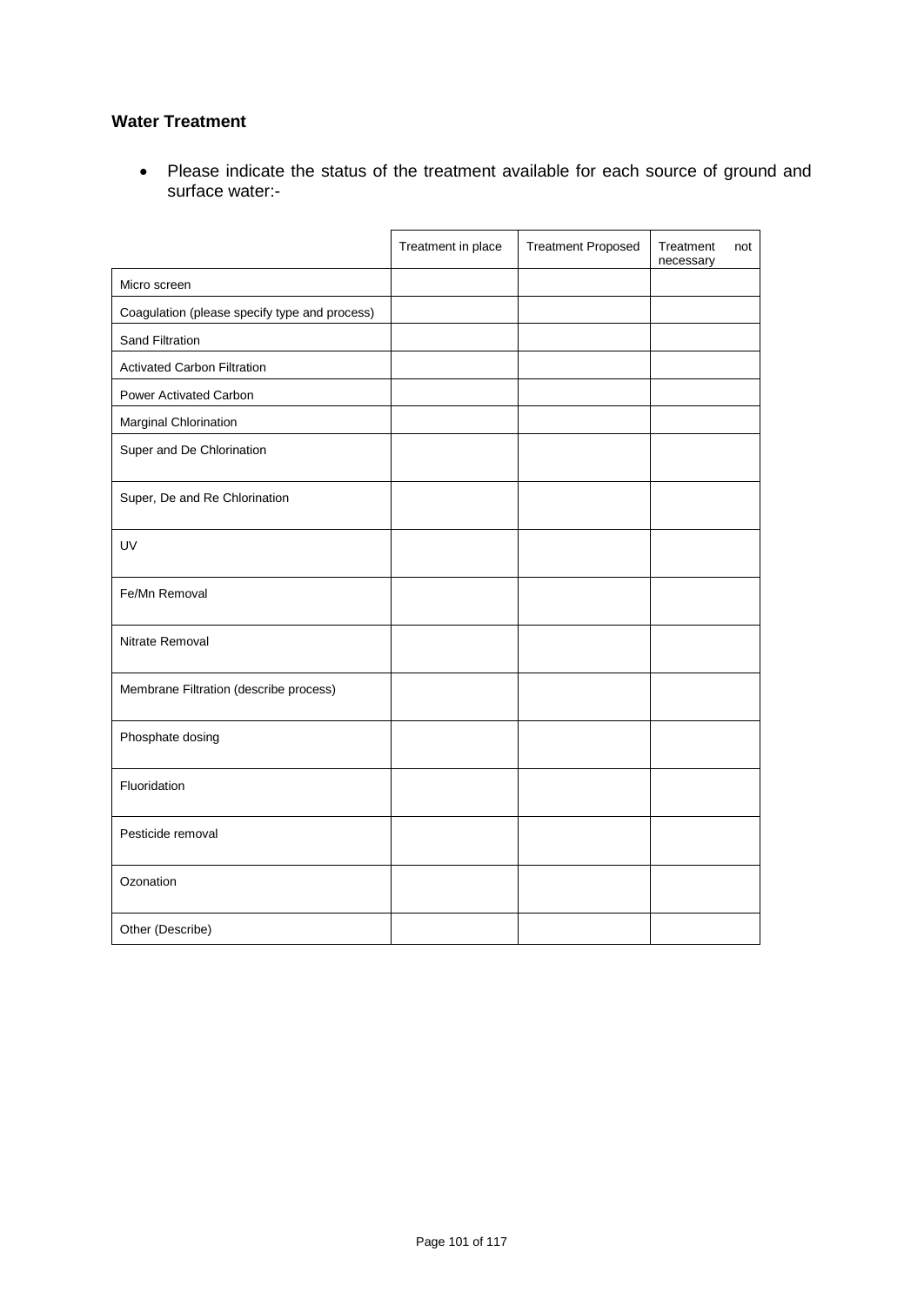## **Water Quality Issues**

• Please indicate the level of monitoring available at different stages of the treatment process:-

|                          | On-line | Fail-safe |
|--------------------------|---------|-----------|
| pH                       |         |           |
| Residual coagulant       |         |           |
| Conductivity             |         |           |
| Pesticides               |         |           |
| Nitrate Level            |         |           |
| <b>Chlorine Residual</b> |         |           |
| Fluoride                 |         |           |
| Phosphate                |         |           |
| Turbidity                |         |           |
| Cryptosporidium (DWI)    |         |           |
| Other                    |         |           |

• Cryptosporidium Risk Assessment Provided?

Yes \_\_\_\_

No \_\_\_\_

• Cryptosporidium Risk Assessment Approved by DWI?

Yes \_\_\_\_

No \_\_\_\_

• Please indicate the level of control available at source:-

|                                      | Yes | No |
|--------------------------------------|-----|----|
| <b>Fixed Speed Pumps</b>             |     |    |
| Variable Speed Pumps                 |     |    |
| <b>Electricity Tariff Management</b> |     |    |
| <b>Clock Control</b>                 |     |    |
| <b>Trend Control</b>                 |     |    |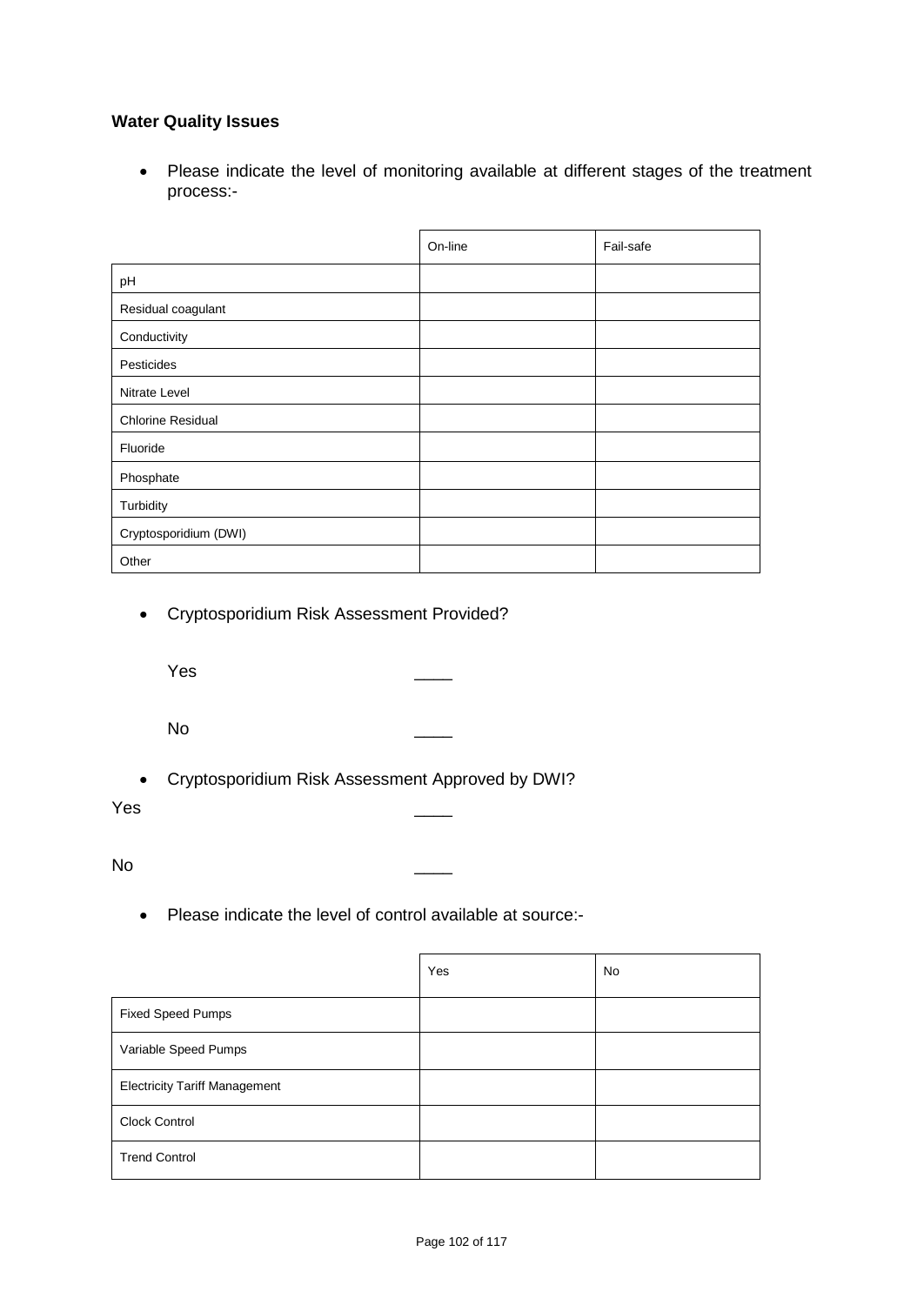• Will there be any material change in water quality from the source to the point of entry, in particular please specify the minimum and maximum expected times of travel from the source to the point of entry?

\_\_\_\_\_\_\_\_\_\_\_\_\_\_\_\_\_\_\_\_\_\_\_\_\_\_\_\_\_\_\_\_\_\_\_\_\_\_\_\_\_\_\_\_\_\_\_\_\_\_\_\_\_\_\_\_\_\_\_\_\_\_\_\_\_\_\_\_\_\_\_\_\_  $\mathcal{L}_\mathcal{L} = \mathcal{L}_\mathcal{L} = \mathcal{L}_\mathcal{L} = \mathcal{L}_\mathcal{L} = \mathcal{L}_\mathcal{L} = \mathcal{L}_\mathcal{L} = \mathcal{L}_\mathcal{L} = \mathcal{L}_\mathcal{L} = \mathcal{L}_\mathcal{L} = \mathcal{L}_\mathcal{L} = \mathcal{L}_\mathcal{L} = \mathcal{L}_\mathcal{L} = \mathcal{L}_\mathcal{L} = \mathcal{L}_\mathcal{L} = \mathcal{L}_\mathcal{L} = \mathcal{L}_\mathcal{L} = \mathcal{L}_\mathcal{L}$  $\mathcal{L}_\text{max}$  , and the contract of the contract of the contract of the contract of the contract of the contract of

• Will there be any material change in water quality from the point of entry to the point of exit, affecting customers' health, standards of service, continuity of supply or the security of supply?

\_\_\_\_\_\_\_\_\_\_\_\_\_\_\_\_\_\_\_\_\_\_\_\_\_\_\_\_\_\_\_\_\_\_\_\_\_\_\_\_\_\_\_\_\_\_\_\_\_\_\_\_\_\_\_\_\_\_\_\_\_\_\_\_\_\_\_\_\_\_\_\_\_

\_\_\_\_\_\_\_\_\_\_\_\_\_\_\_\_\_\_\_\_\_\_\_\_\_\_\_\_\_\_\_\_\_\_\_\_\_\_\_\_\_\_\_\_\_\_\_\_\_\_\_\_\_\_\_\_\_\_\_\_\_\_\_\_\_\_\_\_\_\_\_\_\_ \_\_\_\_\_\_\_\_\_\_\_\_\_\_\_\_\_\_\_\_\_\_\_\_\_\_\_\_\_\_\_\_\_\_\_\_\_\_\_\_\_\_\_\_\_\_\_\_\_\_\_\_\_\_\_\_\_\_\_\_\_\_\_\_\_\_\_\_\_\_\_\_\_

• What methods and equipment do you intend to use for water quality sampling, monitoring, testing and reporting? Please note that we will need details of the monitoring and sampling programme you intend to employ:-

\_\_\_\_\_\_\_\_\_\_\_\_\_\_\_\_\_\_\_\_\_\_\_\_\_\_\_\_\_\_\_\_\_\_\_\_\_\_\_\_\_\_\_\_\_\_\_\_\_\_\_\_\_\_\_\_\_\_\_\_\_\_\_\_\_\_\_\_\_\_\_\_\_ \_\_\_\_\_\_\_\_\_\_\_\_\_\_\_\_\_\_\_\_\_\_\_\_\_\_\_\_\_\_\_\_\_\_\_\_\_\_\_\_\_\_\_\_\_\_\_\_\_\_\_\_\_\_\_\_\_\_\_\_\_\_\_\_\_\_\_\_\_\_\_\_\_  $\_$  ,  $\_$  ,  $\_$  ,  $\_$  ,  $\_$  ,  $\_$  ,  $\_$  ,  $\_$  ,  $\_$  ,  $\_$  ,  $\_$  ,  $\_$  ,  $\_$  ,  $\_$  ,  $\_$  ,  $\_$  ,  $\_$  ,  $\_$  ,  $\_$ \_\_\_\_\_\_\_\_\_\_\_\_\_\_\_\_\_\_\_\_\_\_\_\_\_\_\_\_\_\_\_\_\_\_\_\_\_\_\_\_\_\_\_\_\_\_\_\_\_\_\_\_\_\_\_\_\_\_\_\_\_\_\_\_\_\_\_\_\_\_\_\_\_

**Water Quality Monitoring Data**

 $\frac{1}{2}$  ,  $\frac{1}{2}$  ,  $\frac{1}{2}$  ,  $\frac{1}{2}$  ,  $\frac{1}{2}$  ,  $\frac{1}{2}$  ,  $\frac{1}{2}$  ,  $\frac{1}{2}$  ,  $\frac{1}{2}$  ,  $\frac{1}{2}$  ,  $\frac{1}{2}$  ,  $\frac{1}{2}$  ,  $\frac{1}{2}$  ,  $\frac{1}{2}$  ,  $\frac{1}{2}$  ,  $\frac{1}{2}$  ,  $\frac{1}{2}$  ,  $\frac{1}{2}$  ,  $\frac{1$ 

\_\_\_\_\_\_\_\_\_\_\_\_\_\_\_\_\_\_

\_\_\_\_\_\_\_\_\_\_\_\_\_\_\_\_\_\_

The tables below request information of a general nature. However, it may be that there are seasonal specific issues and trends, which are not covered within the data. Please advise separately if this is the case. Please provide data for every borehole, raw water source and treated water source to be used.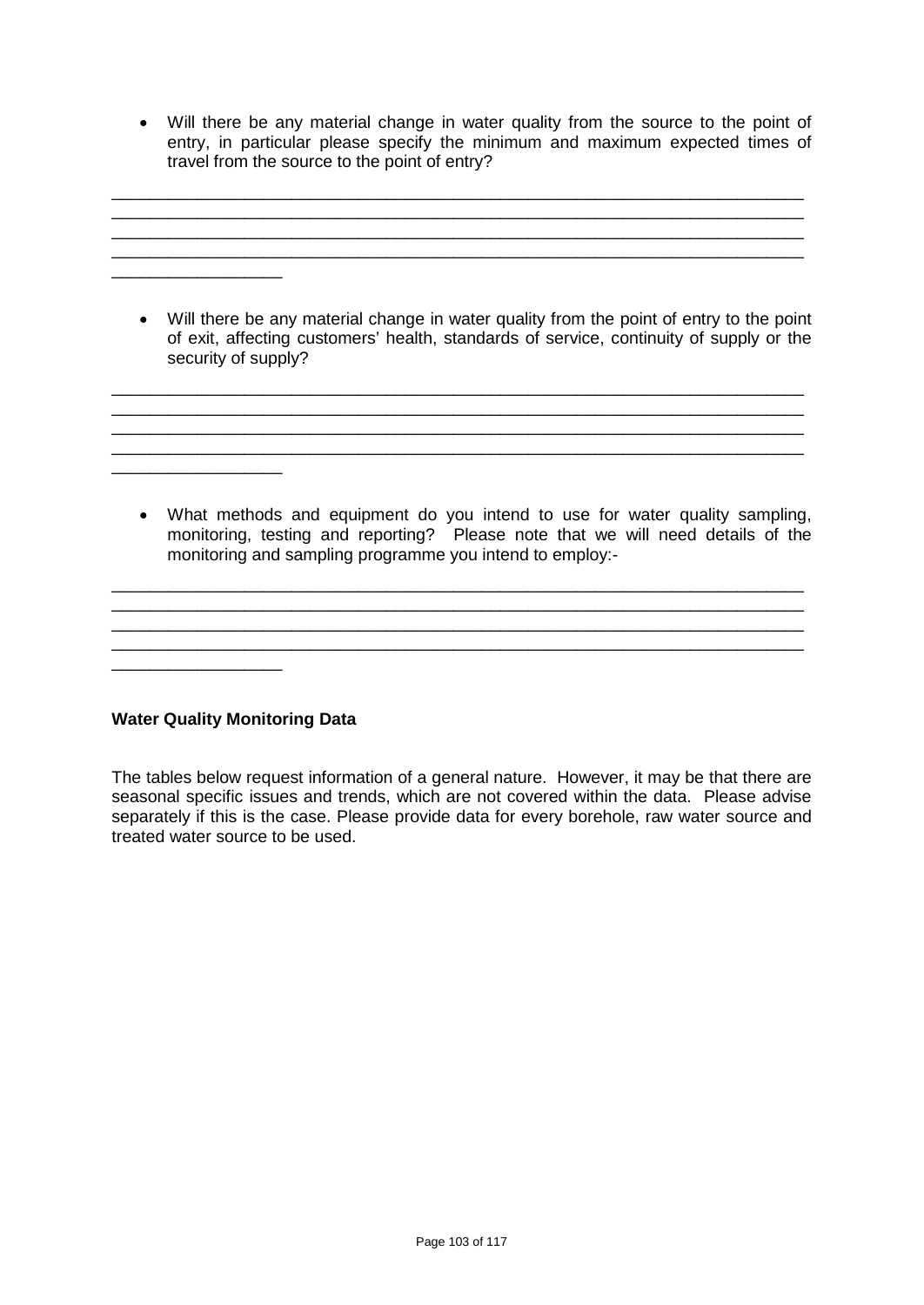## **Chemical Parameters**

| Parameter                                                                                                | Unit                        | Max | Min | Mean | No.<br>of<br>samples | Sampling<br>frequency | Start/end<br>dates<br>of<br>data<br>provided |
|----------------------------------------------------------------------------------------------------------|-----------------------------|-----|-----|------|----------------------|-----------------------|----------------------------------------------|
| Aluminium                                                                                                | Al mg/l                     |     |     |      |                      |                       |                                              |
| Iron                                                                                                     | Fe mg/l                     |     |     |      |                      |                       |                                              |
| Manganese                                                                                                | Mn mg/l                     |     |     |      |                      |                       |                                              |
| Copper                                                                                                   | Cu mg/l                     |     |     |      |                      |                       |                                              |
| Zinc                                                                                                     | Zn mg/l                     |     |     |      |                      |                       |                                              |
| Phosphorous                                                                                              | P mg/l                      |     |     |      |                      |                       |                                              |
| Fluoride                                                                                                 | F mg/l                      |     |     |      |                      |                       |                                              |
| Silver                                                                                                   | Ag mg/l                     |     |     |      |                      |                       |                                              |
| Arsenic                                                                                                  | As mg/l                     |     |     |      |                      |                       |                                              |
| Cadmium                                                                                                  | Cd mg/l                     |     |     |      |                      |                       |                                              |
| Cyanide                                                                                                  | CN mg/l                     |     |     |      |                      |                       |                                              |
| Chromium                                                                                                 | Cr mg/l                     |     |     |      |                      |                       |                                              |
| Mercury                                                                                                  | Hg mg/l                     |     |     |      |                      |                       |                                              |
| Nickel                                                                                                   | Ni mg/l                     |     |     |      |                      |                       |                                              |
| Lead                                                                                                     | Pb mg/l                     |     |     |      |                      |                       |                                              |
| Antimony                                                                                                 | Sb mg/l                     |     |     |      |                      |                       |                                              |
| Selenium                                                                                                 | Se mg/l                     |     |     |      |                      |                       |                                              |
| Boron                                                                                                    | B mg/l                      |     |     |      |                      |                       |                                              |
| Barium                                                                                                   | Ba mg/l                     |     |     |      |                      |                       |                                              |
| Benzene                                                                                                  | $\mu$ g/l                   |     |     |      |                      |                       |                                              |
| <b>Bromate</b>                                                                                           | $\mu$ g BrO <sub>3</sub> /l |     |     |      |                      |                       |                                              |
| 1,2 Dichloroethane                                                                                       | $\mu$ g/l                   |     |     |      |                      |                       |                                              |
| Radioactivity-Tritium                                                                                    | Bq/l                        |     |     |      |                      |                       |                                              |
| Radioactivity-Total indicative<br>(excl.<br>Tritium,<br>dose<br>Potassium 40, Radon and<br>Radon decay). | MSv/year                    |     |     |      |                      |                       |                                              |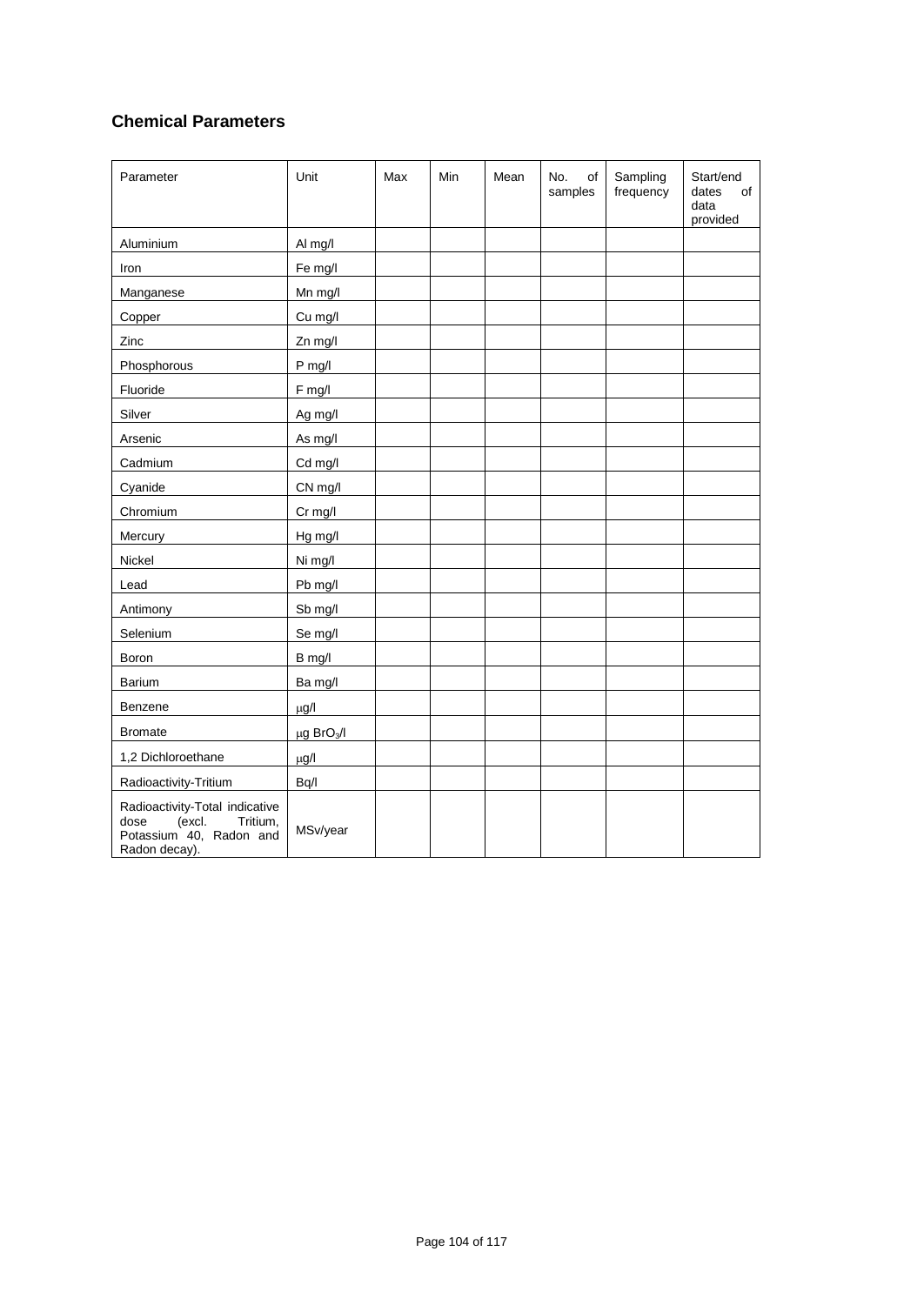## **Pesticides**

Evidence of risk assessment of pesticide usage in catchment will be required to ensure appropriate pesticides are being monitored.

| Parameter               | Unit      | Max | Min | Mean | No.<br>of<br>samples | Sampling<br>frequency | Start/end<br>dates<br>of<br>data<br>provided |
|-------------------------|-----------|-----|-----|------|----------------------|-----------------------|----------------------------------------------|
| <b>Total Pesticides</b> | $\mu$ g/l |     |     |      |                      |                       |                                              |
| Aldrin                  | $\mu$ g/l |     |     |      |                      |                       |                                              |
| Atrazine                | $\mu$ g/l |     |     |      |                      |                       |                                              |
| Bromoxynil              | $\mu$ g/l |     |     |      |                      |                       |                                              |
| Carbendazim             | $\mu$ g/l |     |     |      |                      |                       |                                              |
| Carbetamide             | $\mu$ g/l |     |     |      |                      |                       |                                              |
| Carbophenothion         | $\mu$ g/l |     |     |      |                      |                       |                                              |
| Chloridazon             | $\mu$ g/l |     |     |      |                      |                       |                                              |
| Chlorotoluron           | $\mu$ g/l |     |     |      |                      |                       |                                              |
| Clopyralid              | $\mu$ g/l |     |     |      |                      |                       |                                              |
| $2,4-D$                 | $\mu$ g/l |     |     |      |                      |                       |                                              |
| DDT (total isomers)     | $\mu$ g/l |     |     |      |                      |                       |                                              |
| Dicamba                 | $\mu$ g/l |     |     |      |                      |                       |                                              |
| Dichlorprop             | $\mu$ g/l |     |     |      |                      |                       |                                              |
| Difenzoquat             | $\mu$ g/l |     |     |      |                      |                       |                                              |
| Dimenthoate             | $\mu$ g/l |     |     |      |                      |                       |                                              |
| <b>EPTC</b>             | $\mu$ g/l |     |     |      |                      |                       |                                              |
| Gamma HCH               | $\mu$ g/l |     |     |      |                      |                       |                                              |
| Glyphosate              | $\mu$ g/l |     |     |      |                      |                       |                                              |
| Heptachlor              | $\mu$ g/l |     |     |      |                      |                       |                                              |
| Hexachlorobenzene       | $\mu$ g/l |     |     |      |                      |                       |                                              |
| loxynil                 | $\mu$ g/l |     |     |      |                      |                       |                                              |
| Isoproturon             | $\mu$ g/l |     |     |      |                      |                       |                                              |
| Linuron                 | $\mu$ g/l |     |     |      |                      |                       |                                              |
| Melathion               | $\mu$ g/l |     |     |      |                      |                       |                                              |
| <b>MCPA</b>             | $\mu$ g/l |     |     |      |                      |                       |                                              |
| MCPB                    | $\mu$ g/l |     |     |      |                      |                       |                                              |
| Mecoprop                | $\mu$ g/l |     |     |      |                      |                       |                                              |
| Metamitron              | $\mu$ g/l |     |     |      |                      |                       |                                              |
| Metham-sodium           | $\mu$ g/l |     |     |      |                      |                       |                                              |
| Methoxychlor            | $\mu$ g/l |     |     |      |                      |                       |                                              |
| Paraquat                | $\mu$ g/l |     |     |      |                      |                       |                                              |
| Prometryne              | $\mu$ g/l |     |     |      |                      |                       |                                              |
| Propazine               | $\mu$ g/l |     |     |      |                      |                       |                                              |
| Propyzamide             | $\mu$ g/l |     |     |      |                      |                       |                                              |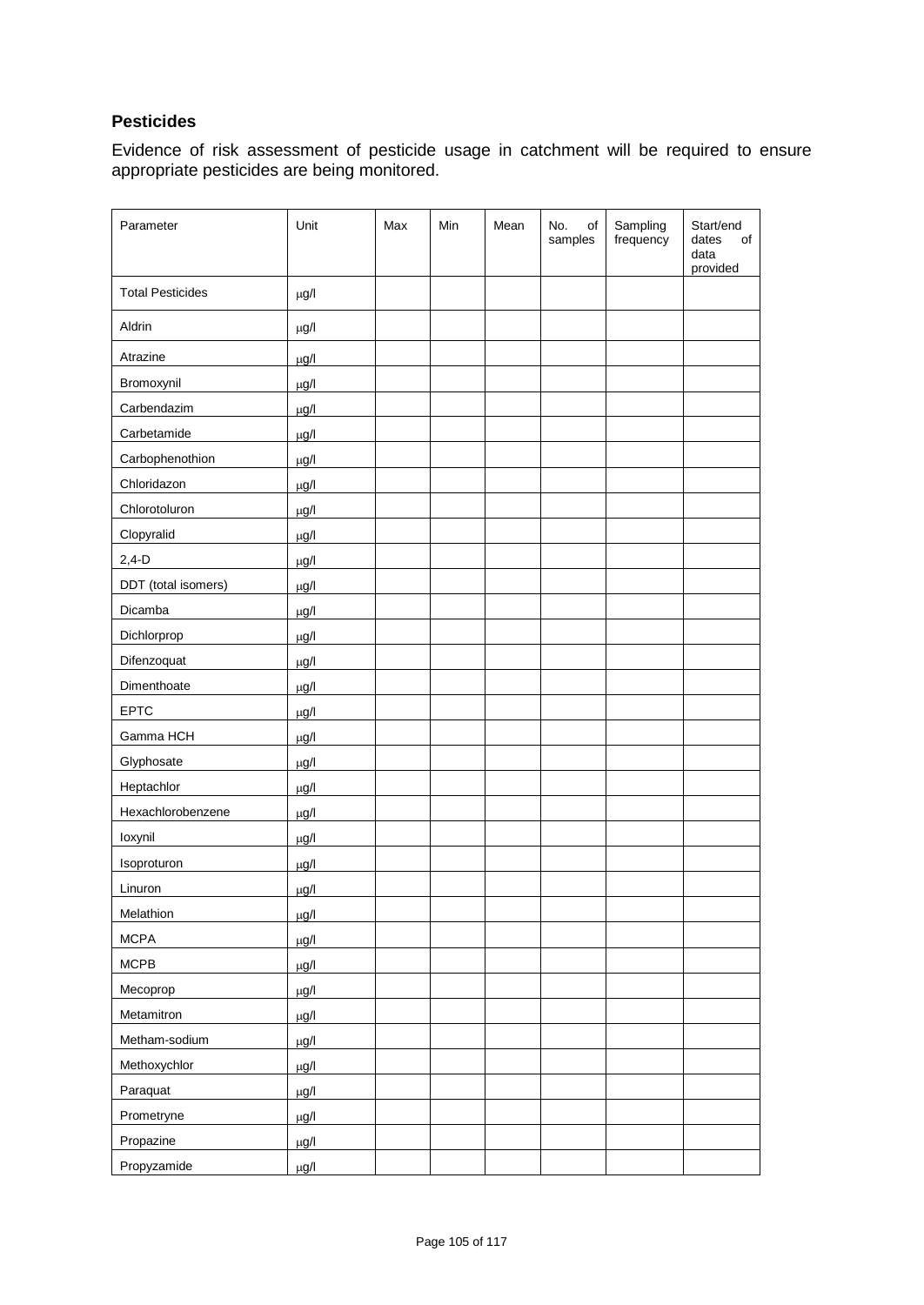| Simazine                                 | $\mu$ g/l |  |  |  |
|------------------------------------------|-----------|--|--|--|
| Sodium chlorate                          | $\mu$ g/l |  |  |  |
| Sulphuric acid                           | $\mu$ g/l |  |  |  |
| <b>TCA</b>                               | $\mu$ g/l |  |  |  |
| Triadimefon                              | $\mu$ g/l |  |  |  |
| Triallate                                | $\mu$ g/l |  |  |  |
| Others (please specify each<br>compound) | $\mu$ g/l |  |  |  |

# **General Properties**

| Parameter                                            | Unit                 | Max | Min | Mean | No.<br>of<br>samples | Sampling<br>frequency | Start<br>/end<br>dates<br>of<br>date<br>provided |
|------------------------------------------------------|----------------------|-----|-----|------|----------------------|-----------------------|--------------------------------------------------|
| Turbidity                                            | <b>FTU</b>           |     |     |      |                      |                       |                                                  |
| Odour                                                | Dil. No              |     |     |      |                      |                       |                                                  |
| Taste                                                | Dil. No              |     |     |      |                      |                       |                                                  |
| Temp.                                                | $^\circ \text{C}$    |     |     |      |                      |                       |                                                  |
| Hydrogen ion                                         | PH                   |     |     |      |                      |                       |                                                  |
| Conductivity                                         | Ms/cm                |     |     |      |                      |                       |                                                  |
| Chloride                                             | CI mg/l              |     |     |      |                      |                       |                                                  |
| Colour                                               | Ca mg/l              |     |     |      |                      |                       |                                                  |
| <b>Total Hardness</b>                                | Ca mg/l              |     |     |      |                      |                       |                                                  |
| Alkalinity                                           | $HCO3$ mg/l          |     |     |      |                      |                       |                                                  |
| Sulphate                                             | $SO4$ mg/l           |     |     |      |                      |                       |                                                  |
| Magnesium                                            | Mg mg/l              |     |     |      |                      |                       |                                                  |
| Sodium                                               | Na mg/l              |     |     |      |                      |                       |                                                  |
| Potassium                                            | K mg/l               |     |     |      |                      |                       |                                                  |
| Dry Residues                                         | mg/l                 |     |     |      |                      |                       |                                                  |
| Nitrate                                              | $NO3$ mg/l           |     |     |      |                      |                       |                                                  |
| Nitrite                                              | $NO2$ mg/l           |     |     |      |                      |                       |                                                  |
| Ammonia                                              | NH <sub>4</sub> mg/l |     |     |      |                      |                       |                                                  |
| Kjedahl Nitrogen                                     | N mg/l               |     |     |      |                      |                       |                                                  |
| Oxidisability                                        | $O2$ mg/l            |     |     |      |                      |                       |                                                  |
| <b>Dissolved</b><br>emulsified<br>or<br>hydrocarbons | mg/l                 |     |     |      |                      |                       |                                                  |
| Phenols                                              | $C_6H_5OH$<br>mg/l   |     |     |      |                      |                       |                                                  |
| Surfactants                                          | mg/l                 |     |     |      |                      |                       |                                                  |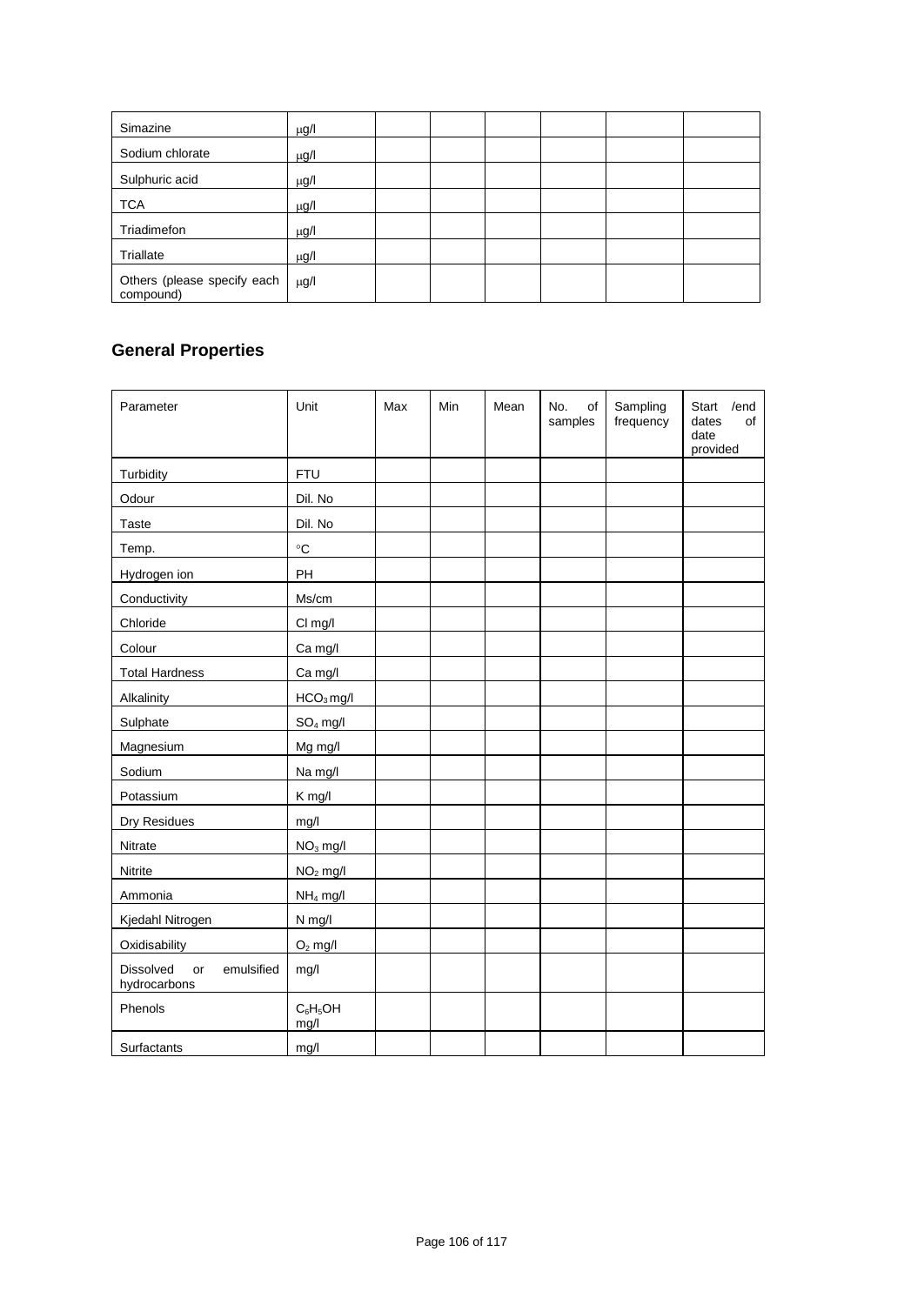# **Trihalomethanes**

| Parameter                | Unit | Max | Min | Mean | No.<br>of<br>samples | Sampling<br>frequency | /end<br>Start<br>dates<br>of<br>data<br>provided |
|--------------------------|------|-----|-----|------|----------------------|-----------------------|--------------------------------------------------|
| <b>THM</b>               | mg/l |     |     |      |                      |                       |                                                  |
| <b>PAH</b>               | mg/l |     |     |      |                      |                       |                                                  |
| Benzo 3,4 pyrene         | mg/l |     |     |      |                      |                       |                                                  |
| Tetrachloromethane       | mg/l |     |     |      |                      |                       |                                                  |
| Trichloroethene          | mg/l |     |     |      |                      |                       |                                                  |
| Tetrachloroethene        | mg/l |     |     |      |                      |                       |                                                  |
| Subs. Ext. in chloroform | mg/l |     |     |      |                      |                       |                                                  |

# **Microbiological parameters**

| Parameter                       | Unit                                                 | Max | Min | Mean | No.<br>0f<br>samples | Sampling<br>frequency | Start / end<br>dates<br>οf<br>data<br>provided |
|---------------------------------|------------------------------------------------------|-----|-----|------|----------------------|-----------------------|------------------------------------------------|
| <b>Total Coliforms</b>          | Number / 100 ml                                      |     |     |      |                      |                       |                                                |
| <b>Faecal Coliforms</b>         | Number / 100 ml                                      |     |     |      |                      |                       |                                                |
| Faecal Strep.                   | Number / 100 ml                                      |     |     |      |                      |                       |                                                |
| S-R Clostridia                  | Number / 20 ml                                       |     |     |      |                      |                       |                                                |
| Cryptosporidium(regul<br>atory) | Number of oocysts<br>/101                            |     |     |      |                      |                       |                                                |
| Colony counts                   | Number / 1ml at<br>22 $\degree$ C and 37 $\degree$ C |     |     |      |                      |                       |                                                |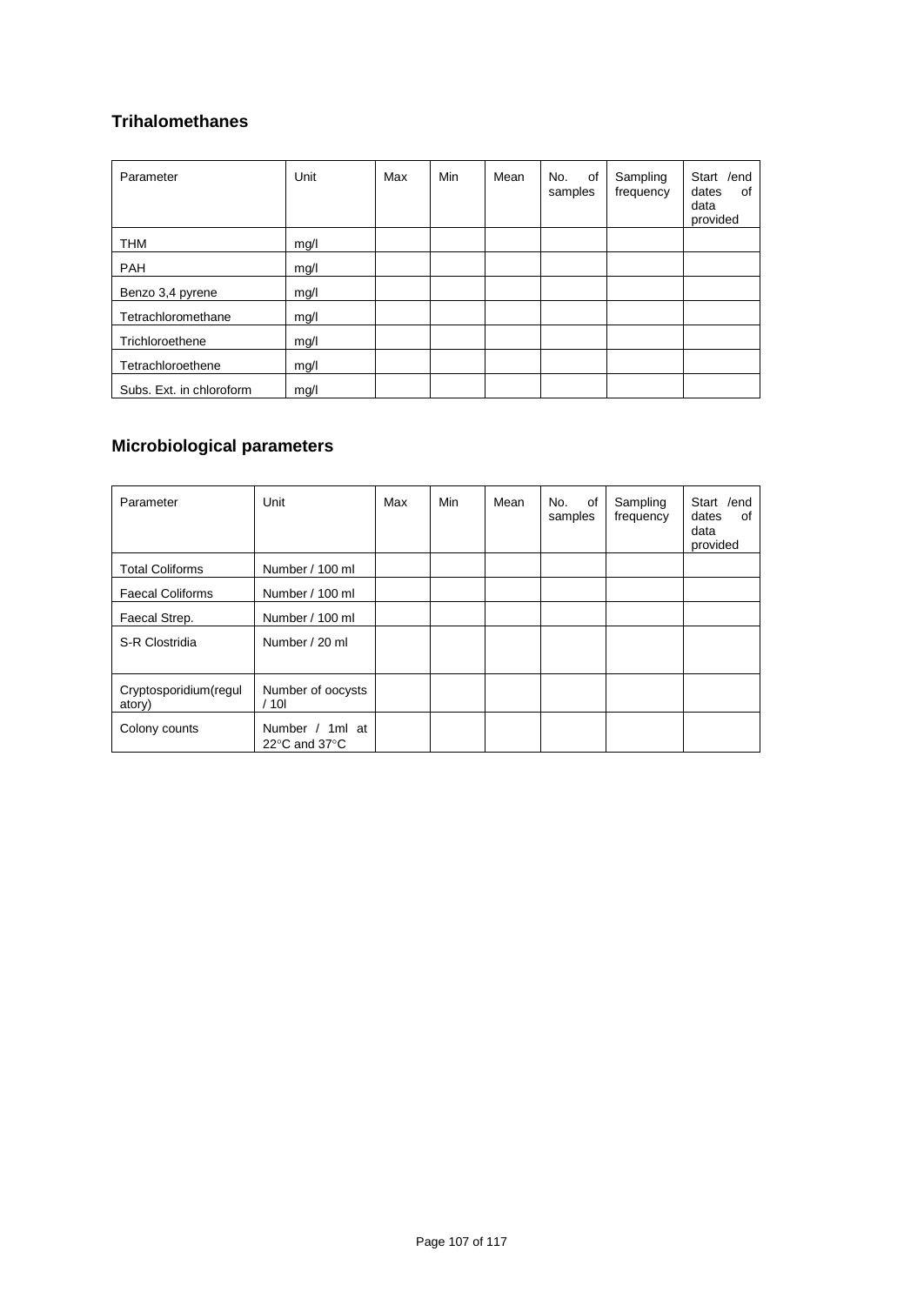## **D - TREATED WATER DISTRIBUTION SERVICES**

## **Entry Point Details**

Please provide details of the proposed entry point(s) to the the Company Network.

\_\_\_\_\_\_\_\_\_\_\_\_\_\_\_\_\_\_\_\_\_\_\_\_\_\_\_\_\_\_\_\_\_\_\_\_\_\_\_\_\_\_\_\_\_\_\_\_\_\_\_\_\_\_\_\_\_\_\_\_\_\_

- Grid Ref:-
- Postal Location:-

\_\_\_\_\_\_\_\_\_\_\_\_\_\_\_\_\_\_

• Please indicate the proposed flow profile at the point of entry as follows:- Diurnal Variation (m<sup>3</sup>/hr)

\_\_\_\_\_\_\_\_\_\_\_\_\_\_\_\_\_\_\_\_\_\_\_\_\_\_\_\_\_\_\_\_\_\_\_\_\_\_\_\_\_\_\_\_\_\_\_\_\_\_\_\_\_\_\_\_\_\_\_\_\_\_\_\_\_\_\_\_\_\_\_\_\_ \_\_\_\_\_\_\_\_\_\_\_\_\_\_\_\_\_\_\_\_\_\_\_\_\_\_\_\_\_\_\_\_\_\_\_\_\_\_\_\_\_\_\_\_\_\_\_\_\_\_\_\_\_\_\_\_\_\_\_\_\_\_\_\_\_\_\_\_\_\_\_\_\_ \_\_\_\_\_\_\_\_\_\_\_\_\_\_\_\_\_\_\_\_\_\_\_\_\_\_\_\_\_\_\_\_\_\_\_\_\_\_\_\_\_\_\_\_\_\_\_\_\_\_\_\_\_\_\_\_\_\_\_\_\_\_\_\_\_\_\_\_\_\_\_\_\_ \_\_\_\_\_\_\_\_\_\_\_\_\_\_\_\_\_\_\_\_\_\_\_\_\_\_\_\_\_\_\_\_\_\_\_\_\_\_\_\_\_\_\_\_\_\_\_\_\_\_\_\_\_\_\_\_\_\_\_\_\_\_\_\_\_\_\_\_\_\_\_\_\_

| Hour | 1 2 3 4 5 6 7 8 9 10 11 12 13 14 15 16 17 18 19 20 21 22 23 24 |
|------|----------------------------------------------------------------|
| Flow |                                                                |

• Daily

Average MI

- Peak Mid
- Minimum Mid
- Weekly

Average \_\_\_\_\_\_\_\_\_\_\_\_\_\_\_\_\_\_\_\_\_\_\_\_\_\_Mld

- Peak Mid
- Minimum \_\_\_\_\_Mld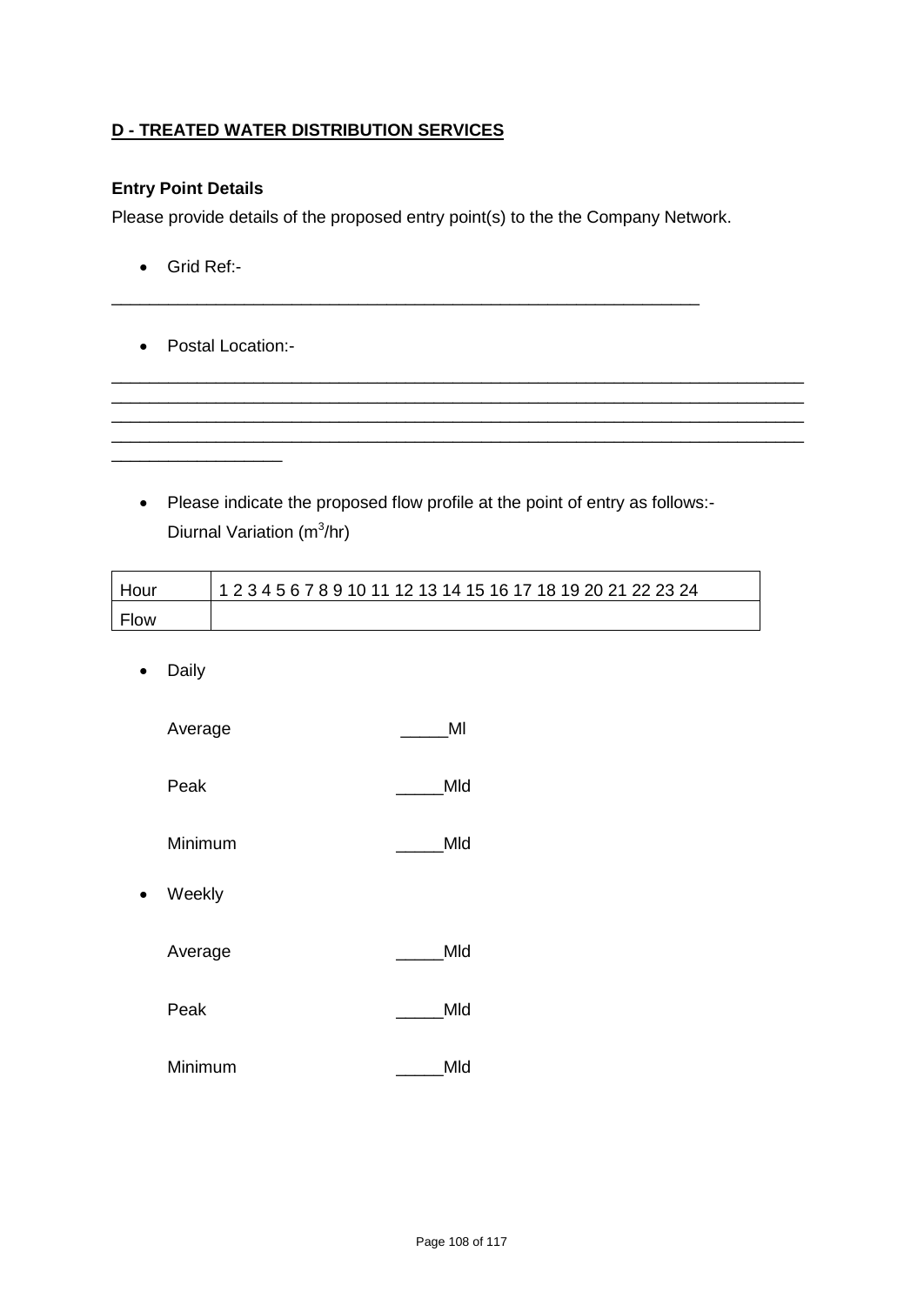• Annual

\_\_\_\_\_\_\_\_\_\_\_\_\_\_\_\_\_\_

Average Mid

Peak Mid

Minimum Mid

• If it is intended to phase the proposed input to the Network, please provide details including quantities at start and finish and periods proposed:-

 $\mathcal{L}_\mathcal{L} = \{ \mathcal{L}_\mathcal{L} = \{ \mathcal{L}_\mathcal{L} = \{ \mathcal{L}_\mathcal{L} = \{ \mathcal{L}_\mathcal{L} = \{ \mathcal{L}_\mathcal{L} = \{ \mathcal{L}_\mathcal{L} = \{ \mathcal{L}_\mathcal{L} = \{ \mathcal{L}_\mathcal{L} = \{ \mathcal{L}_\mathcal{L} = \{ \mathcal{L}_\mathcal{L} = \{ \mathcal{L}_\mathcal{L} = \{ \mathcal{L}_\mathcal{L} = \{ \mathcal{L}_\mathcal{L} = \{ \mathcal{L}_\mathcal{$ 

\_\_\_\_\_\_\_\_\_\_\_\_\_\_\_\_\_\_\_\_\_\_\_\_\_\_\_\_\_\_\_\_\_\_\_\_\_\_\_\_\_\_\_\_\_\_\_\_\_\_\_\_\_\_\_\_\_\_\_\_\_\_\_\_\_\_\_\_\_\_\_\_\_

• Please indicate proposed provision of telemetry signals at the entry point:-

|          | Yes | No |
|----------|-----|----|
| Flow     |     |    |
| Pressure |     |    |
| Quality  |     |    |

• If telemetry is proposed for quality, please provide details of parameters to be monitored. If you do not intend to provide telemetry the Company will re-charge you for this service as an essential requirement of the common carriage arrangement. Please also advise us of the extent of the alarm provision at the source of supply:-

\_\_\_\_\_\_\_\_\_\_\_\_\_\_\_\_\_\_\_\_\_\_\_\_\_\_\_\_\_\_\_\_\_\_\_\_\_\_\_\_\_\_\_\_\_\_\_\_\_\_\_\_\_\_\_\_\_\_\_\_\_\_\_\_\_\_\_\_\_\_\_\_\_ \_\_\_\_\_\_\_\_\_\_\_\_\_\_\_\_\_\_\_\_\_\_\_\_\_\_\_\_\_\_\_\_\_\_\_\_\_\_\_\_\_\_\_\_\_\_\_\_\_\_\_\_\_\_\_\_\_\_\_\_\_\_\_\_\_\_\_\_\_\_\_\_\_ \_\_\_\_\_\_\_\_\_\_\_\_\_\_\_\_\_\_\_\_\_\_\_\_\_\_\_\_\_\_\_\_\_\_\_\_\_\_\_\_\_\_\_\_\_\_\_\_\_\_\_\_\_\_\_\_\_\_\_\_\_\_\_\_\_\_\_\_\_\_\_\_\_ \_\_\_\_\_\_\_\_\_\_\_\_\_\_\_\_\_\_\_\_\_\_\_\_\_\_\_\_\_\_\_\_\_\_\_\_\_\_\_\_\_\_\_\_\_\_\_\_\_\_\_\_\_\_\_\_\_\_\_\_\_\_\_\_\_\_\_\_\_\_\_\_\_

• Please indicate the maximum and minimum pressure at the point of entry:-

\_\_\_\_\_\_\_\_\_\_\_\_\_\_\_\_\_\_

Max m.head

Min \_\_\_\_ m.head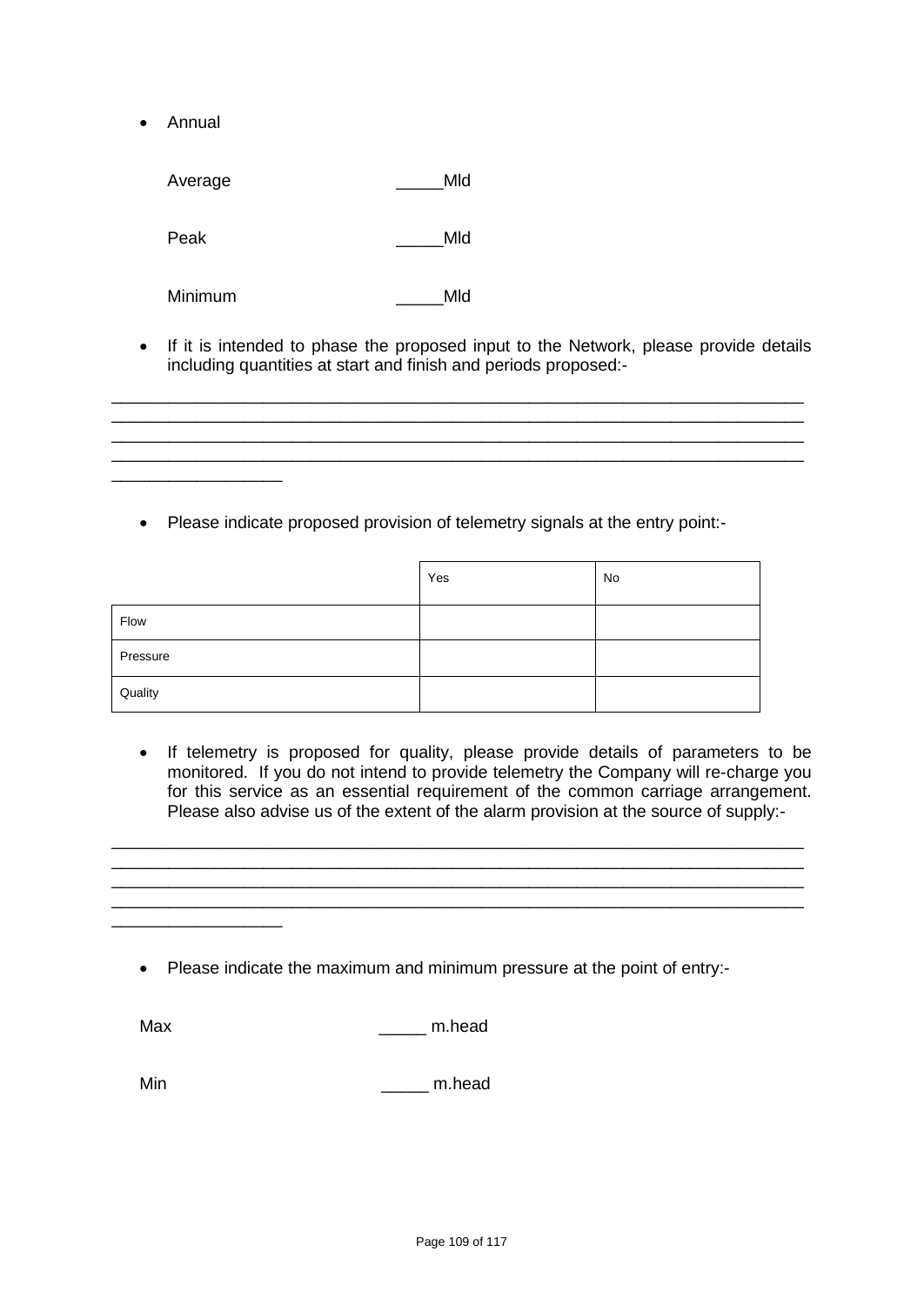### **Exit Point Details**

- Please provide details of the proposed exit point(s) from the the Company Water Network:-
- Grid Ref:-
- Postal Location:-

\_\_\_\_\_\_\_\_\_\_\_\_\_\_\_\_\_\_

• Please provide details of the demand pattern at the point of exist as follows:- Diurnal Variation (m<sup>3</sup>/hr)

\_\_\_\_\_\_\_\_\_\_\_\_\_\_\_\_\_\_\_\_\_\_\_\_\_\_\_\_\_\_\_\_\_\_\_\_\_\_\_\_\_\_\_\_\_\_\_\_\_\_\_\_\_\_\_\_\_\_\_\_\_\_\_\_\_\_\_\_\_\_\_\_\_ \_\_\_\_\_\_\_\_\_\_\_\_\_\_\_\_\_\_\_\_\_\_\_\_\_\_\_\_\_\_\_\_\_\_\_\_\_\_\_\_\_\_\_\_\_\_\_\_\_\_\_\_\_\_\_\_\_\_\_\_\_\_\_\_\_\_\_\_\_\_\_\_\_

\_\_\_\_\_\_\_\_\_\_\_\_\_\_\_\_\_\_\_\_\_\_\_\_\_\_\_\_\_\_\_\_\_\_\_\_\_\_\_\_\_\_\_\_\_\_\_\_\_\_\_\_\_\_\_\_\_\_\_\_\_\_\_\_\_\_\_\_\_\_\_\_\_

\_\_\_\_\_\_\_\_\_\_\_\_\_\_\_\_\_\_\_\_\_\_\_\_\_\_\_\_\_\_\_\_\_\_\_\_\_\_\_\_\_\_\_\_\_\_\_\_\_\_\_\_\_\_\_\_\_\_\_\_\_\_

| Hour | 1 2 3 4 5 6 7 8 9 10 11 12 13 14 15 16 17 18 19 20 21 22 23 24 |
|------|----------------------------------------------------------------|
| Flow |                                                                |

• Daily

| Average |
|---------|
|---------|

- Peak Mid
- Minimum Mid
- Weekly

Average \_\_\_\_\_\_\_\_\_\_\_\_\_\_\_\_\_\_\_\_\_\_\_\_\_\_\_Mld

- Peak Mid
- Minimum \_\_\_\_\_\_\_\_\_Mld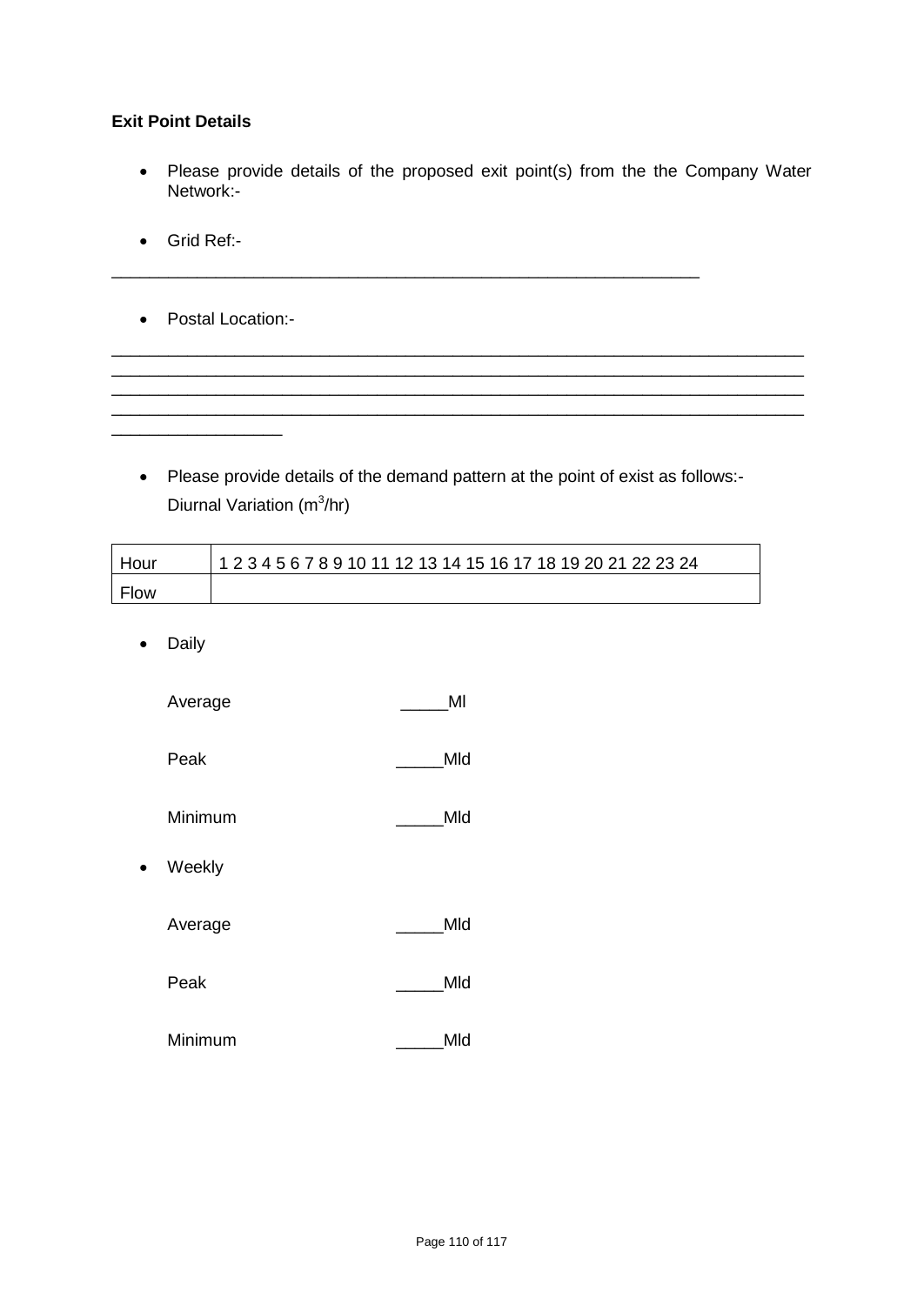• Annual

\_\_\_\_\_\_\_\_\_\_\_\_\_\_\_\_\_\_

| Average | Mld |
|---------|-----|
| Peak    | Mld |
| Minimum | Mld |

(For multiple exit points, please attach information as above for each exit point).

• Please indicate proposed provision of telemetry signals at the exit point:-

|          | Yes | No |
|----------|-----|----|
| Flow     |     |    |
| Pressure |     |    |
| Quality  |     |    |

• If telemetry is proposed for quality, please provide details of parameters to be monitored. Please also advise of the extent of the alarm provision which covers the point of exit from the network:-

\_\_\_\_\_\_\_\_\_\_\_\_\_\_\_\_\_\_\_\_\_\_\_\_\_\_\_\_\_\_\_\_\_\_\_\_\_\_\_\_\_\_\_\_\_\_\_\_\_\_\_\_\_\_\_\_\_\_\_\_\_\_\_\_\_\_\_\_\_\_\_\_\_

\_\_\_\_\_\_\_\_\_\_\_\_\_\_\_\_\_\_\_\_\_\_\_\_\_\_\_\_\_\_\_\_\_\_\_\_\_\_\_\_\_\_\_\_\_\_\_\_\_\_\_\_\_\_\_\_\_\_\_\_\_\_\_\_\_\_\_\_\_\_\_\_\_

\_\_\_\_\_\_\_\_\_\_\_\_\_\_\_\_\_\_\_\_\_\_\_\_\_\_\_\_\_\_\_\_\_\_\_\_\_\_\_\_\_\_\_\_\_\_\_\_\_\_\_\_\_\_\_\_\_\_\_\_\_\_\_\_\_\_\_\_\_\_\_\_\_ \_\_\_\_\_\_\_\_\_\_\_\_\_\_\_\_\_\_\_\_\_\_\_\_\_\_\_\_\_\_\_\_\_\_\_\_\_\_\_\_\_\_\_\_\_\_\_\_\_\_\_\_\_\_\_\_\_\_\_\_\_\_\_\_\_\_\_\_\_\_\_\_\_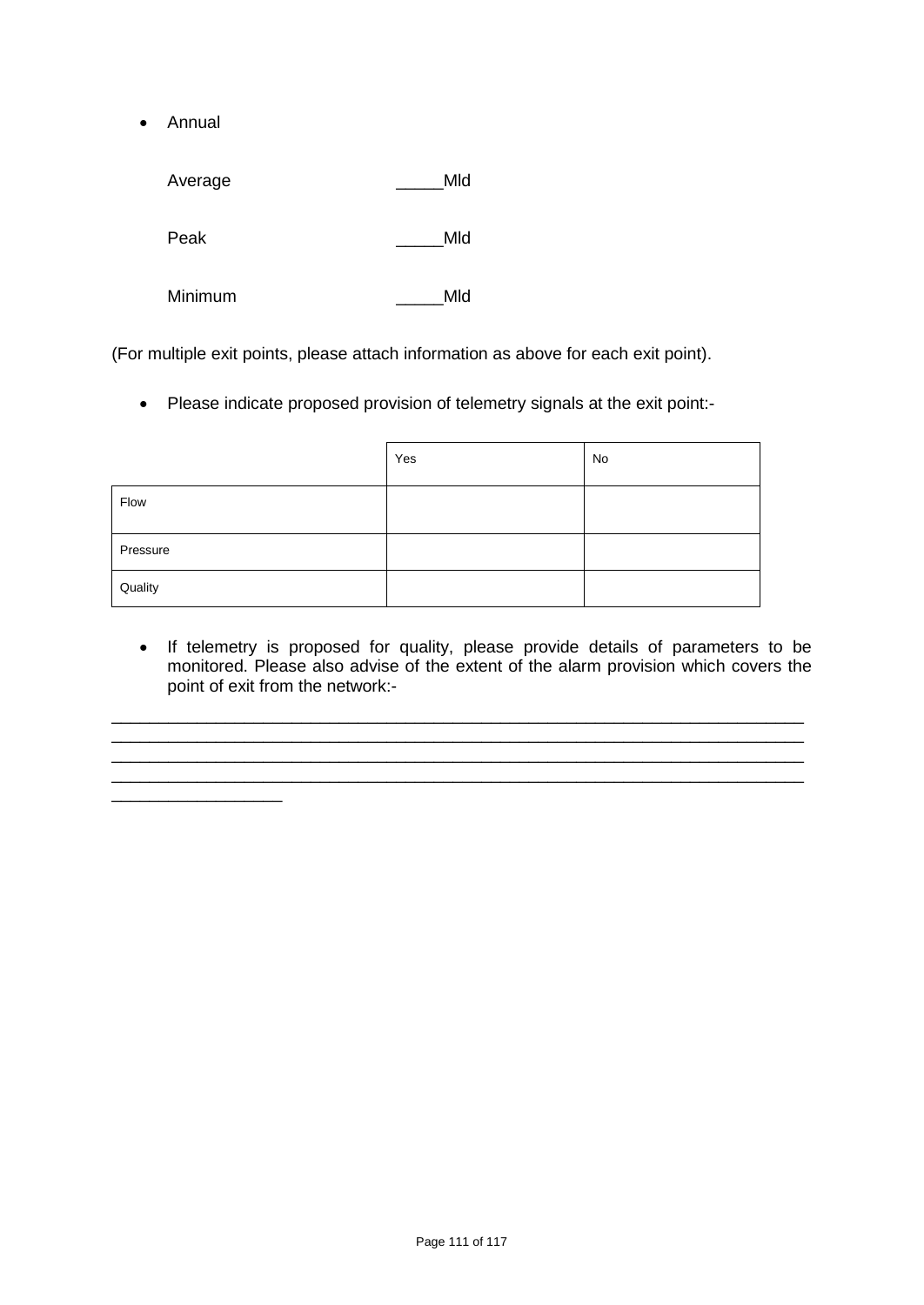# **E - CUSTOMER MANAGEMENT**

### **Customer Handling**

<u> 1980 - Jan Barat III, presenta</u>

• What procedures are in place for transfer of existing the Company customers to new entrants customer base?

• What procedures are in place for handling complaints and queries from the entrant's customers?

• What procedures are in place for dealing with vulnerable, special needs or priority customers?

• What procedures are in place for dealing with emergencies outside normal working hours?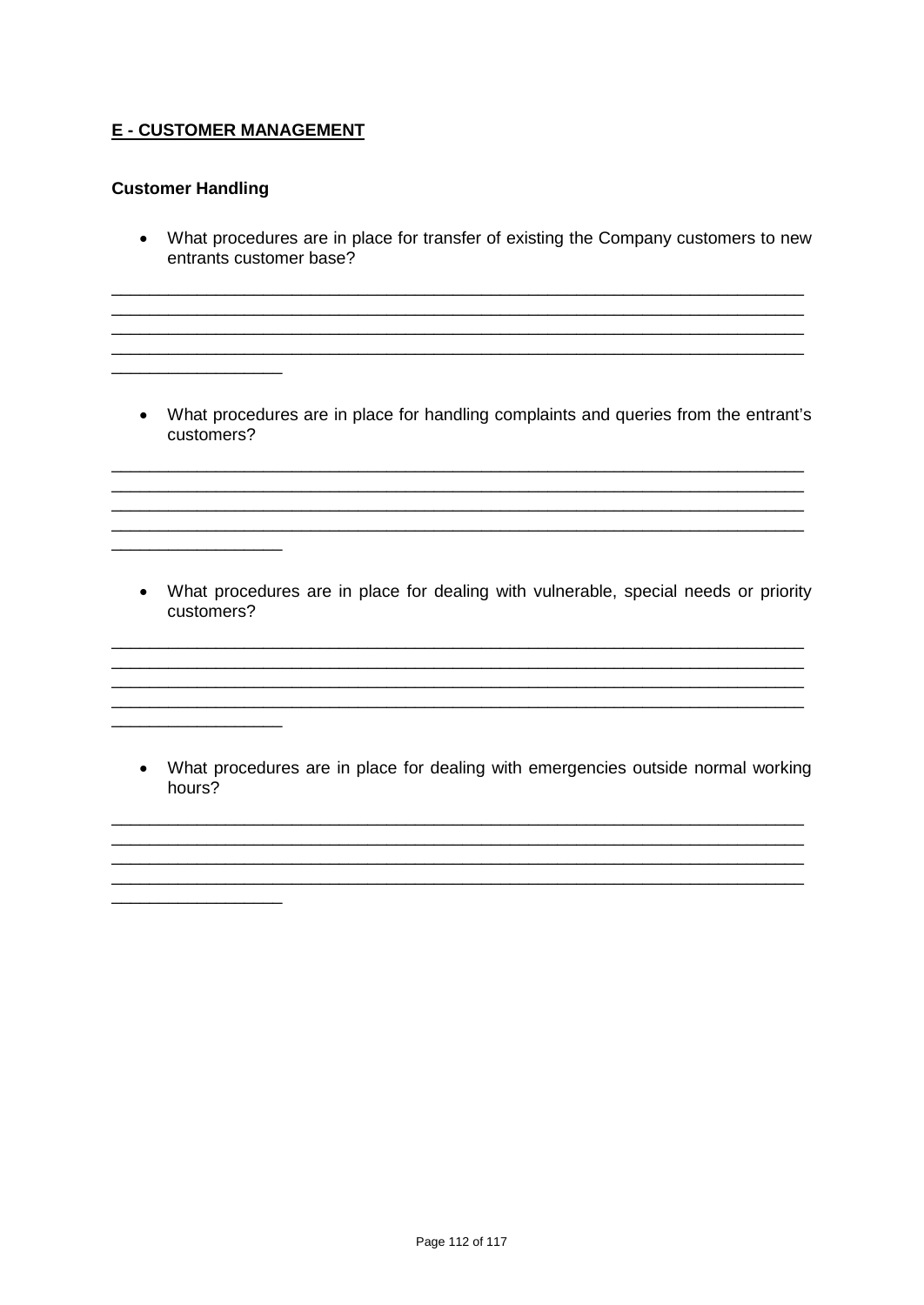# **F - SAFETY AND EMERGENCY PROCEDURES**

# **Maintenance Situations**

• Do you have a procedure for minimising the impact of outages?

Yes \_\_\_\_

No \_\_\_\_

• What procedures are in place to handle advance warning of maintenance work given by the Company and by you?

\_\_\_\_\_\_\_\_\_\_\_\_\_\_\_\_\_\_\_\_\_\_\_\_\_\_\_\_\_\_\_\_\_\_\_\_\_\_\_\_\_\_\_\_\_\_\_\_\_\_\_\_\_\_\_\_\_\_\_\_\_\_\_\_\_\_\_\_\_\_\_\_\_ \_\_\_\_\_\_\_\_\_\_\_\_\_\_\_\_\_\_\_\_\_\_\_\_\_\_\_\_\_\_\_\_\_\_\_\_\_\_\_\_\_\_\_\_\_\_\_\_\_\_\_\_\_\_\_\_\_\_\_\_\_\_\_\_\_\_\_\_\_\_\_\_\_

\_\_\_\_\_\_\_\_\_\_\_\_\_\_\_\_\_\_\_\_\_\_\_\_\_\_\_\_\_\_\_\_\_\_\_\_\_\_\_\_\_\_\_\_\_\_\_\_\_\_\_\_\_\_\_\_\_\_\_\_\_\_\_\_\_\_\_\_\_\_\_\_\_

# **Emergency Situations**

\_\_\_\_\_\_\_\_\_\_\_\_\_\_\_\_\_\_

• Has a copy of your emergency procedures been provided?

Yes \_\_\_\_

No \_\_\_\_

\_\_\_\_\_\_\_\_\_\_\_\_\_\_\_\_\_\_

• What contingency planning has been conducted with respect to your asset failure?

\_\_\_\_\_\_\_\_\_\_\_\_\_\_\_\_\_\_\_\_\_\_\_\_\_\_\_\_\_\_\_\_\_\_\_\_\_\_\_\_\_\_\_\_\_\_\_\_\_\_\_\_\_\_\_\_\_\_\_\_\_\_\_\_\_\_\_\_\_\_\_\_\_ \_\_\_\_\_\_\_\_\_\_\_\_\_\_\_\_\_\_\_\_\_\_\_\_\_\_\_\_\_\_\_\_\_\_\_\_\_\_\_\_\_\_\_\_\_\_\_\_\_\_\_\_\_\_\_\_\_\_\_\_\_\_\_\_\_\_\_\_\_\_\_\_\_

• What procedures are in place for issuing advice given by the Company and by you to your customers during an emergency?

\_\_\_\_\_\_\_\_\_\_\_\_\_\_\_\_\_\_\_\_\_\_\_\_\_\_\_\_\_\_\_\_\_\_\_\_\_\_\_\_\_\_\_\_\_\_\_\_\_\_\_\_\_\_\_\_\_\_\_\_\_\_\_\_\_\_\_\_\_\_\_\_\_  $\mathcal{L}_\text{max}$  and the contract of the contract of the contract of the contract of the contract of the contract of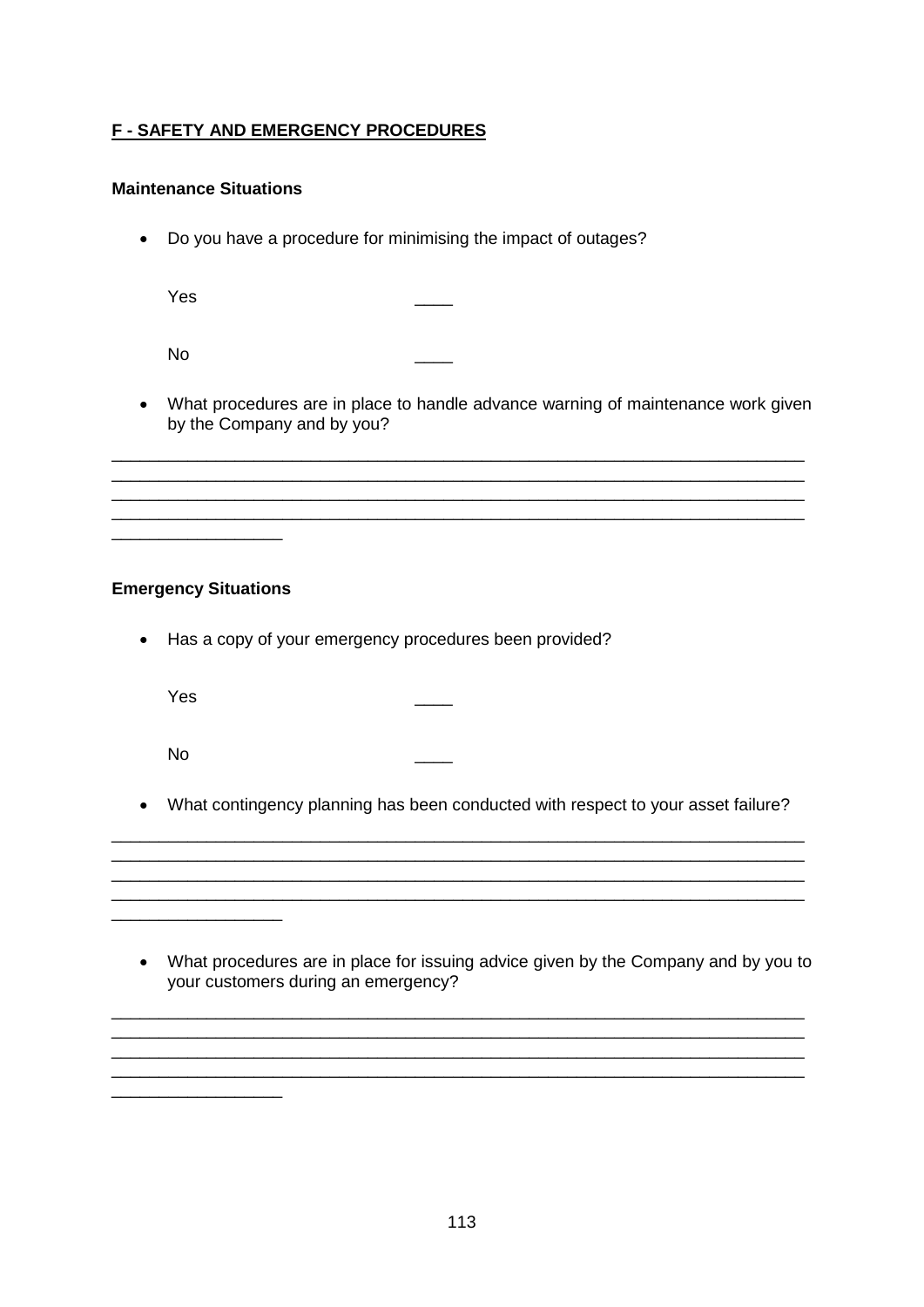# **APPENDIX D: Wholesale Application Proforma**

# **Wholesale supplies where**

**[ ] is Primary Undertaker**

### **Application questionnaire – for customers already connected to [ ]'s network**

**By submitting this application in electronic or paper form, the Licensee confirms that the information contained herein is to the best of their knowledge true and accurate.** 

### **Date of application:**

### **1. General Information**

| Licensee name:                                                                                                               |        |
|------------------------------------------------------------------------------------------------------------------------------|--------|
| Licensee<br>Company<br>registration number:                                                                                  |        |
| Licensee Reference No.<br>(to be issued by PWU)                                                                              |        |
| Licensee confirms that the<br>premises are eligible and<br>complies with the Ofwat<br>Eligibility Guidance November<br>2005. | Yes/No |
| When do you propose that the<br>wholesale supply begins?<br>Day/Month/Year                                                   |        |
| What<br>is is<br>the<br>expected<br>duration?<br>Years                                                                       | Years  |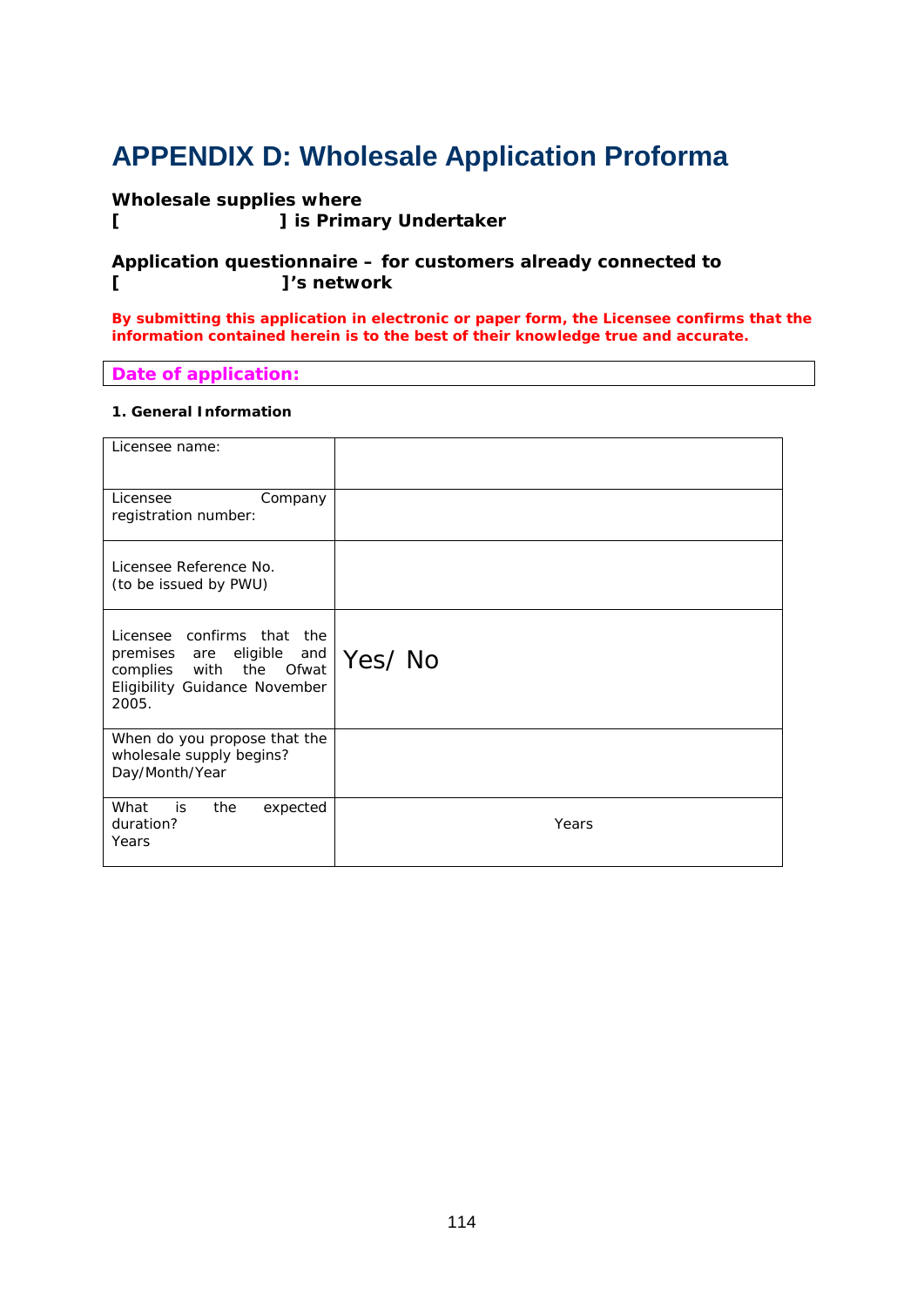# **2. Customer Details (confidential to Competition transfers exclusively)**

### **Customer**

| $Name(s)$ of customer $(s)$ :                              |  |
|------------------------------------------------------------|--|
| Unique Premises Reference (if<br>known)                    |  |
| <b>PWU</b><br>Existing<br>Account<br>Number(s)             |  |
| Address of premises to be<br>supplied - include post code: |  |

#### **Meters**

| Meter<br>Details | Meter number<br>recorded<br>as<br>customer<br>on<br>bills | Serial No. | <b>Location Description</b> | Meter Type<br>[Note if Combined (C)<br>or<br>Bypass (B) meter |
|------------------|-----------------------------------------------------------|------------|-----------------------------|---------------------------------------------------------------|
| 1                |                                                           |            |                             |                                                               |
| $\overline{2}$   |                                                           |            |                             |                                                               |
| 3                |                                                           |            |                             |                                                               |
| $\overline{4}$   |                                                           |            |                             |                                                               |
| 5                |                                                           |            |                             |                                                               |
| 6                |                                                           |            |                             |                                                               |
| 7                |                                                           |            |                             |                                                               |
| 8                |                                                           |            |                             |                                                               |
| 9                |                                                           |            |                             |                                                               |

#### **Demand**

| Demand requirements: -                                                   | 2005-06 | 2006-07 | 2007-08 | 2008-09 | 2009-10 |
|--------------------------------------------------------------------------|---------|---------|---------|---------|---------|
| Annual consumption: $m3$                                                 |         |         |         |         |         |
| Any other information agreed<br>Licensee<br>and<br>between<br>undertaker |         |         |         |         |         |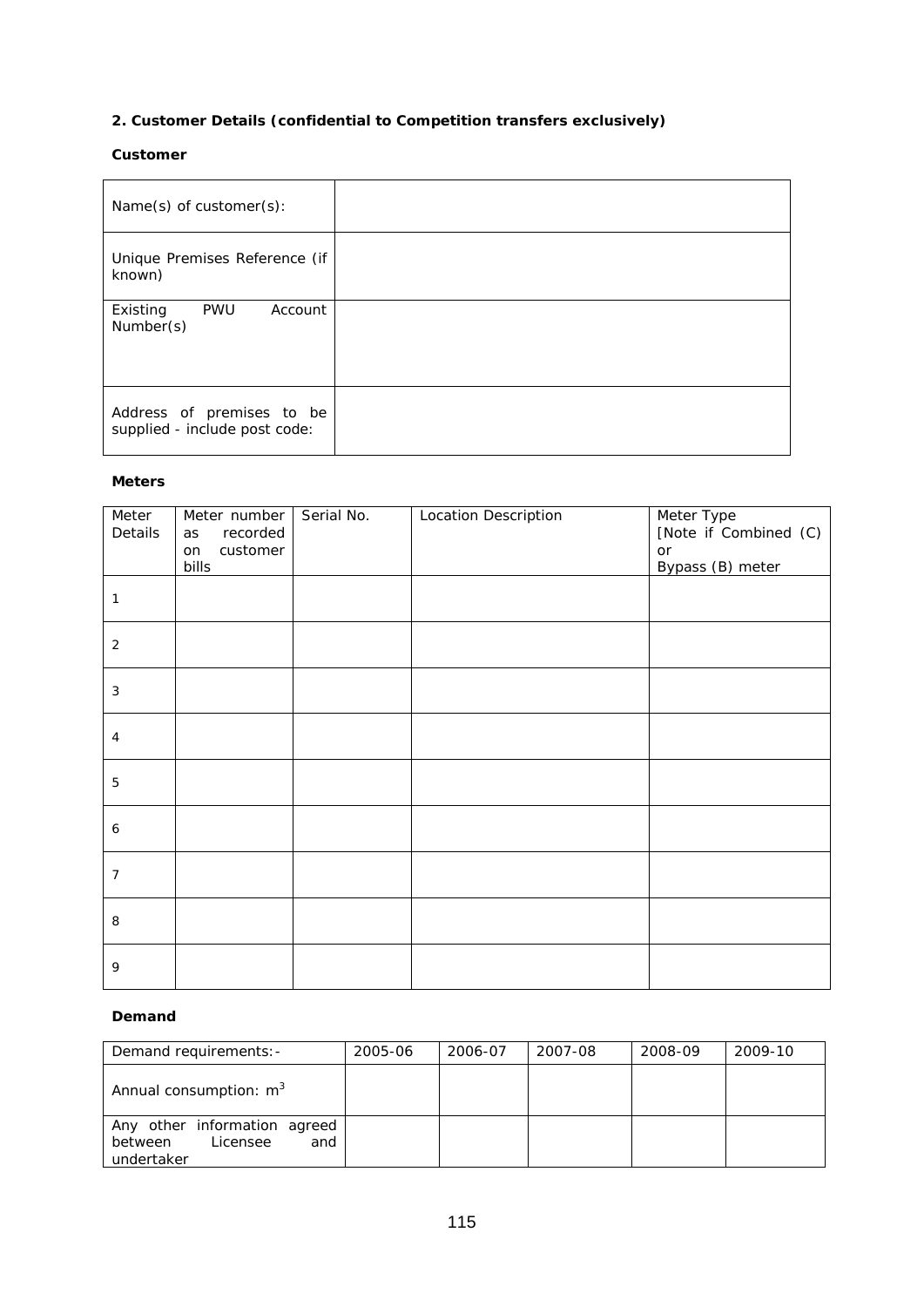### **Customer Specifics – compulsory**

| Special Needs on site |  |
|-----------------------|--|
|                       |  |

### **Customer Specifics – as agreed**

| <b>Storage Facilities</b>                                                   |  |
|-----------------------------------------------------------------------------|--|
| Interruptible supply                                                        |  |
| Summer /Winter variations<br>required                                       |  |
| Additional Services from PWU<br>required and not specified in<br><b>WMA</b> |  |
| Other                                                                       |  |

### **Water Undertaker Offer [Unique Premise Reference. The current PWU account no]**

| Undertaker Name:          |  |
|---------------------------|--|
| Unique Premises Reference |  |

# **Discount**

**Table to follow Table 6.7.1 in Guidance document**